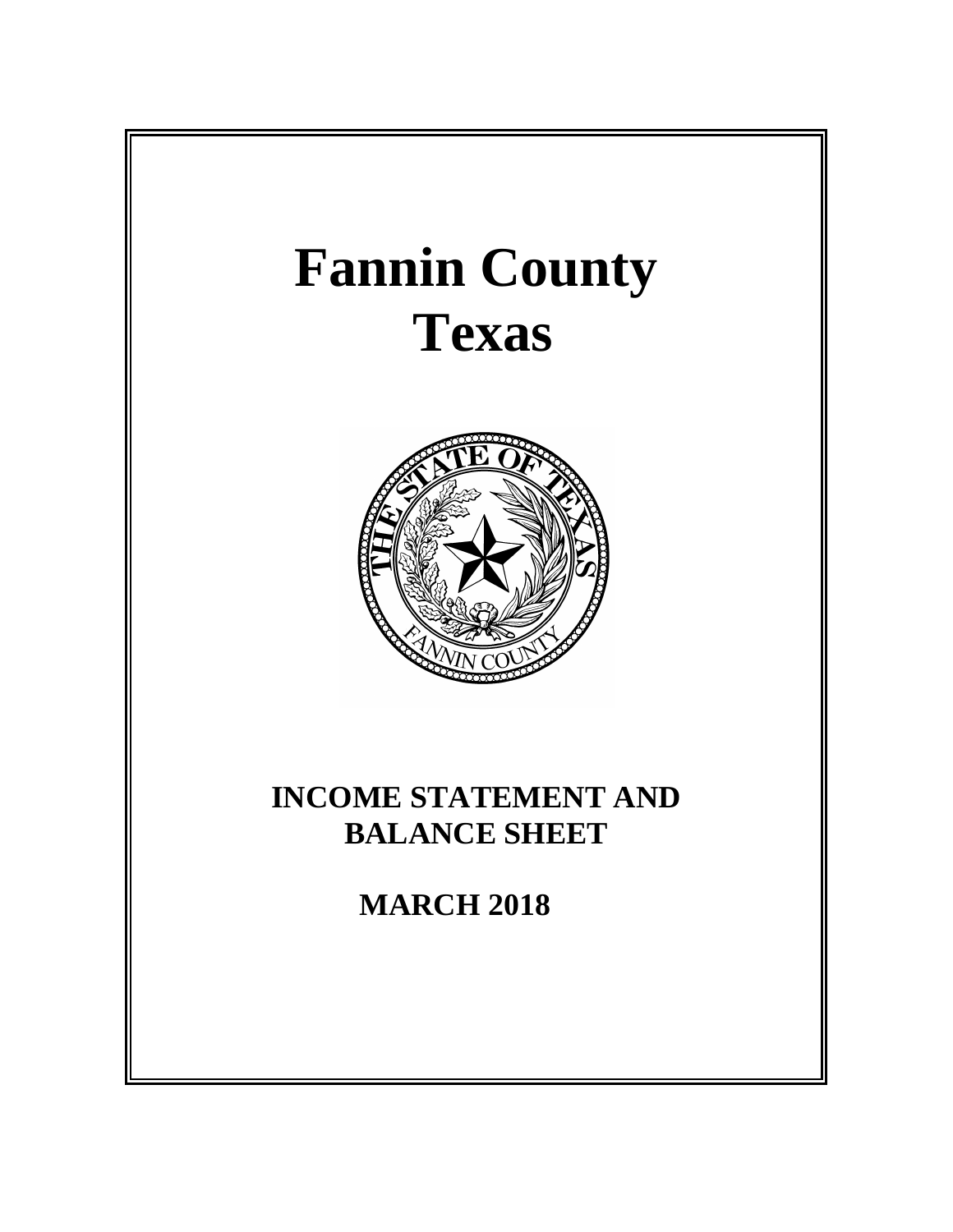| $04 - 02 - 2018$ | INCOME STATEMENT<br>TIME: 02:48 PM - FOR MONTH ENDING 3-31-18                                                                           |                       | PAGE<br>1<br>PREPARER: 0004 |
|------------------|-----------------------------------------------------------------------------------------------------------------------------------------|-----------------------|-----------------------------|
|                  | FANNIN COUNTY<br>101 E. SAM RAYBURN DRIVE SUITE 303                                                                                     | BONHAM, TEXAS 75418   |                             |
|                  |                                                                                                                                         |                       |                             |
|                  |                                                                                                                                         |                       |                             |
|                  | ***** INCOME ACCOUNTS *****                                                                                                             |                       |                             |
|                  | 10-300-110 UNENCUMBERED FUND BALANCE                                                                                                    | 0.00                  |                             |
|                  |                                                                                                                                         |                       |                             |
|                  | 10-310-110 CURRENT TAXES                                                                                                                | 7,209,002.23          |                             |
|                  |                                                                                                                                         |                       |                             |
|                  |                                                                                                                                         |                       |                             |
|                  | 10-318-120 PAY N LIEU TAX/GRASSLAND                                                                                                     | 0.00                  |                             |
|                  | 10-318-121 PAY N LIEU TAX/UPPER TRINITY 14,592.80                                                                                       |                       |                             |
|                  | 10-318-130 COURT COSTS/ARREST FEES                                                                                                      | 105,193.31            |                             |
|                  | 10-318-132 ATTORNEYS & DOCTORS                                                                                                          | 9,041.83<br>8,168.36  |                             |
|                  | 10-318-140 TAX ON MIXED DRINKS<br>10-318-160 SALES TAX REVENUES                                                                         | 424,601.06            |                             |
|                  |                                                                                                                                         |                       |                             |
|                  |                                                                                                                                         |                       |                             |
|                  | 10-319-420 JAIL PAY PHONE COMMISSION                                                                                                    | 143,897.13            |                             |
|                  | 10-319-429 SCHOLARSHIP FUNDS<br>10-319-551 ANNUAL PAYMENT                                                                               | 0.00<br>0.00          |                             |
|                  | 10-319-552 MONTHLY MONITORING PAYMEN                                                                                                    | 0.00                  |                             |
|                  | 10-319-553 ADMINISTRATIVE FEE                                                                                                           | 102,447.50            |                             |
|                  |                                                                                                                                         |                       |                             |
|                  |                                                                                                                                         |                       |                             |
|                  | 10-320-200 ALCOHLIC BEVERAGE LICENSE                                                                                                    | 648.50                |                             |
|                  | 10-320-300 SEWAGE PERMITS/INSPECTIONS                                                                                                   | 48,390.23             |                             |
|                  | 10-320-545 FOOD SERV.PERMITS/CLASSES<br>10-320-545 FOOD SERV.PERMITS/CLASSES 0.00<br>10-320-546 \$5 COUNTY FEE/FOOD HANDLERS CLASS 0.00 | 0.00                  |                             |
|                  |                                                                                                                                         |                       |                             |
|                  |                                                                                                                                         |                       |                             |
|                  | 10-321-200 COMMISSIONS ON CAR REGIST                                                                                                    | 54, 133. 16           |                             |
|                  | 10-321-250 COMMISSION ON CAR TITLES                                                                                                     | 21,905.00             |                             |
|                  | 10-321-251 COMM.ON SALES TAX COLLECTIONS                                                                                                | 0.00                  |                             |
|                  | 10-321-901 TAX CERTIFICATES                                                                                                             | 4,012.42              |                             |
|                  |                                                                                                                                         |                       |                             |
|                  |                                                                                                                                         | 0.00                  |                             |
|                  |                                                                                                                                         |                       |                             |
|                  |                                                                                                                                         |                       |                             |
|                  | 10-340-135 FAMILY PROTECTION FEE                                                                                                        | 838.60                |                             |
|                  | 10-340-400 COUNTY JUDGE FEES                                                                                                            | 217.22                |                             |
|                  | 10-340-403 COUNTY CLERK FEES                                                                                                            | 106,472.82            |                             |
|                  | 10-340-450 DISTRICT CLERK FEES<br>10-340-455 J. P. #1 FEES                                                                              | 36,763.00<br>6,332.04 |                             |
|                  | 10-340-456 J. P. #2 FEES                                                                                                                | 4,954.31              |                             |
|                  | 10-340-457 J. P. #3 FEES                                                                                                                | 5,552.85              |                             |
|                  | 10-340-475 DISTRICT ATTORNEY FEES                                                                                                       | 2,836.36              |                             |
|                  | 10-340-480 BOND APPLICATION FEE                                                                                                         | 500.00                |                             |
|                  | 10-340-484 ELECTION REIMBURSEMENTS                                                                                                      | 166.40                |                             |
|                  | 10-340-551 CONSTABLE PCT. 1 FEES<br>10-340-552 CONSTABLE PCT. 2 FEES                                                                    | 4,509.76<br>1,365.00  |                             |
|                  | 10-340-553 CONSTABLE PCT. 3 FEES                                                                                                        | 1,330.00              |                             |
|                  | 10-340-560 SHERIFF FEES                                                                                                                 | 21,955.88             |                             |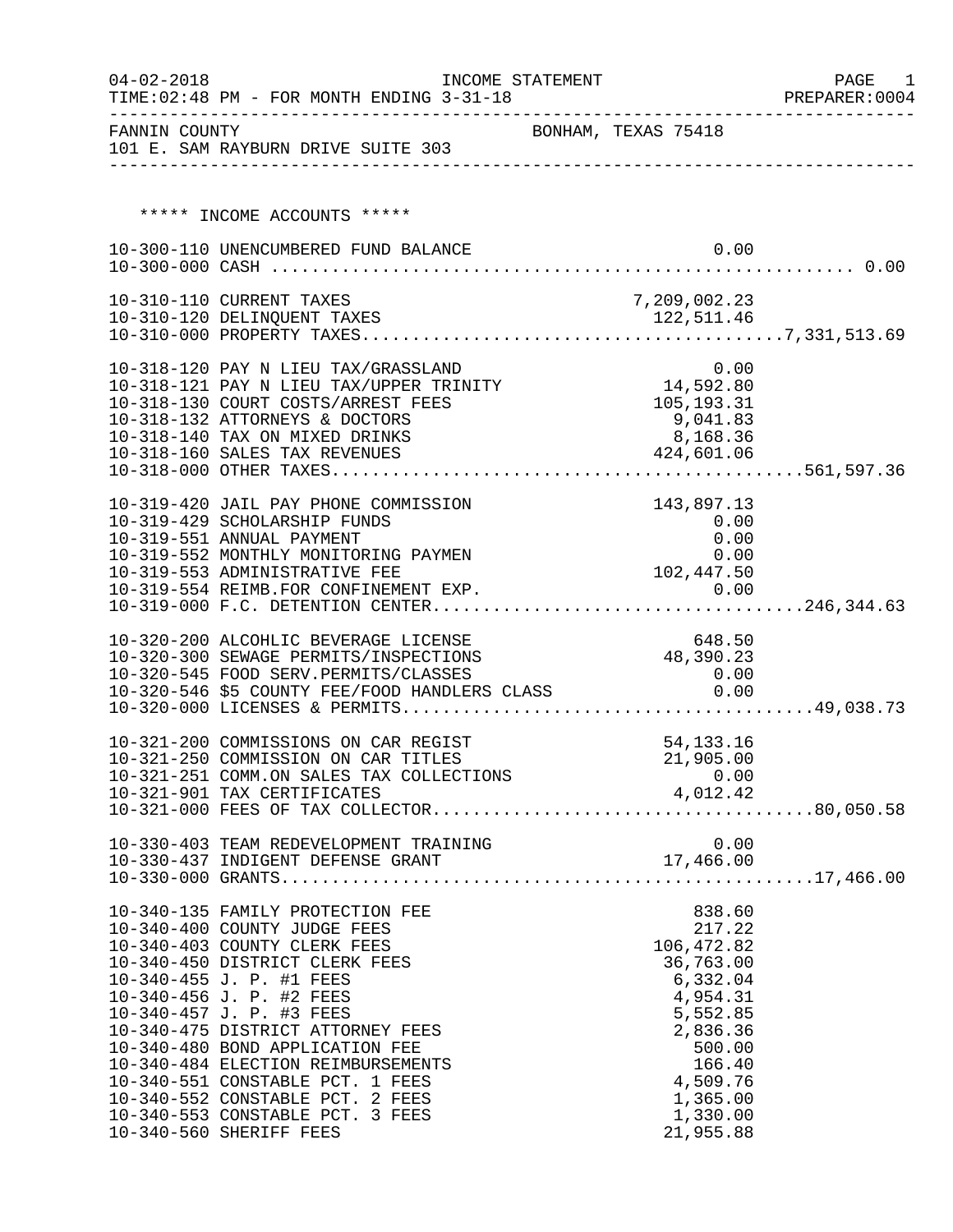| $04 - 02 - 2018$ | TIME: 02:48 PM - FOR MONTH ENDING 3-31-18<br>____________________________________                                                                                                                                                                                                                                                                                                                                                                                                                                                                                                                                                                                                                                                                                                      |                                                                  | PAGE 2<br>PREPARER: 0004 |
|------------------|----------------------------------------------------------------------------------------------------------------------------------------------------------------------------------------------------------------------------------------------------------------------------------------------------------------------------------------------------------------------------------------------------------------------------------------------------------------------------------------------------------------------------------------------------------------------------------------------------------------------------------------------------------------------------------------------------------------------------------------------------------------------------------------|------------------------------------------------------------------|--------------------------|
| FANNIN COUNTY    | BONHAM, TEXAS 75418<br>101 E. SAM RAYBURN DRIVE SUITE 303                                                                                                                                                                                                                                                                                                                                                                                                                                                                                                                                                                                                                                                                                                                              |                                                                  |                          |
|                  | 10-340-573 BOND SUPERVISION FEES<br>10-340-600 D.C.6TH COURT OF APPEALS FEE 704.72<br>10-340-601 C.C.6TH COURT OF APPEALS FEE 704.72<br>10-340-652 SUBDIVISION FEES 1,335.00<br>1,335.00<br>1,335.00<br>1,335.00<br>1,335.00                                                                                                                                                                                                                                                                                                                                                                                                                                                                                                                                                           |                                                                  |                          |
|                  | 10-350-455 J. P. #1 FINES                                                                                                                                                                                                                                                                                                                                                                                                                                                                                                                                                                                                                                                                                                                                                              | 2,182.70                                                         |                          |
|                  |                                                                                                                                                                                                                                                                                                                                                                                                                                                                                                                                                                                                                                                                                                                                                                                        |                                                                  |                          |
|                  |                                                                                                                                                                                                                                                                                                                                                                                                                                                                                                                                                                                                                                                                                                                                                                                        |                                                                  |                          |
|                  |                                                                                                                                                                                                                                                                                                                                                                                                                                                                                                                                                                                                                                                                                                                                                                                        |                                                                  |                          |
|                  | 9,166.66 9,166.66 MM NETWERT REES SALARY REIMB.<br>10-370-144 CO. JUDGE COURT FEES SALARY REIMB. 0.00<br>10-370-147 UTILITIES REIMBURSEMENT<br>10-370-151 ASST. DA LONGEVITY PAY<br>2,760.00<br>10-370-162 COURT REPORTER SERVICE FEE<br>10-370-163 ADM.OF COURT JUSTICE 10% SB 1417<br>10-370-164 TIME PAYMENT FEE 40% SB 1417<br>10-370-166 JUDICIAL SUPP.FEE(60 CENTS)<br>10-370-167 JUROR REIMB.FEE<br>10-370-167 JUROR RE<br>10-370-410 CO CT AT LAW SUPPLEMENT<br>10-370-450 DIST. CLK. PASSPORT PHOTO<br>10-370-453 REIMB.CEC ODYSSEY SAAS<br>10-370-509 CANDY MACHINE COMMISSION<br>10-370-510 DR. PEPPER COMMISSION<br>10-370-553 DONATION CONST.3 RADIO EQUIP. 0.00<br>10-370-562 STATE REIMB.OFFENDER TRANSPORT<br>2,698.40<br>2,698.40<br>10-370-565 COCA-COLA COMMISSIONS | 9,042.17<br>2,760.00<br>42,000.00<br>10.00<br>10,796.50<br>26.08 |                          |
|                  | 11-300-111 BEGINNING CASH BALANCE                                                                                                                                                                                                                                                                                                                                                                                                                                                                                                                                                                                                                                                                                                                                                      | 0.00                                                             |                          |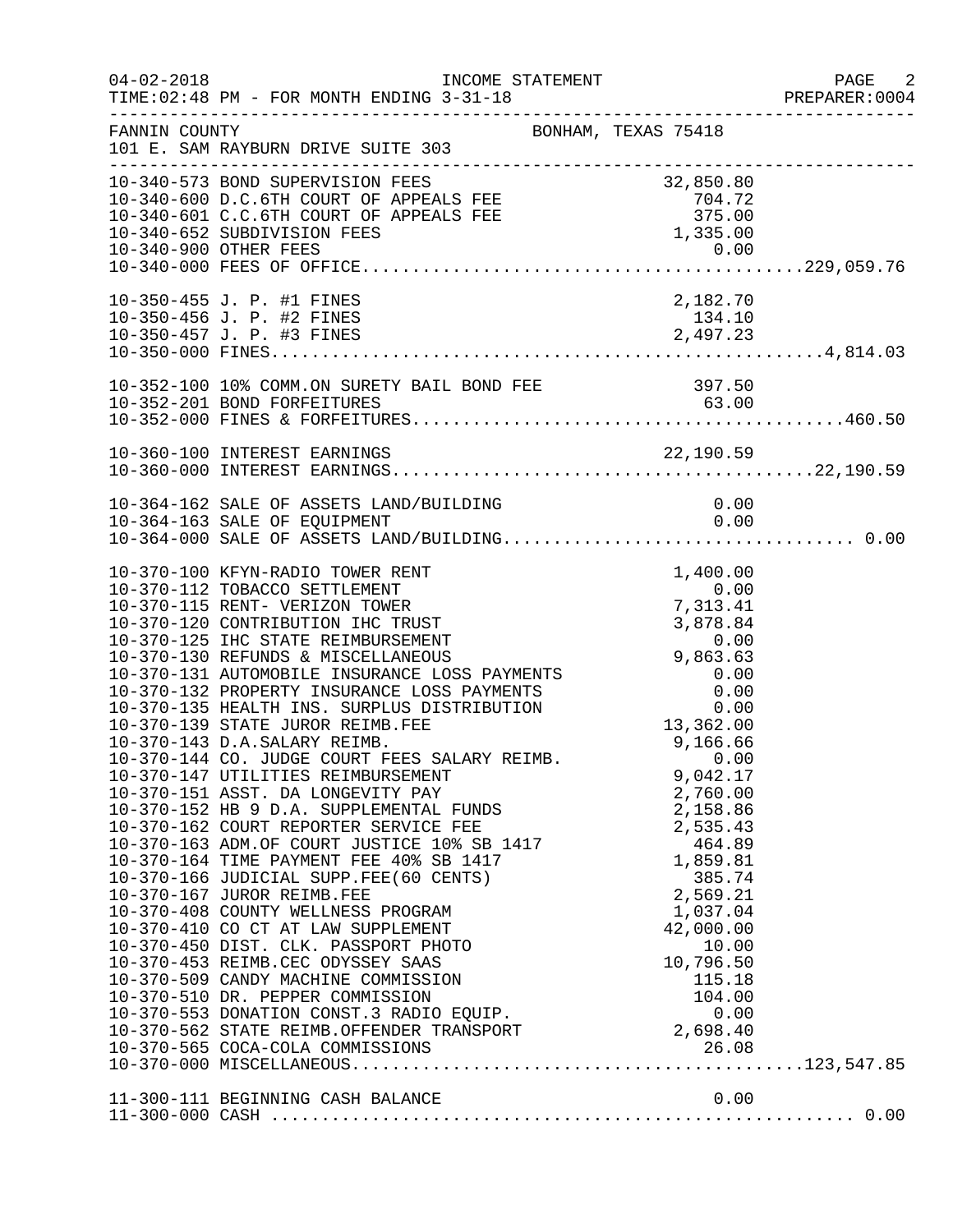| $04 - 02 - 2018$ | TIME: 02:48 PM - FOR MONTH ENDING 3-31-18                                                          | INCOME STATEMENT    |  |                                  | PAGE 3<br>PREPARER:0004 |
|------------------|----------------------------------------------------------------------------------------------------|---------------------|--|----------------------------------|-------------------------|
| FANNIN COUNTY    | 101 E. SAM RAYBURN DRIVE SUITE 303                                                                 | BONHAM, TEXAS 75418 |  |                                  |                         |
|                  | 11-340-600 COUNTY CLERK FEES<br>11-340-650 DISTRICT CLERK FEES<br>11-340-651 JUSTICE OF PEACE FEES |                     |  | 4,422.42<br>1,267.46<br>1,395.44 |                         |
|                  | 11-360-100 INTEREST EARNINGS                                                                       |                     |  | 44.15                            |                         |
|                  | 12-300-112 BEGINNING CASH BALANCE                                                                  |                     |  | 0.00                             |                         |
|                  | 12-360-100 INTEREST EARNINGS                                                                       |                     |  | 2.54                             |                         |
|                  | 12-370-134 CO.CLK.VITAL STAT.FEE                                                                   |                     |  | 435.00                           |                         |
|                  | 13-300-113 BEGINNING CASH BALANCE                                                                  |                     |  |                                  |                         |
|                  | 13-345-113 SURETY BAIL BOND FEE                                                                    |                     |  | 3,570.00                         |                         |
|                  | 13-370-130 REFUNDS & MISCELLANEOUS<br>13-370-132 TEMPORARY BOND SECURITY                           |                     |  | 0.00<br>0.00                     |                         |
|                  | 14-300-114 BEGINNING CASH                                                                          |                     |  | 0.00                             |                         |
|                  | 14-370-455 JP1 SECURITY FEE<br>14-370-456 JP2 SECURITY FEE<br>14-370-457 JP3 SECURITY FEE          |                     |  | 156.88<br>133.61<br>169.67       |                         |
|                  |                                                                                                    |                     |  | 0.00                             |                         |
|                  | 16-370-149 CO. JUDGE EXCESS SUPP.                                                                  |                     |  | 246.29                           |                         |
|                  | 17-300-117 BEGINNING CASH BALANCE                                                                  |                     |  | 0.00                             |                         |
|                  | 17-340-131 PROBATE JUDGES EDUCATION                                                                |                     |  | 260.25                           |                         |
|                  | 17-370-130 REFUNDS & MISCELLANEOUS                                                                 |                     |  | 0.00                             |                         |
|                  | 18-300-118 BEGINNING CASH BALANCE                                                                  |                     |  | 0.00                             |                         |
|                  | 18-360-100 INTEREST EARNINGS                                                                       |                     |  | 18.10                            |                         |
|                  | 18-370-130 REFUNDS & MISCELLANEOUS                                                                 |                     |  | 0.00                             |                         |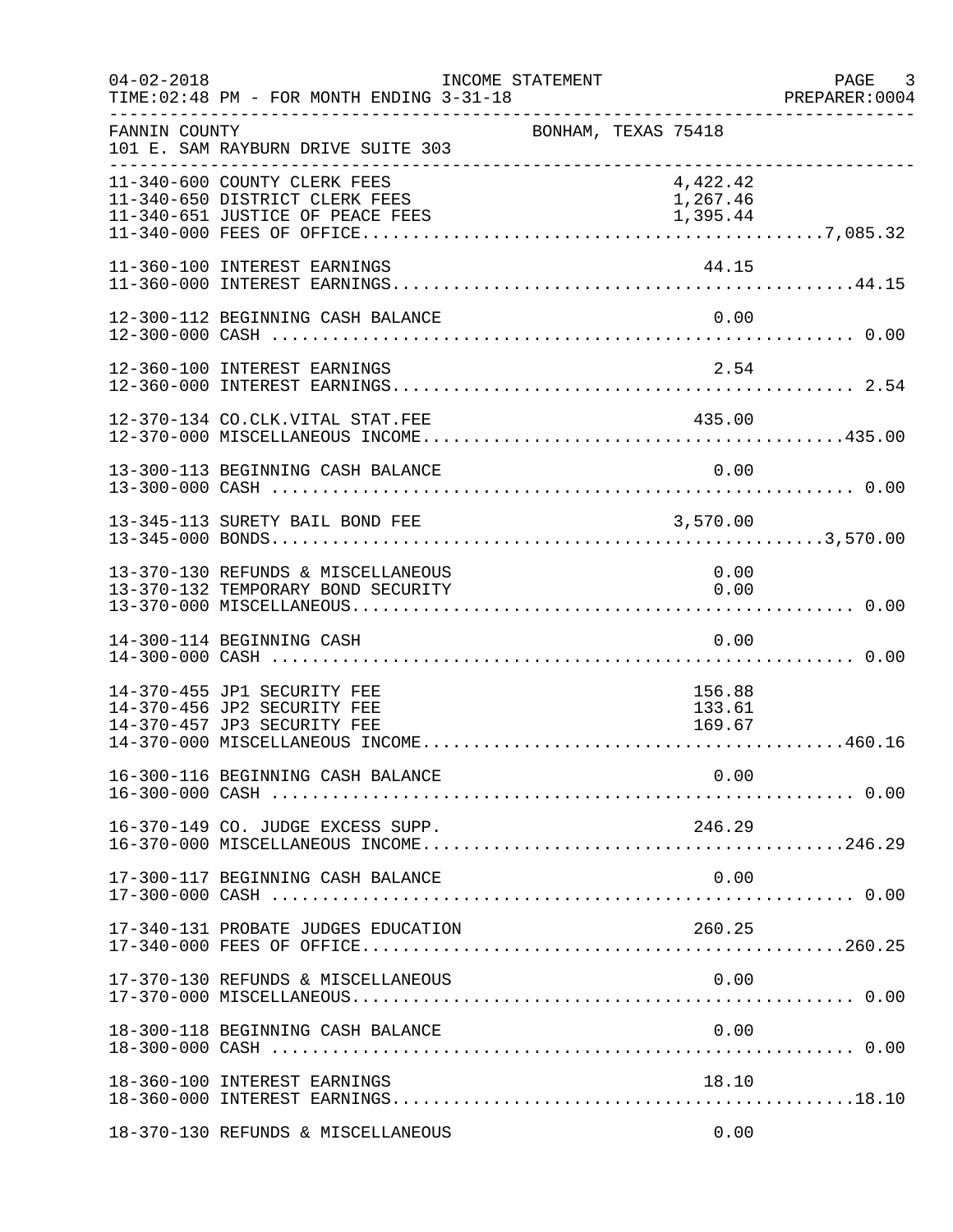| $04 - 02 - 2018$ | TIME: 02:48 PM - FOR MONTH ENDING 3-31-18                                                                                                               | INCOME STATEMENT |                                                          |              | PAGE 4<br>PREPARER: 0004 |
|------------------|---------------------------------------------------------------------------------------------------------------------------------------------------------|------------------|----------------------------------------------------------|--------------|--------------------------|
| FANNIN COUNTY    | 101 E. SAM RAYBURN DRIVE SUITE 303                                                                                                                      |                  | BONHAM, TEXAS 75418                                      |              |                          |
|                  |                                                                                                                                                         |                  |                                                          |              |                          |
|                  | 19-300-119 BEGINNING CASH BALANCE                                                                                                                       |                  |                                                          | 0.00         |                          |
|                  | 19-360-100 INTEREST EARNINGS                                                                                                                            |                  |                                                          | 3.31         |                          |
|                  |                                                                                                                                                         |                  |                                                          |              |                          |
|                  |                                                                                                                                                         |                  |                                                          |              |                          |
|                  | 20-360-100 INTEREST EARNINGS                                                                                                                            |                  | 15.25                                                    |              |                          |
|                  | 20-370-135 CO.OFFICE REC.MNGMT.FEE                                                                                                                      |                  |                                                          |              |                          |
|                  | 21-300-121 BEGINNING CASH BALANCE                                                                                                                       |                  |                                                          | 0.00         |                          |
|                  | 21-310-110 CURRENT TAXES<br>21-310-120 DELINQUENT TAXES                                                                                                 |                  | 414,389.17<br>7,040.87                                   |              |                          |
|                  | 21-318-120 PAY N LIEU TAX/GRASSLAND<br>21-318-121 PAY N LIEU TAX/UPPER TRINITY<br>21-318-160 SALES TAX REVENUES                                         |                  |                                                          | 0.00         |                          |
|                  | 21-321-200 CAR REGISTRATION/SALES TAX<br>21-321-300 COUNTY'S ADDITIONAL \$10                                                                            |                  | 71,819.33<br>32,909.69                                   |              |                          |
|                  | 21-330-200 FEMA GRANT                                                                                                                                   |                  |                                                          | 0.00         |                          |
|                  | 21-350-403 COUNTY CLERK FINES<br>21-350-450 DISTRICT CLERK FINES<br>21-350-455 J. P. #1 FINES<br>21-350-456 J. P. #2 FINES<br>21-350-457 J. P. #3 FINES |                  | 4,163.48<br>3,621.33<br>1,650.41<br>1,894.57<br>1,911.76 |              |                          |
|                  | 21-360-100 INTEREST EARNINGS                                                                                                                            |                  | 169.23                                                   |              |                          |
|                  | 21-364-162 LAND/BUILDING<br>21-364-163 SALE OF EQUIPMENT                                                                                                |                  |                                                          | 0.00<br>0.00 |                          |
|                  | 21-370-100 PROPERTY LEASE<br>21-370-120 STATE LATERAL ROAD<br>21-370-125 TDT. WEIGHT FEES                                                               |                  | 17,352.25<br>11,254.66                                   | 0.00         |                          |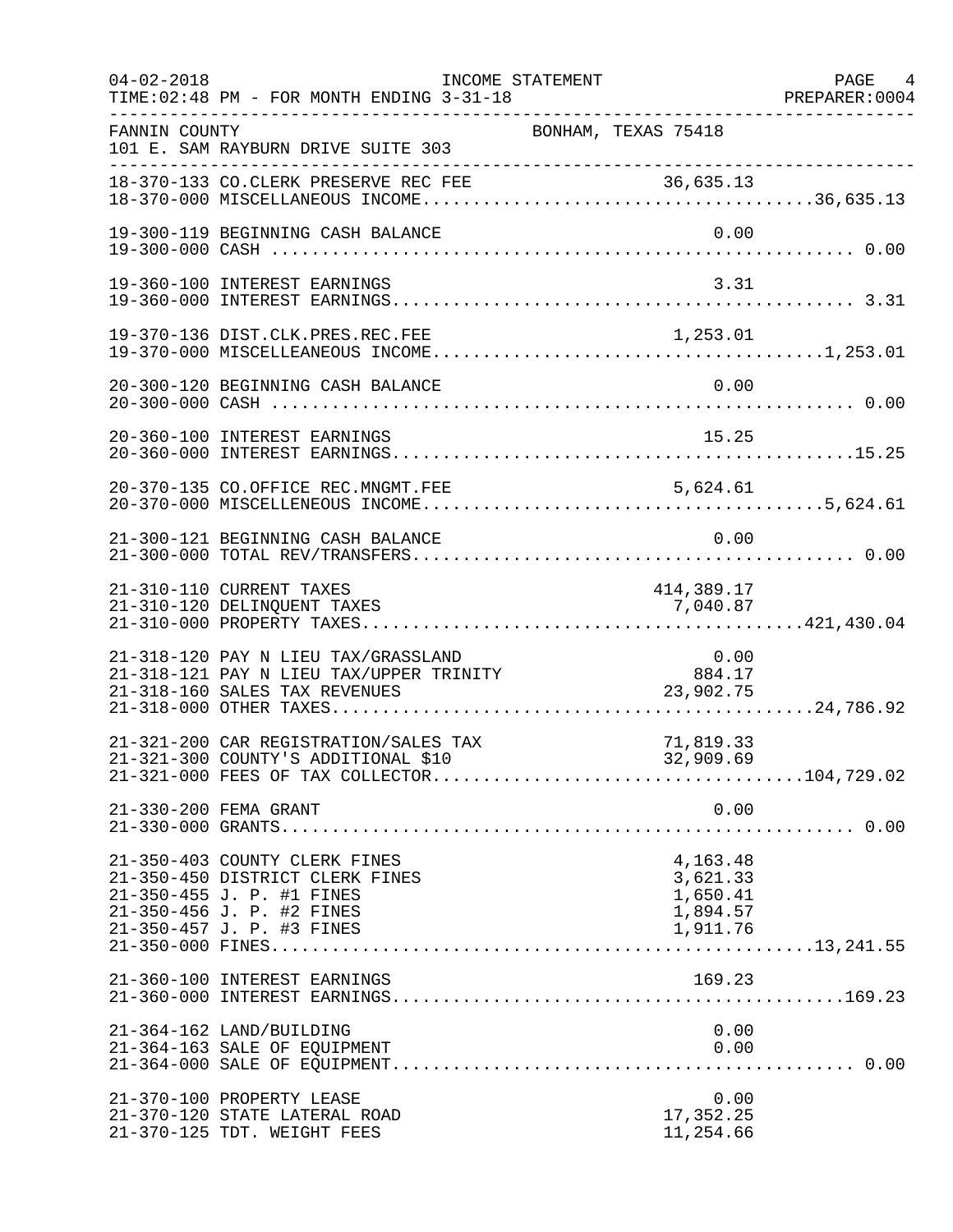| $04 - 02 - 2018$ | INCOME STATEMENT<br>TIME: 02:48 PM - FOR MONTH ENDING 3-31-18                                                                                                                                                                                                                              |                                                          | PAGE 5<br>PREPARER:0004 |
|------------------|--------------------------------------------------------------------------------------------------------------------------------------------------------------------------------------------------------------------------------------------------------------------------------------------|----------------------------------------------------------|-------------------------|
| FANNIN COUNTY    | 101 E. SAM RAYBURN DRIVE SUITE 303                                                                                                                                                                                                                                                         | BONHAM, TEXAS 75418                                      |                         |
|                  | 21-370-130 REFUNDS & MISCELLANEOUS<br>21-370-140 PROCEEDS OF LOAN                                                                                                                                                                                                                          | 853.20<br>0.00                                           |                         |
|                  | 22-300-122 BEGINNING CASH BALANCE                                                                                                                                                                                                                                                          | 0.00                                                     |                         |
|                  | 22-310-110 CURRENT TAXES                                                                                                                                                                                                                                                                   | 482,708.50                                               |                         |
|                  | 22-318-120 PAY N LIEU TAX/GRASSLAND<br>$22-318-121$ PAY N LIEU TAX/UPPER TRINITY<br>22-318-160 SALES TAX REVENUES                                                                                                                                                                          | $0.00$<br>$1,029.94$<br>27,843.52                        |                         |
|                  | 22-321-300 COUNTY'S ADDITIONAL \$10<br>22-321-300 COUNTY'S ADDITIONAL \$10                                                                                                                                                                                                                 | 83,659.99<br>38, 335. 31                                 |                         |
|                  | 22-330-200 FEMA GRANT                                                                                                                                                                                                                                                                      | 0.00                                                     |                         |
|                  | 22-350-403 COUNTY CLERK FINES<br>22-350-450 DISTRICT CLERK FINES<br>22-350-455 J. P. #1 FINES<br>22-350-456 J. P. #2 FINES<br>22-350-457 J. P. #3 FINES                                                                                                                                    | 4,849.89<br>4,218.36<br>1,922.51<br>2,206.93<br>2,226.94 |                         |
|                  | 22-360-100 INTEREST EARNINGS                                                                                                                                                                                                                                                               | 2,301.33                                                 |                         |
|                  | 22-364-163 SALE OF EQUIPMENT                                                                                                                                                                                                                                                               | 0.00                                                     |                         |
|                  | 22-370-120 STATE LATERAL ROAD<br>22-370-125 TDT WEIGHT FEES<br>22-370-130 REFUNDS & MISCELLANEOUS<br>22-370-131 AUTOMOBILE INSURANCE LOSS PAYMENT<br>22-370-140 PROCEEDS OF LOAN<br>22-370-145 REIMBURSEMENT OF MATERIALS 4,037.88<br>22-370-150 TRENTON HIGH MEADOWS SUBDIVISION 4,200.00 | 20, 213.07<br>13,110.19<br>0.00<br>29,871.00<br>0.00     |                         |
|                  | 23-300-123 BEGINNING CASH BALANCE                                                                                                                                                                                                                                                          | 0.00                                                     |                         |
|                  | 23-310-110 CURRENT TAXES                                                                                                                                                                                                                                                                   | 724,062.71                                               |                         |
|                  | 23-318-120 PAY N LIEU TAX/GRASSLAND<br>23-318-121 PAY N LIEU TAX/UPPER TRINITY<br>23-318-160 SALES TAX REVENUES                                                                                                                                                                            | 0.00<br>1,544.90<br>41,765.29                            |                         |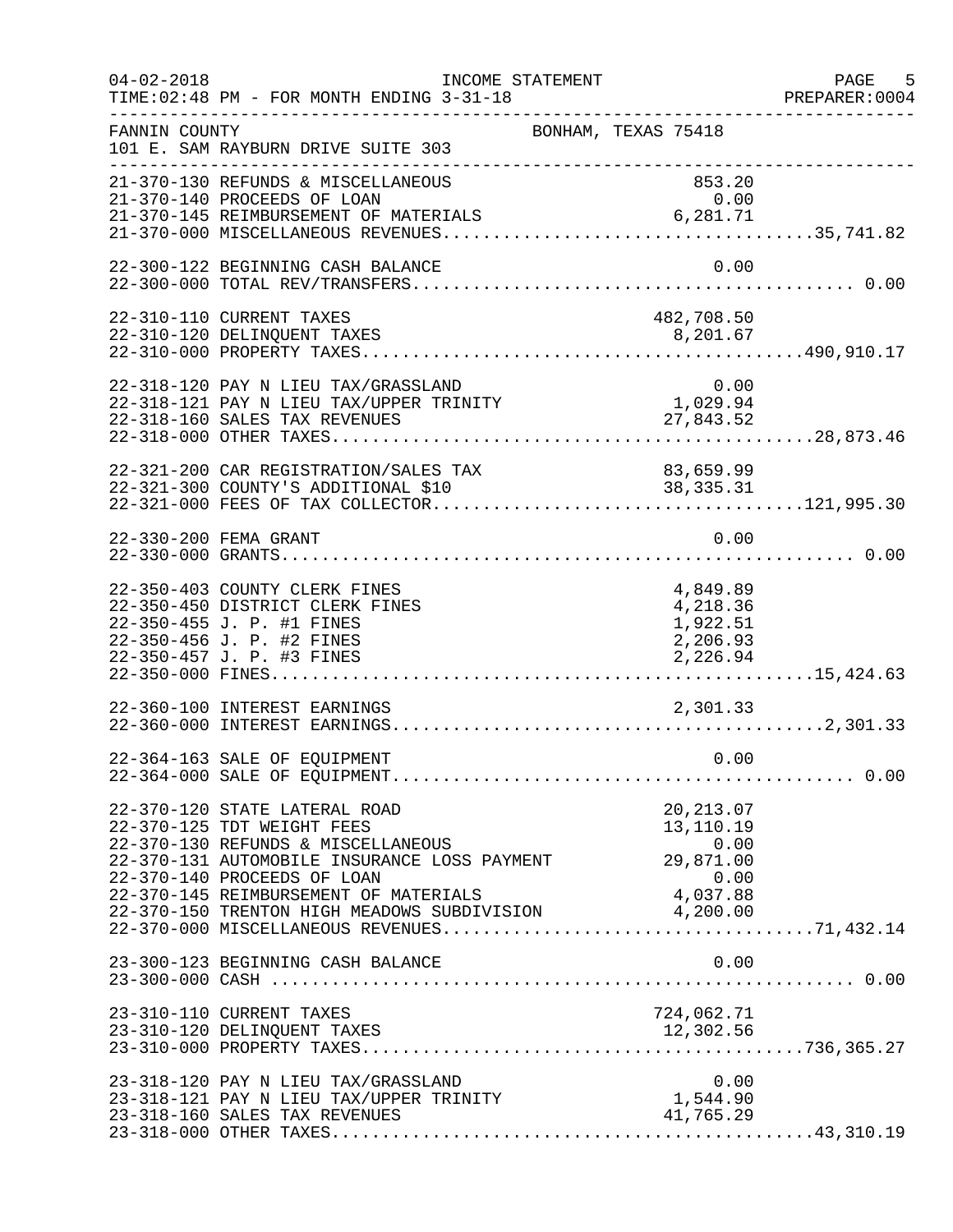| $04 - 02 - 2018$ | INCOME STATEMENT<br>TIME: 02:48 PM - FOR MONTH ENDING 3-31-18                                                                                                                                        |                     |                                                                                                    | PAGE 6<br>PREPARER: 0004 |
|------------------|------------------------------------------------------------------------------------------------------------------------------------------------------------------------------------------------------|---------------------|----------------------------------------------------------------------------------------------------|--------------------------|
| FANNIN COUNTY    | 101 E. SAM RAYBURN DRIVE SUITE 303                                                                                                                                                                   | BONHAM, TEXAS 75418 | ------------------------------------                                                               |                          |
|                  | 23-321-200 CAR REGISTRATION/SALES TAX<br>23-321-300 COUNTY'S ADDITIONAL \$10                                                                                                                         |                     | 125,490.00                                                                                         |                          |
|                  | 23-330-200 FEMA GRANT                                                                                                                                                                                |                     | 0.00                                                                                               |                          |
|                  | 23-350-403 COUNTY CLERK FINES<br>23-350-450 DISTRICT CLERK FINES<br>23-350-455 J. P. #1 FINES<br>23-350-456 J. P. #2 FINES                                                                           |                     | 7,274.83<br>6,327.54<br>2,883.72<br>3,310.35                                                       |                          |
|                  | 23-360-100 INTEREST EARNINGS                                                                                                                                                                         |                     |                                                                                                    |                          |
|                  | 23-364-162 LAND/BUILDING<br>23-364-163 SALE OF EQUIPMENT                                                                                                                                             |                     | 0.00<br>0.00                                                                                       |                          |
|                  | 23-370-120 STATE LATERAL ROAD<br>23-370-125 TDT WEIGHT FEES<br>23-370-130 REFUNDS & MISCELLANEOUS<br>23-370-139 RESTITUTION<br>23-370-140 PROCEEDS OF LOANS<br>23-370-145 REIMBURSEMENT OF MATERIALS |                     | 30,319.60<br>19,665.28<br>2,605.42<br>$\begin{array}{c} 0.00 \\ 0 \text{ on } \end{array}$<br>0.00 |                          |
|                  | 24-300-124 BEGINNING CASH BALANCE<br>24-300-999 TOTAL TRANSFERS                                                                                                                                      |                     | 0.00                                                                                               | 0.00                     |
|                  | 24-310-110 CURRENT TAXES<br>24-310-120 DELINQUENT TAXES                                                                                                                                              |                     | 412, 152.53<br>7,002.87                                                                            |                          |
|                  | 24-318-120 PAY N LIEU TAX/GRASSLAND<br>24-318-121 PAY N LIEU TAX/UPPER TRINITY<br>24-318-160 SALES TAX REVENUES                                                                                      |                     | 0.00<br>879.39<br>23, 773. 72                                                                      |                          |
|                  | 24-321-200 CAR REGISTRATION/SALES TAX<br>24-321-300 COUNTY'S ADDITIONAL \$10                                                                                                                         |                     | 71,431.68<br>32,731.97                                                                             |                          |
|                  | 24-330-200 FEMA GRANT                                                                                                                                                                                |                     | 0.00                                                                                               |                          |
|                  | 24-350-403 COUNTY CLERK FINES<br>24-350-450 DISTRICT CLERK FINES<br>24-350-455 J. P. #1 FINES<br>24-350-456 J. P. #2 FINES<br>24-350-457 J. P. #3 FINES                                              |                     | 4,141.00<br>3,601.79<br>1,641.48<br>1,884.35<br>1,901.44                                           |                          |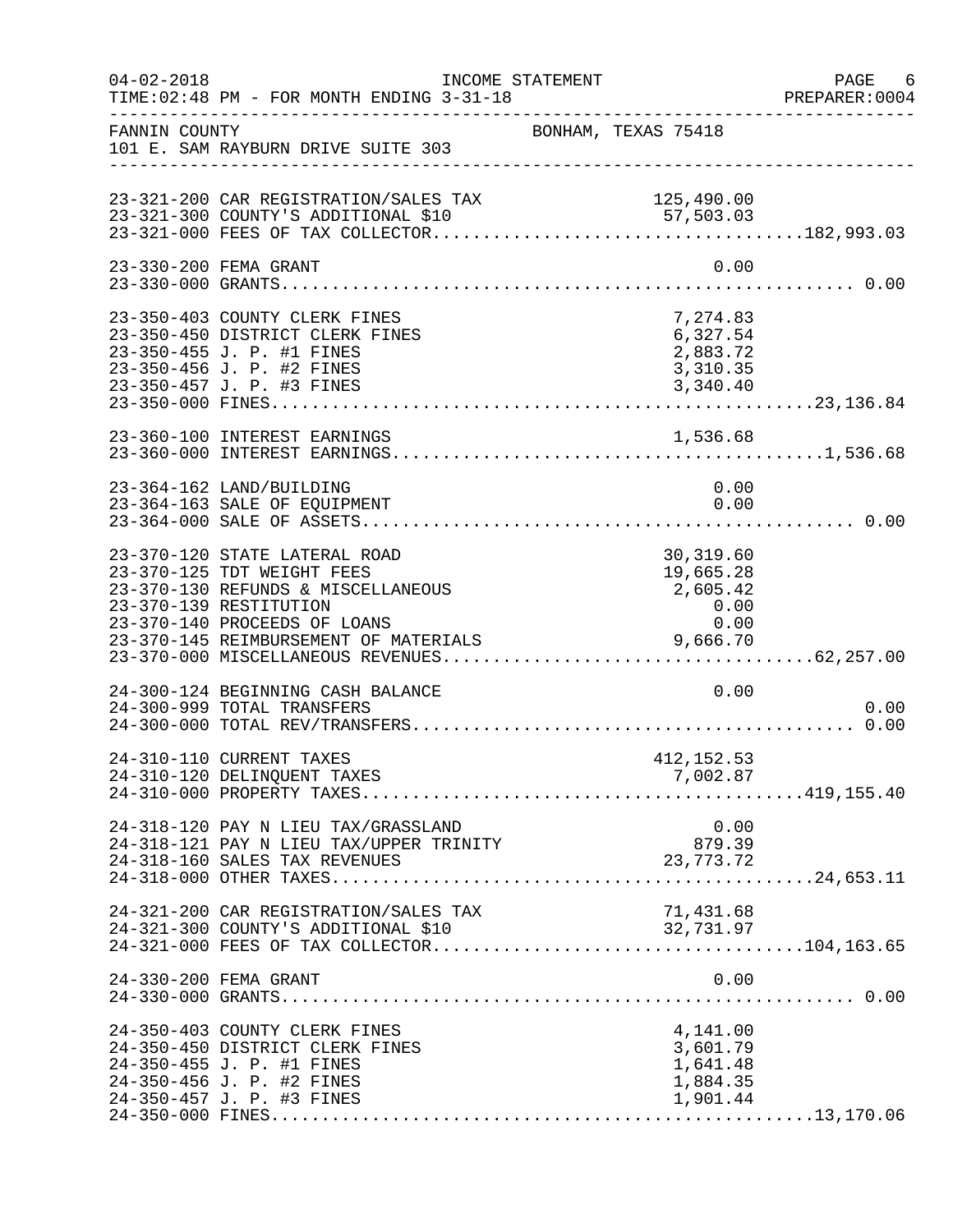| $04 - 02 - 2018$     | INCOME STATEMENT<br>TIME: 02:48 PM - FOR MONTH ENDING 3-31-18                                                                                                                                                                                                                   |                                                                                 | PAGE 7<br>PREPARER:0004 |
|----------------------|---------------------------------------------------------------------------------------------------------------------------------------------------------------------------------------------------------------------------------------------------------------------------------|---------------------------------------------------------------------------------|-------------------------|
| FANNIN COUNTY        | 101 E. SAM RAYBURN DRIVE SUITE 303                                                                                                                                                                                                                                              | BONHAM, TEXAS 75418                                                             |                         |
|                      |                                                                                                                                                                                                                                                                                 |                                                                                 |                         |
|                      | 24-364-162 LAND/BUILDING<br>24-364-163 SALE OF EQUIPMENT                                                                                                                                                                                                                        | 0.00<br>0.00                                                                    |                         |
|                      | 24-370-120 STATE LATERAL ROAD<br>24-370-125 TDT WEIGHT FEES<br>24-370-130 REFUNDS & MISCELLANEOUS<br>24-370-138 SALE OF SCRAP IRON<br>24-370-140 PROCEEDS OF LOAN<br>24-370-145 REIMBURSEMENT OF MATERIALS<br>24-370-146 SALE OF RECYCLED MATERIALS<br>24-370-147 OFFICE RENTAL | 17,258.59<br>11,193.91<br>1,117.12<br>0.00<br>0.00<br>12,517.72<br>0.00<br>0.00 |                         |
|                      | 25-300-125 BEGINNING CASH BALANCE                                                                                                                                                                                                                                               | 0.00                                                                            |                         |
| 25-370-625 DONATIONS | 25-370-138 SALE OF SCRAP IRON                                                                                                                                                                                                                                                   | 0.00<br>0.00                                                                    |                         |
|                      | 26-300-126 BEGINNING CASH BALANCE                                                                                                                                                                                                                                               | 0.00                                                                            |                         |
|                      | 26-360-100 INTEREST EARNINGS                                                                                                                                                                                                                                                    | 17.13                                                                           |                         |
|                      | 26-370-455 J.P.#1 TECHNOLOGY FEES                                                                                                                                                                                                                                               | 643.52                                                                          |                         |
|                      | 27-300-127 BEGINNING CASH BALANCE                                                                                                                                                                                                                                               | 0.00                                                                            |                         |
|                      | 27-360-100 INTEREST EARNINGS                                                                                                                                                                                                                                                    | 3.81                                                                            |                         |
|                      | 27-370-456 J.P.#2 TECHNOLOGY FEES                                                                                                                                                                                                                                               | 538.38                                                                          |                         |
|                      | 28-300-128 BEGINNING CASH                                                                                                                                                                                                                                                       | 0.00                                                                            |                         |
|                      | 28-360-100 INTEREST EARNINGS                                                                                                                                                                                                                                                    | 1.71                                                                            |                         |
|                      | 28-370-456 J.P.#3 TECHNOLOGY FEES                                                                                                                                                                                                                                               | 678.63                                                                          |                         |
|                      | 30-360-100 INTEREST EARNINGS                                                                                                                                                                                                                                                    | 0.00                                                                            |                         |
|                      | 30-370-569 SHERIFF WORK RELEASE                                                                                                                                                                                                                                                 | 0.00                                                                            |                         |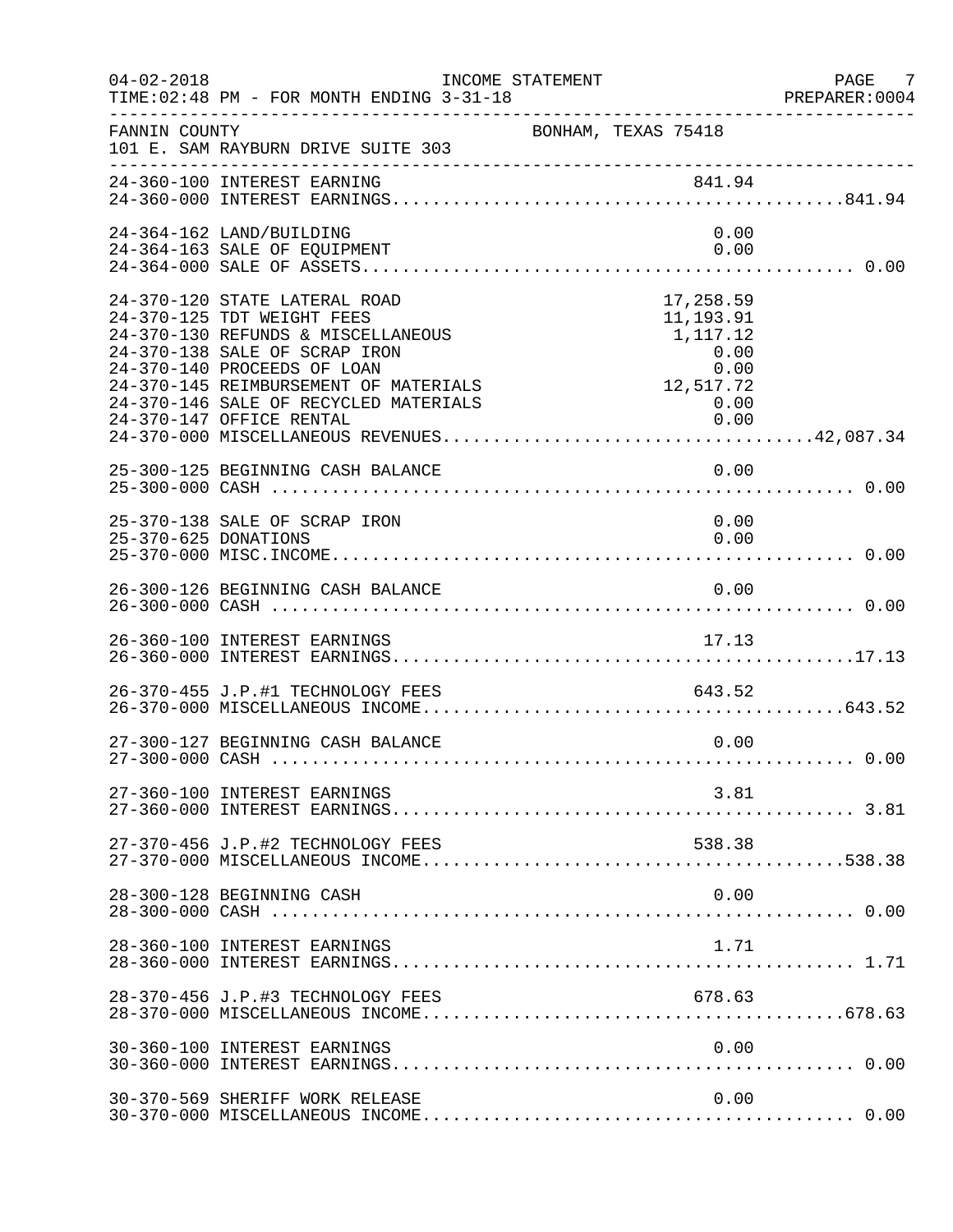| $04 - 02 - 2018$ | INCOME STATEMENT<br>TIME: 02:48 PM - FOR MONTH ENDING 3-31-18                      |                     |                      | PAGE 8<br>PREPARER:0004 |
|------------------|------------------------------------------------------------------------------------|---------------------|----------------------|-------------------------|
| FANNIN COUNTY    | 101 E. SAM RAYBURN DRIVE SUITE 303                                                 | BONHAM, TEXAS 75418 |                      |                         |
|                  | 31-300-131 BEGINNING CASH BALANCE                                                  |                     | 0.00                 |                         |
|                  | 31-330-510 COURTHOUSE RESTORATION                                                  |                     | 0.00                 |                         |
|                  | 31-360-100 INTEREST INCOME                                                         |                     | 0.00                 |                         |
|                  | 31-370-131 RESTORATION DONATIONS                                                   |                     | 0.00                 |                         |
|                  | 33-300-133 BEGINNING CASH BALANCE                                                  |                     | 0.00                 |                         |
|                  | 33-340-480 APPLICATION FEE                                                         |                     | 0.00                 |                         |
|                  | 34-300-134 BEGINNING CASH BALANCE                                                  |                     | 0.00                 |                         |
|                  | 34-360-100 INTEREST INCOME                                                         |                     | 8.87                 |                         |
|                  | 34-370-450 DISTRICT CT.RECORDS ARCHIVE FEE                                         | 2,150.04            |                      |                         |
|                  | 35-340-403 COUNTY CLERK FEES<br>35-340-450 DISTRICT CLERK FEES                     |                     | 2,627.94<br>4,933.07 |                         |
|                  | 35-360-100 INTEREST EARNINGS                                                       |                     | 54.57                |                         |
|                  | 36-300-136 BEGINNING CASH BALANCE-D.A.FEE                                          |                     | 0.00                 |                         |
|                  | 36-340-475 DISTRICT ATTORNEY FEES                                                  |                     | 888.19               |                         |
|                  | 36-352-200 CONTRABAND FORFEITURE<br>36-352-300 D.A. SEIZURE FUND                   |                     | 221.24<br>0.00       |                         |
|                  | 36-360-100 INTEREST EARNINGS-D.A. FEE<br>36-360-236 INTEREST EARNINGS-SEIZURE FUND |                     | 0.39<br>0.76         |                         |
|                  | 36-370-130 REFUNDS & MISCELLANEOUS<br>36-370-319 RESTITUTION                       |                     | 758.17<br>0.00       |                         |
|                  | 37-360-100 INTEREST EARNINGS                                                       |                     | 0.27                 |                         |
|                  | 37-370-130 REFUNDS & MISCELLANEOUS                                                 |                     | 0.00                 |                         |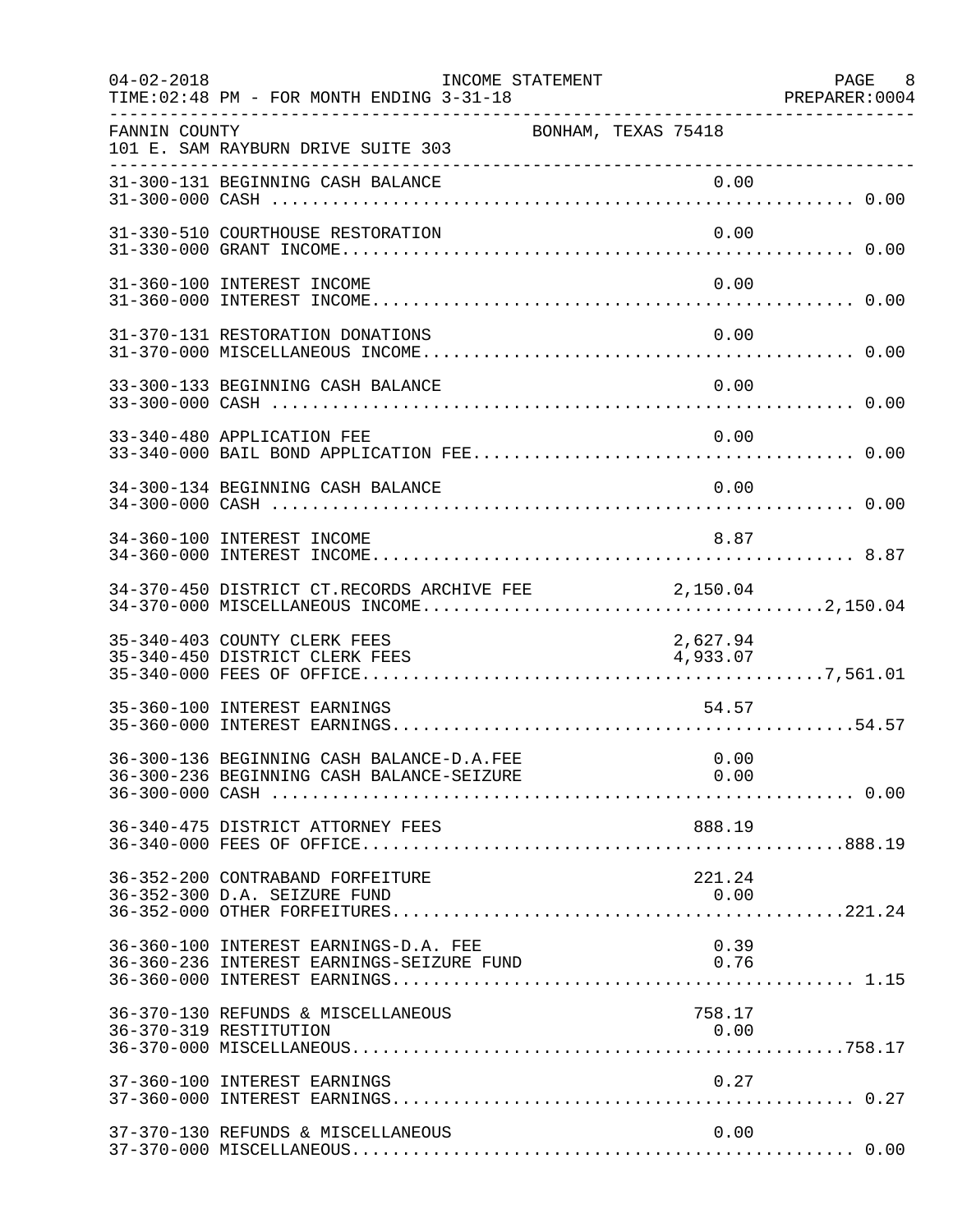| $04 - 02 - 2018$<br>__________________ | TIME: 02:48 PM - FOR MONTH ENDING 3-31-18                                                                         | INCOME STATEMENT |                          | PAGE 9<br>PREPARER: 0004 |
|----------------------------------------|-------------------------------------------------------------------------------------------------------------------|------------------|--------------------------|--------------------------|
| FANNIN COUNTY                          | 101 E. SAM RAYBURN DRIVE SUITE 303                                                                                |                  | BONHAM, TEXAS 75418      |                          |
|                                        | 38-360-100 INTEREST EARNINGS                                                                                      |                  | 105.00                   |                          |
|                                        | 39-360-100 INTEREST EARNINGS                                                                                      |                  | 38.62                    |                          |
|                                        | 39-370-150 BONNIE RUTH COOPER TRUST 1,180.35                                                                      |                  |                          |                          |
|                                        | 40-300-110 UNENCUMBERED FUND BALANCE                                                                              |                  | 0.00                     |                          |
|                                        | 40-330-410 NAACHO GRANT INCOME                                                                                    |                  | 0.00                     |                          |
| 41-370-406 DONATIONS                   |                                                                                                                   |                  | 300.00                   |                          |
|                                        | 42-330-477 HAZARD MITIGATION DR-1999                                                                              |                  | 0.00                     |                          |
|                                        | 44-330-423 2016 HOMELAND SECURITY                                                                                 |                  | 0.00                     |                          |
|                                        | 45-330-403 CHAPTER 19 FUNDS                                                                                       |                  | 4,630.50                 |                          |
|                                        | 46-300-146 BEGINNING CASH BALANCE                                                                                 |                  | 0.00                     |                          |
|                                        | 46-330-475 SAFE ROOM REIMBURSEMENT DR-4029 35,234.73<br>46-330-476 ADMINISTRATIVE FEE                             |                  | 1,200.00                 |                          |
|                                        | 48-300-148 BEGINNING CASH BALANCE                                                                                 |                  | 0.00                     |                          |
|                                        | 48-340-130 REFUNDS & MISCELLANEOUS<br>48-340-403 CONTRACT ADMINISTRATIVE FEE<br>48-340-484 ELECTION REIMBURSEMENT |                  | 0.00<br>112.50<br>855.00 |                          |
|                                        | 49-300-149 BEGINNING CASH BALANCE                                                                                 |                  | 0.00                     |                          |
|                                        | 49-330-475 INVESTIGATOR/LEOSE GRANT                                                                               |                  | 619.89                   |                          |
|                                        | 51-370-440 CO.CLK.CO.& DIST.CT.TECHNOLOGY FEE 380.26<br>51-370-000 CO.CLK.MISCELLANEOUS INCOME380.26              |                  |                          |                          |
|                                        | 52-360-100 INTEREST EARNINGS                                                                                      |                  | 4.60                     |                          |
|                                        | 52-370-133 CO.CLK.COURT RECORDS PRESERVATION F                                                                    |                  | 750.00                   |                          |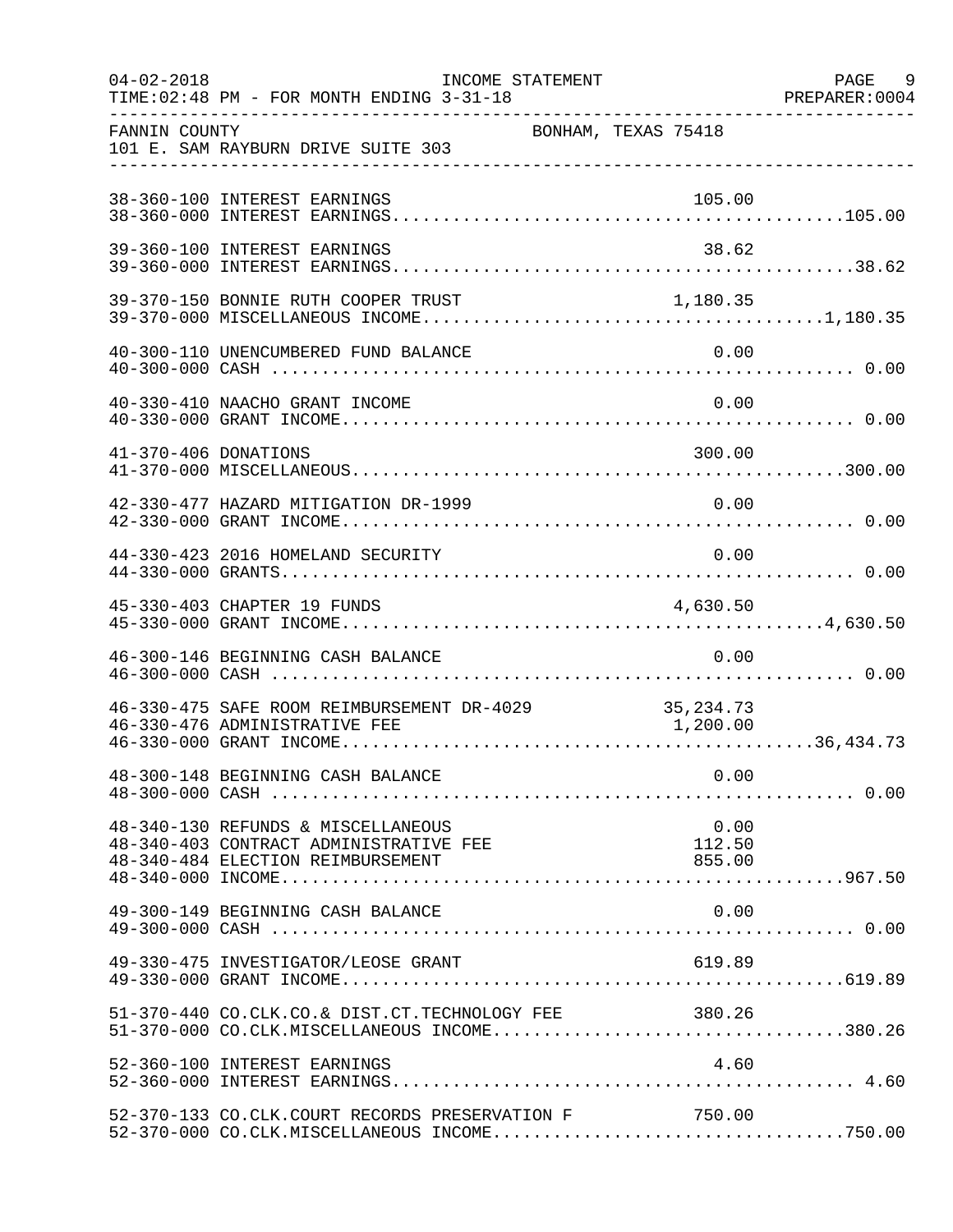| $04 - 02 - 2018$ | INCOME STATEMENT<br>TIME: 02:48 PM - FOR MONTH ENDING 3-31-18                                     |                     | PAGE 10<br>PREPARER: 0004 |
|------------------|---------------------------------------------------------------------------------------------------|---------------------|---------------------------|
| FANNIN COUNTY    | 101 E. SAM RAYBURN DRIVE SUITE 303                                                                | BONHAM, TEXAS 75418 |                           |
|                  | 53-300-153 BEGINNING CASH BALANCE                                                                 | 0.00                |                           |
|                  |                                                                                                   |                     |                           |
|                  | 55-300-156 BEGINNING CASH BALANCE                                                                 | 0.00                |                           |
|                  | 55-360-100 INTEREST EARNINGS                                                                      | 0.04                |                           |
|                  | 55-370-130 REFUNDS & MISCELLANEOUS                                                                |                     |                           |
|                  | 56-300-156 BEGINNING CASH BALANCE                                                                 | 0.00                |                           |
|                  | 56-330-560 BULLETPROOF VEST PARTNERSHIP                                                           | 0.00                |                           |
|                  | 56-352-200 CONTRABAND FOREITURE<br>56-352-300 PLEA BARGAIN AGREEMENT                              | 44,369.55<br>0.00   |                           |
|                  | 56-355-560 FEDERAL FORFEITURE FUNDS 2018<br>56-355-000 FEDERAL FORFEITURE FUNDS 2018428,333.82    | 428,333.82          |                           |
|                  | 56-360-100 INTEREST EARNINGS-SO FORFEITURE<br>56-360-159 INTEREST EARNINGS-FEDERAL FORF 2018 0.00 |                     |                           |
|                  | 56-370-108 FEDERAL OT REIMBURSEMENT                                                               | 0.00                |                           |
|                  | 56-390-140 TRANSFERS IN                                                                           | 0.00                |                           |
|                  | 57-300-157 BEGINNING CASH BALANCE                                                                 | 0.00                |                           |
|                  | 57-360-100 INTEREST EARNINGS                                                                      | 0.00                |                           |
|                  | 57-370-560 SHERIFF K-9 UNIT                                                                       | 0.00                |                           |
|                  | 59-300-159 BEGINNING CASH BALANCE                                                                 | 0.00                |                           |
|                  | 59-360-100 INTEREST EARNINGS                                                                      | 12.40               |                           |
|                  | 59-370-425 DRUG COURT FEE                                                                         | 2,496.04            |                           |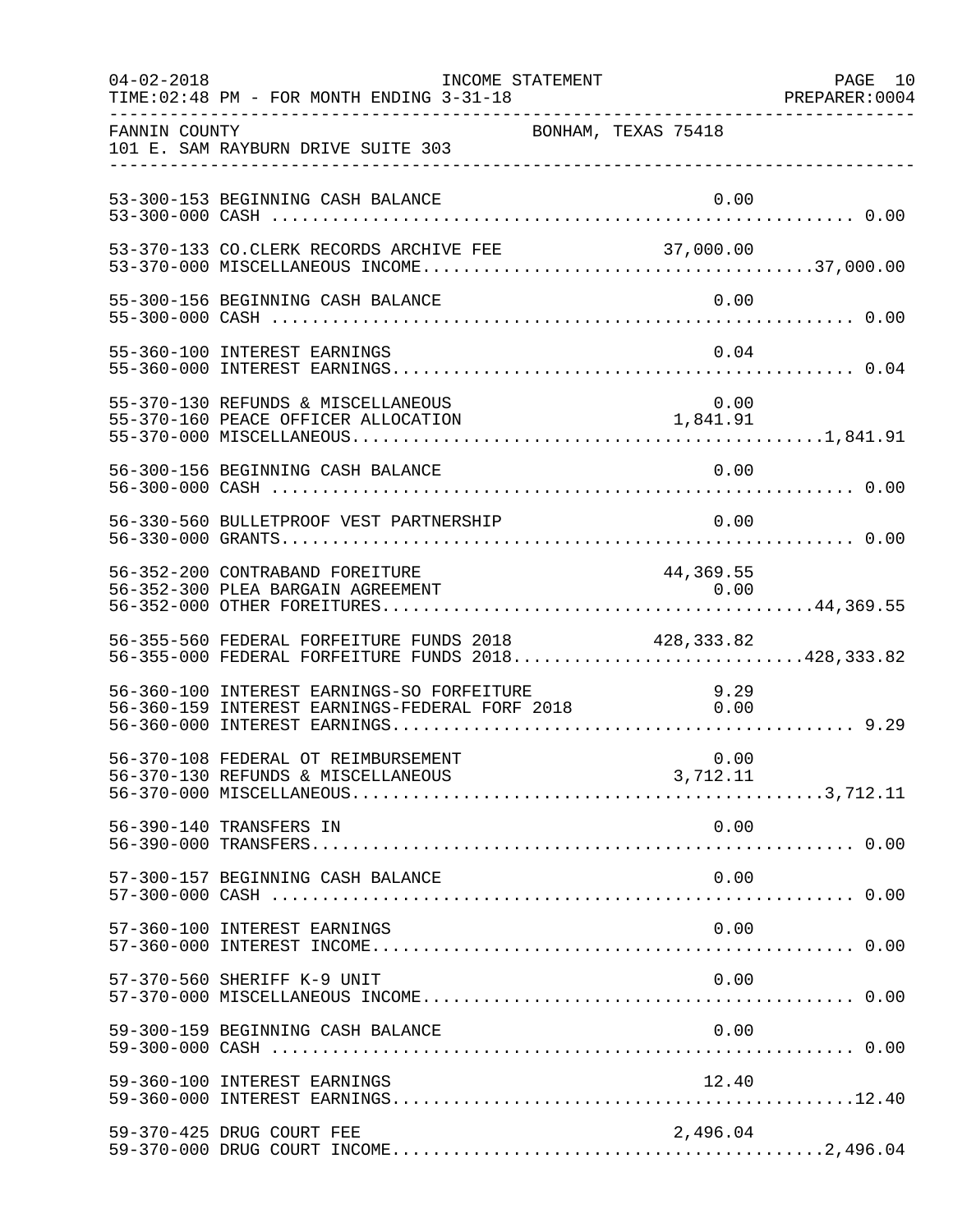| $04 - 02 - 2018$ | INCOME STATEMENT<br>TIME: 02:48 PM - FOR MONTH ENDING 3-31-18                                                                                 |                              | PAGE 11<br>PREPARER: 0004 |
|------------------|-----------------------------------------------------------------------------------------------------------------------------------------------|------------------------------|---------------------------|
| FANNIN COUNTY    | 101 E. SAM RAYBURN DRIVE SUITE 303                                                                                                            | BONHAM, TEXAS 75418          |                           |
|                  | 60-300-110 BEGINNING CASH BALANCE                                                                                                             | 0.00                         |                           |
|                  | 60-310-110 CURRENT TAXES<br>60-310-120 DELINQUENT TAXES<br>60-310-260 CURRENT TAXES SERIES '98<br>60-310-262 DELINQUENT TAXES SERIES '98 0.00 | 396,042.40<br>643.54<br>0.00 |                           |
|                  | 60-318-120 PAY N LIEU TAX/GRASSLAND                                                                                                           | 0.00                         |                           |
|                  | 60-360-100 INTEREST EARNINGS<br>60-360-200 INTEREST, 2017 GO BONDS                                                                            | 0.00<br>0.00                 |                           |
|                  | 60-370-130 REFUNDS & MISCELLANEOUS                                                                                                            | 0.00                         |                           |
|                  | 61-370-440 DIST.CLK.CO.& DIST.CT.TECHNOLOGY FE 313.35<br>61-370-000 DIST.CLK.MISCELLANEOUS INCOME313.35                                       |                              |                           |
|                  | 62-360-100 INTEREST EARNINGS                                                                                                                  | 7.33                         |                           |
|                  | 62-370-133 DIST.CLK.COURT RECORDS PRESERVATION 1,593.87<br>62-370-000 DIST.CLK.COURT MISCELLAEOUS INCOME1,593.87                              |                              |                           |
|                  | 63-300-151 BEGINNING CASH BALANCE                                                                                                             | 0.00                         |                           |
|                  | 63-370-130 REFUNDS & MISCELLANEOUS<br>63-370-160 PEACE OFFICER ALLOCATION                                                                     | 0.00<br>678.30               |                           |
|                  | 64-300-152 BEGINNING CASH BALANCE                                                                                                             | 0.00                         |                           |
|                  | 64-370-130 REFUNDS & MISCELLANEOUS<br>64-370-160 PEACE OFFICER ALLOCATION                                                                     | 0.00<br>678.48               |                           |
|                  |                                                                                                                                               |                              |                           |
|                  | 65-370-130 REFUNDS & MISCELLANEOUS<br>65-370-160 PEACE OFFICER ALLOCATION                                                                     | 0.00<br>678.30               |                           |
|                  | 66-300-166 BEGINNING CASH BALANCE                                                                                                             | 0.00                         |                           |
|                  | 66-360-100 INTEREST EARNINGS LEGEND BANK<br>66-360-166 INTEREST EARNINGS ICS                                                                  | 0.00<br>19,787.38            |                           |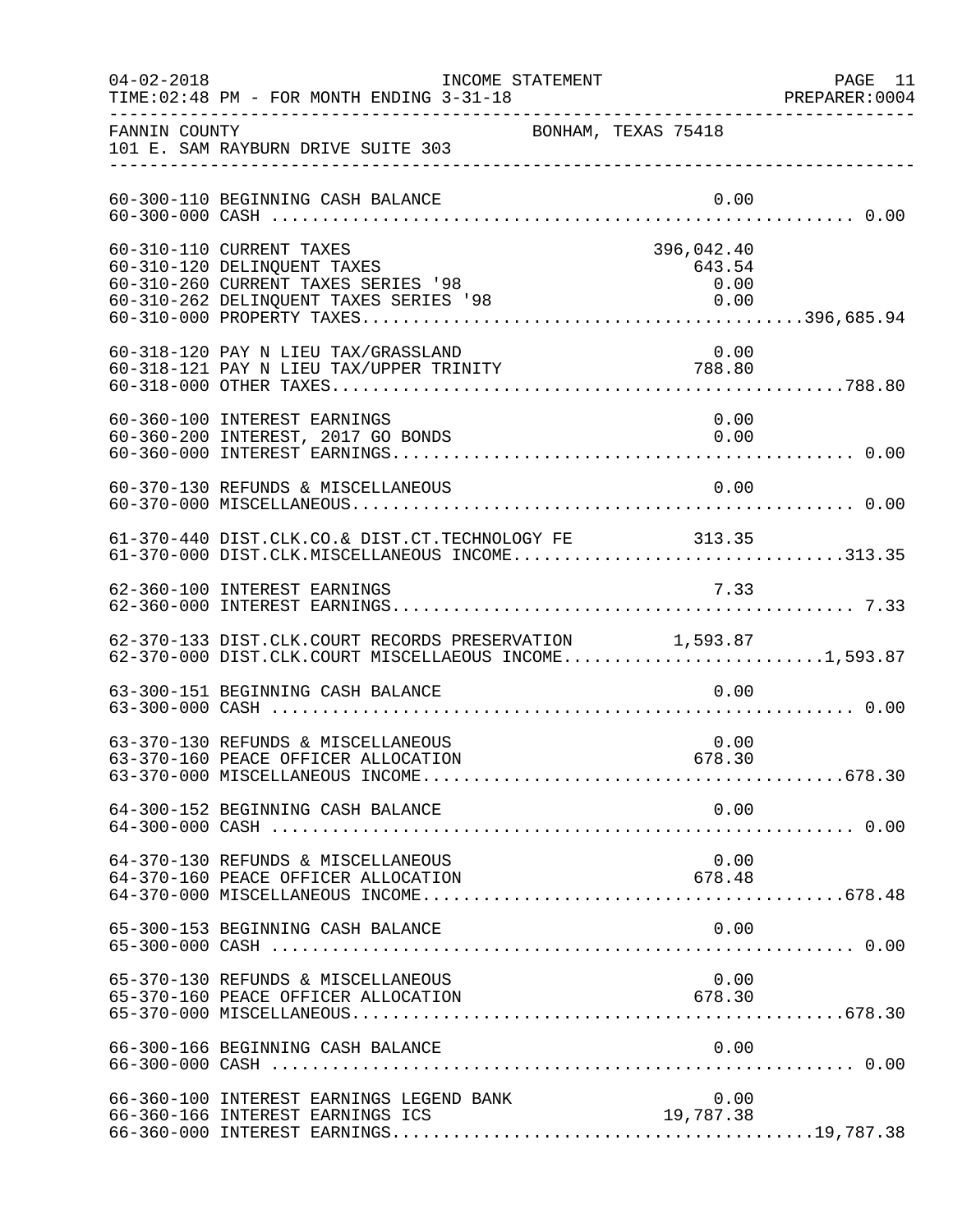| $04 - 02 - 2018$ | TIME: 02:48 PM - FOR MONTH ENDING 3-31-18                                                                                                                                                                                                                                                                                                                                           | INCOME STATEMENT    |                                                                  | PAGE 12<br>PREPARER: 0004 |
|------------------|-------------------------------------------------------------------------------------------------------------------------------------------------------------------------------------------------------------------------------------------------------------------------------------------------------------------------------------------------------------------------------------|---------------------|------------------------------------------------------------------|---------------------------|
| FANNIN COUNTY    | 101 E. SAM RAYBURN DRIVE SUITE 303                                                                                                                                                                                                                                                                                                                                                  | BONHAM, TEXAS 75418 |                                                                  |                           |
|                  | 66-370-130 REFUNDS & MISCELLANEOUS                                                                                                                                                                                                                                                                                                                                                  |                     | 0.00                                                             |                           |
|                  | 67-300-110 UNENCUMBERED FUND BALANCE                                                                                                                                                                                                                                                                                                                                                |                     | 0.00                                                             |                           |
|                  | 67-319-551 ANNUAL PAYMENT                                                                                                                                                                                                                                                                                                                                                           |                     | 0.00                                                             |                           |
|                  | 70-360-100 INTEREST EARNINGS                                                                                                                                                                                                                                                                                                                                                        |                     | 468.71                                                           |                           |
|                  |                                                                                                                                                                                                                                                                                                                                                                                     |                     |                                                                  |                           |
|                  | 72-330-560 INVESTIGATOR CRIMES AGAINST CHILDRE 7,977.48                                                                                                                                                                                                                                                                                                                             |                     |                                                                  |                           |
|                  | 80-300-180 BEGINNING CASH BALANCE                                                                                                                                                                                                                                                                                                                                                   |                     | 0.00                                                             |                           |
|                  | 80-370-130 MISCELLANEOUS<br>80-370-180 PROGRAM FEES                                                                                                                                                                                                                                                                                                                                 |                     | 100.00<br>100.00                                                 |                           |
|                  | 87-340-575 JUVENILE PROBATION FEES<br>87-340-576 JUVENILE PROBATION RESTITUTION<br>87-340-577 JUVENILE PROBATION COURT COSTS<br>87-340-578 FEES RECEIVED FOR OTHER COUNTIES                                                                                                                                                                                                         |                     | 1,070.00<br>$1,914.00$<br>$60.00$<br>S $0.00$<br>$60.00$<br>0.00 |                           |
|                  | 88-367-100 HOSPITAL QUARTERLY PAYMENT                                                                                                                                                                                                                                                                                                                                               |                     | 0.00                                                             |                           |
|                  |                                                                                                                                                                                                                                                                                                                                                                                     |                     |                                                                  |                           |
|                  | 89-330-901 TJJD-A-14-074 GRANT<br>89-330-913 TJJD-C-14-074 GRANT<br>89-330-915 BASIC PROBATION SUPERVISION<br>89-330-916 COMMUNITY PROGRAMS<br>89-330-916 COMMUNITY PROGRAMS<br>89-330-917 PRE/POST ADJUDICATION 89-330-918 COMMITMENT DIVERSION 89-330-919 MENTAL HEALTH SERVICES 10,021.00<br>89-330-920 REGIONAL DIVERSIONS ALTERNATIVES 10,021.00<br>89-330-920 REGIONAL DIVERS |                     | 0.00<br>0.00<br>77,635.00<br>53, 333.00                          |                           |
|                  | 89-360-189 INTEREST INCOME                                                                                                                                                                                                                                                                                                                                                          |                     | 6.58                                                             |                           |
|                  | 89-370-130 REFUNDS & MISCELLANEOUS                                                                                                                                                                                                                                                                                                                                                  |                     | 0.00<br>145,000.00                                               |                           |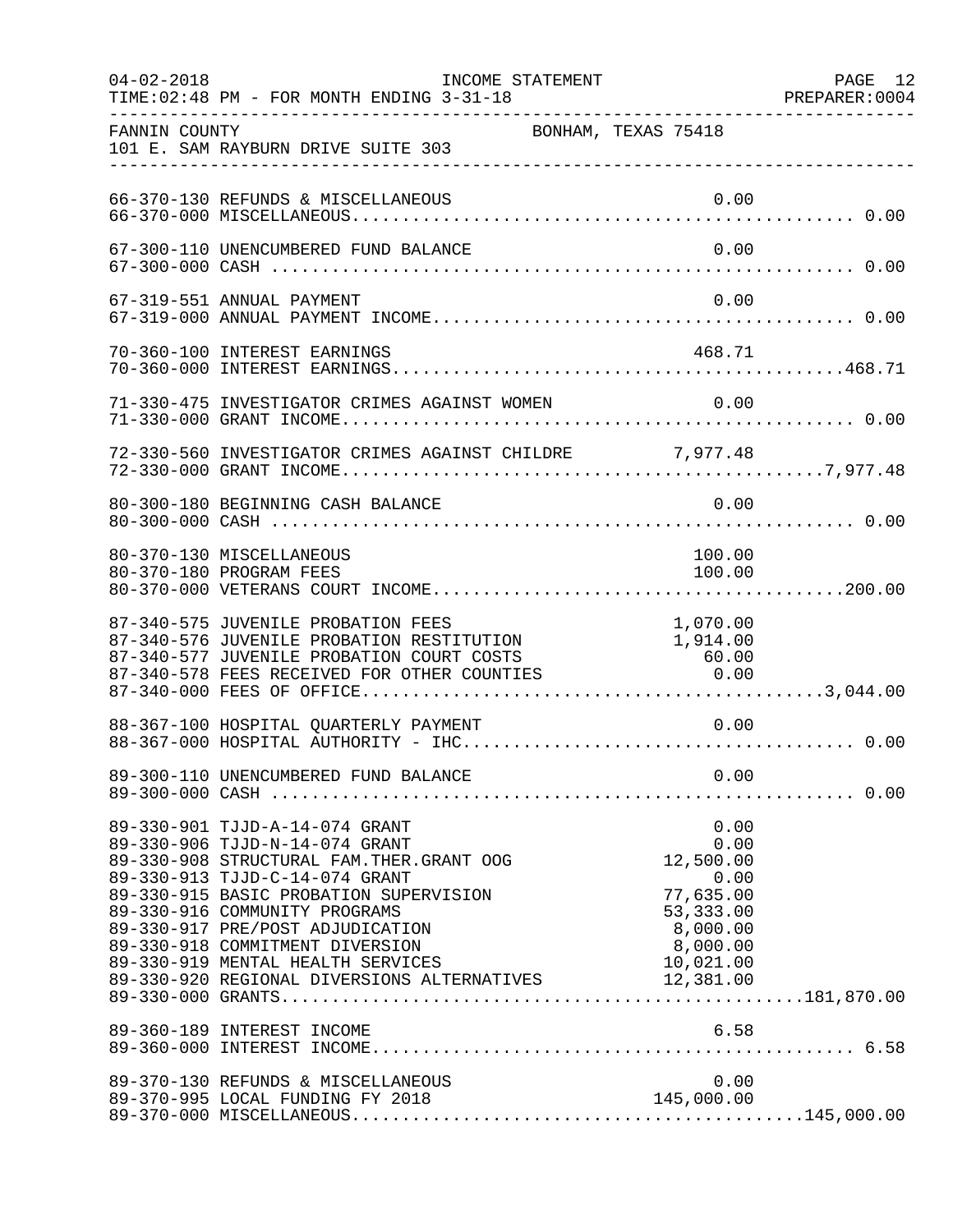| $04 - 02 - 2018$                                                                                             | INCOME STATEMENT<br>TIME: 02:48 PM - FOR MONTH ENDING 3-31-18                                                                                                                                                                                                                                                                                                                                                                                                                                                                     |                                                                                                                                                                                                              | PAGE 13<br>PREPARER: 0004 |
|--------------------------------------------------------------------------------------------------------------|-----------------------------------------------------------------------------------------------------------------------------------------------------------------------------------------------------------------------------------------------------------------------------------------------------------------------------------------------------------------------------------------------------------------------------------------------------------------------------------------------------------------------------------|--------------------------------------------------------------------------------------------------------------------------------------------------------------------------------------------------------------|---------------------------|
| FANNIN COUNTY                                                                                                | 101 E. SAM RAYBURN DRIVE SUITE 303                                                                                                                                                                                                                                                                                                                                                                                                                                                                                                | BONHAM, TEXAS 75418                                                                                                                                                                                          |                           |
|                                                                                                              | 92-360-100 INTEREST EARNINGS                                                                                                                                                                                                                                                                                                                                                                                                                                                                                                      | 227.21                                                                                                                                                                                                       |                           |
| 92-370-100 RENT                                                                                              | 92-370-130 REFUNDS & MISCELLANEOUS                                                                                                                                                                                                                                                                                                                                                                                                                                                                                                | 0.00<br>0.00                                                                                                                                                                                                 |                           |
|                                                                                                              | 93-330-909 GRANT #713169 RANDOLPH                                                                                                                                                                                                                                                                                                                                                                                                                                                                                                 | 0.00                                                                                                                                                                                                         |                           |
|                                                                                                              |                                                                                                                                                                                                                                                                                                                                                                                                                                                                                                                                   |                                                                                                                                                                                                              |                           |
|                                                                                                              | 95-360-100 INTEREST EARNINGS                                                                                                                                                                                                                                                                                                                                                                                                                                                                                                      | 0.00                                                                                                                                                                                                         |                           |
|                                                                                                              | 95-370-125 AFLAC FSA CLEARING<br>95-370-130 REFUNDS & MISCELLANEOUS                                                                                                                                                                                                                                                                                                                                                                                                                                                               | 0.00<br>0.00                                                                                                                                                                                                 |                           |
|                                                                                                              |                                                                                                                                                                                                                                                                                                                                                                                                                                                                                                                                   |                                                                                                                                                                                                              |                           |
|                                                                                                              | ***** EXPENSE ACCOUNTS *****                                                                                                                                                                                                                                                                                                                                                                                                                                                                                                      |                                                                                                                                                                                                              |                           |
| 10-400-203 RETIREMENT<br>10-400-435 PRINTING<br>10-400-480 BOND<br>10-400-574 TECHNOLOGY<br>10-400-590 BOOKS | 10-400-101 SALARY ELECTED OFFICIAL<br>10-400-104 STATE PROBATE SALARY SUPPLEMENT<br>10-400-105 SALARY SECRETARY<br>10-400-201 SOCIAL SECURITY TAXES<br>10-400-202 GROUP HEALTH & DENTAL INSURANCE<br>10-400-204 WORKERS' COMPENSATION<br>10-400-205 MEDICARE TAX<br>10-400-225 TRAVEL ALLOWANCE<br>10-400-310 OFFICE SUPPLIES<br>10-400-311 POSTAL EXPENSES<br>10-400-427 OUT OF COUNTY TRAVEL<br>10-400-431 LOCAL TRAVEL<br>10-400-437 COURT REPORTER EXPENSE<br>10-400-468 JUVENILE BOARD SALARY<br>10-400-572 OFFICE EQUIPMENT | 32, 358.43<br>0.00<br>18,722.85<br>2,934.70<br>9,362.95<br>5,883.67<br>176.25<br>686.30<br>1,800.00<br>431.44<br>27.13<br>3,657.34<br>0.00<br>58.50<br>0.00<br>1,200.00<br>247.00<br>37.59<br>0.00<br>161.00 |                           |
|                                                                                                              | 10-401-403 TCOG RURAL ADDRESSING                                                                                                                                                                                                                                                                                                                                                                                                                                                                                                  | 23,000.00                                                                                                                                                                                                    |                           |
|                                                                                                              | 10-403-101 SALARY ELECTED OFFICIAL<br>10-403-104 SALARY DEPUTIES<br>10-403-107 REGULAR-TEMP. PART-TIME<br>10-403-201 SOCIAL SECURITY TAXES<br>10-403-202 GROUP HEALTH & DENTAL INSURANCE                                                                                                                                                                                                                                                                                                                                          | 28, 270.84<br>84,462.12<br>0.00<br>6,132.09<br>36,731.48                                                                                                                                                     |                           |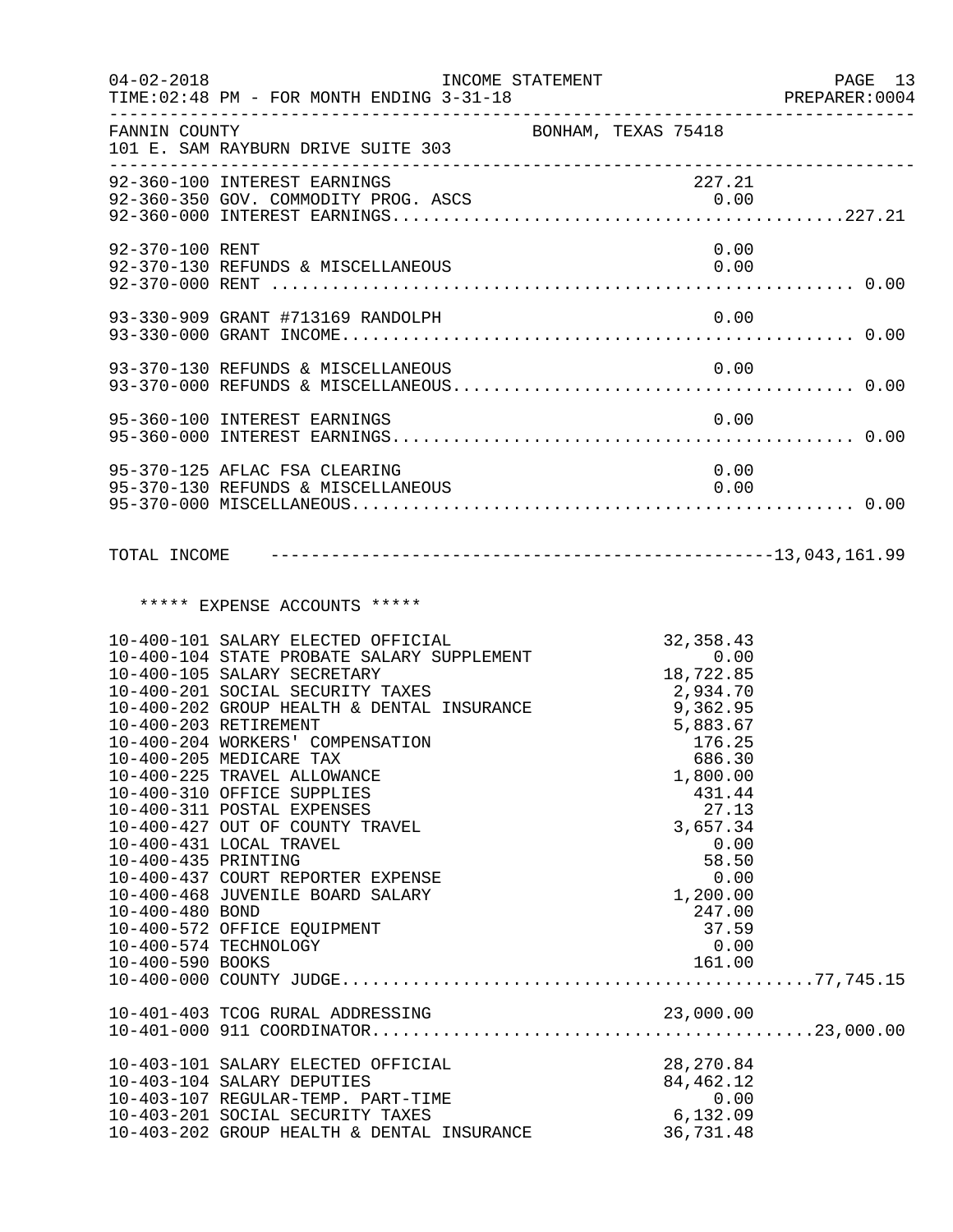|                     |                                                                                                                                                                                                                                     |                                                                                     |                                          | PAGE 14<br>PREPARER: 0004 |
|---------------------|-------------------------------------------------------------------------------------------------------------------------------------------------------------------------------------------------------------------------------------|-------------------------------------------------------------------------------------|------------------------------------------|---------------------------|
|                     | FANNIN COUNTY<br>101 E. SAM RAYBURN DRIVE SUITE 303                                                                                                                                                                                 | BONHAM, TEXAS 75418                                                                 |                                          |                           |
|                     | 10-403-203 RETIREMENT                                                                                                                                                                                                               |                                                                                     | 12,684.83                                |                           |
|                     | 10-403-204 WORKERS COMPENSATION                                                                                                                                                                                                     |                                                                                     |                                          |                           |
|                     | 10-403-205 MEDICARE TAX                                                                                                                                                                                                             | $434.14$<br>$1,434.22$<br>$2,233.81$<br>$266.73$                                    |                                          |                           |
|                     | 10-403-310 OFFICE SUPPLIES                                                                                                                                                                                                          |                                                                                     |                                          |                           |
|                     | 10-403-311 POSTAL EXPENSES                                                                                                                                                                                                          |                                                                                     |                                          |                           |
|                     | 10-403-420 UTILITIES TELEPHONE                                                                                                                                                                                                      |                                                                                     | 0.00                                     |                           |
|                     | 10-403-427 OUT OF COUNTY TRAVEL<br>10-403-431 LOCAL TRAVEL                                                                                                                                                                          |                                                                                     | 1,574.45                                 |                           |
| 10-403-435 PRINTING |                                                                                                                                                                                                                                     |                                                                                     | 0.00<br>$0.00$<br>$198.40$<br>$4,676.29$ |                           |
|                     | 10-403-437 IMAGING/INDEXING                                                                                                                                                                                                         |                                                                                     |                                          |                           |
| 10-403-480 BOND     |                                                                                                                                                                                                                                     |                                                                                     | 200.00                                   |                           |
| 10-403-481 DUES     |                                                                                                                                                                                                                                     |                                                                                     | 0.00                                     |                           |
|                     |                                                                                                                                                                                                                                     |                                                                                     |                                          |                           |
|                     |                                                                                                                                                                                                                                     |                                                                                     |                                          |                           |
| 10-404-109 SALARY   |                                                                                                                                                                                                                                     |                                                                                     | 12,912.44                                |                           |
|                     | 10-404-201 SOCIAL SECURITY TAXES                                                                                                                                                                                                    |                                                                                     | 0.00                                     |                           |
|                     | 10-404-203 RETIREMENT                                                                                                                                                                                                               |                                                                                     | 0.00                                     |                           |
|                     | 10-404-205 MEDICARE TAX                                                                                                                                                                                                             |                                                                                     | 0.00                                     |                           |
|                     | 10-404-310 ELECTION SUPPLIES                                                                                                                                                                                                        |                                                                                     | 2,439.12                                 |                           |
| 10-404-311 POSTAGE  |                                                                                                                                                                                                                                     |                                                                                     | 6,168.81                                 |                           |
|                     | 10-404-423 CELL PHONE                                                                                                                                                                                                               |                                                                                     |                                          |                           |
|                     | 10-404-427 ELECTION TRAVEL                                                                                                                                                                                                          |                                                                                     | $\frac{120.81}{120.00}$                  |                           |
|                     | 10-404-428 EMPLOYEE TRAINING                                                                                                                                                                                                        |                                                                                     |                                          |                           |
|                     | 10-404-429 DPS BACKGROUND CHECK<br>10-404-430 BIDS AND NOTICES<br>10-404-442 PROFESSIONAL SERVICE/TRANSLATOR<br>10-404-483 VOTER REGISTRATION<br>10-404-485 ELECTION MAINT. AGREEMENT<br>14,231.00<br>10-404-573 ELECTION EOUIPMENT | $\begin{array}{r} 120.01 \\ 120.00 \\ 182.32 \\ 0.00 \\ 0.00 \\ 367.59 \end{array}$ |                                          |                           |
|                     |                                                                                                                                                                                                                                     |                                                                                     |                                          |                           |
|                     |                                                                                                                                                                                                                                     |                                                                                     |                                          |                           |
|                     |                                                                                                                                                                                                                                     |                                                                                     |                                          |                           |
|                     |                                                                                                                                                                                                                                     |                                                                                     |                                          |                           |
|                     |                                                                                                                                                                                                                                     |                                                                                     |                                          |                           |
|                     | 10-405-102 SALARY APPOINTED OFFICIAL                                                                                                                                                                                                |                                                                                     |                                          |                           |
|                     | 10-405-201 SOCIAL SECURITY TAXES                                                                                                                                                                                                    |                                                                                     |                                          |                           |
|                     | 10-405-202 GROUP HEALTH & DENTAL INSURANCE                                                                                                                                                                                          | 18,540.08<br>1,149.46<br>1,149.46<br>5,247.36                                       |                                          |                           |
|                     | 10-405-203 RETIREMENT                                                                                                                                                                                                               |                                                                                     | 2,086.21                                 |                           |
|                     | 10-405-204 WORKERS' COMPENSATION                                                                                                                                                                                                    |                                                                                     | 65.07                                    |                           |
|                     | 10-405-205 MEDICARE TAX                                                                                                                                                                                                             |                                                                                     | 268.84                                   |                           |
|                     | 10-405-310 OFFICE SUPPLIES                                                                                                                                                                                                          |                                                                                     | 78.84                                    |                           |
|                     | 10-405-311 POSTAL EXPENSES                                                                                                                                                                                                          |                                                                                     | 49.00                                    |                           |
|                     | 10-405-427 OUT OF COUNTY TRAVEL                                                                                                                                                                                                     |                                                                                     | 0.00                                     |                           |
|                     | 10-405-428 TRAINING/TUITION                                                                                                                                                                                                         |                                                                                     | 0.00                                     |                           |
| 10-405-435 PRINTING |                                                                                                                                                                                                                                     |                                                                                     | 0.00                                     |                           |
|                     | 10-405-572 OFFICE EQUIPMENT                                                                                                                                                                                                         |                                                                                     | 0.00                                     |                           |
|                     |                                                                                                                                                                                                                                     |                                                                                     |                                          |                           |
| 10-406-103 SALARY   |                                                                                                                                                                                                                                     |                                                                                     | 20,491.77                                |                           |
|                     | 10-406-107 SALARY TEMP./EXTRA<br>10-406-201 SOCIAL SECURITY TAXES                                                                                                                                                                   |                                                                                     | 0.00<br>1,268.21                         |                           |
|                     | 10-406-202 GROUP HEALTH & DENTAL INS                                                                                                                                                                                                |                                                                                     | 5,247.36                                 |                           |
|                     | 10-406-203 RETIREMENT                                                                                                                                                                                                               |                                                                                     | 2,305.76                                 |                           |
|                     | 10-406-204 WORKERS' COMPENSATION                                                                                                                                                                                                    |                                                                                     | 71.92                                    |                           |
|                     | 10-406-205 MEDICARE TAX                                                                                                                                                                                                             |                                                                                     | 296.58                                   |                           |
|                     | 10-406-225 TRAVEL ALLOWANCE                                                                                                                                                                                                         |                                                                                     | 70.00                                    |                           |
|                     | 10-406-310 OFFICE SUPPLIES                                                                                                                                                                                                          |                                                                                     | 0.00                                     |                           |
|                     | 10-406-311 POSTAL EXPENSE                                                                                                                                                                                                           |                                                                                     | 0.00                                     |                           |
|                     | 10-406-330 AUTO EXPENSE-GAS & OIL                                                                                                                                                                                                   |                                                                                     | 329.29                                   |                           |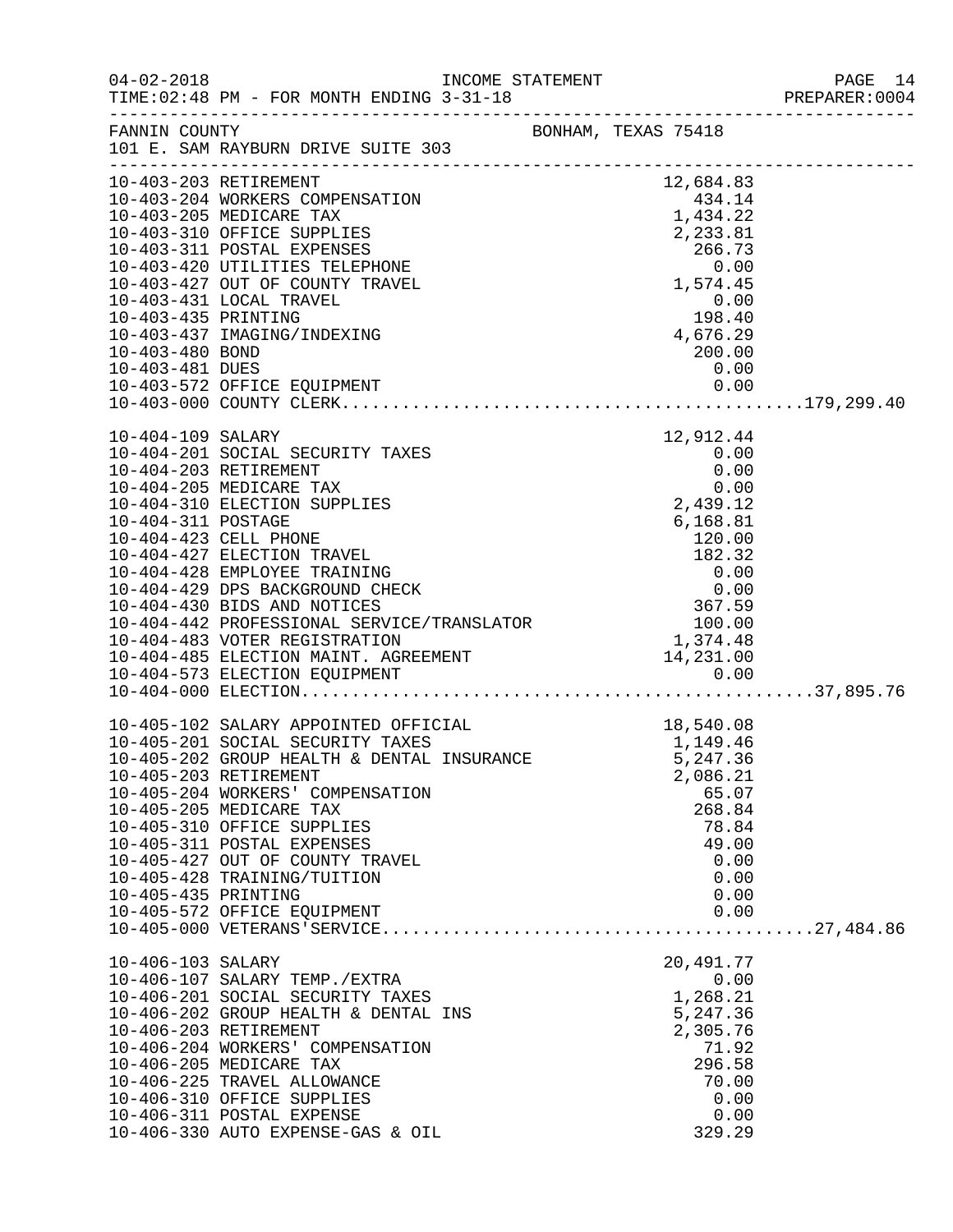|                      |                                                                                |                  | PREPARER: 0004 |
|----------------------|--------------------------------------------------------------------------------|------------------|----------------|
|                      | FANNIN COUNTY COUNTY BONHAM, TEXAS 75418<br>101 E. SAM RAYBURN DRIVE SUITE 303 |                  |                |
|                      |                                                                                |                  |                |
|                      |                                                                                |                  |                |
|                      |                                                                                |                  |                |
|                      |                                                                                |                  |                |
|                      |                                                                                |                  |                |
|                      |                                                                                |                  |                |
|                      |                                                                                |                  |                |
|                      |                                                                                |                  |                |
|                      |                                                                                |                  |                |
|                      |                                                                                |                  |                |
|                      |                                                                                |                  |                |
|                      |                                                                                |                  |                |
|                      |                                                                                |                  |                |
|                      |                                                                                |                  |                |
|                      |                                                                                |                  |                |
|                      |                                                                                |                  |                |
|                      |                                                                                |                  |                |
|                      |                                                                                |                  |                |
|                      |                                                                                |                  |                |
|                      |                                                                                |                  |                |
|                      |                                                                                |                  |                |
|                      |                                                                                |                  |                |
|                      |                                                                                |                  |                |
|                      |                                                                                |                  |                |
|                      |                                                                                |                  |                |
|                      |                                                                                |                  |                |
|                      |                                                                                |                  |                |
|                      |                                                                                |                  |                |
|                      |                                                                                |                  |                |
|                      |                                                                                |                  |                |
|                      |                                                                                |                  |                |
|                      |                                                                                |                  |                |
|                      | 10-409-495 '98 JAIL BOND PAYMENT                                               | 0.00             |                |
|                      | 10-409-499 BANK SERVICE FEES                                                   | 4,800.00         |                |
|                      |                                                                                |                  |                |
|                      | 10-410-101 SALARY ELECTED OFFICIAL                                             | 70,000.06        |                |
|                      | 10-410-103 SALARY COURT COORDINATOR                                            | 15,013.21        |                |
|                      | 10-410-110 SALARY COURT REPORTER                                               | 28, 494.93       |                |
| 10-410-130 BAILIFF   |                                                                                | 19,081.66        |                |
|                      | 10-410-201 SOCIAL SECURITY TAXES                                               | 7,856.48         |                |
|                      | 10-410-202 GROUP HEALTH & DENTAL INS                                           | 18,588.72        |                |
|                      | 10-410-203 RETIREMENT                                                          | 15,057.20        |                |
|                      | 10-410-204 WORKERS COMPENSATION                                                | 482.45           |                |
|                      | 10-410-205 MEDICARE TAX                                                        | 1,931.60         |                |
|                      | 10-410-310 OFFICE SUPPLIES                                                     | 191.27           |                |
| 10-410-311 POSTAGE   | 10-410-315 COPIER RENTAL                                                       | 589.97<br>209.01 |                |
|                      | 10-410-395 BAILIFF UNIFORMS                                                    | 0.00             |                |
| 10-410-420 TELEPHONE |                                                                                | 1,171.35         |                |
|                      | 10-410-421 DSL INTERNET                                                        | 0.00             |                |
|                      | 10-410-424 INDIGENT ATTORNEY FEES                                              | 22,624.61        |                |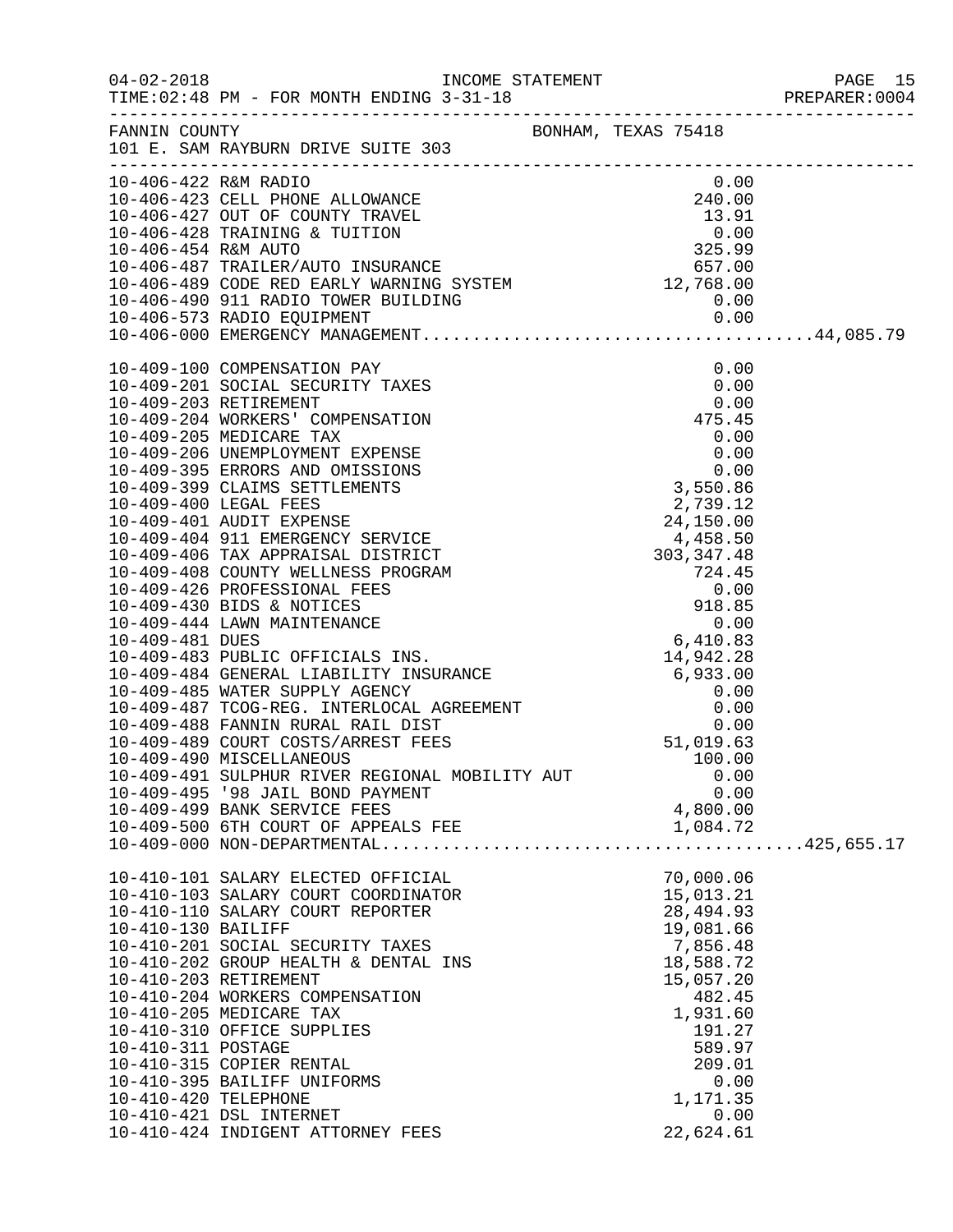| $04 - 02 - 2018$                                               | TIME: 02:48 PM - FOR MONTH ENDING 3-31-18                                                                                                                                                                                                                                                                                                                                                                                                                                                                                                                                                                                                  |                                                                                                                                                                                                                                           | PAGE 16<br>PREPARER:0004 |
|----------------------------------------------------------------|--------------------------------------------------------------------------------------------------------------------------------------------------------------------------------------------------------------------------------------------------------------------------------------------------------------------------------------------------------------------------------------------------------------------------------------------------------------------------------------------------------------------------------------------------------------------------------------------------------------------------------------------|-------------------------------------------------------------------------------------------------------------------------------------------------------------------------------------------------------------------------------------------|--------------------------|
|                                                                | FANNIN COUNTY BONHAM, TEXAS 75418<br>101 E. SAM RAYBURN DRIVE SUITE 303                                                                                                                                                                                                                                                                                                                                                                                                                                                                                                                                                                    |                                                                                                                                                                                                                                           |                          |
|                                                                |                                                                                                                                                                                                                                                                                                                                                                                                                                                                                                                                                                                                                                            |                                                                                                                                                                                                                                           |                          |
|                                                                |                                                                                                                                                                                                                                                                                                                                                                                                                                                                                                                                                                                                                                            |                                                                                                                                                                                                                                           |                          |
| 10-435-130 BAILIFF<br>10-435-205 MEDICARE<br>10-435-427 TRAVEL | 10-435-103 SALARY COURT COORDINATOR<br>10-435-110 SALARY COURT REPORTER<br>10-435-201 SOCIAL SECURITY<br>10-435-202 GROUP HEALTH INSURANCE<br>10-435-203 RETIREMENT<br>10-435-204 WORKERS COMPENSATION<br>10-435-310 OFFICE SUPPLIES<br>10-435-311 DISTRICT JUDGE POSTAGE<br>10-435-352 GPS/SCRAM MONITORS<br>10-435-395 BAILIFF UNIFORMS<br>10-435-421 LEXIS NEXIS ONLINE LEGAL<br>10-435-428 TRAINING/TUITION<br>10-435-432 ATTORNEY FEES JUVENILE<br>10-435-433 ATTORNEY FEES DRUG CT<br>10-435-434 APPEAL COURT TRANSCRIPTS<br>10-435-435 ATTORNEYS FEES APPEALS CT<br>10-435-436 ATTORNEY FEES- CPS CASES<br>10-435-437 ATTORNEY FEES | 17,526.42<br>37,238.89<br>19,532.50<br>4,402.87<br>15,742.08<br>8,563.11<br>261.28<br>1,029.88<br>998.34<br>51.59<br>0.00<br>0.00<br>320.00<br>941.47<br>1,175.00<br>4,188.50<br>0.00<br>28,030.00<br>6,415.50<br>190,928.17<br>82,063.00 |                          |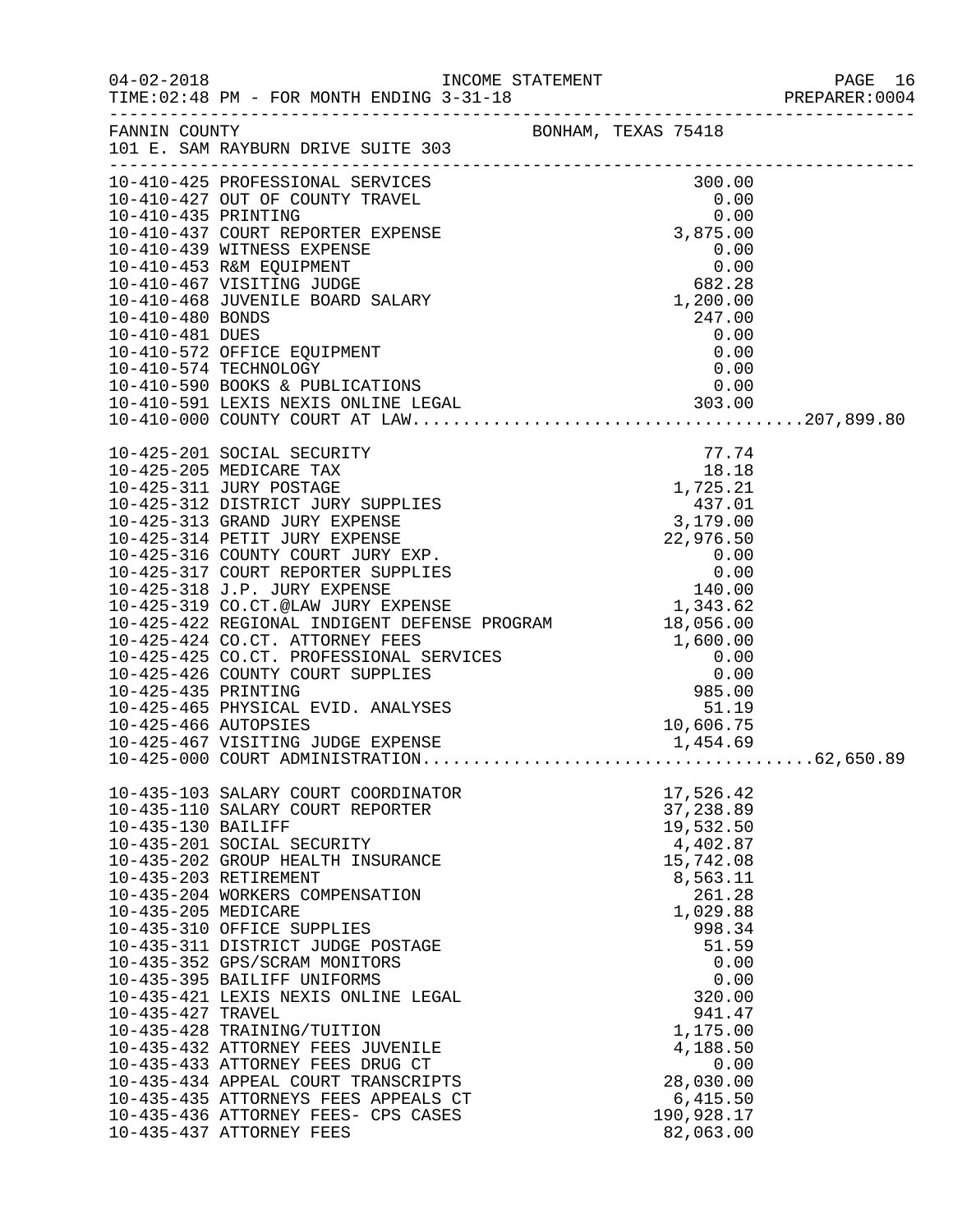|                                    |                                                                                                                                                                                                                                               |                                    | PREPARER: 0004 |
|------------------------------------|-----------------------------------------------------------------------------------------------------------------------------------------------------------------------------------------------------------------------------------------------|------------------------------------|----------------|
|                                    | FANNIN COUNTY BONHAM, TEXAS 75418<br>101 E. SAM RAYBURN DRIVE SUITE 303                                                                                                                                                                       |                                    |                |
|                                    | 101 E. SAM KAIBUNI<br>10-435-438 COURT REPORTER EXPENSE<br>10-435-439 INVESTIGATOR EXPENSE<br>10-435-440 PHYSICIANS EXPENSE<br>10-435-440 PHYSICIANS EXPENSE<br>10-435-468 JUVENILE BOARD SALARY<br>10-435-481 DUES<br>10-035-481 DUES<br>10. |                                    |                |
|                                    |                                                                                                                                                                                                                                               |                                    |                |
|                                    |                                                                                                                                                                                                                                               |                                    |                |
|                                    |                                                                                                                                                                                                                                               |                                    |                |
|                                    |                                                                                                                                                                                                                                               |                                    |                |
|                                    |                                                                                                                                                                                                                                               |                                    |                |
|                                    |                                                                                                                                                                                                                                               |                                    |                |
|                                    |                                                                                                                                                                                                                                               |                                    |                |
|                                    |                                                                                                                                                                                                                                               |                                    |                |
|                                    |                                                                                                                                                                                                                                               |                                    |                |
| 10-450-481 DUES                    |                                                                                                                                                                                                                                               | 0.00                               |                |
|                                    |                                                                                                                                                                                                                                               |                                    |                |
|                                    | 10-455-101 SALARY ELECTED OFFICIAL<br>10-455-103 SALARY ASSISTANTS<br>10-455-201 SOCIAL SECURITY TAXES                                                                                                                                        | 21,593.91<br>30,721.05<br>3,003.70 |                |
| 10-455-203 RETIREMENT              | 10-455-202 GROUP HEALTH & DENTAL INSURANCE<br>10-455-204 WORKERS' COMPENSATION                                                                                                                                                                | 16,773.95<br>5,885.95<br>186.59    |                |
|                                    | 10-455-205 MEDICARE TAX<br>10-455-225 TRAVEL ALLOWANCE<br>10-455-310 OFFICE SUPPLIES                                                                                                                                                          | 702.49<br>1,200.00<br>306.13       |                |
|                                    | 10-455-311 POSTAL EXPENSES<br>10-455-420 UTILITIES TELEPHONE<br>10-455-422 R & M RADIO                                                                                                                                                        | 121.78<br>694.89<br>0.00           |                |
| 10-455-435 PRINTING                | 10-455-423 CELL PHONE ALLOWANCE<br>10-455-427 OUT OF COUNTY TRAVEL                                                                                                                                                                            | 120.00<br>900.71<br>86.75          |                |
| 10-455-480 BOND<br>10-455-481 DUES | 10-455-572 OFFICE EQUIPMENT                                                                                                                                                                                                                   | 0.00<br>135.00<br>127.99           |                |
| 10-455-574 TECHNOLOGY              | 10-455-573 RADIO EQUIPMENT                                                                                                                                                                                                                    | 0.00<br>0.00                       |                |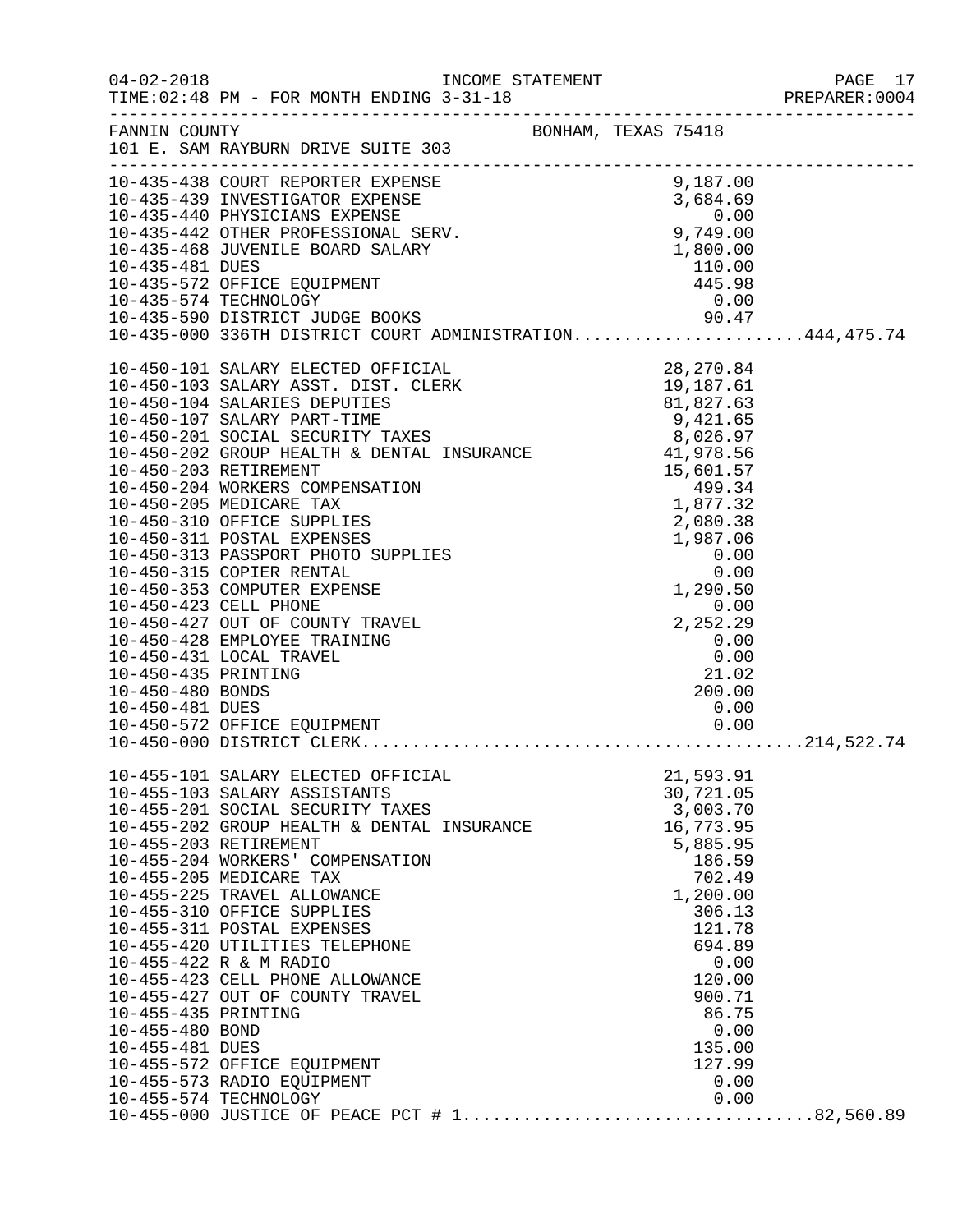| $04 - 02 - 2018$                                          | TIME: 02:48 PM - FOR MONTH ENDING 3-31-18<br>___________________________________                                                                                                                                                                                                                                                                                                                                                                                                                                                                                                                                         |  |                                                                                                                                                                    |  |
|-----------------------------------------------------------|--------------------------------------------------------------------------------------------------------------------------------------------------------------------------------------------------------------------------------------------------------------------------------------------------------------------------------------------------------------------------------------------------------------------------------------------------------------------------------------------------------------------------------------------------------------------------------------------------------------------------|--|--------------------------------------------------------------------------------------------------------------------------------------------------------------------|--|
| FANNIN COUNTY                                             | 101 E. SAM RAYBURN DRIVE SUITE 303                                                                                                                                                                                                                                                                                                                                                                                                                                                                                                                                                                                       |  | BONHAM, TEXAS 75418                                                                                                                                                |  |
| 10-456-435 PRINTING<br>10-456-480 BOND<br>10-456-481 DUES | 10-456-422 R & M RADIO<br>10-456-423 CELL PHONE ALLOWANCE<br>10-456-427 OUT OF COUNTY TRAVEL<br>10-456-460 OFFICE RENTAL<br>10-456-572 OFFICE EQUIPMENT<br>10-456-573 RADIO EQUIPMENT                                                                                                                                                                                                                                                                                                                                                                                                                                    |  | $\begin{array}{r} 119.700 \\ -0.000 \\ 0.00 \\ 150.00 \end{array}$<br>0.00<br>2,100.00<br>100.00<br>35.00<br>864.50<br>0.00                                        |  |
|                                                           |                                                                                                                                                                                                                                                                                                                                                                                                                                                                                                                                                                                                                          |  |                                                                                                                                                                    |  |
| 10-457-435 PRINTING<br>10-457-480 BOND<br>10-457-481 DUES | 10-457-101 SALARY ELECTED OFFICIAL 21,593.91<br>10-457-103 SALARY ASSISTANT 12,874.65<br>10-457-201 SOCIAL SECURITY TAXES 2,218.94<br>10-457-202 GROUP HEALTH & DENTAL INSURANCE 9,926.26<br>10-457-203 RETIREMENT<br>10-457-204 WORKERS' COMPENSATION<br>10-457-205 MEDICARE TAX<br>10-457-225 TRAVEL ALLOWANCE<br>10-457-310 OFFICE SUPPLIES<br>10-457-311 POSTAL EXPENSES<br>10-457-420 UTILITIES TELEPHONE<br>10-457-423 CELL PHONE ALLOWANCE<br>10-457-427 OUT OF COUNTY TRAVEL<br>10-457-460 OFFICE RENTAL<br>10-457-572 OFFICE EQUIPMENT<br>10-457-574 TECHNOLOGY<br>10-457-000 JUSTICE OF THE PEACE # 354,451.61 |  | $3,878.91$<br>$122.66$<br>$518.91$<br>$1,200.00$<br>1,200.00<br>37.56<br>49.00<br>200.00<br>120.00<br>0.00<br>43.50<br>1,458.31<br>149.00<br>60.00<br>0.00<br>0.00 |  |
|                                                           | 10-475-101 DA. SALARY SUPPLEMENT<br>10-475-102 HB 9 D.A. SUPPLEMENTAL FUNDS<br>10-475-103 SALARY ASSISTANT D.A.<br>10-475-104 ASST. DA LONGEVITY PAY<br>10-475-105 SALARIES SECRETARIES<br>10-475-106 DA SALARY REIMB. GC CH 46<br>10-475-107 SALARY TEMP./EXTRA<br>10-475-108 INVESTIGATOR CRIMES AGAINST WOMEN<br>10-475-109 INVESTIGATOR<br>10-475-201 SOCIAL SECURITY TAXES<br>10-475-202 GROUP HEALTH INSURANCE<br>10-475-203 RETIREMENT                                                                                                                                                                            |  | 2,500.03<br>1,820.00<br>145,396.16<br>2,360.00<br>88,708.55<br>11,871.98<br>0.00<br>0.00<br>29, 322. 15<br>16,638.24<br>48,100.44<br>31,696.65                     |  |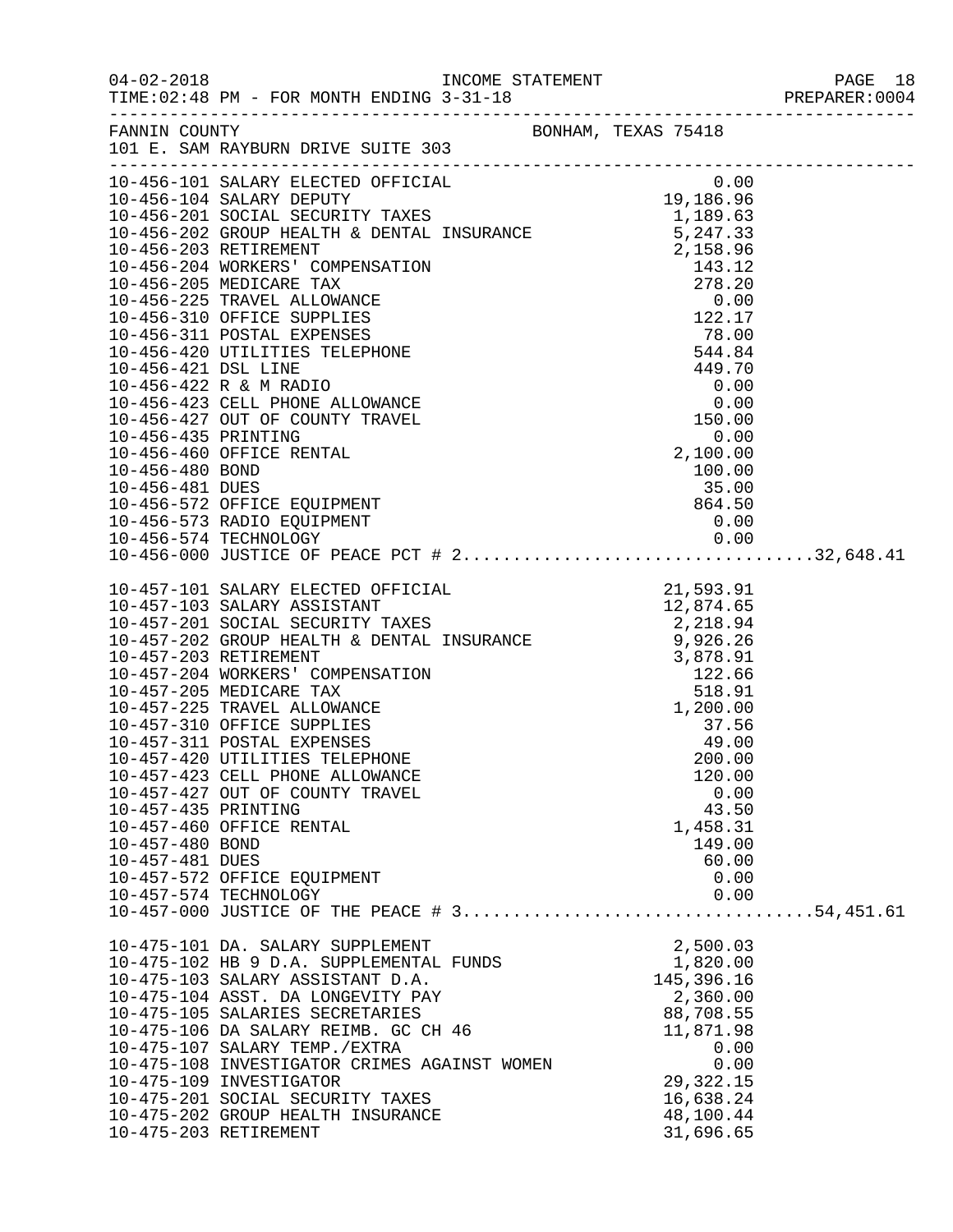| $04 - 02 - 2018$                                          | TIME: 02:48 PM - FOR MONTH ENDING 3-31-18                                                                                                                                                                                                                                                                                                                                                                                                                                                                                 |                     |  |                                                                                                                                                          |  |
|-----------------------------------------------------------|---------------------------------------------------------------------------------------------------------------------------------------------------------------------------------------------------------------------------------------------------------------------------------------------------------------------------------------------------------------------------------------------------------------------------------------------------------------------------------------------------------------------------|---------------------|--|----------------------------------------------------------------------------------------------------------------------------------------------------------|--|
| FANNIN COUNTY                                             | 101 E. SAM RAYBURN DRIVE SUITE 303                                                                                                                                                                                                                                                                                                                                                                                                                                                                                        | BONHAM, TEXAS 75418 |  |                                                                                                                                                          |  |
|                                                           | 10-475-204 WORKERS' COMPENSATION<br>10-475-439 WITNESS EXPENSE<br>10-475-465 PHYS.EVIDENCE ANALYSIS 96.05<br>10-475-469 DPS TESTING 0.00<br>10-475-480 BOND 0.00<br>10-475-572 OFFICE EQUIPMENT 302.49<br>10-475-572 OFFICE EQUIPMENT 302.49<br>10-475-574 TECHNOLOGY                                                                                                                                                                                                                                                     |                     |  | 719.68<br>96.05<br>0.00                                                                                                                                  |  |
| 10-475-590 BOOKS                                          |                                                                                                                                                                                                                                                                                                                                                                                                                                                                                                                           |                     |  |                                                                                                                                                          |  |
| 10-495-435 PRINTING<br>10-495-480 BOND<br>10-495-481 DUES | $\begin{tabular}{lllllllllllllllllllllllllllllllllllllllllllll} \multicolumn{3}{c}{10-495-102} & \multicolumn{3}{c}{\texttt{SALARIES}} & \multicolumn{3}{c}{\texttt{OFFICIAL}} & \multicolumn{3}{c}{35,358.44} \\ \multicolumn{3}{c}{10-495-103} & \multicolumn{3}{c}{\texttt{SALARIES}} & \multicolumn{3}{c}{\texttt{SCSITANTS}} & \multicolumn{3}{c}{60,113.30} \\ \multicolumn{3}{c}{10-495-201} & \multicolumn{3}{c}{\texttt$<br>10-495-431 LOCAL TRAVEL<br>10-495-452 R & M EQUIPMENT<br>10-495-572 OFFICE EQUIPMENT | $3,053.49$<br>0.00  |  | 340.00<br>0.00                                                                                                                                           |  |
| 10-496-435 PRINTING<br>10-496-480 BOND<br>10-496-481 DUES | 10-496-103 SALARY PURCHASING AGENT<br>10-496-201 SOCIAL SECURITY TAXES<br>10-496-202 GROUP HEALTH INSURANCE<br>10-496-203 RETIREMENT<br>10-496-204 WORKERS' COMPENSATION<br>10-496-205 MEDICARE TAX<br>10-496-310 OFFICE SUPPLIES<br>10-496-353 COMPUTER SOFTWARE MAINTENANCE<br>10-496-421 CELL PHONE<br>10-496-427 OUT OF COUNTY TRAVEL<br>10-496-431 LOCAL TRAVEL<br>10-496-452 R & M EQUIPMENT<br>10-496-572 OFFICE EQUIPMENT                                                                                         |                     |  | 18,435.63<br>1,148.56<br>1,311.81<br>2,049.65<br>99.79<br>268.61<br>119.46<br>350.00<br>90.00<br>44.94<br>0.00<br>0.00<br>0.00<br>0.00<br>354.00<br>0.00 |  |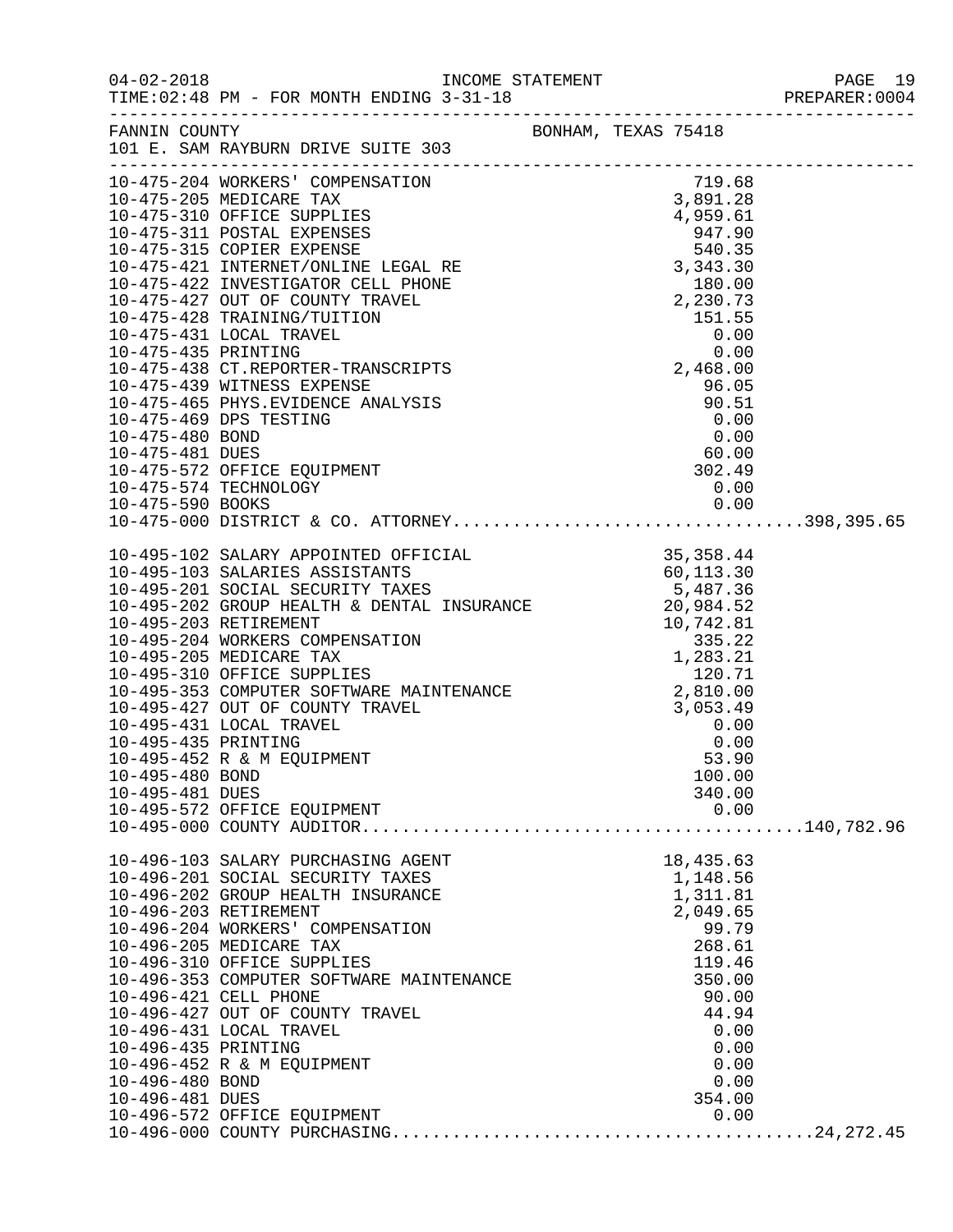|                     | FANNIN COUNTY<br>101 E. SAM RAYBURN DRIVE SUITE 303                                                                                                                                                                                                                                                     |                       |  |
|---------------------|---------------------------------------------------------------------------------------------------------------------------------------------------------------------------------------------------------------------------------------------------------------------------------------------------------|-----------------------|--|
|                     |                                                                                                                                                                                                                                                                                                         |                       |  |
|                     |                                                                                                                                                                                                                                                                                                         |                       |  |
|                     |                                                                                                                                                                                                                                                                                                         |                       |  |
|                     |                                                                                                                                                                                                                                                                                                         |                       |  |
|                     |                                                                                                                                                                                                                                                                                                         |                       |  |
|                     |                                                                                                                                                                                                                                                                                                         |                       |  |
|                     |                                                                                                                                                                                                                                                                                                         |                       |  |
|                     |                                                                                                                                                                                                                                                                                                         |                       |  |
|                     |                                                                                                                                                                                                                                                                                                         |                       |  |
|                     |                                                                                                                                                                                                                                                                                                         |                       |  |
|                     |                                                                                                                                                                                                                                                                                                         |                       |  |
|                     |                                                                                                                                                                                                                                                                                                         |                       |  |
|                     |                                                                                                                                                                                                                                                                                                         |                       |  |
|                     |                                                                                                                                                                                                                                                                                                         |                       |  |
|                     |                                                                                                                                                                                                                                                                                                         |                       |  |
|                     |                                                                                                                                                                                                                                                                                                         |                       |  |
|                     |                                                                                                                                                                                                                                                                                                         |                       |  |
|                     | 10-499-101 SALARIES ELECTED OFFICIAL<br>10-499-103 SALARIES ASSISTANTS<br>10-499-104 SALARIES DEPUTIES<br>10-499-107 SALARY TEMP./EXTRA<br>10-499-201 SOCIAL SECURITY TAXES<br>10-499-202 GROUP HEALTH & DENTAL INSURANCE<br>10-499-202 GR                                                              |                       |  |
|                     |                                                                                                                                                                                                                                                                                                         |                       |  |
|                     |                                                                                                                                                                                                                                                                                                         |                       |  |
|                     |                                                                                                                                                                                                                                                                                                         |                       |  |
|                     |                                                                                                                                                                                                                                                                                                         |                       |  |
|                     |                                                                                                                                                                                                                                                                                                         |                       |  |
|                     |                                                                                                                                                                                                                                                                                                         |                       |  |
|                     |                                                                                                                                                                                                                                                                                                         |                       |  |
|                     |                                                                                                                                                                                                                                                                                                         |                       |  |
|                     |                                                                                                                                                                                                                                                                                                         |                       |  |
|                     | 10-499-202 GROUP HEALIN & DENIAL INSURANCE<br>10-499-203 RETIREMENT<br>10-499-204 WORKERS COMPENSATION<br>10-499-205 MEDICARE TAX<br>10-499-225 LEONARD OFFICE TRAVEL<br>10-499-310 OFFICE SUPPLIES<br>10-499-311 POSTAL EXPENSES<br>10-499-<br>10-499-311 POSTAL EXPENSES<br>10-499-315 COPIER EXPENSE |                       |  |
|                     | 10-499-420 TELEPHONE LEONARD OFFICE                                                                                                                                                                                                                                                                     | $191.95$<br>$360.49$  |  |
|                     | 10-499-423 CELL PHONE                                                                                                                                                                                                                                                                                   | 0.00                  |  |
|                     | 10-499-427 OUT OF COUNTY TRAVEL                                                                                                                                                                                                                                                                         | 2,665.93              |  |
| 10-499-435 PRINTING |                                                                                                                                                                                                                                                                                                         | 42.69                 |  |
|                     | 10-499-460 LEONARD OFFICE RENT                                                                                                                                                                                                                                                                          | 600.00                |  |
| 10-499-480 BOND     |                                                                                                                                                                                                                                                                                                         | 0.00                  |  |
| 10-499-481 DUES     | 10-499-572 OFFICE EQUIPMENT                                                                                                                                                                                                                                                                             | 125.00<br>55.28       |  |
|                     | 10-499-574 TECHNOLOGY                                                                                                                                                                                                                                                                                   | 0.00                  |  |
|                     |                                                                                                                                                                                                                                                                                                         |                       |  |
|                     |                                                                                                                                                                                                                                                                                                         |                       |  |
|                     | 10-503-103 SALARY-TECHNICIAN<br>10-503-107 PART TIME TECHNICIAN                                                                                                                                                                                                                                         | 20,027.67<br>8,968.97 |  |
|                     | 10-503-201 SOCIAL SECURITY                                                                                                                                                                                                                                                                              | 1,701.33              |  |
|                     | 10-503-202 GROUP HEALTH INSURANCE                                                                                                                                                                                                                                                                       | 5,247.24              |  |
|                     | 10-503-203 RETIREMENT                                                                                                                                                                                                                                                                                   | 3,262.76              |  |
|                     | 10-503-204 WORKERS COMPENSATION                                                                                                                                                                                                                                                                         | 114.41                |  |
|                     | 10-503-205 MEDICARE TAX                                                                                                                                                                                                                                                                                 | 397.85                |  |
|                     | 10-503-225 TRAVEL ALLOWANCE<br>10-503-310 OFFICE SUPPLIES                                                                                                                                                                                                                                               | 414.00<br>0.00        |  |
|                     | 10-503-421 CELL PHONE ALLOWANCE                                                                                                                                                                                                                                                                         | 207.00                |  |
|                     | 10-503-427 OUT OF COUNTY TRAVEL                                                                                                                                                                                                                                                                         | 750.00                |  |
| 10-503-435 PRINTING |                                                                                                                                                                                                                                                                                                         | 0.00                  |  |
|                     | 10-503-453 R&M COMPUTER/TRAINING                                                                                                                                                                                                                                                                        | 0.00                  |  |
|                     |                                                                                                                                                                                                                                                                                                         |                       |  |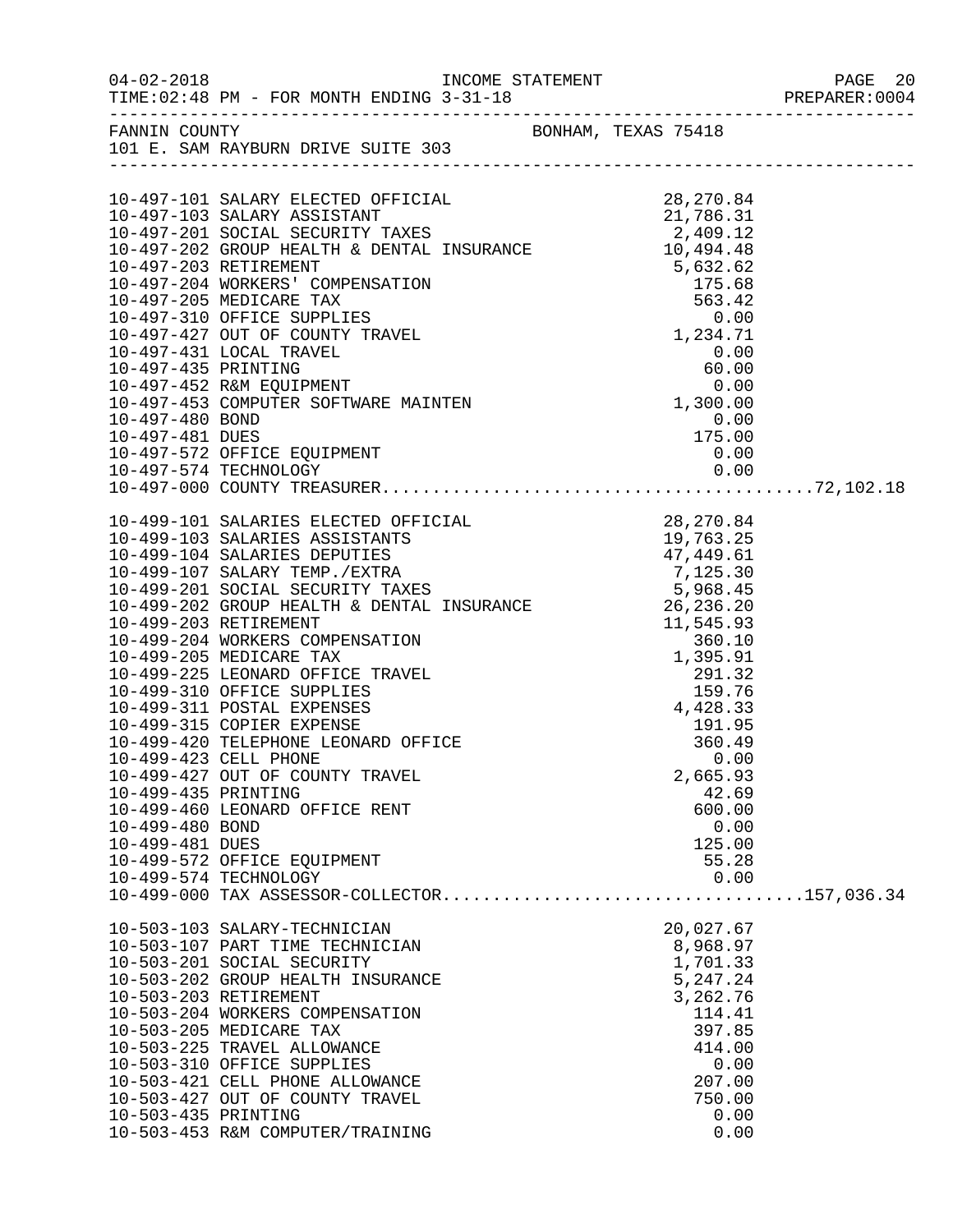|                 |                                                                                                                                                                                                                                                                                                                                                                                   |                                                                                                                    | PREPARER: 0004 |
|-----------------|-----------------------------------------------------------------------------------------------------------------------------------------------------------------------------------------------------------------------------------------------------------------------------------------------------------------------------------------------------------------------------------|--------------------------------------------------------------------------------------------------------------------|----------------|
|                 | FANNIN COUNTY<br>101 E. SAM RAYBURN DRIVE SUITE 303                                                                                                                                                                                                                                                                                                                               |                                                                                                                    |                |
|                 |                                                                                                                                                                                                                                                                                                                                                                                   |                                                                                                                    |                |
|                 |                                                                                                                                                                                                                                                                                                                                                                                   |                                                                                                                    |                |
| 10-510-500 LAND | 10-510-530 PERMANENT IMPROVEMENTS<br>10-510-572 OFFICE EQUIPMENT<br>10-510-573 ODYSSEY SOFTWARE/EQUIPMENT<br>10-510-574 TECHNOLOGY<br>10-510-575 LAND/BUILDING<br>10-510-577 JANITOR EQUIPMENT                                                                                                                                                                                    | 0.00<br>0.00<br>0.00<br>0.00<br>0.00<br>0.00<br>0.00                                                               |                |
|                 | 10-511-115 SALARY JANITOR                                                                                                                                                                                                                                                                                                                                                         | 2,048.44                                                                                                           |                |
|                 | 10-511-201 SOCIAL SECURITY TAXES<br>10-511-203 RETIREMENT<br>10-511-204 WORKER' COMPENSATION<br>10-511-205 MEDICARE TAX<br>10-511-225 JANITOR TRAVEL<br>10-511-332 JANITOR SUPPLIES<br>10-511-440 UTILITIES ELECTRICITY<br>10-511-441 UTILITIES GAS<br>10-511-442 UTILITIES WATER<br>10-511-443 TRASH PICK-UP SERVICE<br>10-511-444 LAWN MAINTENANCE<br>10-511-450 R & M BUILDING | 126.99<br>230.47<br>55.11<br>29.73<br>40.56<br>77.42<br>1,714.50<br>460.70<br>411.79<br>199.47<br>0.00<br>1,311.71 |                |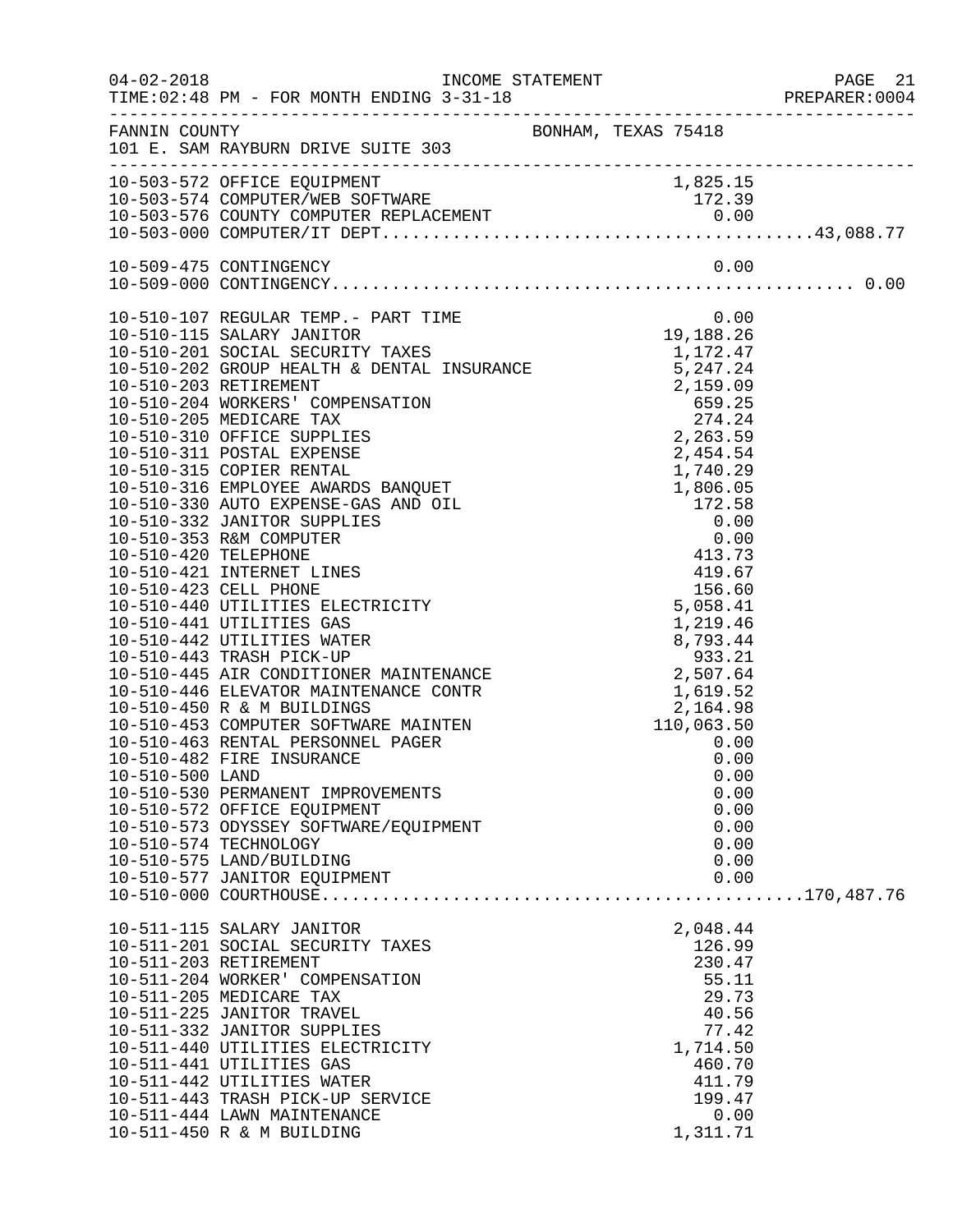| $04 - 02 - 2018$                                                     | INCOME STATEMENT<br>TIME: 02:48 PM - FOR MONTH ENDING 3-31-18                                                                                                                                                                                                                                                                                                                                                                             |                     |                                                                                                                                                               |                              | PAGE 22<br>PREPARER:0004 |
|----------------------------------------------------------------------|-------------------------------------------------------------------------------------------------------------------------------------------------------------------------------------------------------------------------------------------------------------------------------------------------------------------------------------------------------------------------------------------------------------------------------------------|---------------------|---------------------------------------------------------------------------------------------------------------------------------------------------------------|------------------------------|--------------------------|
| FANNIN COUNTY                                                        | 101 E. SAM RAYBURN DRIVE SUITE 303                                                                                                                                                                                                                                                                                                                                                                                                        | BONHAM, TEXAS 75418 |                                                                                                                                                               |                              |                          |
|                                                                      | 10-511-482 FIRE INSURANCE                                                                                                                                                                                                                                                                                                                                                                                                                 |                     |                                                                                                                                                               | 0.00                         |                          |
| 10-512-535 BUILDINGS                                                 | 10-512-332 JANITOR SUPPLIES<br>10-512-440 UTILITIES ELECTRICITY<br>10-512-442 UTILITIES WATER<br>10-512-450 R&M BUILDING<br>10-512-482 FIRE INSURANCE                                                                                                                                                                                                                                                                                     |                     | 206.92<br>2,781.26<br>282.27<br>242.00<br>0.00                                                                                                                | 0.00                         |                          |
| 10-513-203 RETIREMENT<br>10-513-420 TELEPHONE<br>10-513-421 INTERNET | 10-513-115 SALARY JANITOR<br>10-513-201 SOCIAL SECURITY TAXES<br>10-513-204 WORKERS' COMPENSATION<br>10-513-205 MEDICARE TAX<br>10-513-315 COPIER RENTAL<br>10-513-332 JANITOR SUPPLIES<br>10-513-440 UTILITIES ELECTRICITY<br>10-513-441 UTILITIES GAS<br>10-513-442 UTILITIES WATER<br>10-513-443 TRASH PICKUP SERVICE<br>10-513-444 LAWN MAINTENANCE<br>10-513-450 R&M BUILDING<br>10-513-455 PARKING LOT<br>10-513-482 FIRE INSURANCE |                     | 5,898.52<br>365.70<br>663.67<br>220.30<br>85.54<br>533.08<br>423.95<br>2,603.61<br>611.88<br>1,948.29<br>911.35<br>510.96<br>398.95<br>0.00<br>741.40<br>0.00 | 0.00                         |                          |
|                                                                      |                                                                                                                                                                                                                                                                                                                                                                                                                                           |                     |                                                                                                                                                               |                              |                          |
|                                                                      | 10-515-440 UTILITIES ELECTRICITY<br>10-515-441 UTILITIES GAS<br>10-515-442 UTILITIES WATER<br>10-515-444 LAWN MAINTENANCE<br>10-515-450 R&M BUILDING<br>10-515-482 FIRE INSURANCE<br>10-515-501 PEST CONTROL                                                                                                                                                                                                                              |                     | 216.52<br>333.80<br>320.00<br>60.00                                                                                                                           | 0.00<br>0.00<br>0.00         |                          |
| 10-516-203 RETIREMENT<br>10-516-420 TELEPHONE                        | 10-516-115 SALARY JANITOR<br>10-516-201 SOCIAL SECURITY TAXES<br>10-516-204 WORKERS' COMPENSATION<br>10-516-205 MEDICARE TAX<br>10-516-225 JANITOR TRAVEL<br>10-516-332 JANITOR SUPPLIES<br>10-516-440 UTILITIES ELECTRICITY<br>10-516-441 UTILITIES GAS<br>10-516-442 UTILITIES WATER<br>10-516-443 TRASH PICKUP SERVICE<br>10-516-444 LAWN MAINTENANCE                                                                                  |                     | 974.86<br>60.44<br>109.66<br>44.08<br>14.10<br>64.52<br>70.07<br>2,468.80<br>257.30                                                                           | 0.00<br>0.00<br>0.00<br>0.00 |                          |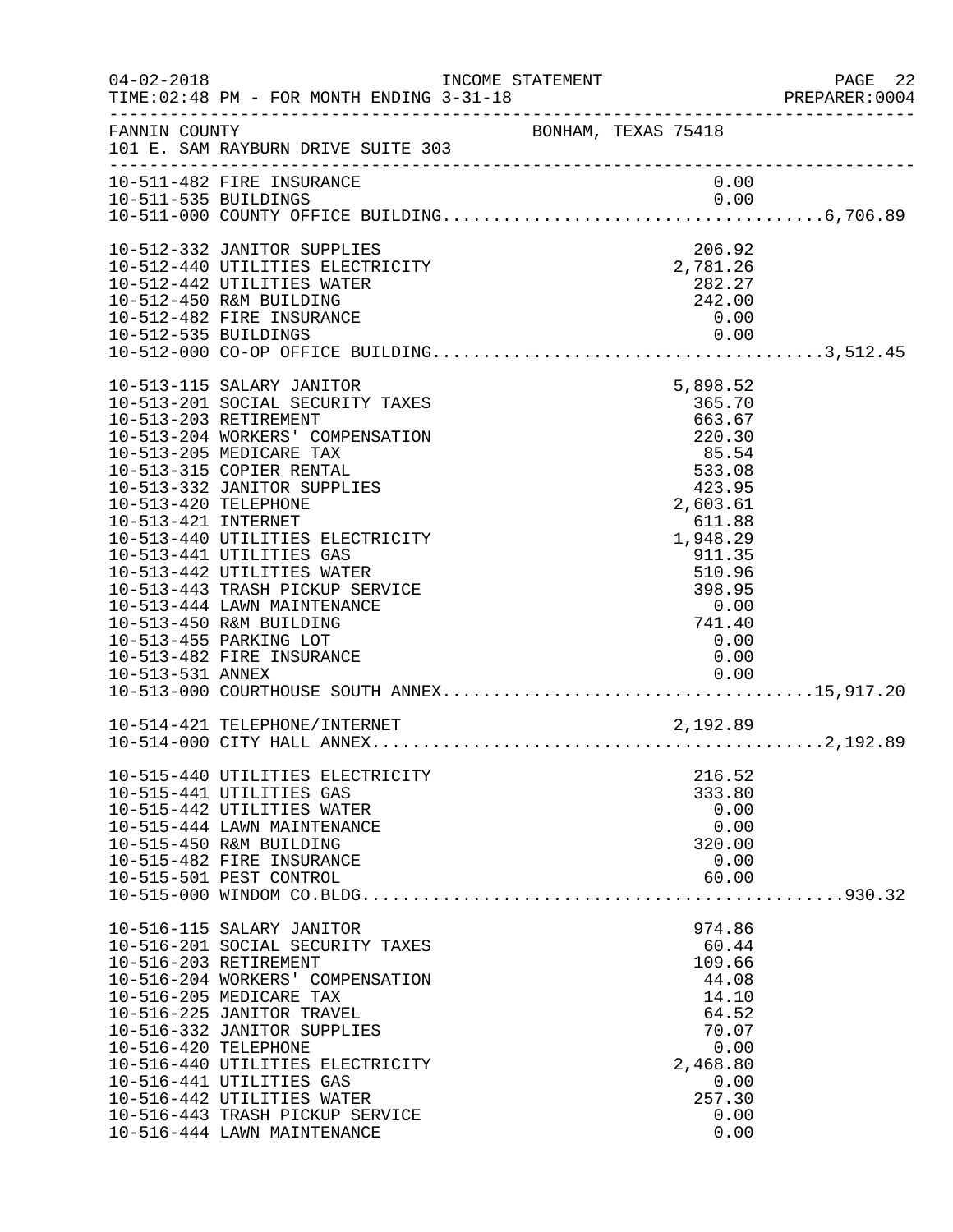| $04 - 02 - 2018$                                               | TIME: 02:48 PM - FOR MONTH ENDING 3-31-18                                                                                                                                                                                                                                                                                                                                                                                                                                      | INCOME STATEMENT    |                                                                                                                                                                      | PAGE 23<br>PREPARER:0004 |
|----------------------------------------------------------------|--------------------------------------------------------------------------------------------------------------------------------------------------------------------------------------------------------------------------------------------------------------------------------------------------------------------------------------------------------------------------------------------------------------------------------------------------------------------------------|---------------------|----------------------------------------------------------------------------------------------------------------------------------------------------------------------|--------------------------|
| FANNIN COUNTY                                                  | 101 E. SAM RAYBURN DRIVE SUITE 303                                                                                                                                                                                                                                                                                                                                                                                                                                             | BONHAM, TEXAS 75418 |                                                                                                                                                                      |                          |
|                                                                | 10-516-450 R&M BUILDING<br>10-516-482 FIRE INSURANCE<br>10-516-530 BUILDING REMODEL<br>10-516-535 BUILDING CONSTRUCTION<br>10-516-572 OFFICE EQUIPMENT<br>10-516-000 AGRILIFE EXTENSION BUILDING4,317.83                                                                                                                                                                                                                                                                       |                     | 254.00<br>0.00<br>0.00<br>0.00                                                                                                                                       |                          |
| 10-517-535 BUILDING                                            |                                                                                                                                                                                                                                                                                                                                                                                                                                                                                |                     | 0.00                                                                                                                                                                 |                          |
|                                                                | 10-518-311 POSTAL EXPENSES<br>10-518-332 JANITOR SUPPLIES<br>10-518-420 UTILITIES TELEPHONE<br>10-518-421 INTERNET SERVICES<br>10-518-440 UTILITIES ELECTRICITY<br>10-518-441 UTILITIES GAS<br>10-518-442 UTILITIES WATER<br>10-518-443 TRASH PICKUP SERVICE<br>10-518-450 R & M BUILDING<br>10-518-460 MOVING EXPENSES<br>10-518-470 OFFICE SPACE LEASE<br>10-518-483 ALARM MONITORING<br>10-518-484 CLEANING SERVICES                                                        |                     | 344.00<br>1,550.59<br>8,661.28<br>6,778.97<br>6,541.46<br>2,229.67<br>1,309.22<br>706.60<br>4,764.53<br>52,0.2<br>0.00<br>52,025.00<br>885.60<br>0.00                |                          |
|                                                                |                                                                                                                                                                                                                                                                                                                                                                                                                                                                                |                     |                                                                                                                                                                      |                          |
|                                                                |                                                                                                                                                                                                                                                                                                                                                                                                                                                                                |                     |                                                                                                                                                                      |                          |
|                                                                | 10-543-416 FIRE PROTECTION SERVICE<br>10-543-422 R&M RADIO/TOWER<br>10-543-440 UTILITIES ELECTRICITY<br>10-543-447 REPEATER SERVICE CONTRACT<br>10-543-490 FCC RADIO LICENSE                                                                                                                                                                                                                                                                                                   |                     | 42,000.00<br>36.87<br>0.00<br>8,235.80<br>0.00                                                                                                                       |                          |
| 10-551-435 PRINTING<br>10-551-480 BOND<br>10-551-572 EQUIPMENT | 10-551-101 SALARY ELECTED OFFICIAL<br>10-551-201 SOCIAL SECURITY TAXES<br>10-551-202 GROUP HEALTH & DENTAL INSURANCE<br>10-551-203 RETIREMENT<br>10-551-204 WORKERS' COMPENSATION<br>10-551-205 MEDICARE TAX<br>10-551-310 OFFICE SUPPLIES<br>10-551-311 POSTAL EXPENSES<br>10-551-330 AUTO EXPENSE-GAS AND OIL<br>10-551-421 ONLINE RESEARCH/ACCURINT<br>10-551-422 R & M RADIO<br>10-551-427 TRAVEL EXPENSE<br>10-551-488 LAW ENFORCEMENT PROF. INS<br>10-551-574 TECHNOLOGY |                     | 16,094.52<br>1,031.83<br>2,400.72<br>1,810.85<br>327.02<br>241.27<br>0.00<br>46.09<br>349.37<br>250.00<br>0.00<br>1,200.00<br>0.00<br>0.00<br>482.00<br>0.00<br>0.00 |                          |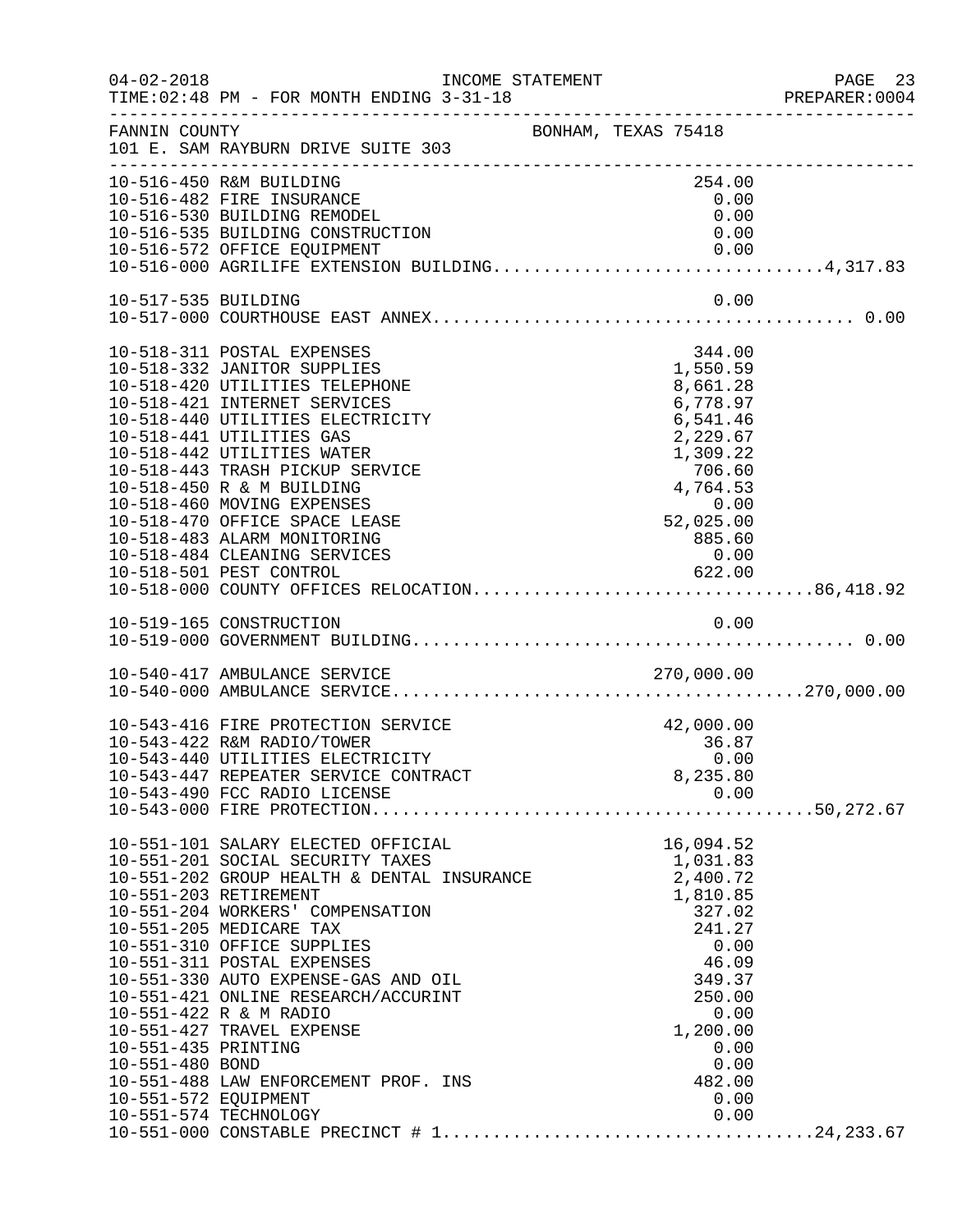|                     |                                                                                                                                                                               |                                                                                                |                                                                | PREPARER: 0004 |
|---------------------|-------------------------------------------------------------------------------------------------------------------------------------------------------------------------------|------------------------------------------------------------------------------------------------|----------------------------------------------------------------|----------------|
|                     | FANNIN COUNTY<br>101 E. SAM RAYBURN DRIVE SUITE 303                                                                                                                           |                                                                                                |                                                                |                |
|                     |                                                                                                                                                                               |                                                                                                |                                                                |                |
|                     |                                                                                                                                                                               |                                                                                                |                                                                |                |
|                     | 10-552-101 SALARY ELECTED OFFICIAL 7,815.08<br>10-552-201 SOCIAL SECURITY TAXES 558.91<br>10-552-202 GROUP HEALTH & DENTAL INSURANCE 5,247.24                                 |                                                                                                |                                                                |                |
|                     |                                                                                                                                                                               |                                                                                                |                                                                |                |
|                     | 10-552-203 RETIREMENT                                                                                                                                                         |                                                                                                |                                                                |                |
|                     | 10-552-204 WORKERS' COMPENSATION                                                                                                                                              |                                                                                                |                                                                |                |
|                     | 10-552-205 MEDICARE TAX                                                                                                                                                       |                                                                                                |                                                                |                |
|                     | 10-552-310 OFFICE SUPPLIES                                                                                                                                                    | 3, 247. 24<br>879. 37<br>158. 79<br>130. 76<br>0. 00<br>20. 04<br>0. 00<br>1, 200. 00<br>0. 00 |                                                                |                |
|                     | 10-552-311 POSTAL EXPENSES                                                                                                                                                    |                                                                                                |                                                                |                |
|                     | 10-552-330 AUTO EXPENSE-GAS AND OIL                                                                                                                                           |                                                                                                |                                                                |                |
|                     | 10-552-422 R & M RADIO                                                                                                                                                        |                                                                                                |                                                                |                |
|                     | 10-552-427 TRAVEL EXPENSE<br>10-552-428 TRAINING/TUITION/TRAVEL                                                                                                               |                                                                                                |                                                                |                |
| 10-552-435 PRINTING |                                                                                                                                                                               |                                                                                                | 0.00<br>0.00                                                   |                |
|                     |                                                                                                                                                                               |                                                                                                |                                                                |                |
|                     |                                                                                                                                                                               |                                                                                                |                                                                |                |
|                     |                                                                                                                                                                               |                                                                                                |                                                                |                |
|                     |                                                                                                                                                                               |                                                                                                |                                                                |                |
|                     |                                                                                                                                                                               |                                                                                                |                                                                |                |
|                     |                                                                                                                                                                               |                                                                                                |                                                                |                |
|                     |                                                                                                                                                                               |                                                                                                |                                                                |                |
|                     |                                                                                                                                                                               |                                                                                                |                                                                |                |
|                     | 10-553-101 SALARY ELECTED OFFICIAL 6,946.94<br>10-553-201 SOCIAL SECURITY TAXES 505.09<br>10-553-202 GROUP HEALTH & DENTAL INSURANCE 5,247.24<br>10-553-203 RETIREMENT 781.70 |                                                                                                |                                                                |                |
|                     | 10-553-204 WORKERS' COMPENSATION                                                                                                                                              |                                                                                                |                                                                |                |
|                     | 10-553-205 MEDICARE TAX                                                                                                                                                       |                                                                                                |                                                                |                |
|                     | 10-553-310 OFFICE SUPPLIES                                                                                                                                                    |                                                                                                |                                                                |                |
|                     | 10-553-311 POSTAL EXPENSES                                                                                                                                                    |                                                                                                |                                                                |                |
|                     | 10-553-330 AUTO EXPENSE-GAS AND OIL                                                                                                                                           |                                                                                                | $781.70$<br>$141.15$<br>$118.15$<br>$0.00$<br>$0.00$<br>$0.00$ |                |
|                     | 10-553-427 TRAVEL EXPENSE                                                                                                                                                     |                                                                                                | 1,200.00                                                       |                |
| 10-553-435 PRINTING |                                                                                                                                                                               |                                                                                                | 0.00                                                           |                |
|                     |                                                                                                                                                                               |                                                                                                |                                                                |                |
|                     |                                                                                                                                                                               |                                                                                                |                                                                |                |
|                     |                                                                                                                                                                               |                                                                                                |                                                                |                |
|                     |                                                                                                                                                                               |                                                                                                |                                                                |                |
|                     |                                                                                                                                                                               |                                                                                                |                                                                |                |
|                     |                                                                                                                                                                               |                                                                                                |                                                                |                |
|                     | 10-560-101 SALARY ELECTED OFFICIAL                                                                                                                                            |                                                                                                | 29, 123. 25                                                    |                |
|                     | 10-560-102 ADMINISTRATIVE SECRETARY                                                                                                                                           |                                                                                                | 20,357.09                                                      |                |
|                     | 10-560-103 CHIEF DEPUTY                                                                                                                                                       |                                                                                                | 22, 472.45                                                     |                |
|                     | 10-560-104 SALARIES DEPUTIES                                                                                                                                                  |                                                                                                | 296,586.71                                                     |                |
|                     | 10-560-107 PT RECORDS/EVIDENCE CLERKS                                                                                                                                         |                                                                                                | 5,251.82                                                       |                |
|                     | 10-560-108 COMPENSATION PAY                                                                                                                                                   |                                                                                                | 0.00                                                           |                |
|                     | 10-560-110 JAIL ADMINISTRATOR                                                                                                                                                 |                                                                                                | 17,389.97                                                      |                |
|                     | 10-560-111 LIEUTENANT                                                                                                                                                         |                                                                                                | 20,429.50                                                      |                |
|                     | 10-560-113 TRANSPORT OFFICER<br>10-560-114 PROF. STANDARDS OFFICER                                                                                                            |                                                                                                | 17,389.97<br>0.00                                              |                |
|                     | 10-560-120 SALARY DISPATCHER                                                                                                                                                  |                                                                                                | 99,525.27                                                      |                |
|                     | 10-560-201 SOCIAL SECURITY TAXES                                                                                                                                              |                                                                                                | 31,976.59                                                      |                |
|                     | 10-560-202 GROUP HEALTH INSURANCE                                                                                                                                             |                                                                                                | 155,200.21                                                     |                |
|                     | 10-560-203 RETIREMENT                                                                                                                                                         |                                                                                                | 59,474.10                                                      |                |
|                     | 10-560-204 WORKERS' COMPENSATION                                                                                                                                              |                                                                                                | 8,322.71                                                       |                |
|                     | 10-560-205 MEDICARE TAX                                                                                                                                                       |                                                                                                | 7,478.40                                                       |                |
|                     | 10-560-206 UNEMPLOYMENT EXPENSE                                                                                                                                               |                                                                                                | 1,855.00                                                       |                |
|                     | 10-560-250 EMPLOYEE PHYSICALS                                                                                                                                                 |                                                                                                | 0.00                                                           |                |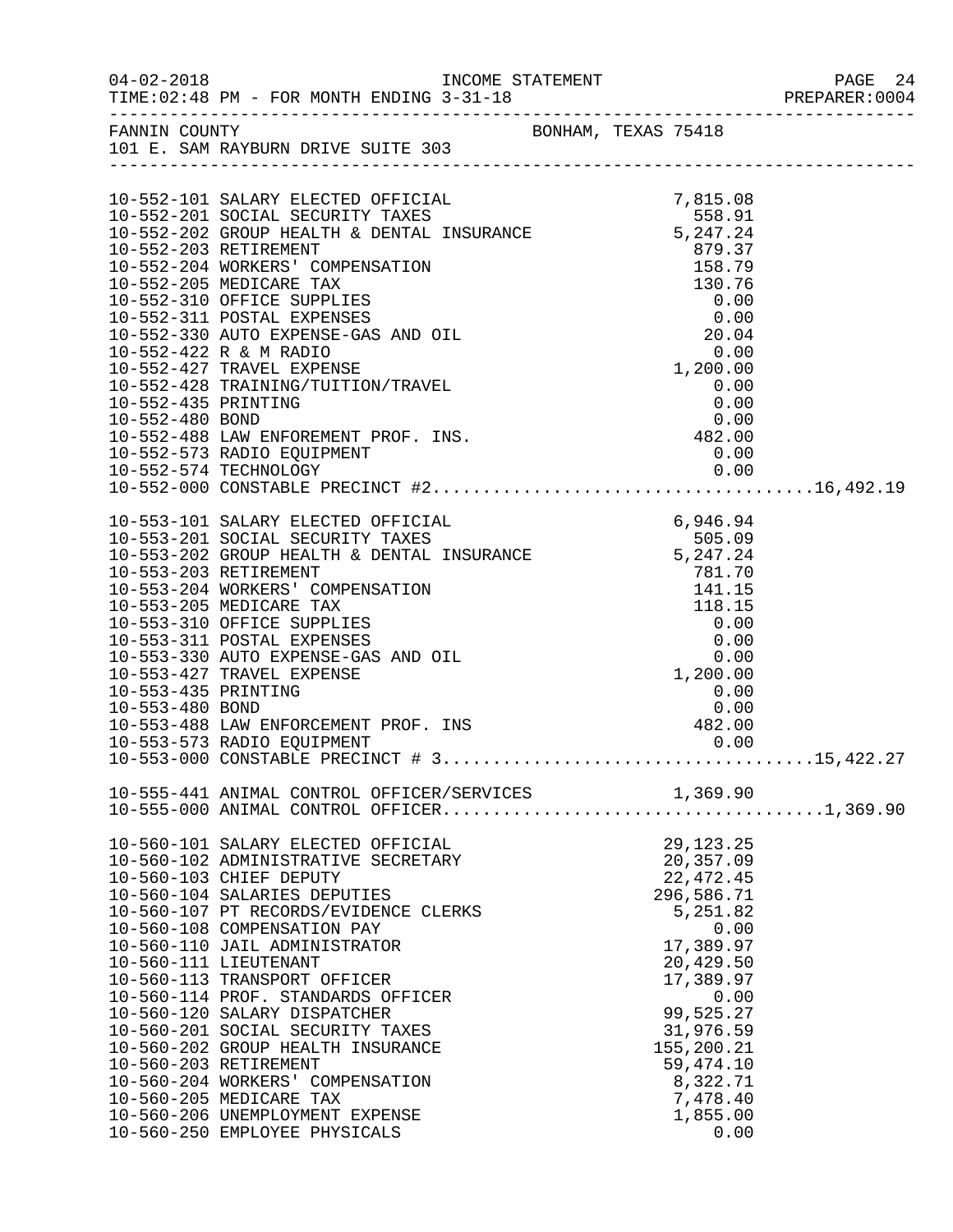|                                    |                                                                                                               |                     | PAGE 25 |
|------------------------------------|---------------------------------------------------------------------------------------------------------------|---------------------|---------|
|                                    | FANNIN COUNTY<br>101 E. SAM RAYBURN DRIVE SUITE 303                                                           | BONHAM, TEXAS 75418 |         |
|                                    |                                                                                                               |                     |         |
|                                    |                                                                                                               |                     |         |
|                                    |                                                                                                               |                     |         |
|                                    |                                                                                                               |                     |         |
|                                    |                                                                                                               |                     |         |
|                                    |                                                                                                               |                     |         |
|                                    |                                                                                                               |                     |         |
|                                    |                                                                                                               |                     |         |
|                                    |                                                                                                               |                     |         |
|                                    |                                                                                                               |                     |         |
|                                    |                                                                                                               |                     |         |
|                                    |                                                                                                               |                     |         |
|                                    |                                                                                                               |                     |         |
|                                    |                                                                                                               |                     |         |
|                                    |                                                                                                               |                     |         |
|                                    |                                                                                                               |                     |         |
|                                    |                                                                                                               |                     |         |
|                                    |                                                                                                               |                     |         |
|                                    |                                                                                                               |                     |         |
|                                    |                                                                                                               |                     |         |
|                                    |                                                                                                               |                     |         |
|                                    |                                                                                                               |                     |         |
|                                    |                                                                                                               |                     |         |
|                                    |                                                                                                               |                     |         |
|                                    |                                                                                                               |                     |         |
|                                    |                                                                                                               |                     |         |
|                                    |                                                                                                               |                     |         |
|                                    |                                                                                                               |                     |         |
|                                    |                                                                                                               |                     |         |
|                                    |                                                                                                               |                     |         |
|                                    |                                                                                                               |                     |         |
|                                    | 10-560-630 AUTO NOTE PMT-PRINCIPAL<br>10-560-630 AUTO NOTE PMT-PRINCIPAL<br>10-560-670 AUTO NOTE PMT-INTEREST | 0.00                |         |
|                                    |                                                                                                               | 0.00                |         |
|                                    |                                                                                                               |                     |         |
|                                    | 10-562-396 BODY ARMOR                                                                                         | 0.00                |         |
|                                    |                                                                                                               |                     |         |
|                                    | 10-565-380 PRISONER HOUSING                                                                                   | 712,927.50          |         |
|                                    | 10-565-400 PRISONER TRANSPORT/GUARD                                                                           | 6,461.15            |         |
|                                    | 10-565-405 PRISONER MEDICAL                                                                                   | 42,324.19           |         |
|                                    | 10-565-429 SCHOLARSHIP AWARDS                                                                                 | 0.00                |         |
|                                    | 10-565-442 CR4200 UTILITY WATER                                                                               | 0.00                |         |
|                                    | 10-565-450 R&M BUILDING                                                                                       | 0.00                |         |
|                                    | 10-565-482 FIRE INSURANCE                                                                                     | 0.00                |         |
|                                    | 10-565-491 JUSTICE ASSISTANCE GRANT                                                                           | 0.00                |         |
| 10-565-500 LAND<br>10-565-532 JAIL |                                                                                                               | 0.00<br>0.00        |         |
|                                    |                                                                                                               |                     |         |
|                                    |                                                                                                               |                     |         |
| 10-570-420 TELEPHONE               |                                                                                                               | 1,209.31            |         |
|                                    |                                                                                                               |                     |         |
|                                    |                                                                                                               |                     |         |
|                                    | 10-573-103 SALARY-BOND SUPERVISOR                                                                             | 19,833.06           |         |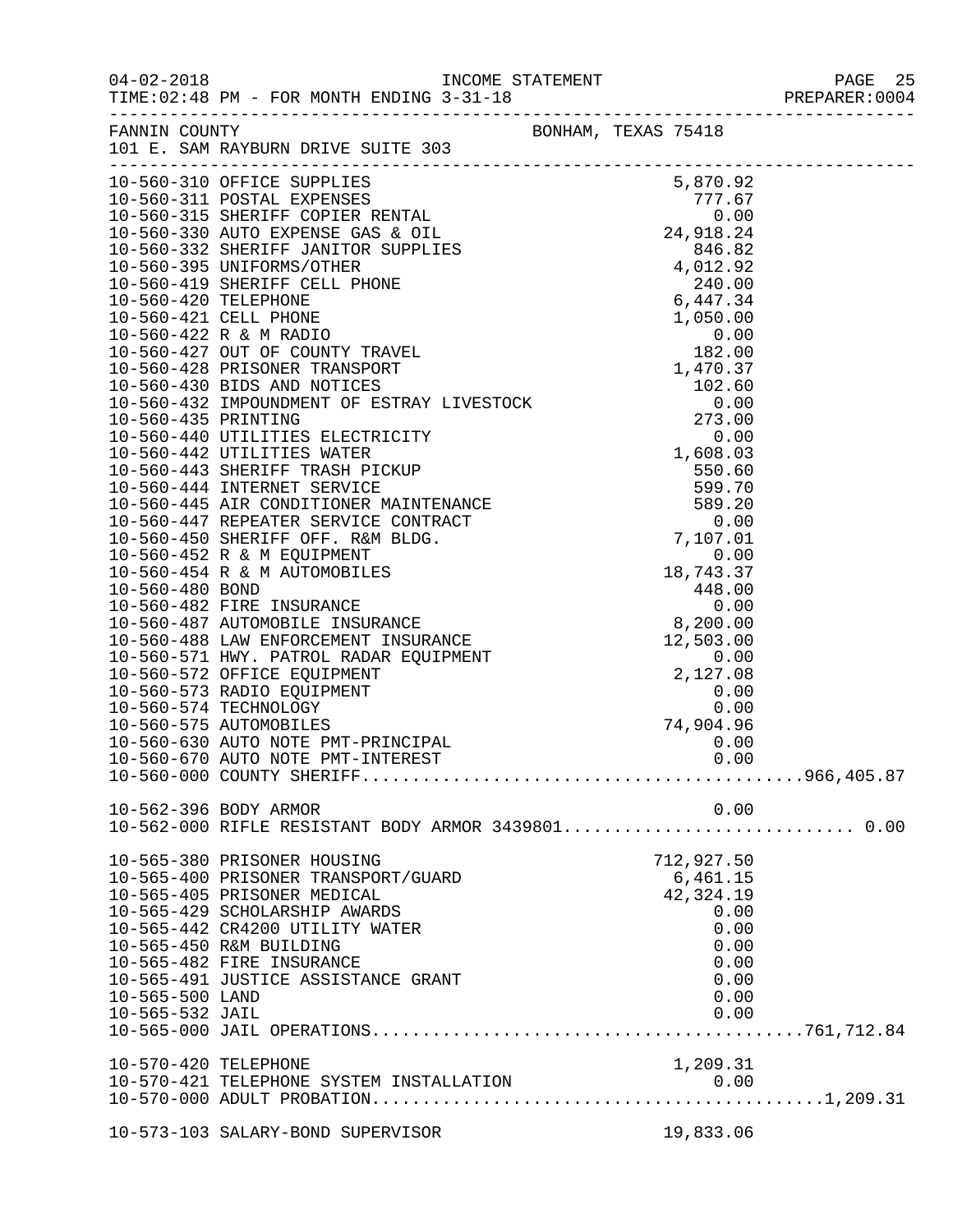| $04 - 02 - 2018$                                                                 | TIME: 02:48 PM - FOR MONTH ENDING 3-31-18                                                                                                                                                                                                                                                                         |                                                                                           | PAGE 26<br>PREPARER:0004 |
|----------------------------------------------------------------------------------|-------------------------------------------------------------------------------------------------------------------------------------------------------------------------------------------------------------------------------------------------------------------------------------------------------------------|-------------------------------------------------------------------------------------------|--------------------------|
|                                                                                  | FANNIN COUNTY BONHAM, TEXAS 75418<br>101 E. SAM RAYBURN DRIVE SUITE 303                                                                                                                                                                                                                                           |                                                                                           |                          |
|                                                                                  |                                                                                                                                                                                                                                                                                                                   |                                                                                           |                          |
|                                                                                  | 10-575-408 DETENTION OPERATING COST<br>10-575-415 RESIDENTIAL PLACEMENT<br>10-575-415 RESIDENTIAL PLACEMENT<br>10-575-416 COUNSELING SERVICES<br>10-575-420 TELEPHONE                                                                                                                                             | 0.00<br>0.00<br>0.00<br>0.00<br>0.00                                                      |                          |
| 10-590-435 PRINTING<br>10-590-454 R&M AUTO<br>10-590-480 BOND<br>10-590-481 DUES | 10-590-427 OUT OF COUNTY TRAVEL<br>10-590-453 SOFTWARE MAINTENANCE SAFE<br>10-590-467 VISITING HEALTH INSPECTOR<br>10-590-487 AUTOMOBILE INSURANCE<br>10-590-572 OFFICE EQUIPMENT<br>10-590-574 TECHNOLOGY                                                                                                        | 460.79<br>79.27<br>400.00<br>535.24<br>102.08<br>0.00<br>0.00<br>208.00<br>252.70<br>0.00 |                          |
|                                                                                  | 10-640-410 FANNIN CO. CHILDRENS CTR<br>10-640-411 FANNIN CO. WELFARE BOARD<br>10-640-412 FANNIN CO. HISTORICAL SOC<br>10-640-413 TEXOMA COMMUNITY CENTER (M.H.M.R.)<br>10-640-414 FANNIN COUNTY CRISIS CENTER<br>10-640-415 TAPS PUBLIC TRANSIT<br>10-640-416 TRI-COUNTY SNAP<br>10-640-440 UTILITIES ELECTRICITY | 7,000.00<br>6,000.00<br>4,500.00<br>22,500.00<br>0.00<br>5,000.00<br>0.00<br>3, 113. 12   |                          |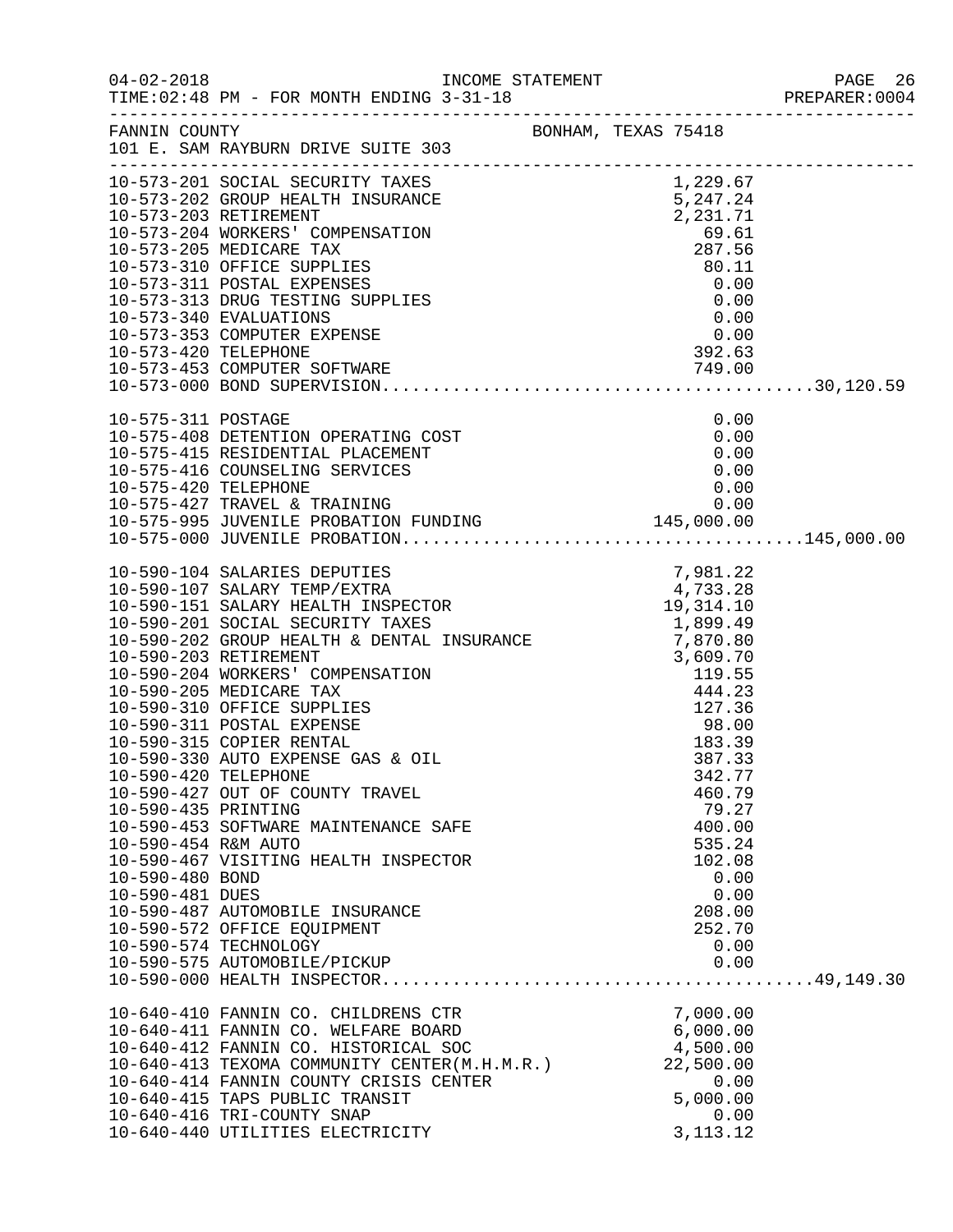| $04 - 02 - 2018$     | INCOME STATEMENT<br>TIME: 02:48 PM - FOR MONTH ENDING 3-31-18        |                     |                       | PAGE 27<br>PREPARER:0004 |
|----------------------|----------------------------------------------------------------------|---------------------|-----------------------|--------------------------|
| FANNIN COUNTY        | 101 E. SAM RAYBURN DRIVE SUITE 303                                   | BONHAM, TEXAS 75418 |                       |                          |
|                      | 10-640-441 UTILITIES GAS                                             |                     | 1,194.54              |                          |
|                      | 10-640-442 UTILITIES WATER                                           |                     | 1,405.47              |                          |
|                      | 10-640-443 TRASH PICK-UP                                             |                     | 199.48                |                          |
|                      | 10-640-450 R & M BUILDINGS (TDHS)                                    |                     | 0.00                  |                          |
|                      | 10-640-482 FIRE INSURANCE                                            |                     | 0.00                  |                          |
|                      | 10-640-493 DHS PARKING LOT                                           |                     | 0.00                  |                          |
|                      | 10-640-575 LAKE FANNIN                                               |                     | 0.00                  |                          |
|                      |                                                                      |                     |                       |                          |
|                      |                                                                      |                     |                       |                          |
|                      |                                                                      |                     |                       |                          |
|                      | 10-645-102 SALARY IHC DIRECTOR                                       |                     | 19,894.55             |                          |
|                      | 10-645-107 SALARY ASSISTANT                                          |                     | 7,981.22              |                          |
|                      | 10-645-201 SOCIAL SECURITY TAX                                       |                     | 1,675.31              |                          |
|                      | 10-645-202 GROUP HEALTH INSURANCE                                    |                     | 7,870.92              |                          |
|                      | 10-645-203 RETIREMENT                                                |                     | 3,136.71              |                          |
|                      | 10-645-204 WORKER'S COMP                                             |                     | 97.83                 |                          |
|                      | 10-645-205 MEDICARE TAX                                              |                     | 391.83                |                          |
|                      | 10-645-210 TOTAL SALARY & BENEFITS<br>10-645-310 OFFICE SUPPLIES     |                     |                       | 41,048.37                |
|                      | 10-645-311 POSTAL EXPENSE                                            |                     | 0.71<br>0.00          |                          |
|                      | 10-645-330 BIDS & NOTICES                                            |                     | 0.00                  |                          |
|                      | 10-645-353 COMPUTER EXPENSE                                          |                     | 7,413.00              |                          |
|                      | 10-645-390 SUBSCRIPTIONS                                             |                     | 0.00                  |                          |
|                      | 10-645-399 SUBTOTAL OFFICE EXPENSE                                   |                     |                       | 7,413.71                 |
|                      | 10-645-404 COBRA/INSURANCE                                           |                     | 0.00                  |                          |
|                      | 10-645-407 INELIGIBLE IHC EXPENSE                                    |                     | 0.00                  |                          |
|                      | 10-645-409 DIABETIC SUPPLIES                                         |                     | 794.24                |                          |
|                      | 10-645-410 CERT. REG. NURSE ANES.                                    |                     | 0.00                  |                          |
|                      | 10-645-411 PHYSICIAN, NON-EMERGENCY                                  |                     | 0.00                  |                          |
|                      | 10-645-412 PRESCRIPTIONS, DRUGS                                      |                     | 5,006.93              |                          |
|                      | 10-645-413 HOSPITAL, INPATIENT                                       |                     | 42,871.67             |                          |
|                      | 10-645-414 HOSPITAL, OUTPATIENT                                      |                     | 5,576.21              |                          |
|                      | 10-645-415 LABORATORY/ X-RAY                                         |                     | 0.00                  |                          |
|                      | 10-645-416 SKILLED NURSING FACILITY                                  |                     | 0.00                  |                          |
|                      | 10-645-417 FAMILY PLANNING                                           |                     | 0.00                  |                          |
|                      | 10-645-418 FED. QUALIFIED HEALTH CENTER                              |                     | 0.00                  |                          |
|                      | 10-645-419 COUNSELING SERVICE                                        |                     | 0.00                  |                          |
|                      | 10-645-420 RURAL HEALTH CLINIC                                       |                     | 0.00                  |                          |
|                      | 10-645-421 STATE HOSPITAL CONTRACTS                                  |                     | 0.00                  |                          |
|                      | 10-645-422 AMBULATORY SURGICAL CENTE                                 |                     | 0.00                  |                          |
|                      | 10-645-423 MEDICAL EQUIP. PURCHASE                                   |                     | 0.00                  |                          |
|                      | 10-645-425 TOTAL MEDICAL/IHC                                         |                     |                       | 54, 249.05               |
|                      | 10-645-427 OUT OF COUNTY TRAVEL                                      |                     | 0.00                  |                          |
| 10-645-435 PRINTING  |                                                                      |                     | 0.00                  |                          |
| 10-645-440 TELEPHONE |                                                                      |                     | 532.12                |                          |
| 10-645-441 DSL LINE  |                                                                      |                     | 355.98                |                          |
|                      | 10-645-499 SERVICES & OTHER CHARGES                                  |                     |                       | 888.10                   |
|                      | 10-645-574 TECHNOLOGY                                                |                     | 0.00                  |                          |
|                      | 10-645-599 CAPITAL OUTLAY                                            |                     |                       | 0.00                     |
|                      |                                                                      |                     |                       |                          |
|                      | 10-665-105 SALARY SECRETARY                                          |                     | 12,979.07             |                          |
|                      | 10-665-107 REGULAR-TEMP. PART-TIME<br>10-665-150 CO. AGENTS SALARIES |                     | 0.00                  |                          |
|                      | 10-665-201 SOCIAL SECURITY TAXES                                     |                     | 13,889.20<br>1,398.58 |                          |
|                      |                                                                      |                     |                       |                          |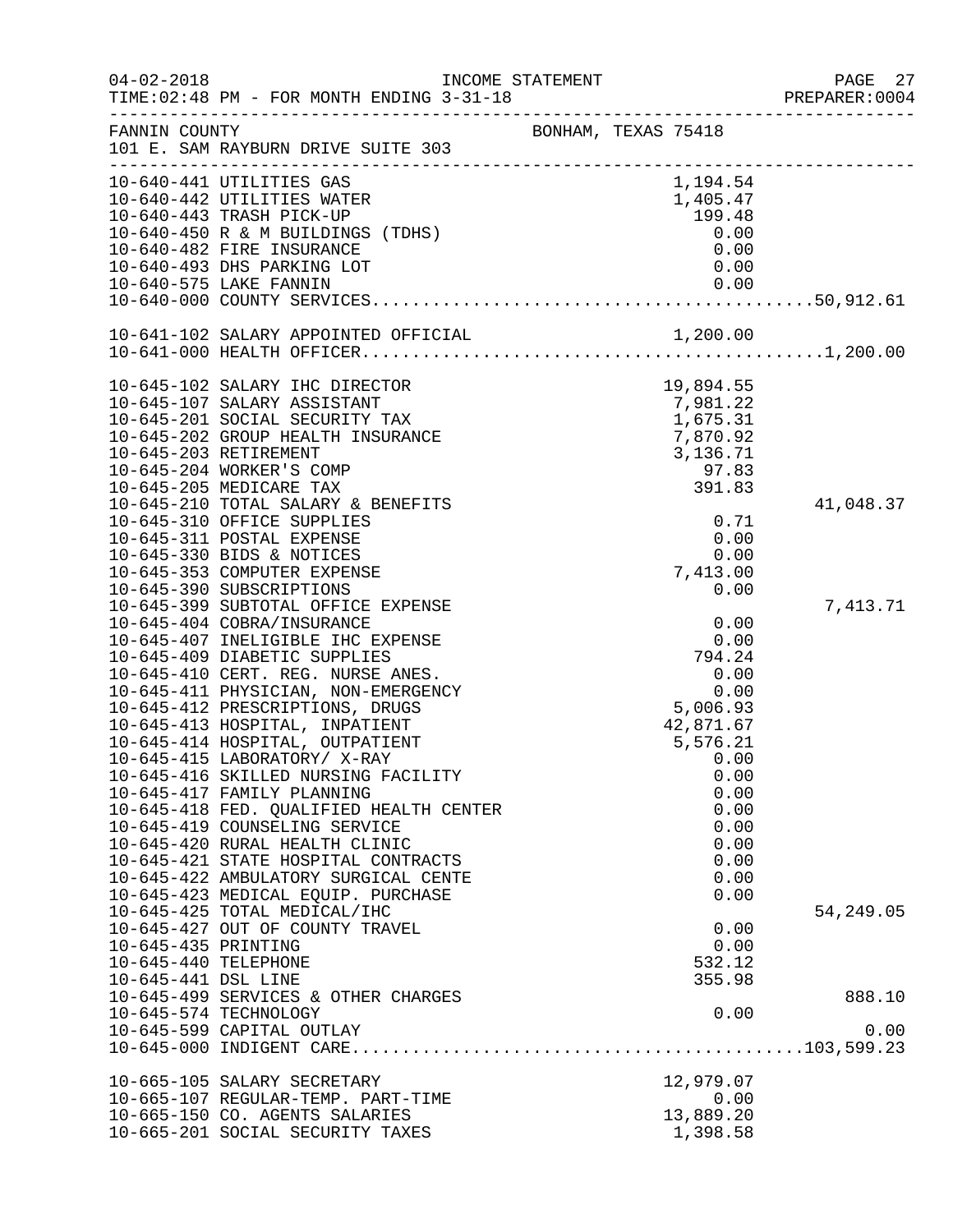|                     |                                                                                                                                                                   |  |                          |                                              | PAGE 28<br>PREPARER: 0004 |
|---------------------|-------------------------------------------------------------------------------------------------------------------------------------------------------------------|--|--------------------------|----------------------------------------------|---------------------------|
|                     |                                                                                                                                                                   |  |                          |                                              |                           |
|                     | 10-665-429 IN/OUT CO.TRAVEL-4-H<br>10-665-572 OFFICE EQUIPMENT                                                                                                    |  | 0.00<br>0.00             |                                              |                           |
|                     |                                                                                                                                                                   |  |                          |                                              |                           |
|                     |                                                                                                                                                                   |  |                          |                                              |                           |
|                     |                                                                                                                                                                   |  |                          |                                              |                           |
| 11-560-205 MEDICARE | 11-560-130 SALARY/BAILIFF<br>11-560-201 SOCIAL SECURITY<br>11-560-203 RETIREMENT<br>11-560-204 WORKER'S COMPENSATION<br>11-560-427 BAILIFF CONT.ED./OUT OF COUNTY |  |                          | 0.00<br>0.00<br>0.00<br>0.00<br>0.00<br>0.00 |                           |
|                     | 12-403-310 OFFICE SUPPLIES<br>12-403-427 OUT OF COUNTY TRAVEL<br>12-403-574 COMPUTER EQUIPMENT                                                                    |  | 1,919.00<br>0.00<br>0.00 |                                              |                           |
|                     | 13-498-489 10% TO STATE COMPTROLLER                                                                                                                               |  | 3,975.00                 |                                              |                           |
|                     | 14-435-320 JP1 SECURITY EXPENSE<br>14-435-321 JP2 SECURITY EXPENSE<br>14-435-322 JP3 SECURITY EXPENSE                                                             |  |                          | 0.00<br>0.00<br>0.00                         |                           |
|                     | 16-400-310 OFFICE SUPPLIES<br>16-400-427 OUT OF COUNTY TRAVEL<br>16-400-572 OFFICE EQUIPMENT<br>16-400-590 COUNTY JUDGE BOOKS                                     |  | 113.00                   | 0.00<br>0.00<br>0.00                         |                           |
|                     | 17-400-427 OUT OF COUNTY TRAVEL                                                                                                                                   |  |                          | 0.00                                         |                           |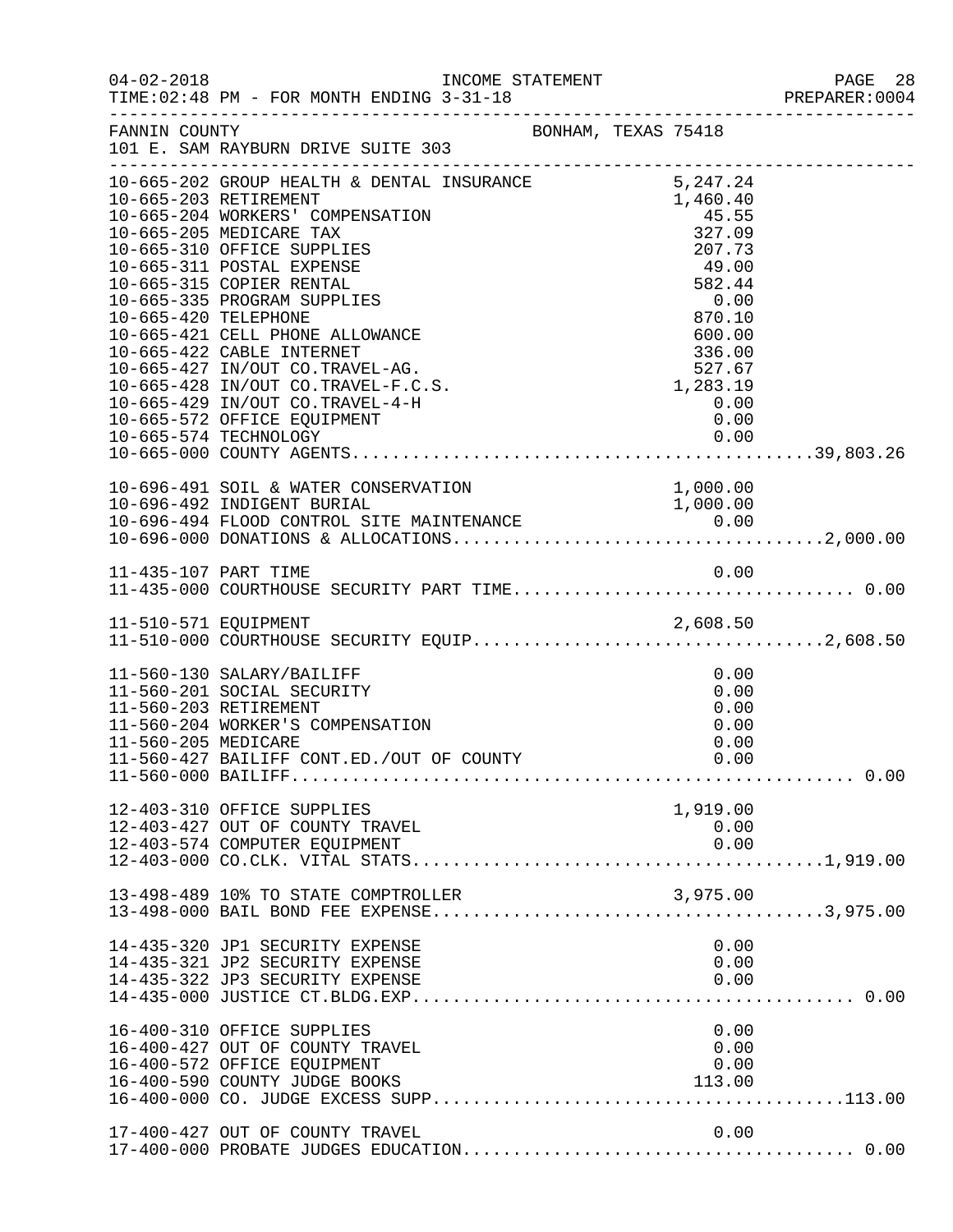|                      | INCOME STATEMENT                                                                                                                                                                                                                                                                                                                                                                                                                             |  |                                                                                                            | PREPARER: 0004 |
|----------------------|----------------------------------------------------------------------------------------------------------------------------------------------------------------------------------------------------------------------------------------------------------------------------------------------------------------------------------------------------------------------------------------------------------------------------------------------|--|------------------------------------------------------------------------------------------------------------|----------------|
|                      | FANNIN COUNTY BONHAM, TEXAS 75418<br>101 E. SAM RAYBURN DRIVE SUITE 303                                                                                                                                                                                                                                                                                                                                                                      |  |                                                                                                            |                |
|                      |                                                                                                                                                                                                                                                                                                                                                                                                                                              |  |                                                                                                            |                |
|                      | 18-402-103 SALARY ASSISTANT<br>18-402-107 SALARY TEMP/EXTRA<br>18-402-201 SOCIAL SECURITY TAXES<br>18-402-202 GROUP HEALTH INSURANCE<br>18-402-203 RETIREMENT<br>18-402-204 WORKERS COMPENSATION<br>18-402-205 MEDICARE TAX                                                                                                                                                                                                                  |  | 8,980.61<br>1,004.85<br>$-51.27$<br>$-113.67$<br>$-0.00$<br>$-8,625.00$                                    |                |
| 18-402-420 TELEPHONE | 18-402-310 OFFICE SUPPLIES<br>18-402-312 IMAGING SYSTEM<br>18-402-315 COPIER MAINTENANCE<br>18-402-420 TELEPHONE<br>18-402-437 DIGITAL IMAGING OF MICROFILM<br>18-402-453 COMPUTER SOFTWARE                                                                                                                                                                                                                                                  |  | $\begin{array}{c} 0.00 \\ 0.00 \end{array}$<br>0.00<br>0.00<br>0.00                                        |                |
|                      |                                                                                                                                                                                                                                                                                                                                                                                                                                              |  |                                                                                                            |                |
| 19-450-435 PRINTING  | 19-450-107 SALARY TEMP/EXTRA<br>19-450-201 SOCIAL SECURITY TAXES<br>19-450-203 RETIREMENT<br>19-450-204 WORKERS COMPENSATION<br>19-450-205 MEDICARE TAX<br>19-450-310 OFFICE SUPPLIES<br>19-450-400 RECORDS STORAGE SHELVING                                                                                                                                                                                                                 |  | 0.00<br>0.00<br>0.00<br>0.00<br>0.00<br>0.00<br>0.00<br>0.00                                               |                |
|                      | 20-449-103 SALARY ASSISTANT<br>20-449-107 SALARY TEMP./EXTRA<br>20-449-201 SOCIAL SECURITY TAXES<br>20-449-202 GROUP HEALTH INSURANCE<br>20-449-203 RETIREMENT<br>20-449-204 WORKERS COMPENSATION<br>20-449-205 MEDICARE TAX<br>20-449-310 OFFICE SUPPLIES<br>20-449-350 RECORDS DISPOSAL<br>20-449-400 RECORDS STORAGE SHELVING<br>20-449-453 COMPUTER SOFTWARE MAINTENANCE<br>20-449-460 EQUIPMENT RENTAL<br>20-449-574 COMPUTER EQUIPMENT |  | 0.00<br>$254.57$<br>0.00<br>462.19<br>14.13<br>59.51<br>0.00<br>801.95<br>0.00<br>1,550.00<br>0.00<br>0.00 |                |
|                      | 21-509-475 CONTINGENCY                                                                                                                                                                                                                                                                                                                                                                                                                       |  | 0.00                                                                                                       |                |
|                      | 21-621-100 COMPENSATION PAY<br>21-621-101 SALARY ELECTED OFFICIAL<br>21-621-105 SALARY SECRETARY<br>21-621-106 SALARY PRECINCT EMPLOYEES<br>21-621-107 REGULAR-TEMP. PART-TIME<br>21-621-108 SALARY-FOREMAN<br>21-621-199 TOTAL SALARIES<br>21-621-201 SOCIAL SECURITY TAXES<br>21-621-202 GROUP HEALTH INSURANCE<br>21-621-203 RETIREMENT                                                                                                   |  | 0.00<br>30, 447. 17<br>0.00<br>90,087.95<br>0.00<br>21,739.90<br>8,617.80<br>36,557.25<br>16,010.72        | 142, 275.02    |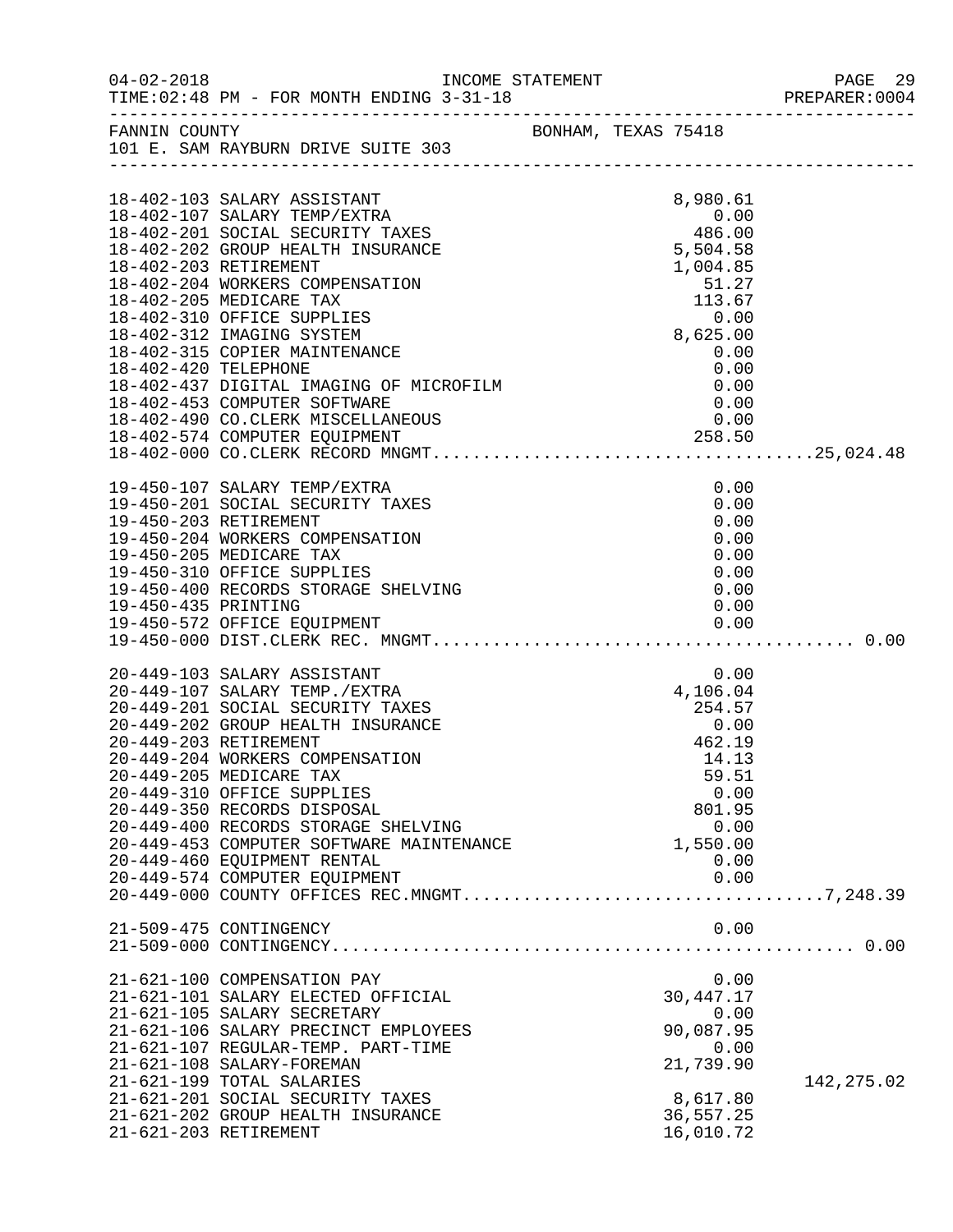| $04 - 02 - 2018$     | TIME: 02:48 PM - FOR MONTH ENDING 3-31-18                                     |                     |           | PAGE 30<br>PREPARER: 0004 |
|----------------------|-------------------------------------------------------------------------------|---------------------|-----------|---------------------------|
|                      | FANNIN COUNTY<br>101 E. SAM RAYBURN DRIVE SUITE 303                           | BONHAM, TEXAS 75418 |           |                           |
|                      |                                                                               |                     |           |                           |
|                      |                                                                               |                     |           |                           |
|                      |                                                                               |                     |           |                           |
|                      |                                                                               |                     |           |                           |
|                      |                                                                               |                     |           | 67,026.20                 |
|                      |                                                                               |                     |           |                           |
|                      |                                                                               |                     |           |                           |
|                      |                                                                               |                     |           |                           |
|                      |                                                                               |                     |           |                           |
|                      |                                                                               |                     |           |                           |
|                      |                                                                               |                     |           |                           |
|                      |                                                                               |                     |           |                           |
|                      |                                                                               |                     |           |                           |
|                      |                                                                               |                     |           | 67,732.64                 |
|                      |                                                                               |                     |           |                           |
|                      |                                                                               |                     |           |                           |
|                      |                                                                               |                     |           |                           |
|                      |                                                                               |                     |           |                           |
|                      |                                                                               |                     |           |                           |
|                      |                                                                               |                     |           |                           |
|                      |                                                                               |                     |           |                           |
|                      |                                                                               |                     |           |                           |
|                      |                                                                               |                     |           |                           |
|                      |                                                                               |                     |           |                           |
|                      |                                                                               |                     |           |                           |
|                      |                                                                               |                     |           |                           |
|                      |                                                                               |                     |           |                           |
|                      |                                                                               |                     |           |                           |
|                      |                                                                               |                     |           |                           |
|                      |                                                                               |                     |           |                           |
|                      |                                                                               |                     |           |                           |
|                      |                                                                               |                     |           |                           |
|                      |                                                                               |                     |           |                           |
|                      | 21-621-490 MISCELLANEOUS                                                      |                     | 0.00      |                           |
|                      | 21-621-491 SOIL & WATER CONSERVATION                                          |                     | 250.00    |                           |
|                      | 21-621-492 TDRA FLOOD CASH MATCH                                              |                     | 0.00      |                           |
|                      | 21-621-494 FLOOD CONTROL SITE MAINTENANCE                                     |                     | 5,500.00  |                           |
|                      | 21-621-495 PIPELINE SALES TAX REIMBURSEMENT                                   |                     | 0.00      |                           |
|                      | 21-621-496 TCOG HAZARDOUS WASTEMATCH<br>21-621-499 TOTAL SER. & OTHER CHARGES |                     | 0.00      | 47,450.44                 |
|                      | 21-621-570 COMPUTER EQUIPMENT                                                 |                     | 0.00      |                           |
|                      | 21-621-571 PURCHASE OF MACH./EQUIP.                                           |                     | 67,000.00 |                           |
|                      | 21-621-573 RADIO EQUIPMENT                                                    |                     | 0.00      |                           |
|                      | 21-621-575 LAND AND BUILDING                                                  |                     | 0.00      |                           |
|                      | 21-621-599 CAPITAL OUTLAY                                                     |                     |           | 67,000.00                 |
|                      | 21-621-630 NOTE PAYMENT                                                       |                     | 0.00      |                           |
|                      | 21-621-670 NOTE PAYMENT-INTEREST                                              |                     | 0.00      |                           |
| 21-621-695 SURVEYING |                                                                               |                     | 0.00      |                           |
|                      |                                                                               |                     |           |                           |
|                      | 21-625-105 SALARY SECRETARY                                                   |                     | 4,796.74  |                           |
|                      | 21-625-201 SOCIAL SECURITY TAXES                                              |                     | 217.51    |                           |
|                      | 21-625-202 GROUP HEALTH INSURANCE                                             |                     | 1,311.72  |                           |
|                      | 21-625-203 RETIREMENT                                                         |                     | 539.68    |                           |
|                      | 21-625-204 WORKERS' COMPENSATION                                              |                     | 16.83     |                           |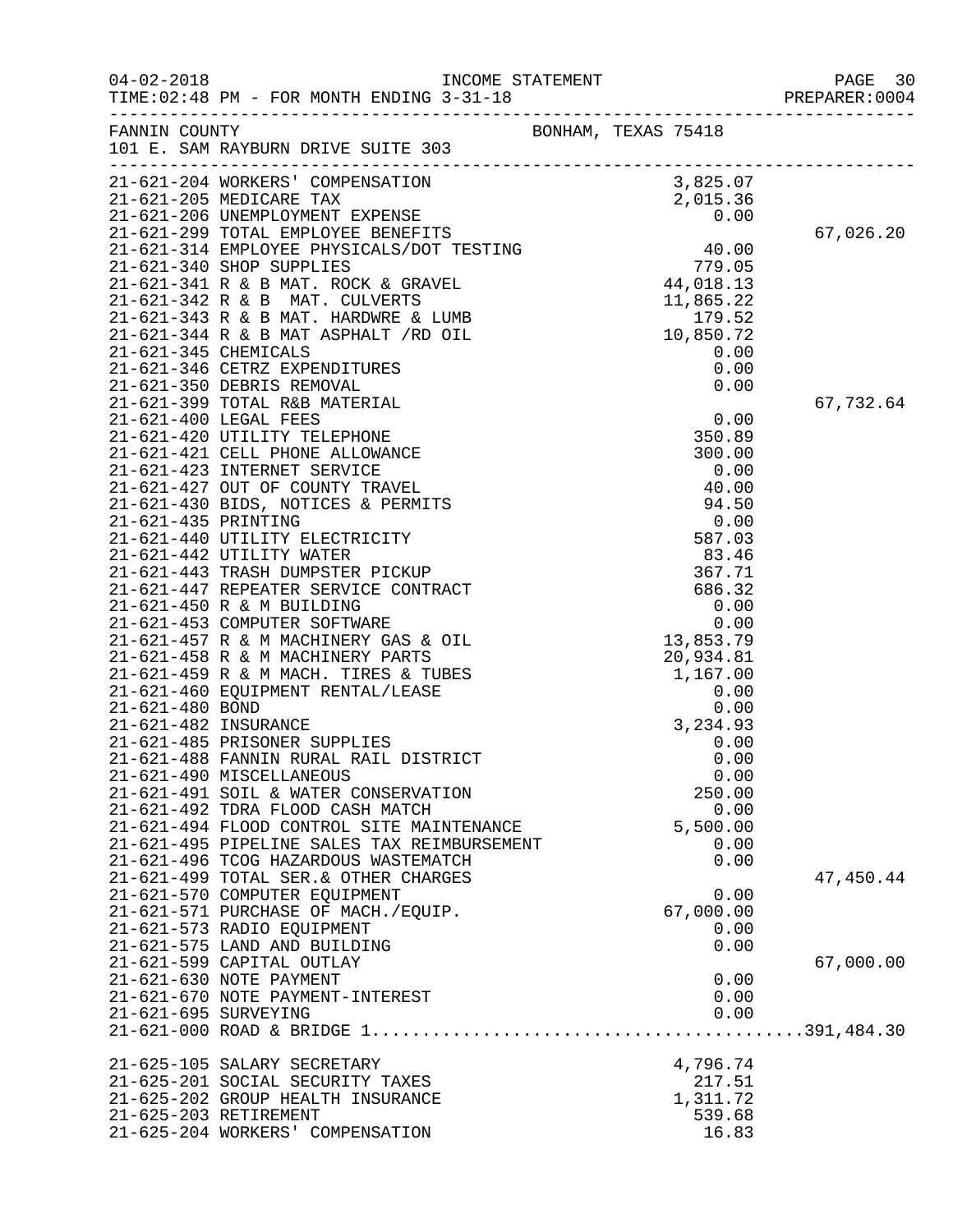| $04 - 02 - 2018$                                               | INCOME STATEMENT<br>TIME: 02:48 PM - FOR MONTH ENDING 3-31-18                                                                                                                                                                                                                                                                                                                                                                                                                                                                                    |                                                                                                                                                                                        | PAGE 31<br>PREPARER: 0004 |
|----------------------------------------------------------------|--------------------------------------------------------------------------------------------------------------------------------------------------------------------------------------------------------------------------------------------------------------------------------------------------------------------------------------------------------------------------------------------------------------------------------------------------------------------------------------------------------------------------------------------------|----------------------------------------------------------------------------------------------------------------------------------------------------------------------------------------|---------------------------|
| FANNIN COUNTY                                                  | 101 E. SAM RAYBURN DRIVE SUITE 303                                                                                                                                                                                                                                                                                                                                                                                                                                                                                                               | BONHAM, TEXAS 75418                                                                                                                                                                    |                           |
| 21-625-480 BOND                                                | 21-625-205 MEDICARE TAX<br>21-625-310 OFFICE SUPPLIES<br>21-625-311 POSTAL EXPENSES<br>21-625-353 COMPUTER EXPENSE<br>21-625-427 OUT OF COUNTY TRAVEL<br>21-625-572 OFFICE EQUIPMENT                                                                                                                                                                                                                                                                                                                                                             | 50.80<br>20.35<br>0.00<br>0.00<br>0.00<br>24.75<br>0.00                                                                                                                                |                           |
|                                                                | 21-625-574 COMPUTER EQUIPMENT<br>21-625-000 ADMINISTRATIVE OFFICE R&B #16,978.38                                                                                                                                                                                                                                                                                                                                                                                                                                                                 | 0.00                                                                                                                                                                                   |                           |
|                                                                | 22-509-475 CONTINGENCY                                                                                                                                                                                                                                                                                                                                                                                                                                                                                                                           | 0.00                                                                                                                                                                                   |                           |
|                                                                | 22-622-100 COMPENSATION PAY<br>22-622-101 SALARY ELECTED OFFICIAL<br>22-622-105 SALARY SECRETARY<br>22-622-106 SALARY PRECINCT EMPLOYEES<br>22-622-107 REGULAR-TEMP. PART-TIME                                                                                                                                                                                                                                                                                                                                                                   | 0.00<br>30,447.17<br>0.00<br>106,877.42<br>0.00                                                                                                                                        |                           |
|                                                                | 22-622-199 TOTAL SALARIES<br>22-622-201 SOCIAL SECURITY TAXES<br>22-622-202 GROUP HEALTH INSURANCE<br>22-622-203 RETIREMENT<br>22-622-204 WORKERS' COMPENSATION<br>22-622-205 MEDICARE TAX<br>22-622-206 UNEMPLOYMENT EXPENSE                                                                                                                                                                                                                                                                                                                    | 8,185.61<br>41,977.92<br>15, 452. 13<br>3,636.32<br>1,914.30<br>0.00                                                                                                                   | 137,324.59                |
| 22-622-345 CHEMICALS<br>22-622-395 UNIFORMS                    | 22-622-299 TOTAL EMPLOYEE BENEFITS<br>22-622-312 CONTRACT LABOR<br>22-622-314 EMPLOYEE PHYSICALS/DOT TESTING<br>22-622-340 SHOP SUPPLIES<br>22-622-341 R & B MAT. ROCK & GRAVEL<br>22-622-342 R & B MAT. CULVERTS<br>22-622-343 R & B MAT. HARDWRE & LUMB<br>22-622-344 R & B MAT. ASPHALT/RD OIL<br>22-622-346 CETRZ EXPENDITURES<br>22-622-350 DEBRIS REMOVAL<br>22-622-399 TOTAL R&B MATERIALS                                                                                                                                                | 0.00<br>60.00<br>1,065.51<br>52,643.41<br>8,147.00<br>167.00<br>1,811.20<br>0.00<br>0.00<br>0.00<br>1,247.05                                                                           | 71,166.28<br>65,141.17    |
| 22-622-435 PRINTING<br>22-622-480 BOND<br>22-622-482 INSURANCE | 22-622-400 LEGAL FEES<br>22-622-420 UTILITY TELEPHONE<br>22-622-421 CELL PHONE ALLOWANCE<br>22-622-427 OUT OF COUNTY TRAVEL<br>22-622-430 BIDS, NOTICES & PERMITS<br>22-622-440 UTILITY ELECTRICITY<br>22-622-441 UTILITY GAS<br>22-622-442 UTILITY WATER<br>22-622-443 TRASH PICKUP<br>22-622-447 REPEATER SERVICE CONTRACT<br>22-622-450 R&M BUILDING<br>22-622-453 COMPUTER SOFTWARE<br>22-622-457 R & M MACHINERY GAS & OIL<br>22-622-458 R & M MACHINERY PARTS<br>22-622-459 R & M MACH. TIRES & TUBES<br>22-622-460 EQUIPMENT RENTAL/LEASE | 0.00<br>838.72<br>300.00<br>40.00<br>0.00<br>0.00<br>638.45<br>498.02<br>384.15<br>630.00<br>686.32<br>0.00<br>0.00<br>25, 417.33<br>19,960.90<br>1,906.84<br>0.00<br>0.00<br>5,291.93 |                           |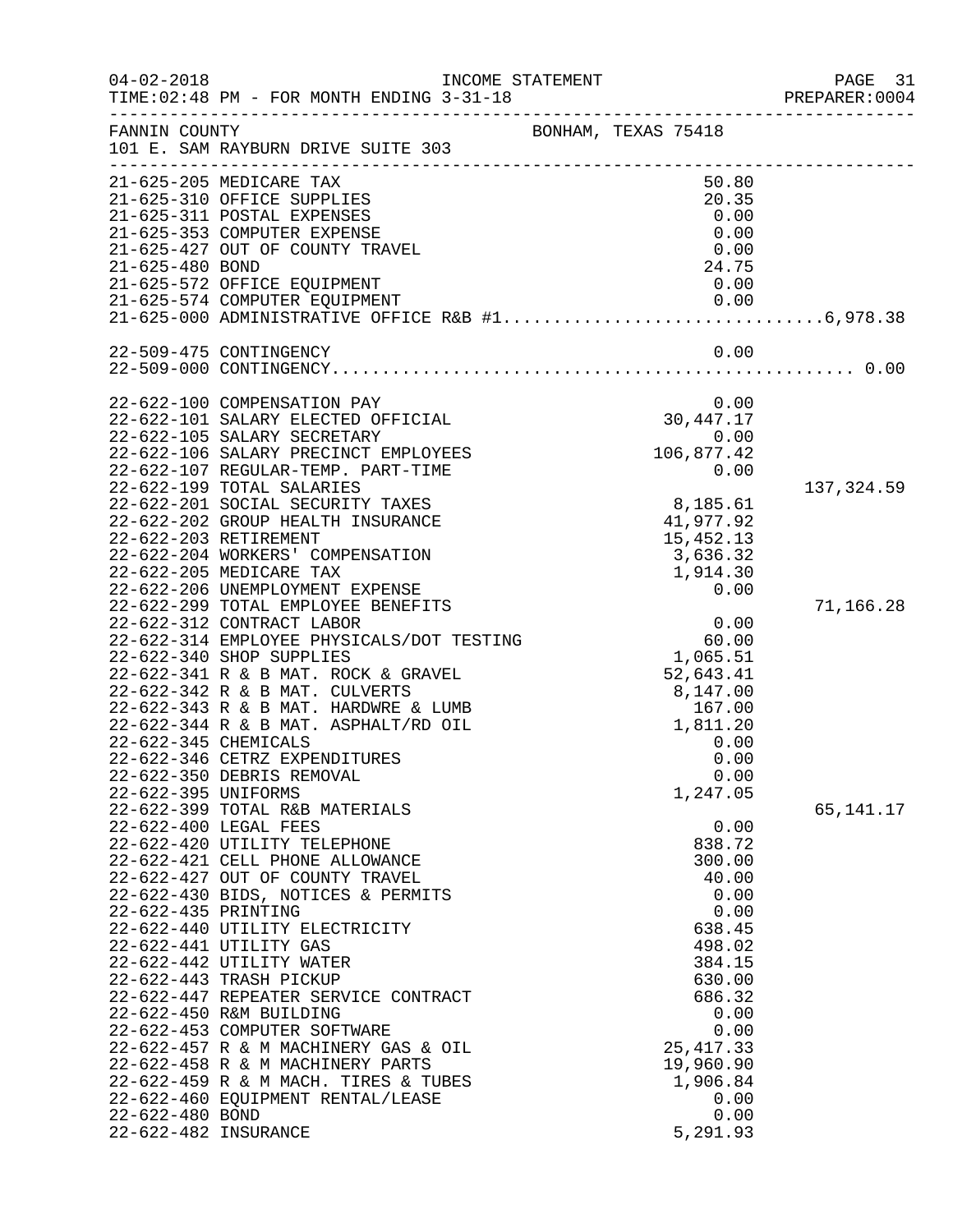| $04 - 02 - 2018$ | INCOME STATEMENT<br>TIME: 02:48 PM - FOR MONTH ENDING 3-31-18                                                                                                                                                                                                                                                                                                                                                                                                                                                                    |                                                                                                                                     | PAGE 32<br>PREPARER: 0004 |
|------------------|----------------------------------------------------------------------------------------------------------------------------------------------------------------------------------------------------------------------------------------------------------------------------------------------------------------------------------------------------------------------------------------------------------------------------------------------------------------------------------------------------------------------------------|-------------------------------------------------------------------------------------------------------------------------------------|---------------------------|
| FANNIN COUNTY    | 101 E. SAM RAYBURN DRIVE SUITE 303                                                                                                                                                                                                                                                                                                                                                                                                                                                                                               | BONHAM, TEXAS 75418                                                                                                                 |                           |
|                  | 22-622-485 PRISONER SUPPLIES<br>22-622-488 FANNIN RURAL RAIL DISTRICT<br>22-622-490 MISCELLANEOUS<br>22-622-491 SOIL & WATER CONSERVATION<br>22-622-492 TDRA FLOOD CASH MATCH<br>22-622-493 TRENTON HIGH MEADOWS SUBDIVISION 0.00<br>22-622-494 FLOOD CONTROL SITE MAINTENANCE 4,000.00<br>22-622-495 PIPELINE SALES TAX REIMBURSEMENT 0.00<br>22-622-496 TCOG HAZARDOUS WASTEMATCH<br>22-622-499 TOTAL SER. & OTHER CHARGES<br>22-622-562 LAND/BUILDING<br>22-622-570 COMPUTER EQUIPMENT<br>22-622-571 PURCHASE OF MACH./EQUIP. | 0.00<br>0.00<br>0.00<br>250.00<br>0.00<br>0.00<br>0.00<br>$0.00$<br>118,094.23                                                      | 60,842.66                 |
|                  | 22-622-573 RADIO EQUIPMENT<br>22-622-580 PRECINCT BRIDGE<br>22-622-599 CAPITAL OUTLAY                                                                                                                                                                                                                                                                                                                                                                                                                                            | 0.00<br>0.00                                                                                                                        | 118,094.23                |
| 22-625-480 BOND  | 22-625-105 SALARY SECRETARY<br>22-625-201 SOCIAL SECURITY TAXES<br>22-625-202 GROUP HEALTH INSURANCE<br>22-625-203 RETIREMENT<br>22-625-204 WORKERS' COMPENSATION<br>22-625-205 MEDICARE TAX<br>22-625-310 OFFICE SUPPLIES<br>22-625-311 POSTAL EXPENSES<br>22-625-353 COMPUTER EXPENSE<br>22-625-427 OUT OF COUNTY TRAVEL<br>22-625-572 OFFICE EQUIPMENT<br>22-625-574 COMPUTER EQUIPMENT<br>22-625-574 COMPUTER EQUIPMENT<br>22-625-000 ADMINISTRATIVE OFFICE R&B #27,058.60                                                   | 4,796.74<br>$217.75$<br>1.311.84<br>1,311.84<br>539.76<br>16.83<br>50.93<br>100.00<br>0.00<br>0.00<br>0.00<br>24.75<br>0.00<br>0.00 |                           |
|                  |                                                                                                                                                                                                                                                                                                                                                                                                                                                                                                                                  |                                                                                                                                     |                           |
|                  | 23-509-475 CONTINGENCY                                                                                                                                                                                                                                                                                                                                                                                                                                                                                                           | 0.00                                                                                                                                |                           |
|                  | 23-623-100 COMPENSATION PAY<br>23-623-101 SALARY ELECTED OFFICIAL<br>23-623-105 SALARY SECRETARY<br>23-623-106 SALARY PRECINCT EMPLOYEES<br>23-623-107 REGULAR-TEMP. PART-TIME                                                                                                                                                                                                                                                                                                                                                   | 0.00<br>30, 447. 17<br>4,378.12<br>116,914.03<br>0.00                                                                               |                           |
|                  | 23-623-199 TOTAL SALARIES<br>23-623-201 SOCIAL SECURITY TAXES<br>23-623-202 GROUP HEALTH INSURANCE<br>23-623-203 RETIREMENT<br>23-623-204 WORKERS' COMPENSATION<br>23-623-205 MEDICARE TAX<br>23-623-206 UNEMPLOYMENT EXPENSE                                                                                                                                                                                                                                                                                                    | 9,364.64<br>53,783.59<br>17,084.31<br>4,675.70<br>2,190.13<br>0.00                                                                  | 151,739.32                |
|                  | 23-623-299 TOTAL EMPLOYEE BENEFITS<br>23-623-310 OFFICE SUPPLIES<br>23-623-314 EMPLOYEE PHYSICALS/DOT TESTING<br>23-623-315 COPIER EXPENSE<br>23-623-340 SHOP SUPPLIES<br>23-623-341 R & B MAT. ROCK & GRAVEL                                                                                                                                                                                                                                                                                                                    | 144.08<br>60.00<br>0.00<br>1,656.83<br>76,307.32                                                                                    | 87,098.37                 |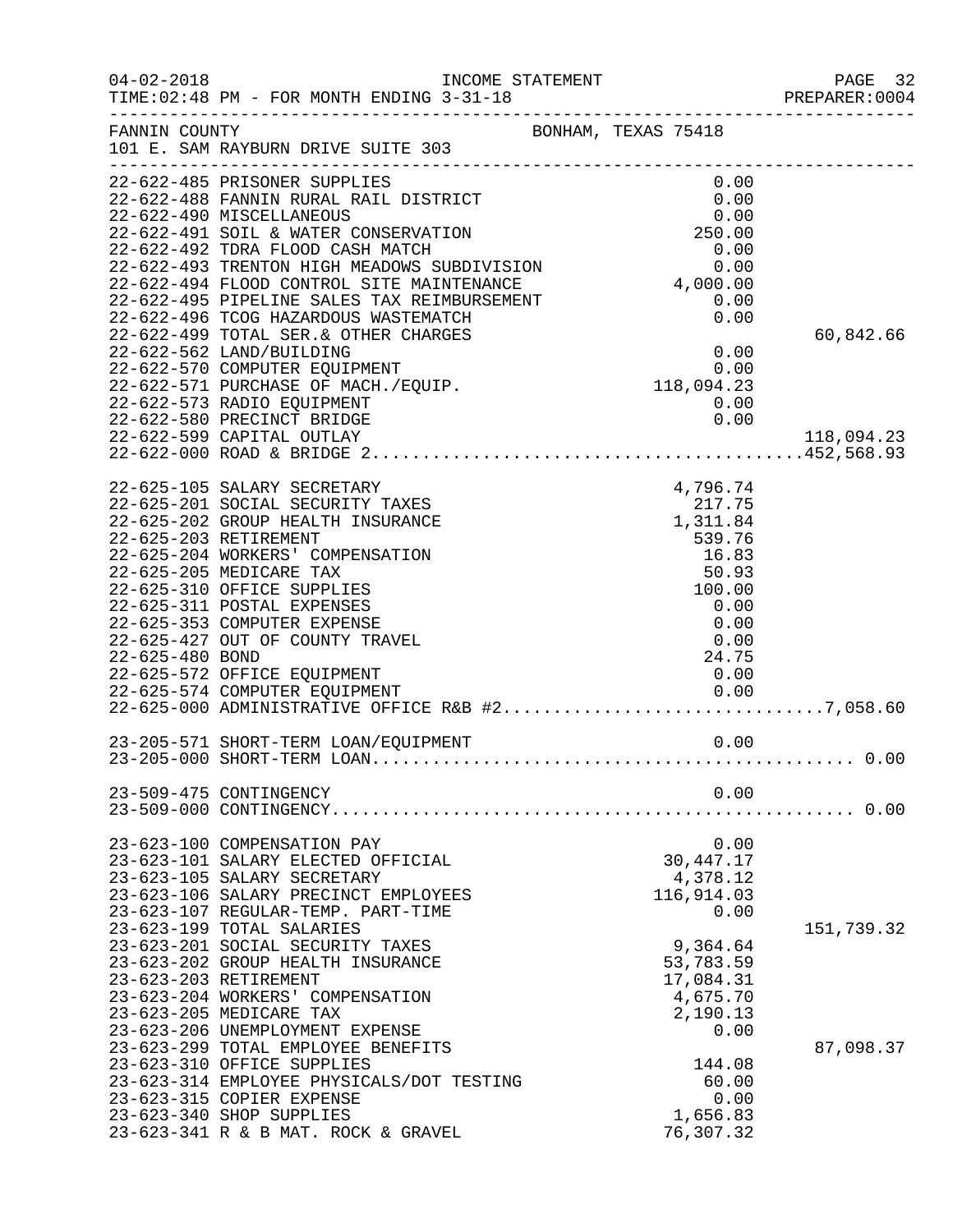|                          |                                                                                                                                                                                                                                            |                     |            |        | PREPARER:0004 |
|--------------------------|--------------------------------------------------------------------------------------------------------------------------------------------------------------------------------------------------------------------------------------------|---------------------|------------|--------|---------------|
|                          | FANNIN COUNTY<br>101 E. SAM RAYBURN DRIVE SUITE 303                                                                                                                                                                                        | BONHAM, TEXAS 75418 |            |        |               |
|                          | 23-623-342 R & B MAT. CULVERTS<br>23-623-343 R & B MAT. HARDWRE & LUMB<br>23-623-343 R & B MAT. HARDWRE & LUMB<br>23-623-344 R & B MAT. ASPHALT/RD OIL<br>23-623-345 CHEMICALS<br>23-623-346 CETRZ EXPENDITURES<br>23-623-350 DEBRIS REMOV |                     |            |        |               |
|                          |                                                                                                                                                                                                                                            |                     |            |        |               |
|                          |                                                                                                                                                                                                                                            |                     |            |        |               |
|                          |                                                                                                                                                                                                                                            |                     |            |        |               |
|                          |                                                                                                                                                                                                                                            |                     |            |        |               |
|                          |                                                                                                                                                                                                                                            |                     |            |        |               |
| 23-623-395 UNIFORMS      |                                                                                                                                                                                                                                            |                     |            | 509.05 |               |
|                          |                                                                                                                                                                                                                                            |                     |            |        | 90,027.50     |
|                          |                                                                                                                                                                                                                                            |                     |            |        |               |
|                          |                                                                                                                                                                                                                                            |                     |            |        |               |
|                          |                                                                                                                                                                                                                                            |                     |            |        |               |
|                          |                                                                                                                                                                                                                                            |                     |            |        |               |
|                          |                                                                                                                                                                                                                                            |                     |            |        |               |
|                          |                                                                                                                                                                                                                                            |                     |            |        |               |
|                          |                                                                                                                                                                                                                                            |                     |            |        |               |
|                          |                                                                                                                                                                                                                                            |                     |            |        |               |
|                          |                                                                                                                                                                                                                                            |                     |            |        |               |
|                          |                                                                                                                                                                                                                                            |                     |            |        |               |
|                          |                                                                                                                                                                                                                                            |                     |            |        |               |
|                          |                                                                                                                                                                                                                                            |                     |            |        |               |
|                          |                                                                                                                                                                                                                                            |                     |            |        |               |
|                          |                                                                                                                                                                                                                                            |                     |            |        |               |
|                          |                                                                                                                                                                                                                                            |                     |            |        |               |
|                          |                                                                                                                                                                                                                                            |                     |            |        |               |
|                          |                                                                                                                                                                                                                                            |                     |            |        |               |
|                          |                                                                                                                                                                                                                                            |                     |            |        |               |
|                          |                                                                                                                                                                                                                                            |                     |            |        |               |
|                          |                                                                                                                                                                                                                                            |                     |            |        |               |
|                          |                                                                                                                                                                                                                                            |                     |            |        |               |
|                          |                                                                                                                                                                                                                                            |                     |            |        |               |
|                          | 23-623-491 SOIL & WATER CONSERVATION<br>23-623-492 TDRA FLOOD CASH MATCH<br>23-623-492 TDRA FLOOD CASH MATCH<br>23-623-494 FLOOD CONTROL SITE MAINTENANCE<br>105-105 PERPETANE SALES TAX REIMBURSEMENT                                     |                     |            |        |               |
|                          |                                                                                                                                                                                                                                            |                     |            | 0.00   |               |
|                          |                                                                                                                                                                                                                                            |                     |            | 0.00   |               |
|                          |                                                                                                                                                                                                                                            |                     |            | 0.00   |               |
|                          | 23-623-496 TCOG HAZARDOUS WASTEMATCH                                                                                                                                                                                                       |                     |            | 0.00   |               |
|                          | 23-623-499 TOTAL SER. & OTHER CHARGES                                                                                                                                                                                                      |                     |            |        | 107,152.31    |
| 23-623-562 LAND/BUILDING |                                                                                                                                                                                                                                            |                     |            | 0.00   |               |
|                          | 23-623-570 COMPUTER EQUIPMENT                                                                                                                                                                                                              |                     |            | 0.00   |               |
|                          | 23-623-571 PURCHASE OF MACH./EQUIP.                                                                                                                                                                                                        |                     | 139,265.62 |        |               |
|                          | 23-623-572 OFFICE EQUIPMENT                                                                                                                                                                                                                |                     |            | 0.00   |               |
|                          | 23-623-573 RADIO EQUIPMENT                                                                                                                                                                                                                 |                     |            | 0.00   |               |
| 23-623-575 LAND/BUILDING |                                                                                                                                                                                                                                            |                     |            | 0.00   |               |
|                          | 23-623-580 PRECINCT BRIDGE                                                                                                                                                                                                                 |                     |            | 0.00   |               |
|                          | 23-623-599 CAPITAL OUTLAY<br>23-623-630 NOTE PAYMENT-PRINCIPAL                                                                                                                                                                             |                     |            | 0.00   | 139,265.62    |
|                          | 23-623-670 NOTE PAYMENT-INTEREST                                                                                                                                                                                                           |                     |            | 0.00   |               |
|                          |                                                                                                                                                                                                                                            |                     |            |        |               |
|                          | 23-625-105 SALARY SECRETARY                                                                                                                                                                                                                |                     | 4,796.74   |        |               |
|                          | 23-625-201 SOCIAL SECURITY TAXES                                                                                                                                                                                                           |                     |            | 217.75 |               |
|                          | 23-625-202 GROUP HEALTH INSURANCE                                                                                                                                                                                                          |                     | 1,311.84   |        |               |
| 23-625-203 RETIREMENT    |                                                                                                                                                                                                                                            |                     |            | 539.76 |               |
|                          | 23-625-204 WORKERS' COMPENSATION                                                                                                                                                                                                           |                     |            | 16.83  |               |
| 23-625-205 MEDICARE TAX  |                                                                                                                                                                                                                                            |                     |            | 50.93  |               |
|                          | 23-625-310 OFFICE SUPPLIES                                                                                                                                                                                                                 |                     |            | 71.60  |               |
|                          | 23-625-311 POSTAL EXPENSES                                                                                                                                                                                                                 |                     |            | 0.00   |               |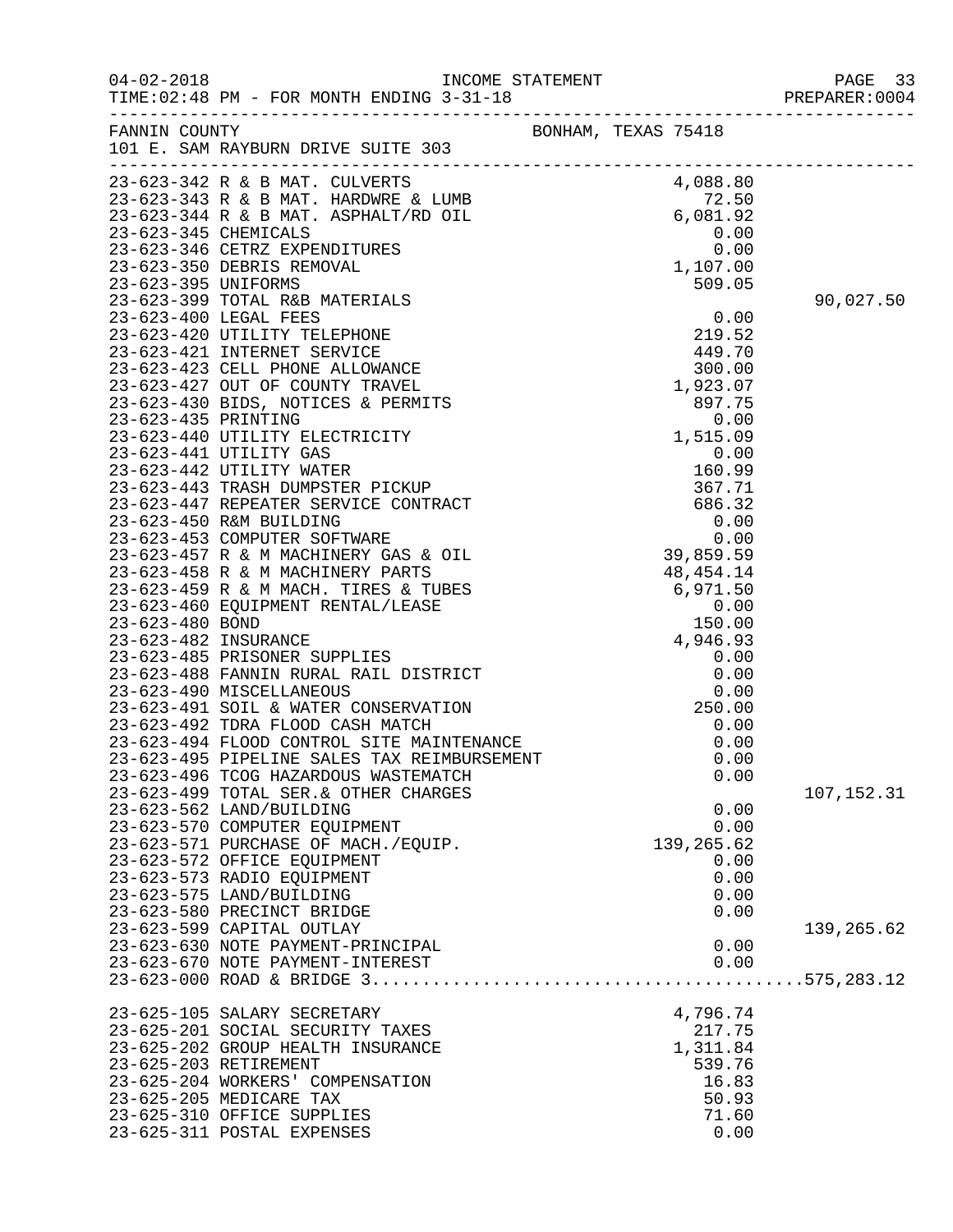| $04 - 02 - 2018$                                               | INCOME STATEMENT<br>TIME: 02:48 PM - FOR MONTH ENDING 3-31-18                                                                                                                                                                                                                                                                                                                                                                                                                                                                                                                                                                                                                   | _________________                                                                                                                                                                                                    | PAGE 34<br>PREPARER:0004 |
|----------------------------------------------------------------|---------------------------------------------------------------------------------------------------------------------------------------------------------------------------------------------------------------------------------------------------------------------------------------------------------------------------------------------------------------------------------------------------------------------------------------------------------------------------------------------------------------------------------------------------------------------------------------------------------------------------------------------------------------------------------|----------------------------------------------------------------------------------------------------------------------------------------------------------------------------------------------------------------------|--------------------------|
| FANNIN COUNTY                                                  | 101 E. SAM RAYBURN DRIVE SUITE 303                                                                                                                                                                                                                                                                                                                                                                                                                                                                                                                                                                                                                                              | BONHAM, TEXAS 75418                                                                                                                                                                                                  |                          |
| 23-625-480 BOND                                                | 23-625-353 COMPUTER EXPENSE<br>23-625-427 OUT OF COUNTY TRAVEL<br>23-625-572 OFFICE EQUIPMENT                                                                                                                                                                                                                                                                                                                                                                                                                                                                                                                                                                                   | 0.00<br>0.00<br>24.75<br>0.00                                                                                                                                                                                        |                          |
|                                                                | 24-509-475 CONTINGENCY                                                                                                                                                                                                                                                                                                                                                                                                                                                                                                                                                                                                                                                          | 0.00                                                                                                                                                                                                                 |                          |
|                                                                | 24-624-100 COMPENSATION PAY<br>24-624-101 SALARY ELECTED OFFICIAL<br>24-624-105 SALARY SECRETARY<br>24-624-106 SALARY PRECINCT EMPLOYEES<br>24-624-107 REGULAR-TEMP. PART-TIME<br>24-624-108 LABOR REIMBURSEMENT                                                                                                                                                                                                                                                                                                                                                                                                                                                                | 0.00<br>30, 447. 17<br>13,367.90<br>64,603.99<br>7,521.64<br>0.00                                                                                                                                                    |                          |
|                                                                | 24-624-199 TOTAL SALARIES<br>24-624-201 SOCIAL SECURITY TAXES<br>24-624-202 GROUP HEALTH INSURANCE<br>24-624-203 RETIREMENT<br>24-624-204 WORKERS' COMPENSATION<br>24-624-205 MEDICARE TAX<br>24-624-206 UNEMPLOYMENT EXPENSE                                                                                                                                                                                                                                                                                                                                                                                                                                                   | 7,158.94<br>34,107.07<br>13,051.24<br>3,138.29<br>1,674.20<br>1,133.65                                                                                                                                               | 115,940.70               |
| 24-624-345 CHEMICALS                                           | 24-624-299 TOTAL EMPLOYEE BENEFITS<br>24-624-310 OFFICE SUPPLIES<br>24-624-314 EMPLOYEE PHYSICALS/DOT TESTING<br>24-624-340 SHOP SUPPLIES<br>24-624-341 R & B MAT. ROCK & GRAVEL<br>24-624-342 R & B MAT. CULVERTS<br>24-624-343 R & B MAT. HARDWRE & LUMB<br>24-624-344 R & B MAT. ASPHALT/RD OIL<br>24-624-346 CETRZ EXPENDITURES<br>24-624-350 DEBRIS REMOVAL                                                                                                                                                                                                                                                                                                                | 49.00<br>$49.00$<br>$60.00$<br>$60.00$<br>1,145.60<br>35,538.71<br>5,468.06<br>20.99<br>4,609.57<br>0.00<br>0.00<br>0.00                                                                                             | 60,263.39                |
| 24-624-435 PRINTING<br>24-624-480 BOND<br>24-624-482 INSURANCE | 24-624-395 EMPLOYEE UNIFORMS<br>24-624-399 TOTAL R&B MATERIALS<br>24-624-400 LEGAL FEES<br>24-624-420 UTILITY TELEPHONE<br>24-624-421 DSL INTERNET<br>24-624-423 CELL PHONE ALLOWANCE<br>24-624-427 OUT OF COUNTY TRAVEL<br>24-624-430 BIDS, NOTICES & PERMITS<br>24-624-440 UTILITY ELECTRICITY<br>24-624-441 UTILITY GAS<br>24-624-442 UTILITY WATER<br>24-624-443 TRASH PICKUP<br>24-624-447 REPEATER SERVICE CONTRACT<br>24-624-450 R&M BUILDING<br>24-624-453 COMPUTER SOFTWARE<br>24-624-457 R & M MACHINERY GAS & OIL<br>24-624-458 R & M MACHINERY PARTS<br>24-624-459 R & M MACH. TIRES & TUBES<br>24-624-460 EQUIPMENT RENTAL/LEASE<br>24-624-485 PRISONER'S SUPPLIES | 899.25<br>0.00<br>930.91<br>375.58<br>0.00<br>867.04<br>0.00<br>0.00<br>1,399.29<br>417.21<br>722.28<br>658.86<br>686.32<br>187.50<br>0.00<br>17,242.94<br>16,641.31<br>3,494.00<br>0.00<br>0.00<br>2,853.93<br>0.00 | 47,791.18                |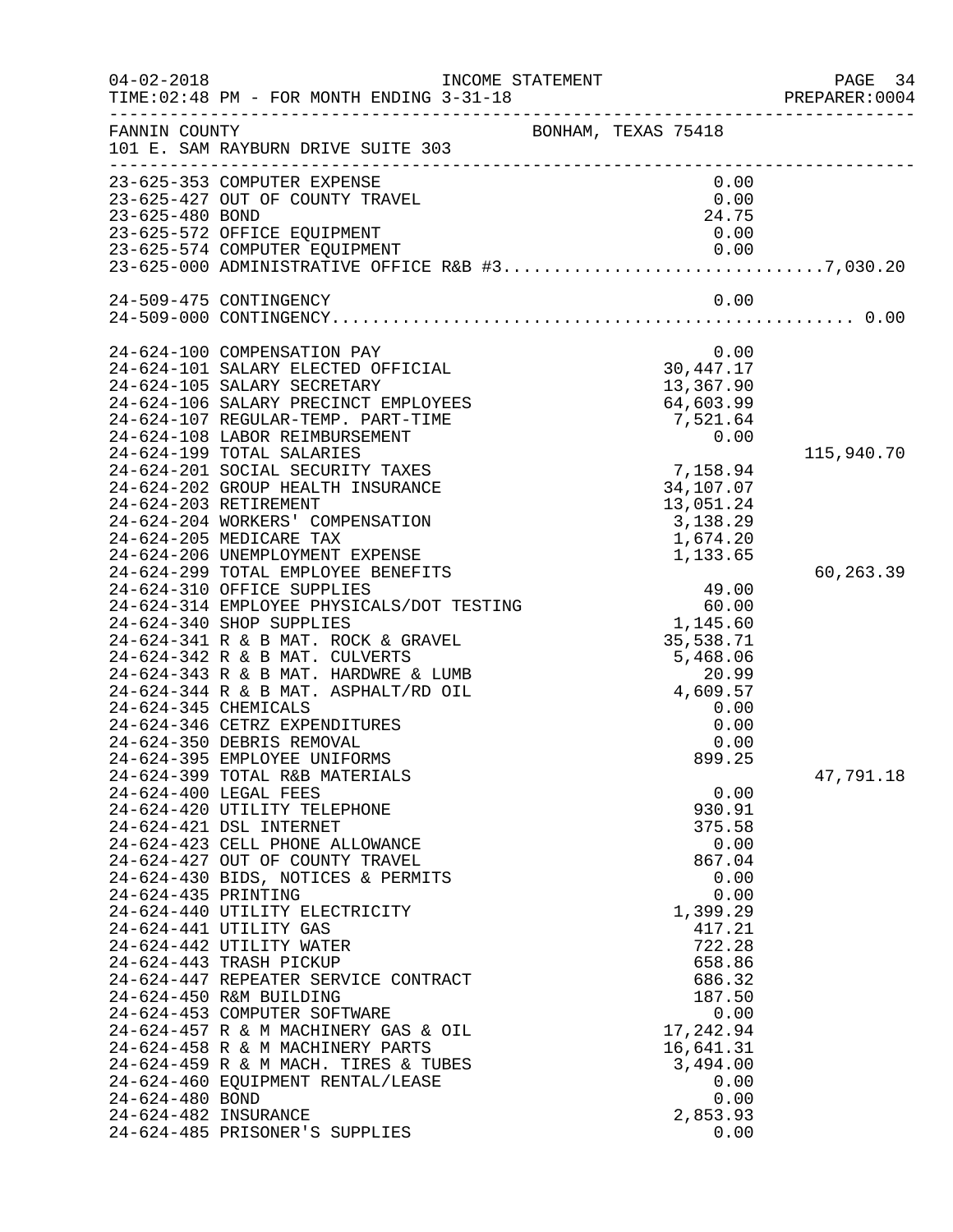| $04 - 02 - 2018$     | INCOME STATEMENT<br>TIME: 02:48 PM - FOR MONTH ENDING 3-31-18                                                                                                                                                                                                                                                                                                                                                                                                 |                                                                                                                         | PAGE 35<br>PREPARER: 0004 |
|----------------------|---------------------------------------------------------------------------------------------------------------------------------------------------------------------------------------------------------------------------------------------------------------------------------------------------------------------------------------------------------------------------------------------------------------------------------------------------------------|-------------------------------------------------------------------------------------------------------------------------|---------------------------|
|                      | FANNIN COUNTY<br>101 E. SAM RAYBURN DRIVE SUITE 303                                                                                                                                                                                                                                                                                                                                                                                                           | BONHAM, TEXAS 75418                                                                                                     |                           |
| 24-624-575 BUILDING  | 24-624-488 FANNIN RURAL RAIL DISTRICT<br>24-624-490 MISCELLANEOUS<br>24-624-491 SOIL & WATER CONSERVATION<br>24-624-492 TDRA FLOOD CASH MATCH<br>21-624-494 FLOOD CONTROL SITE MAINTENANCE<br>24-624-495 PIPELINE SALES TAX REIMBURSEMENT<br>24-624-496 TCOG HAZARDOUS WASTEMATCH<br>24-624-499 TOTAL SER. & OTHER CHARGES<br>24-624-570 COMPUTER EQUIPMENT<br>24-624-571 PURCHASE OF MACH./EQUIP.<br>24-624-573 RADIO EQUIPMENT<br>24-624-599 CAPITAL OUTLAY | $0.00$<br>0.00<br>250.00<br>0.00<br>0.00<br>0.00<br>0.00<br>S<br>$0.00$<br>$145,945.00$<br>0.00<br>0.00                 | 46,727.17<br>145,945.00   |
| 24-625-480 BOND      | 24-625-105 SALARY SECRETARY<br>24-625-201 SOCIAL SECURITY TAXES<br>24-625-202 GROUP HEALTH INSURANCE<br>24-625-203 RETIREMENT<br>24-625-204 WORKERS' COMPENSATION<br>24-625-205 MEDICARE TAX<br>24-625-310 OFFICE SUPPLIES<br>24-625-311 POSTAL EXPENSES<br>24-625-353 COMPUTER EXPENSE<br>24-625-427 OUT OF COUNTY TRAVEL<br>24-625-572 OFFICE EQUIPMENT                                                                                                     | 4,796.74<br>4,796.74<br>217.75<br>1,311.84<br>539.76<br>16.83<br>50.93<br>0.00<br>0.00<br>0.00<br>0.00<br>24.75<br>0.00 |                           |
|                      | 25-625-310 OFFICE SUPPLIES<br>25-625-343 ROAD SIGNS<br>25-625-353 COMPUTER EXPENSE<br>25-625-427 TRAVEL EXPENSE<br>25-625-572 OFFICE EQUIPMENT                                                                                                                                                                                                                                                                                                                | 0.00<br>0.00<br>0.00<br>0.00<br>0.00                                                                                    |                           |
|                      | 26-455-420 OMNIBASE TELEPHONE LINE                                                                                                                                                                                                                                                                                                                                                                                                                            | 0.00                                                                                                                    |                           |
|                      | 27-456-572 OFFICE EQUIPMENT                                                                                                                                                                                                                                                                                                                                                                                                                                   | 1,362.90                                                                                                                |                           |
|                      | 28-457-572 OFFICE EQUIPMENT                                                                                                                                                                                                                                                                                                                                                                                                                                   | 284.99                                                                                                                  |                           |
| 30-569-571 EQUIPMENT | 30-569-310 OFFICE SUPPLIES<br>30-569-421 ONLINE RESEARCH                                                                                                                                                                                                                                                                                                                                                                                                      | 0.00<br>0.00<br>0.00                                                                                                    |                           |
|                      | 31-510-490 MISCELLANEOUS                                                                                                                                                                                                                                                                                                                                                                                                                                      | 0.00                                                                                                                    |                           |
|                      | 33-498-310 OFFICE SUPPLIES<br>33-498-427 OUT OF COUNTY TRAVEL                                                                                                                                                                                                                                                                                                                                                                                                 | 0.00<br>0.00                                                                                                            |                           |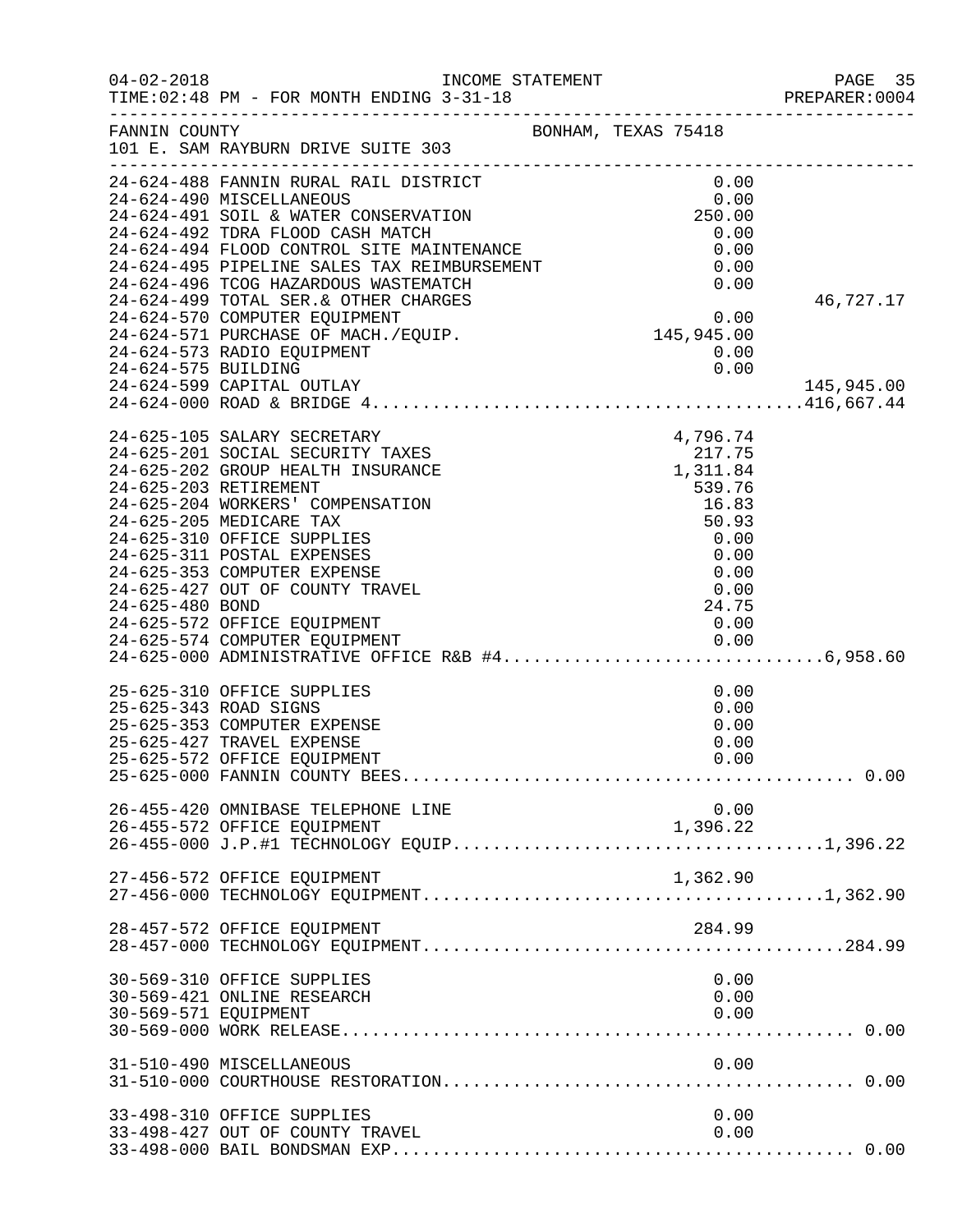| $04 - 02 - 2018$                         |                                                                                                                                                                                                                                                                                                                                               | INCOME STATEMENT    |                                                                                                        | PAGE 36<br>PREPARER: 0004 |
|------------------------------------------|-----------------------------------------------------------------------------------------------------------------------------------------------------------------------------------------------------------------------------------------------------------------------------------------------------------------------------------------------|---------------------|--------------------------------------------------------------------------------------------------------|---------------------------|
|                                          | FANNIN COUNTY<br>101 E. SAM RAYBURN DRIVE SUITE 303                                                                                                                                                                                                                                                                                           | BONHAM, TEXAS 75418 |                                                                                                        |                           |
|                                          | 34-450-107 SALARYTEMP/EXTRA<br>34-450-201 SOCIAL SECURITY TAXES<br>34-450-203 RETIREMENT<br>34-450-204 WORKERS COMPENSATION                                                                                                                                                                                                                   |                     | 0.00<br>0.00<br>0.00<br>0.00                                                                           |                           |
|                                          | 34-450-205 MEDICARE TAX<br>34-450-572 OFFICE EQUIPMENT<br>34-450-000 DISTRICT CT.RECORDS ARCHIVE EQUIPME 0.00                                                                                                                                                                                                                                 |                     | 0.00<br>0.00                                                                                           |                           |
|                                          | 35-475-310 OFFICE SUPPLIES<br>0.00 0.00<br>35-475-421 LEXIS NEXIS ONLINE LEGAL RESEARCH 1,500.00<br>35-475-453 R&M COMPUTER<br>35-475-574 TECHNOLOGY                                                                                                                                                                                          |                     | 0.00<br>0.00<br>0.00                                                                                   |                           |
|                                          | 36-475-107 SALARY SUPPLEMENT<br>36-475-201 SOCIAL SECURITY TAXES<br>36-475-203 RETIREMENT<br>36-475-204 WORKERS COMPENSATION<br>36-475-205 MEDICARE TAX<br>36-475-310 OFFICE SUPPLIES<br>36-475-321 CONTINUING EDUCATION                                                                                                                      |                     | 0.00<br>0.00<br>0.00<br>0.00<br>0.00<br>129.99<br>0.00                                                 |                           |
|                                          | 36-475-353 COMPUTER EXPENSE<br>36-475-421 INVESTIGATOR/HOT CK. ONLINE<br>36-475-490 MISCELLANEOUS<br>36-475-499 BANK SERVICE FEES<br>36-475-572 OFFICE EQUIPMENT<br>36-475-574 COMPUTER EQUIPMENT                                                                                                                                             |                     | 0.00<br>0.00<br>0.00<br>0.00<br>0.00<br>0.00                                                           |                           |
| 36-477-321 TRAINING<br>36-477-480 TOWING | 36-477-107 SALARY SUPPLEMENT<br>36-477-201 SOCIAL SECURITY TAXES<br>36-477-203 RETIREMENT<br>36-477-204 WORKERS COMPENSATION<br>36-477-205 MEDICARE TAX<br>36-477-310 OFFICE SUPPLIES<br>36-477-470 CIVIL PROCESS<br>36-477-490 MISCELLANEOUS<br>36-477-499 BANK SERVICE FEES<br>36-477-572 OFFICE EQUIPMENT<br>36-477-574 COMPUTER EQUIPMENT |                     | 0.00<br>0.00<br>0.00<br>0.00<br>0.00<br>0.00<br>0.00<br>0.00<br>0.00<br>975.00<br>0.00<br>0.00<br>0.00 |                           |
|                                          | 38-645-412 PRESCRIPTIONS                                                                                                                                                                                                                                                                                                                      |                     | 0.00                                                                                                   |                           |
|                                          | 39-645-404 COBRA/INSURANCE<br>39-645-410 CERT. REG. NURSE ANES.<br>39-645-411 PHYSICIAN, NON-EMERGENCY<br>39-645-412 PRESCRIPTIONS, DRUGS<br>39-645-413 HOSPITAL-INPATIENT<br>39-645-414 HOSPITAL, OUTPATIENT<br>39-645-415 LABORATORY/X-RAY<br>39-645-418 FED. QUALIFIED HEALTH CENTER                                                       |                     | 0.00<br>0.00<br>0.00<br>0.00<br>0.00<br>0.00<br>0.00<br>0.00                                           |                           |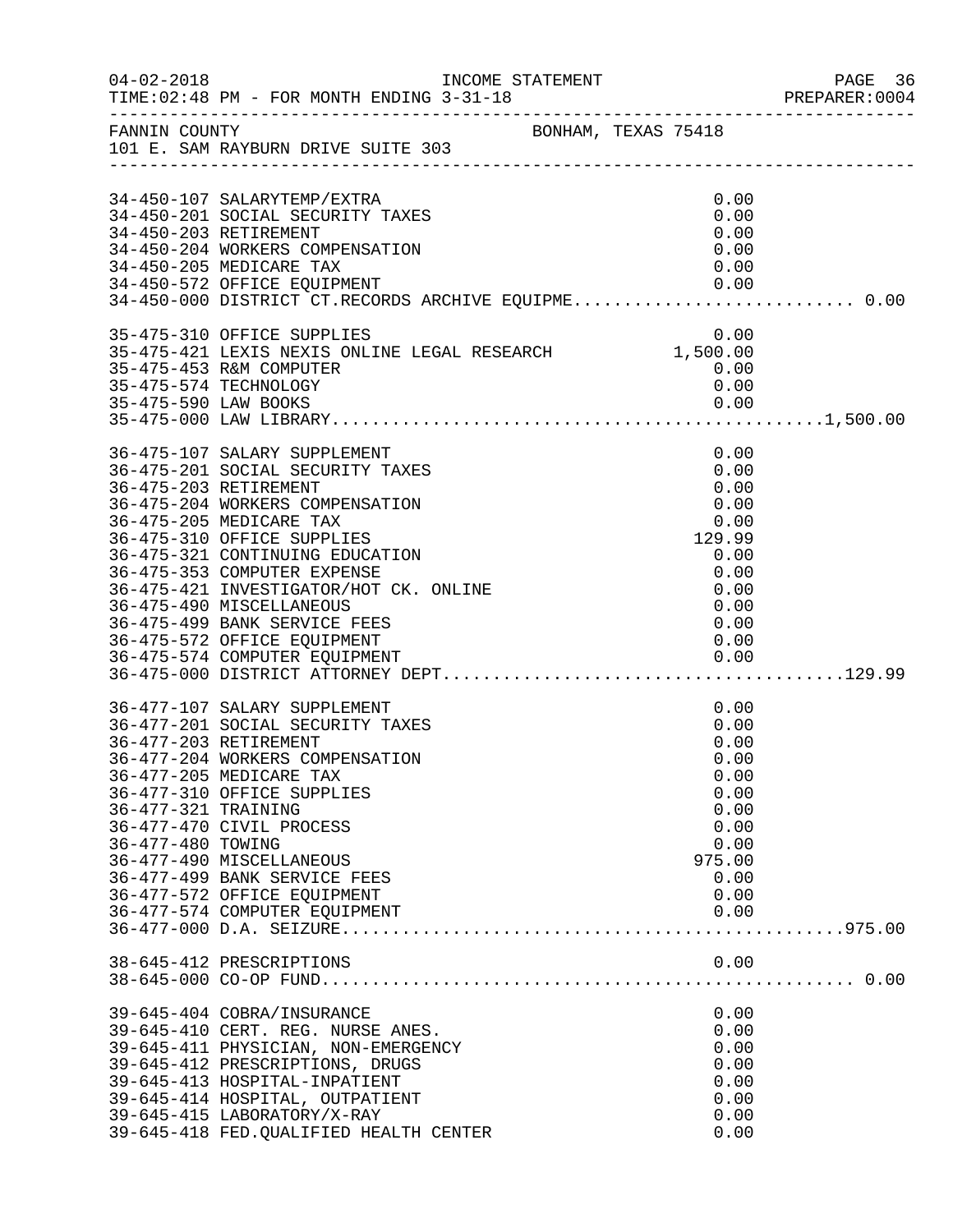| $04 - 02 - 2018$                            | INCOME STATEMENT<br>TIME: 02:48 PM - FOR MONTH ENDING 3-31-18                                                                                                                                                                                              |                     |                                                                                  | PAGE 37<br>PREPARER:0004 |
|---------------------------------------------|------------------------------------------------------------------------------------------------------------------------------------------------------------------------------------------------------------------------------------------------------------|---------------------|----------------------------------------------------------------------------------|--------------------------|
| FANNIN COUNTY                               | 101 E. SAM RAYBURN DRIVE SUITE 303                                                                                                                                                                                                                         | BONHAM, TEXAS 75418 |                                                                                  |                          |
|                                             |                                                                                                                                                                                                                                                            |                     |                                                                                  |                          |
|                                             | 40-411-310 OFFICE SUPPLIES<br>40-411-427 OUT OF COUNTY TRAVEL<br>40-411-574 COMPUTER EQUIPMENT                                                                                                                                                             |                     | 227.94<br>0.00<br>0.00                                                           |                          |
| 41-406-310 SUPPLIES<br>41-406-330 GAS & OIL | 41-406-427 TRAINING EXPENSE                                                                                                                                                                                                                                |                     | 0.00<br>0.00<br>0.00                                                             |                          |
|                                             | 42-477-310 OFFICE SUPPLIES<br>42-477-415 CONSULTANT<br>42-477-427 TRAVEL AND TRAINING<br>42-477-574 COMPUTER EQUIPMENT                                                                                                                                     |                     | 0.00<br>0.00<br>0.00<br>0.00                                                     |                          |
|                                             | 44-412-578 2011 EQUIPMENT<br>44-412-579 2012 EQUIPMENT<br>44-412-580 2013 EQUIPMENT<br>44-412-581 2014 EQUIPMENT<br>44-412-582 2015 EQUIPMENT<br>44-412-583 2016 EQUIPMENT                                                                                 |                     | 0.00<br>0.00<br>0.00<br>0.00<br>0.00<br>0.00                                     |                          |
| 45-403-103 SALARY<br>45-403-481 DUES        | 45-403-201 SOCIAL SECURITY<br>45-403-204 WORKERS COMPENSATION<br>45-403-205 MEDICARE TAX<br>45-403-310 OFFICE SUPPLIES<br>45-403-427 OUT OF COUNTY TRAVEL<br>45-403-572 OFFICE EQUIPMENT<br>45-403-573 ELECTION EQUIPMENT<br>45-403-574 COMPUTER EQUIPMENT |                     | 0.00<br>0.00<br>0.00<br>0.00<br>655.50<br>0.00<br>250.00<br>0.00<br>0.00<br>0.00 |                          |
| 46-475-330 GAS/OIL<br>46-475-454 R&M AUTO   | 46-475-310 OFFICE SUPPLIES<br>46-475-314 SAFE ROOM REIMBURSEMENT<br>46-475-427 OUT OF COUNTY TRAVEL<br>46-475-573 RADIO EQUIPMENT<br>46-475-574 COMPUTER EQUIPMENT<br>46-475-000 SAFE ROOM REIMBURSEMENT PROGRAM36,352.95                                  |                     | 490.37<br>35, 234. 76<br>6.07<br>26.75<br>595.00<br>0.00<br>0.00                 |                          |
| 49-475-103 SALARY                           | 48-403-485 LICENSE/SUPPORT<br>48-403-573 ELECTION EQUIPMENT<br>48-403-000 ELECTION EQUIPMENT FUND8,383.30                                                                                                                                                  |                     | 0.00<br>8,383.30<br>0.00                                                         |                          |
|                                             | 49-475-201 SOCIAL SECURITY<br>49-475-202 GROUP HEALTH INSURANCE<br>49-475-203 RETIREMENT<br>49-475-204 WORKER'S COMPENSATION                                                                                                                               |                     | 0.00<br>0.00<br>0.00<br>0.00                                                     |                          |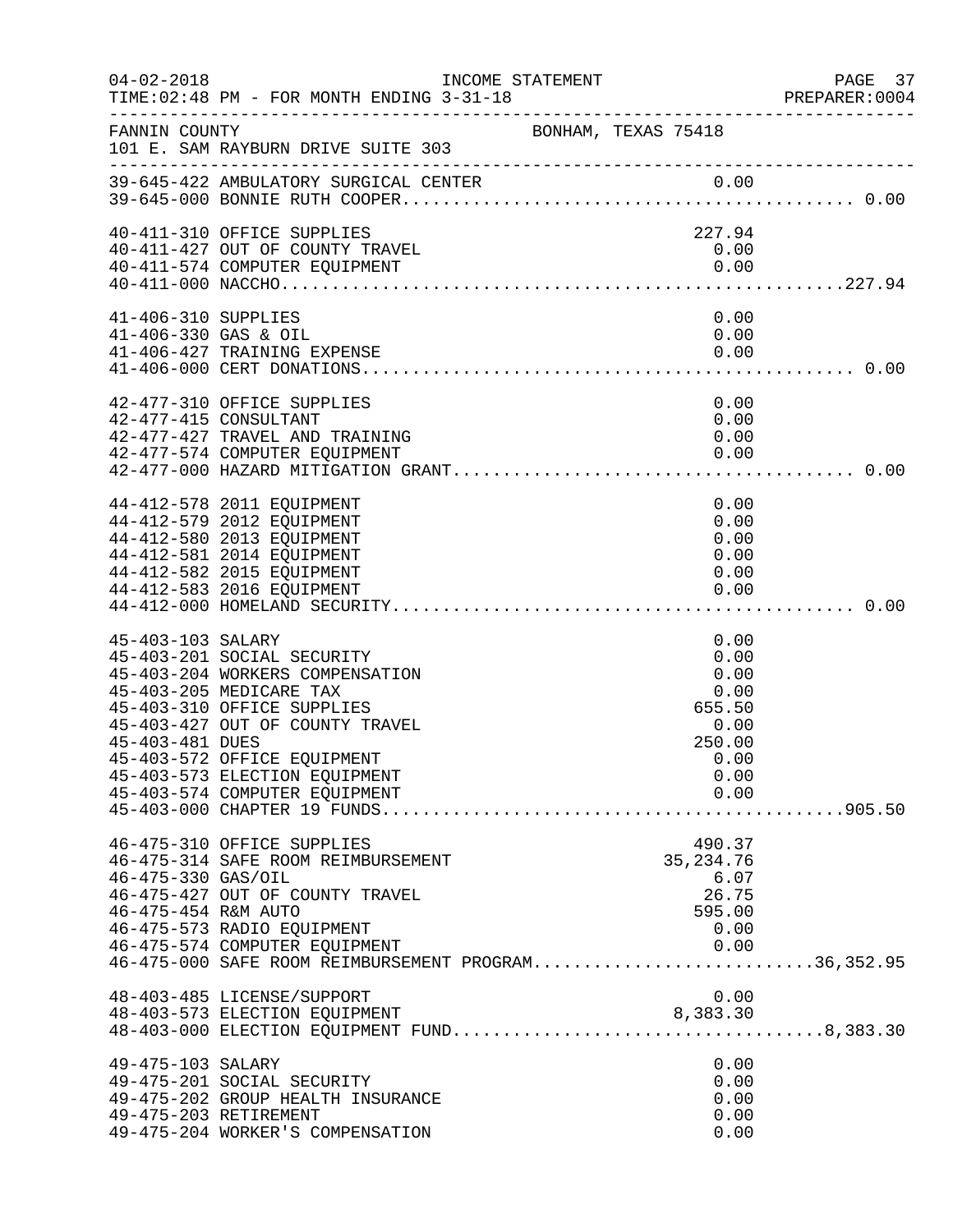| $04 - 02 - 2018$                                                | INCOME STATEMENT<br>TIME: 02:48 PM - FOR MONTH ENDING 3-31-18<br>-------------------------------                                                                                                                                                                                                                                                                                                                                                                                                                                                                                                                                                          |                                                                                                                                                                                                                 | PAGE 38<br>PREPARER: 0004 |
|-----------------------------------------------------------------|-----------------------------------------------------------------------------------------------------------------------------------------------------------------------------------------------------------------------------------------------------------------------------------------------------------------------------------------------------------------------------------------------------------------------------------------------------------------------------------------------------------------------------------------------------------------------------------------------------------------------------------------------------------|-----------------------------------------------------------------------------------------------------------------------------------------------------------------------------------------------------------------|---------------------------|
| FANNIN COUNTY                                                   | BONHAM, TEXAS 75418<br>101 E. SAM RAYBURN DRIVE SUITE 303                                                                                                                                                                                                                                                                                                                                                                                                                                                                                                                                                                                                 |                                                                                                                                                                                                                 |                           |
|                                                                 | 49-475-205 MEDICARE TAX<br>49-475-310 OFFICE SUPPLIES<br>$72-713-310$ Orpher Supplies<br>49-475-427 TRAINING/TUITION/OUT OF COUNTY 682.59<br>49-475-572 OFFICE EQUIPMENT                                                                                                                                                                                                                                                                                                                                                                                                                                                                                  | 0.00<br>0.00<br>0.00                                                                                                                                                                                            |                           |
|                                                                 | 51-440-572 OFFICE EQUIPMENT                                                                                                                                                                                                                                                                                                                                                                                                                                                                                                                                                                                                                               | 0.00                                                                                                                                                                                                            |                           |
|                                                                 | 52-449-572 OFFICE EQUIPMENT                                                                                                                                                                                                                                                                                                                                                                                                                                                                                                                                                                                                                               | 0.00                                                                                                                                                                                                            |                           |
|                                                                 | 53-403-437 DIGITAL IMAGING                                                                                                                                                                                                                                                                                                                                                                                                                                                                                                                                                                                                                                | 0.00                                                                                                                                                                                                            |                           |
| 55-560-435 PRINTING                                             | 55-560-427 OUT OF COUNTY TRAVEL<br>55-560-428 TRAINING & TUITION<br>55-560-490 MISCELLANEOUS                                                                                                                                                                                                                                                                                                                                                                                                                                                                                                                                                              | 0.00<br>0.00<br>0.00<br>0.00                                                                                                                                                                                    |                           |
| 56-560-108 SALARY<br>56-560-310 SUPPLIES<br>56-560-454 R&M AUTO | 56-560-201 SOCIAL SECURITY TAXES<br>56-560-202 GROUP HEALTH INSURANCE<br>56-560-203 RETIREMENT<br>56-560-204 WORKERS COMPENSATION<br>56-560-205 MEDICARE TAX<br>56-560-316 EMPLOYEE AWARDS BANQUET<br>56-560-395 UNIFORMS/PROT.VESTS<br>56-560-423 INTERNET SERVICE<br>56-560-427 OUT OF COUNTY TRAVEL<br>56-560-428 TRAINING & TUITION<br>56-560-452 R & M EQUIPMENT<br>56-560-460 EQUIPMENT RENTAL/LEASE<br>56-560-490 MISCELLANEOUS<br>56-560-495 NARCOTICS AND/OR OTHER INVESTIGATIO<br>56-560-499 BANK SERVICE FEES<br>56-560-571 AUTOMOBILES<br>56-560-572 OFFICE EQUIPMENT<br>56-560-573 TELEPHONE EQUIPMENT<br>56-560-580 INVESTIGATIVE EQUIPMENT | 0.00<br>0.00<br>0.00<br>0.00<br>$63.79$<br>$0.00$<br>$3,217.69$<br>$0.00$<br>$435.00$<br>1,367.64<br>0.00<br>288.45<br>0.00<br>0.00<br>142.03<br>734.00<br>2,500.00<br>0.00<br>0.00<br>0.00<br>0.00<br>3,328.00 |                           |
| 56-565-108 SALARY                                               | 56-565-201 SOCIAL SECURITY TAXES<br>56-565-202 GROUP HEALTH INSURANCE<br>56-565-203 RETIREMENT<br>56-565-204 WORKERS COMPENSATION<br>56-565-205 MEDICARE TAX<br>56-565-000 INVESTIGATOR CRIMES AGAINST CHILDRE3,972.33                                                                                                                                                                                                                                                                                                                                                                                                                                    | 2,656.39<br>164.67<br>812.90<br>299.87<br>0.00<br>38.50                                                                                                                                                         |                           |
|                                                                 | 56-570-310 OFFICE & MISC. SUPPLIES<br>56-570-395 UNIFORMS/PROT. VESTS/BADGES                                                                                                                                                                                                                                                                                                                                                                                                                                                                                                                                                                              | 1,084.70<br>0.00                                                                                                                                                                                                |                           |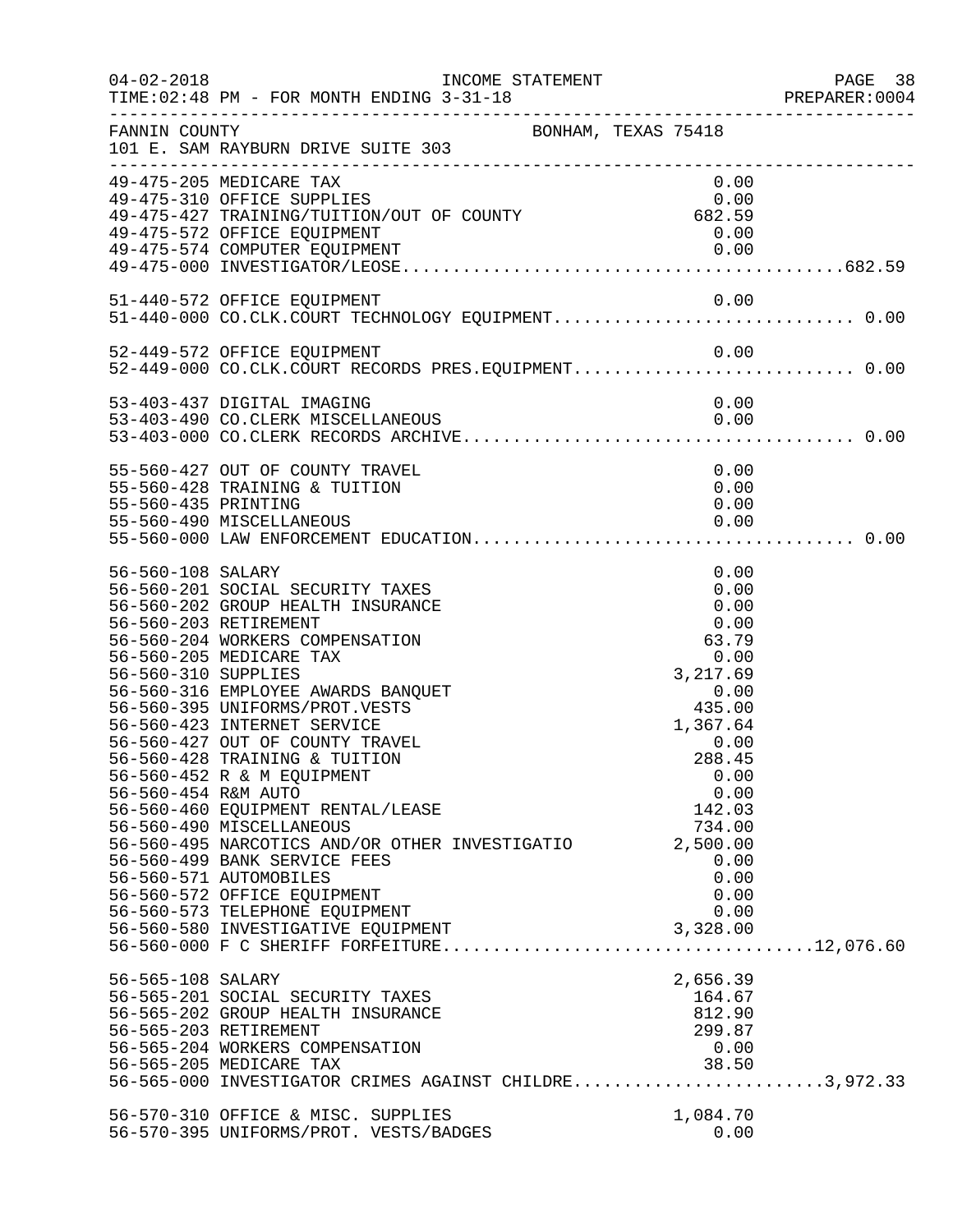| $04 - 02 - 2018$                                                   | INCOME STATEMENT<br>TIME: 02:48 PM - FOR MONTH ENDING 3-31-18<br>------------------------                                                                                                                                                                                  |                                                                       | PAGE 39<br>PREPARER: 0004 |
|--------------------------------------------------------------------|----------------------------------------------------------------------------------------------------------------------------------------------------------------------------------------------------------------------------------------------------------------------------|-----------------------------------------------------------------------|---------------------------|
| FANNIN COUNTY                                                      | BONHAM, TEXAS 75418<br>101 E. SAM RAYBURN DRIVE SUITE 303                                                                                                                                                                                                                  |                                                                       |                           |
|                                                                    | 56-570-571 AUTOMOBILES<br>56-570-574 TECHNOLOGY                                                                                                                                                                                                                            | 95,756.03<br>104,832.16                                               |                           |
| 57-560-310 SUPPLIES<br>57-560-395 UNIFORMS<br>57-560-571 EQUIPMENT | 57-560-427 OUT OF COUNTY TRAVEL<br>57-560-428 TRAINING/TUITION<br>57-560-580 PURCHASE OF ANIMAL                                                                                                                                                                            | 0.00<br>0.00<br>0.00<br>0.00<br>0.00<br>0.00                          |                           |
|                                                                    | 59-425-433 DRUG COURT PROGRAMS<br>59-425-437 ATTORNEY FEES DRUG COURT<br>59-425-439 INVESTIGATOR EXPENSE                                                                                                                                                                   | 240.00<br>1,732.50<br>0.00                                            |                           |
|                                                                    | 60-620-309 ANNUAL PAYING AGENT REGISTRAR FEES<br>60-620-400 BOND LEGAL FEES<br>60-620-401 CONTINUING DISCLOSURE FEES<br>60-620-490 MISCELLANEOUS<br>60-620-627 PRINCIPAL, 2017 GO BONDS<br>60-620-628 PRINCIPAL, JAIL '98 BONDS<br>60-620-629 PRINCIPAL, SERIAL BONDS 1992 | 117.26<br>0.00<br>0.00<br>0.00<br>60,000.00<br>0.00<br>0.00           |                           |
|                                                                    | 60-660-667 INTEREST, 2017 GO BONDS<br>60-660-668 INTEREST JAIL'98 BONDS                                                                                                                                                                                                    | 197,335.42<br>0.00                                                    |                           |
|                                                                    | 61-440-572 OFFICE EQUIPMENT<br>61-440-000 DIST.CLK.COURT TECHNOLOGY EQUIPMENT910.60                                                                                                                                                                                        | 910.60                                                                |                           |
|                                                                    | 62-449-572 OFFICE EQUIPMENT<br>62-449-000 DIST.CLK.RECORDS PRES.EQUIPMENT 0.00                                                                                                                                                                                             | 0.00                                                                  |                           |
|                                                                    | 63-551-427 OUT OF COUNTY TRAVEL<br>63-551-428 TRAINING & TUITION                                                                                                                                                                                                           | 0.00<br>0.00                                                          |                           |
|                                                                    | 64-552-427 OUT OF COUNTY TRAVEL<br>64-552-428 TRAINING & TUITION                                                                                                                                                                                                           | 0.00<br>0.00                                                          |                           |
|                                                                    | 65-553-427 OUT OF COUNTY TRAVEL<br>65-553-428 TRAINING & TUITION                                                                                                                                                                                                           | 0.00<br>0.00                                                          |                           |
|                                                                    | 66-666-165 CONSTRUCTION<br>66-666-400 ATTORNEY FEES<br>66-666-402 ENGINEERING<br>66-666-403 ARCHITECTURAL FEES<br>66-666-430 BIDS & NOTICES<br>66-666-450 R & M BUILDINGS<br>66-666-451 ASBESTOS ABATEMENT                                                                 | 0.00<br>4,556.00<br>0.00<br>66,625.00<br>468.00<br>0.00<br>155,876.50 |                           |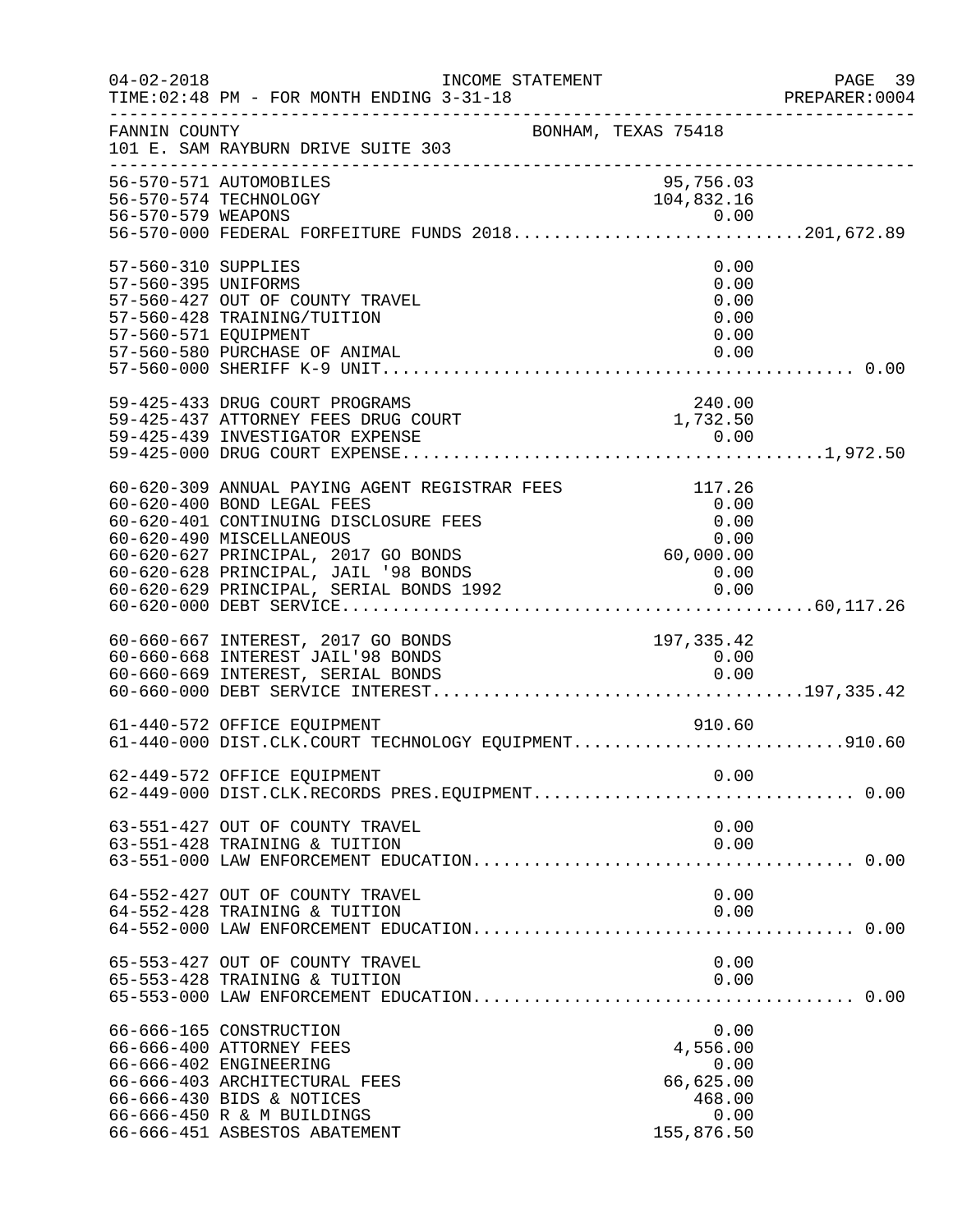| $04 - 02 - 2018$                            | INCOME STATEMENT<br>TIME: 02:48 PM - FOR MONTH ENDING 3-31-18                                                                                                                                                                                   |                                                                 | PAGE 40<br>PREPARER:0004 |
|---------------------------------------------|-------------------------------------------------------------------------------------------------------------------------------------------------------------------------------------------------------------------------------------------------|-----------------------------------------------------------------|--------------------------|
| FANNIN COUNTY                               | BONHAM, TEXAS 75418<br>101 E. SAM RAYBURN DRIVE SUITE 303                                                                                                                                                                                       |                                                                 |                          |
| 66-666-535 BUILDING<br>66-666-695 SURVEYING | 66-666-482 DEMOLITION<br>66-666-490 MISCELLANEOUS<br>66-666-000 COURTHOUSE CONSTRUCTION EXPENSE236,025.50                                                                                                                                       | 0.00<br>0.00<br>0.00<br>8,500.00                                |                          |
|                                             | 67-560-428 TRAINING & TUITION<br>67-560-580 INVESTIGATIVE EQUIPMENT                                                                                                                                                                             | 5,100.95                                                        |                          |
|                                             | 70-622-399 CLAIM SETTLEMENTS<br>70-622-426 APPRAISAL FEES<br>70-622-429 RELOCATING UTILITIES<br>70-622-449 CONTRACT EXPENSES FOR FM87 R.O.W. 0.00                                                                                               | 0.00<br>0.00<br>0.00                                            |                          |
|                                             | 70-629-500 RIGHT OF WAY PUR HWY #82<br>70-629-501 RIGHT OF WAY PURCHASE FM #87<br>70-629-502 RIGHT OF WAY PURCHASE HWY #121<br>70-629-503 RIGHT OF WAY PURCHASE HWY.78<br>70-629-000 RIGHT OF WAY                                               | 0.00<br>0.00<br>0.00<br>0.00                                    |                          |
| 71-475-108 SALARY                           | 71-475-201 SOCIAL SECURITY TAXES<br>71-475-202 GROUP HEALTH INSURANCE<br>71-475-203 RETIREMENT<br>71-475-204 WORKERS COMPENSATION<br>71-475-205 MEDICARE TAX<br>71-475-000 INVESTIGATOR CRIMES AGAINST WOMEN 0.00                               | 0.00<br>0.00<br>0.00<br>0.00<br>0.00<br>0.00                    |                          |
| 72-560-108 SALARY                           | 72-560-201 SOCIAL SECURITY TAXES<br>72-560-202 GROUP HEALTH INSURANCE<br>72-560-203 RETIREMENT<br>72-560-204 WORKERS COMPENSATION<br>72-560-205 MEDICARE TAX<br>72-560-000 INVESTIGATOR CRIMES AGAINST CHILDRE17,671.68                         | 11,629.75<br>721.05<br>3,559.80<br>1,313.19<br>279.26<br>168.63 |                          |
|                                             | 80-570-490 MISCELLANEOUS                                                                                                                                                                                                                        | 0.00                                                            |                          |
|                                             | 87-575-310 OFFICE SUPP./MISC.<br>87-575-319 RESTITUTION<br>87-575-320 COURT COSTS<br>87-575-321 REIMBURSEMENT OF FEES FOR OTHER COU<br>87-575-353 COMPUTER EXPENSE<br>87-575-416 STRUCTURAL FAMILY THERAPY<br>87-575-427 TRAVEL AND TRAINING    | 725.62<br>1,914.00<br>60.00<br>0.00<br>0.00<br>0.00<br>0.00     |                          |
|                                             | 88-645-409 DIABETIC SUPPLIES<br>88-645-410 CERT. REG. NURSE ANES.<br>88-645-411 PHYSICIAN, NON-EMERGENCY<br>88-645-412 PRESCRIPTIONS, DRUGS<br>88-645-413 HOSPITAL, INPATIENT<br>88-645-414 HOSPITAL, OUTPATIENT<br>88-645-415 LABORATORY/X-RAY | 0.00<br>0.00<br>0.00<br>0.00<br>0.00<br>0.00<br>0.00            |                          |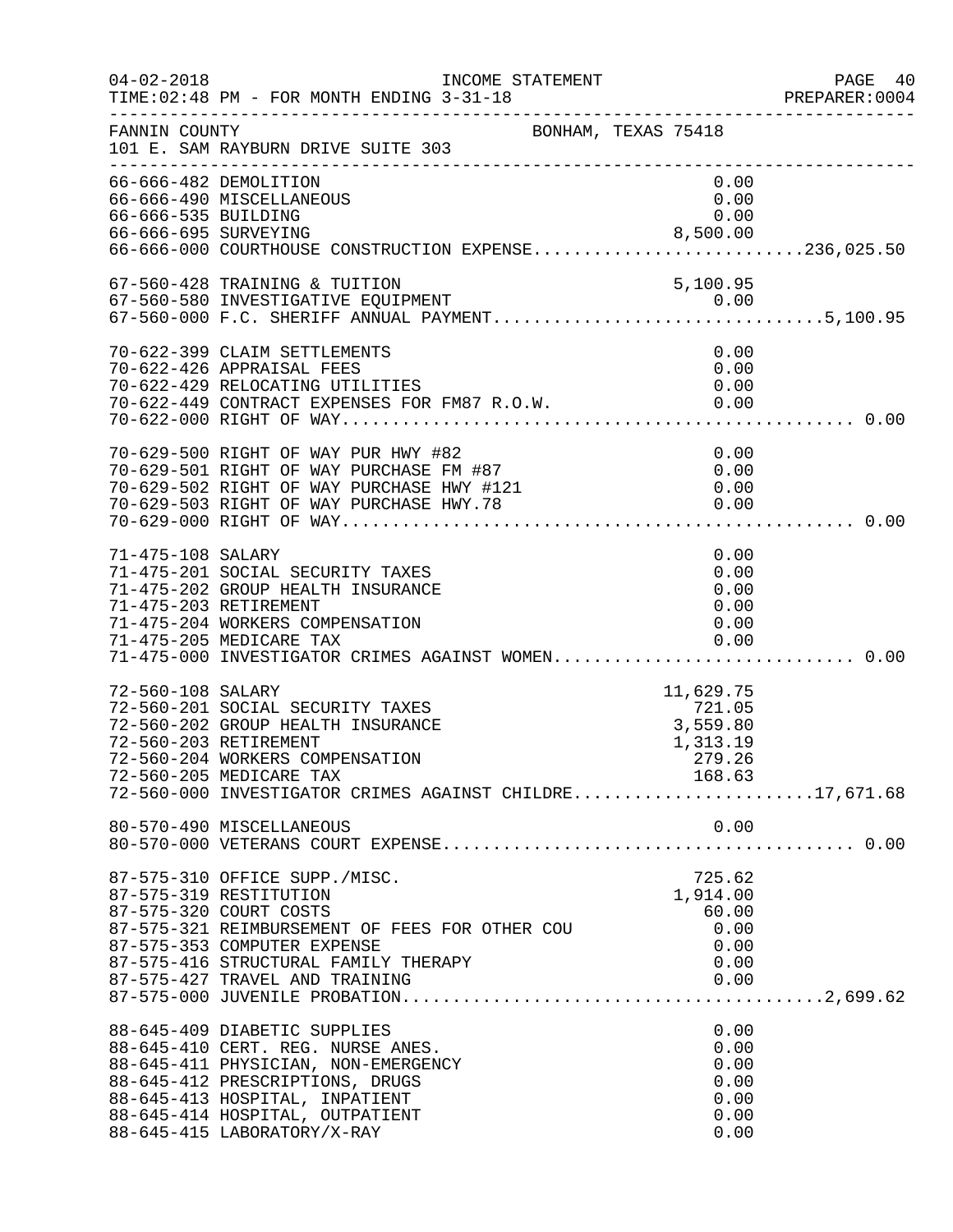| $04 - 02 - 2018$                              | TIME: 02:48 PM - FOR MONTH ENDING 3-31-18<br>-----------------------                                                                                                                                                                                                                                    |                                                                                                         |  |
|-----------------------------------------------|---------------------------------------------------------------------------------------------------------------------------------------------------------------------------------------------------------------------------------------------------------------------------------------------------------|---------------------------------------------------------------------------------------------------------|--|
| FANNIN COUNTY                                 | 101 E. SAM RAYBURN DRIVE SUITE 303                                                                                                                                                                                                                                                                      | BONHAM, TEXAS 75418                                                                                     |  |
|                                               | 88-645-418 FED. QUALIFIED HEALTH CENTER<br>88-645-420 RURAL HEALTH CLINIC<br>88-645-420 RURAL HEALTH CLINIC<br>88-645-422 AMBULATORY SURGICAL CENTER                                                                                                                                                    | 0.00<br>0.00<br>0.00                                                                                    |  |
|                                               | 89-581-416 STRUCTURAL FAMILY THERAPY 25,000.00<br>89-581-000 STRUCTURAL FAMILY THERAPY OOG25,000.00                                                                                                                                                                                                     |                                                                                                         |  |
|                                               | 89-588-103 SALARY COMM.CORR.OFFICERS<br>89-588-201 SOCIAL SECURITY TAX<br>89-588-202 GROUP HEALTH INSURANCE<br>89-588-203 RETIREMENT<br>89-588-204 WORKERS COMPENSATION<br>89-588-205 MEDICARE TAX<br>89-588-310 OFFICE SUPPLIES                                                                        | 0.00<br>0.00<br>0.00<br>0.00<br>0.00<br>0.00<br>0.00                                                    |  |
|                                               | 89-589-416 STRUCTURAL FAMILY THERAPY                                                                                                                                                                                                                                                                    | 0.00                                                                                                    |  |
|                                               |                                                                                                                                                                                                                                                                                                         |                                                                                                         |  |
| 89-591-203 RETIREMENT                         | 89-591-102 SALARY APPOINTED OFFICIAL<br>89-591-103 SALARY COMM.CORR.OFFICERS<br>89-591-201 SOCIAL SECURITY TAX<br>89-591-202 GROUP HEALTH INSURANCE<br>89-591-204 WORKERS COMPENSATION<br>89-591-205 MEDICARE TAX<br>89-591-469 UNEXPENDED FUNDS                                                        | $13,045.24$<br>$15.294.11$<br>15,294.11<br>1,714.17<br>6,036.84<br>3,188.76<br>280.06<br>401.00<br>0.00 |  |
| 89-592-203 RETIREMENT<br>89-592-408 DETENTION | 89-592-102 SALARY APPOINTED OFFICIAL<br>89-592-103 SALARY COMM.CORR.OFFICERS<br>89-592-201 SOCIAL SECURITY TAX<br>89-592-202 GROUP HEALTH INSURANCE<br>89-592-204 WORKERS COMPENSATION<br>89-592-205 MEDICARE TAX<br>89-592-469 UNEXPENDED FUNDS<br>89-592-000 PRE/POST ADJUDICATION FACILITIES5,993.12 | 1,956.76<br>2,294.11<br>256.88<br>905.04<br>478.17<br>42.01<br>60.15<br>0.00<br>0.00                    |  |
|                                               | 89-593-102 SALARY APPOINTED OFFICIAL<br>89-593-103 SALARY COMM.CORR.OFFICERS<br>89-593-201 SOCIAL SECURITY TAX                                                                                                                                                                                          | 1,956.76<br>2,294.11<br>256.88                                                                          |  |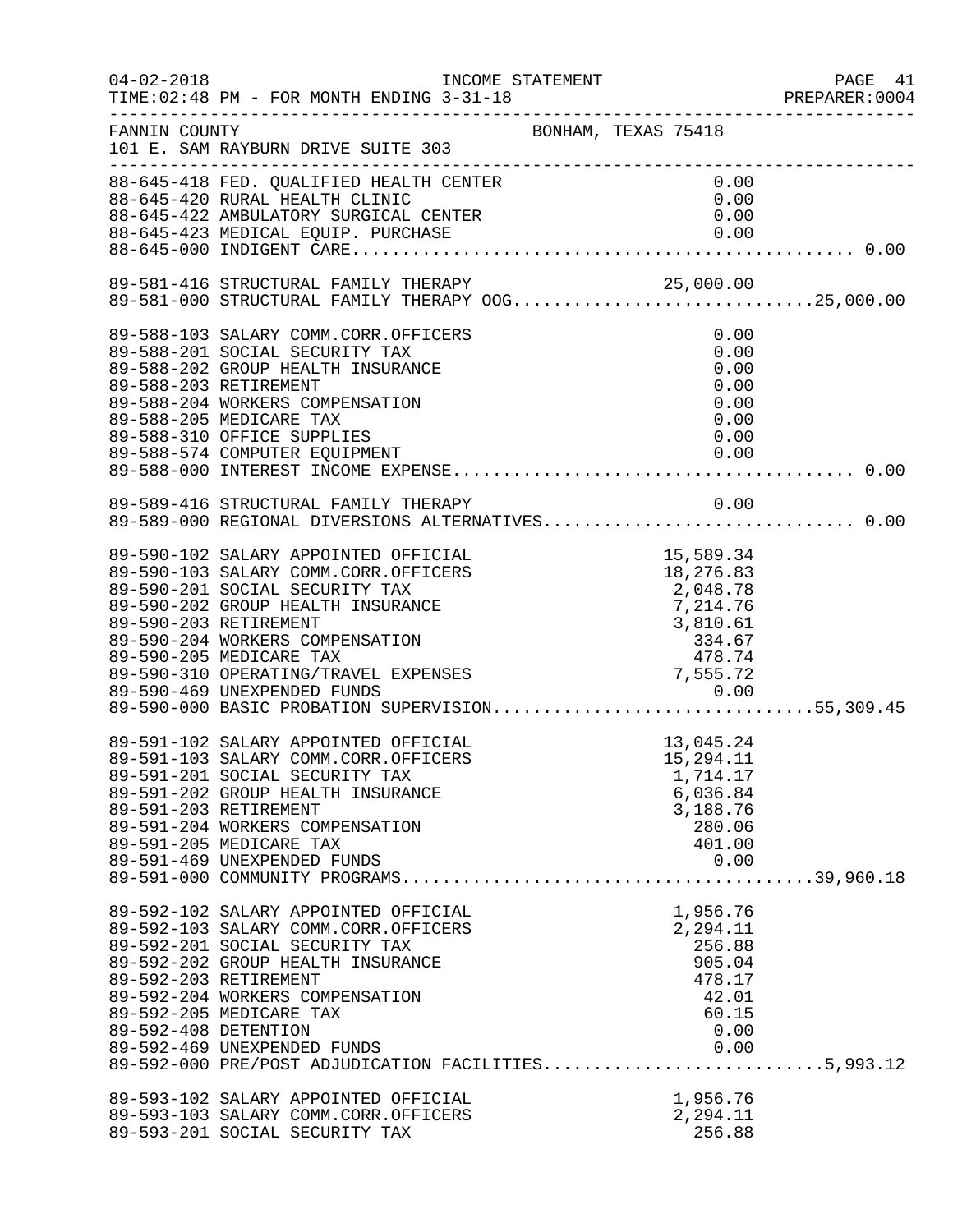| $04 - 02 - 2018$ | TIME: 02:48 PM - FOR MONTH ENDING 3-31-18                                                                                                                                                                                                    |  |  |      |  |
|------------------|----------------------------------------------------------------------------------------------------------------------------------------------------------------------------------------------------------------------------------------------|--|--|------|--|
| FANNIN COUNTY    | BONHAM, TEXAS 75418<br>101 E. SAM RAYBURN DRIVE SUITE 303                                                                                                                                                                                    |  |  |      |  |
|                  | 905.04<br>89-593-202 GROUP HEALTH INSURANCE<br>89-593-203 RETIREMENT<br>89-593-204 WORKERS COMPENSATION<br>89-593-205 MEDICARE TAX<br>89-593-415 RESIDENTIAL PLACEMENT<br>89-593-415 RESIDENTIAL PLACEMENT<br>89-593-000 COMMITMENT DIVERSIO |  |  |      |  |
|                  |                                                                                                                                                                                                                                              |  |  |      |  |
|                  |                                                                                                                                                                                                                                              |  |  |      |  |
|                  |                                                                                                                                                                                                                                              |  |  |      |  |
|                  |                                                                                                                                                                                                                                              |  |  |      |  |
|                  |                                                                                                                                                                                                                                              |  |  |      |  |
|                  |                                                                                                                                                                                                                                              |  |  |      |  |
|                  |                                                                                                                                                                                                                                              |  |  |      |  |
|                  |                                                                                                                                                                                                                                              |  |  |      |  |
|                  |                                                                                                                                                                                                                                              |  |  |      |  |
|                  |                                                                                                                                                                                                                                              |  |  |      |  |
|                  |                                                                                                                                                                                                                                              |  |  |      |  |
|                  |                                                                                                                                                                                                                                              |  |  |      |  |
|                  |                                                                                                                                                                                                                                              |  |  |      |  |
|                  |                                                                                                                                                                                                                                              |  |  |      |  |
|                  |                                                                                                                                                                                                                                              |  |  |      |  |
|                  |                                                                                                                                                                                                                                              |  |  |      |  |
|                  |                                                                                                                                                                                                                                              |  |  |      |  |
|                  |                                                                                                                                                                                                                                              |  |  |      |  |
|                  |                                                                                                                                                                                                                                              |  |  |      |  |
|                  |                                                                                                                                                                                                                                              |  |  |      |  |
|                  |                                                                                                                                                                                                                                              |  |  |      |  |
|                  |                                                                                                                                                                                                                                              |  |  |      |  |
|                  |                                                                                                                                                                                                                                              |  |  |      |  |
|                  |                                                                                                                                                                                                                                              |  |  |      |  |
|                  |                                                                                                                                                                                                                                              |  |  |      |  |
|                  |                                                                                                                                                                                                                                              |  |  |      |  |
|                  |                                                                                                                                                                                                                                              |  |  |      |  |
|                  |                                                                                                                                                                                                                                              |  |  |      |  |
|                  |                                                                                                                                                                                                                                              |  |  |      |  |
|                  |                                                                                                                                                                                                                                              |  |  |      |  |
|                  |                                                                                                                                                                                                                                              |  |  |      |  |
|                  |                                                                                                                                                                                                                                              |  |  |      |  |
|                  | 92-700-310 OFFICE SUPPLIES                                                                                                                                                                                                                   |  |  | 0.00 |  |
|                  | 92-700-430 BIDS AND NOTICES                                                                                                                                                                                                                  |  |  | 0.00 |  |
|                  | 92-700-484 APPRAISALS                                                                                                                                                                                                                        |  |  | 0.00 |  |
|                  | 92-700-490 LITERACY COUNCIL DONATION                                                                                                                                                                                                         |  |  | 0.00 |  |
|                  |                                                                                                                                                                                                                                              |  |  |      |  |
|                  |                                                                                                                                                                                                                                              |  |  |      |  |
|                  | 93-909-414 GRANT ADMINISTRATION                                                                                                                                                                                                              |  |  | 0.00 |  |
|                  | 93-909-415 CONSTRUCTION EXPENSE                                                                                                                                                                                                              |  |  | 0.00 |  |
|                  | 93-909-416 ENGINEERING                                                                                                                                                                                                                       |  |  | 0.00 |  |
|                  |                                                                                                                                                                                                                                              |  |  |      |  |
|                  |                                                                                                                                                                                                                                              |  |  |      |  |
|                  |                                                                                                                                                                                                                                              |  |  |      |  |
|                  |                                                                                                                                                                                                                                              |  |  |      |  |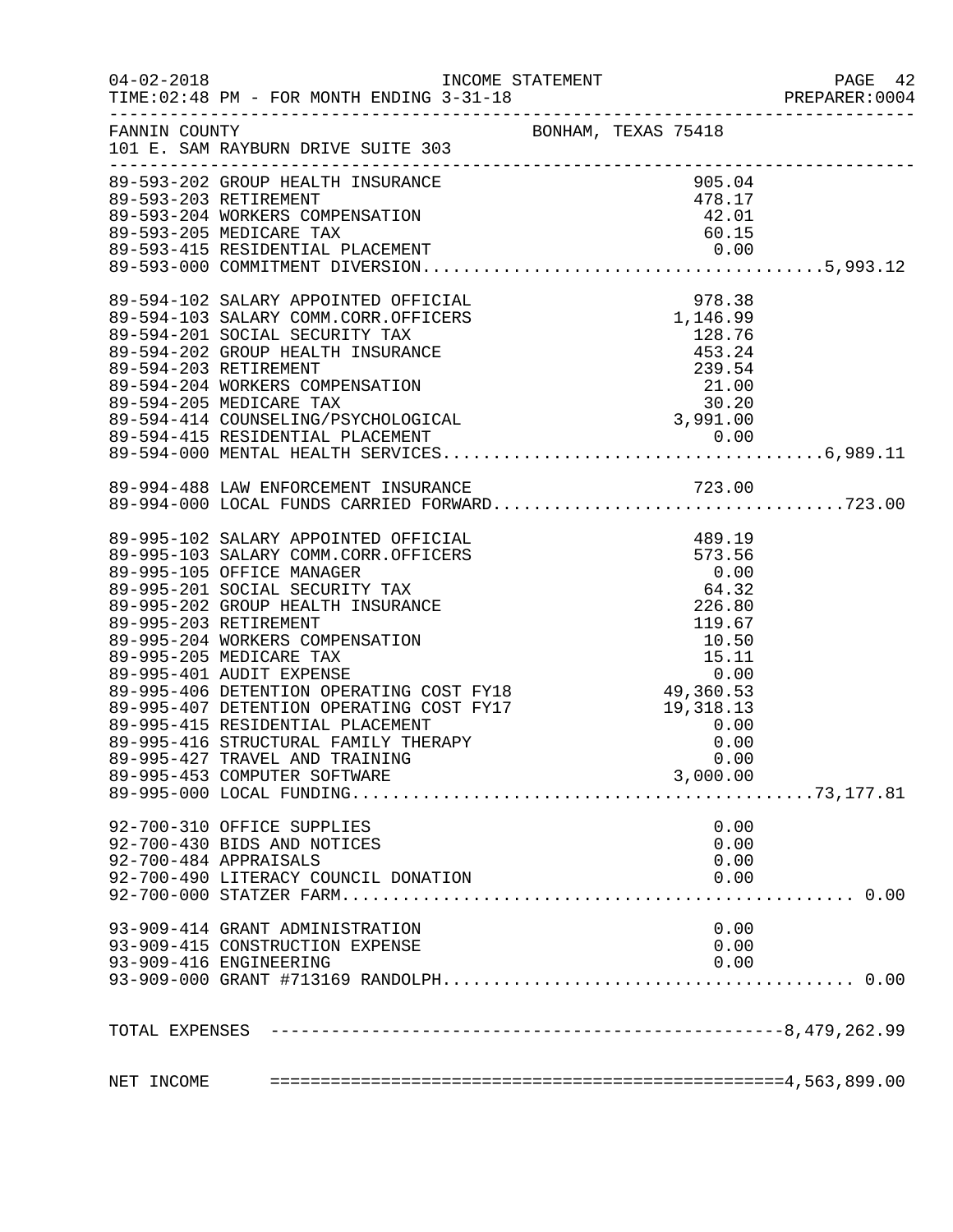| $04 - 02 - 2018$    | BALANCE SHEET<br>TIME: 02:48 PM - FOR MONTH ENDING 3-31-18                                                                                                                                                                                                                                     | -------------------------------------                                                                | PAGE<br>1<br>PREPARER: 0004 |
|---------------------|------------------------------------------------------------------------------------------------------------------------------------------------------------------------------------------------------------------------------------------------------------------------------------------------|------------------------------------------------------------------------------------------------------|-----------------------------|
| FANNIN COUNTY       | 101 E. SAM RAYBURN DRIVE SUITE 303                                                                                                                                                                                                                                                             | BONHAM, TEXAS 75418                                                                                  |                             |
|                     | ***** ASSETS *****                                                                                                                                                                                                                                                                             |                                                                                                      |                             |
| 10-100-100 PAYROLL  |                                                                                                                                                                                                                                                                                                | 10.92                                                                                                |                             |
|                     | 10-103-100 GENERAL-COMBINED FUNDS CHECKING 3,815,422.79                                                                                                                                                                                                                                        |                                                                                                      |                             |
|                     | 10-104-560 SHERIFF PETTY CASH                                                                                                                                                                                                                                                                  | 130.00                                                                                               |                             |
|                     | 10-105-003 COUNTY CLERK CHANGE FUND<br>10-105-075 CO.ATTORNEY CHANGE FUND<br>10-105-115 JURY CASH ON HAND<br>10-105-450 DISTRICT CLK.CHANGE FUND<br>10-105-455 JP#1 CASH ON HAND<br>10-105-457 JP#3 CASH ON HAND<br>10-105-499 TAX ASSESSOR CHANGE FUND                                        | 100.00<br>0.00<br>1,000.00<br>50.00<br>100.00<br>100.00<br>1,400.00                                  |                             |
|                     | 10-120-305 FINES RECEIVABLE<br>10-120-306 ALLOWANCE FOR UNCOLLECTIBLES<br>10-120-307 ALOWANCE FOR UNCOLLECTIBLES HOSPITA<br>10-120-311 TAXES RECEIVABLE<br>10-120-312 DUE FROM OTHER GOVERNMENTS<br>10-120-313 DUE FROM OTHER FUNDS<br>10-120-314 ACCOUNTS RECEIVABLE<br>10-120-000 RECEIVABLE | 6,024,016.44<br>1,710,769.53-<br>100,000.00-<br>567,943.62<br>115,461.01<br>185,152.01<br>180,459.03 |                             |
|                     | 10-133-089 DUE FROM T.J.P.C.                                                                                                                                                                                                                                                                   | 0.00                                                                                                 |                             |
|                     | 10-330-396 RIFLE RESISTANT BODY ARMOR 3439801                                                                                                                                                                                                                                                  | 0.00                                                                                                 |                             |
| 10-513-162 BUILDING |                                                                                                                                                                                                                                                                                                | 0.00                                                                                                 |                             |
|                     | 10-999-100 A/P CLEARING ACCOUNT                                                                                                                                                                                                                                                                | 0.00                                                                                                 |                             |
| 11-100-100 PAYROLL  |                                                                                                                                                                                                                                                                                                | 0.00                                                                                                 |                             |
|                     | 11-102-100 A/P CLEARING                                                                                                                                                                                                                                                                        | 0.00                                                                                                 |                             |
|                     | 11-103-100 C.H. SECURITY-COMBINED FUNDS CKING 121,723.70                                                                                                                                                                                                                                       |                                                                                                      |                             |
|                     | 11-120-313 DUE FROM OTHER FUNDS                                                                                                                                                                                                                                                                | 4,119.57                                                                                             |                             |
|                     | 12-102-100 A/P CLEARING                                                                                                                                                                                                                                                                        | 0.00                                                                                                 |                             |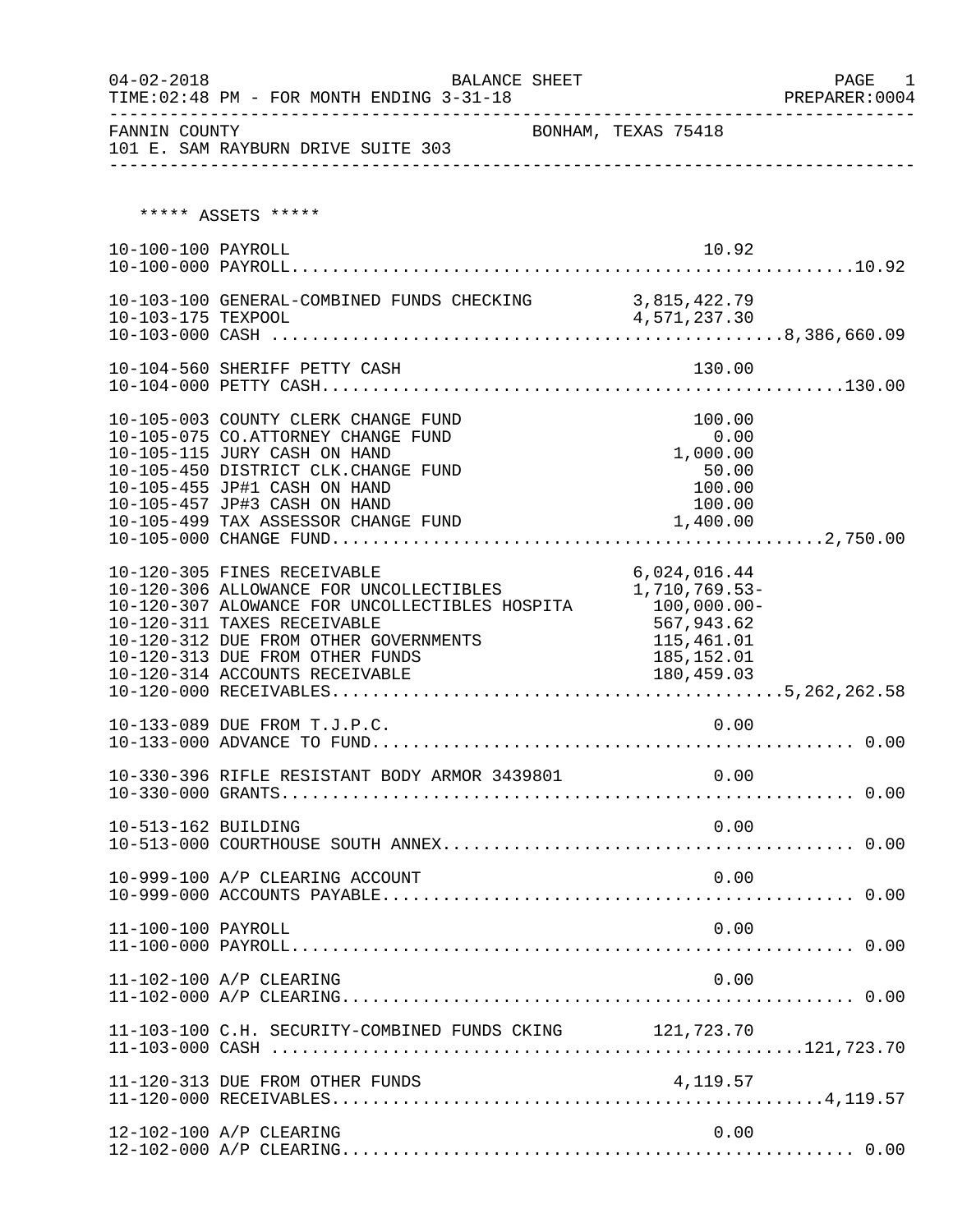| $04 - 02 - 2018$   | BALANCE SHEET<br>TIME: 02:48 PM - FOR MONTH ENDING 3-31-18 |                     | PAGE 2 |
|--------------------|------------------------------------------------------------|---------------------|--------|
| FANNIN COUNTY      | 101 E. SAM RAYBURN DRIVE SUITE 303                         | BONHAM, TEXAS 75418 |        |
|                    | 12-103-100 CO.CLK.VITAL STAT.-COMB.FUNDS CKING 5,818.82    |                     |        |
|                    | 12-120-313 DUE FROM OTHER FUNDS                            | 319.00              |        |
|                    | 13-102-100 A/P CLEARING                                    | 0.00                |        |
|                    | 13-103-113 SURETY BAIL BOND FEE                            | 4,905.00            |        |
|                    | 14-102-100 A/P CLEARING                                    | 0.00                |        |
|                    | 14-103-100 JUST.CT.BLDG.SEC.-COMB.FUNDS CKING 16,576.58    |                     |        |
|                    | 14-120-313 DUE FROM OTHER FUNDS                            | 180.10              |        |
|                    | 16-102-100 A/P CLEARING                                    | 0.00                |        |
|                    | 16-103-100 CO.JUDGE EXCESS SUPP.-COMB.FUND CK 17,624.67    |                     |        |
|                    | 17-102-100 A/P CLEARING                                    | 0.00                |        |
|                    | 17-103-100 PROB.JUDGES ED.-COMB. FUNDS CKING 5,002.39      |                     |        |
|                    | 17-120-313 DUE FROM OTHER FUNDS                            | 310.26              |        |
| 18-100-100 PAYROLL |                                                            | 0.00                |        |
|                    | 18-102-100 A/P CLEARING                                    | 0.00                |        |
|                    | 18-103-100 CO.CLK.REC.MNGMT.-COMB.FUNDS CKING 65,238.70    |                     |        |
|                    | 18-120-313 DUE FROM OTHER FUNDS                            | 23,815.17           |        |
| 19-100-100 PAYROLL |                                                            | 0.00                |        |
|                    | 19-102-100 A/P CLEARING                                    | 0.00                |        |
|                    | 19-103-100 DIST.CLK.REC.MNGMT-COMB.FUNDS CKING             | 9,712.72            |        |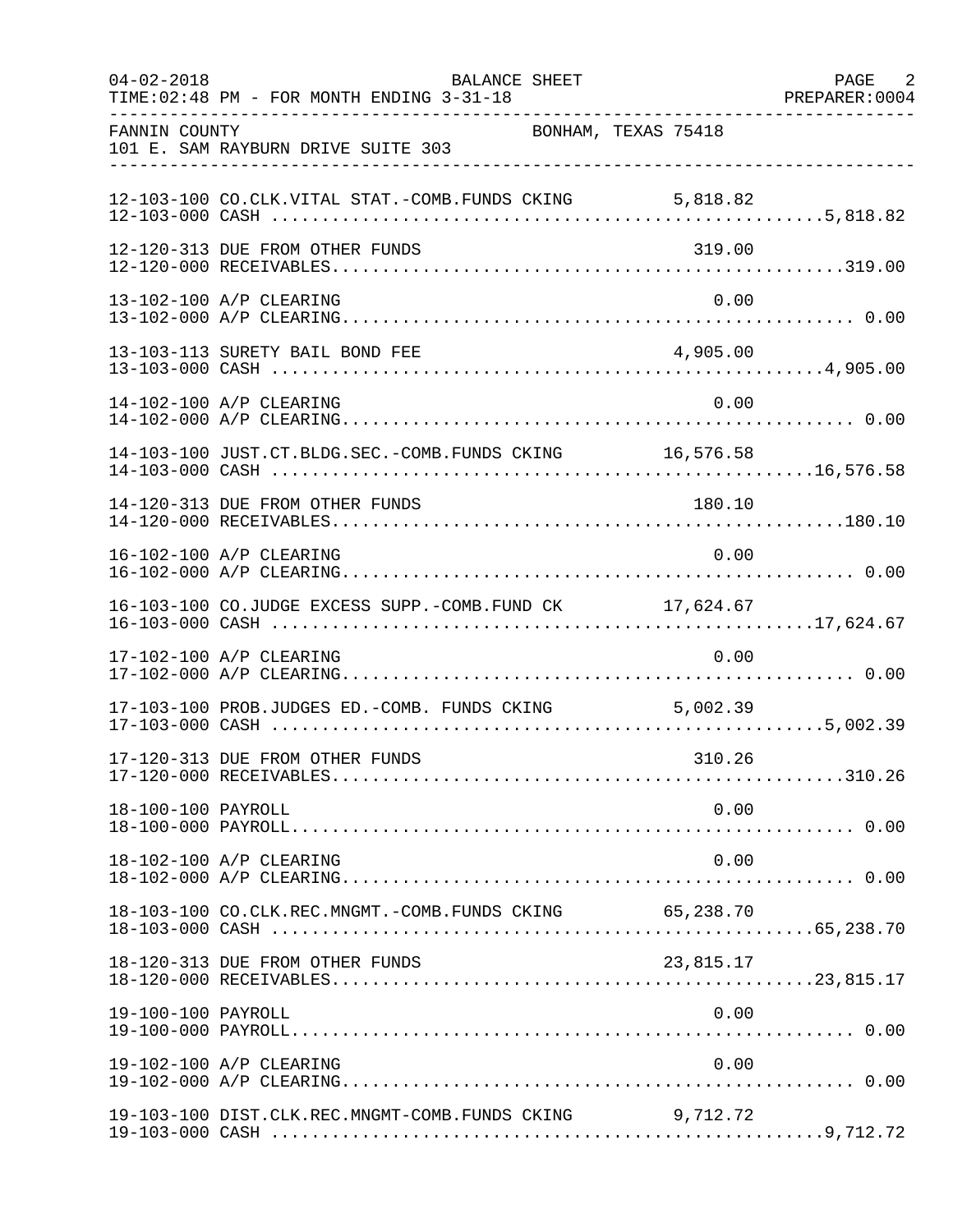| $04 - 02 - 2018$                       | <b>BALANCE SHEET</b><br>TIME: 02:48 PM - FOR MONTH ENDING 3-31-18                                                                     |                                                 | PAGE 3<br>PREPARER:0004 |
|----------------------------------------|---------------------------------------------------------------------------------------------------------------------------------------|-------------------------------------------------|-------------------------|
| FANNIN COUNTY                          | 101 E. SAM RAYBURN DRIVE SUITE 303                                                                                                    | BONHAM, TEXAS 75418                             |                         |
|                                        | 19-120-313 DUE FROM OTHER FUNDS                                                                                                       | 436.56                                          |                         |
| 20-100-100 PAYROLL                     |                                                                                                                                       | 0.00                                            |                         |
|                                        | 20-102-100 A/P CLEARING                                                                                                               | 0.00                                            |                         |
|                                        | 20-103-100 CO.OFF.REC.MNGMT-COMB. FUNDS CKING 41,154.09                                                                               |                                                 |                         |
|                                        | 20-120-313 DUE FROM OTHER FUNDS                                                                                                       |                                                 |                         |
| 21-100-100 PAYROLL                     |                                                                                                                                       | 0.00                                            |                         |
|                                        | 21-102-100 A/P CLEARING                                                                                                               | 0.00                                            |                         |
| 21-103-175 TEXPOOL                     | 21-103-100 R&B#1-COMBINED FUNDS CHECKING                                                                                              | 353, 554.01<br>17,565.86                        |                         |
|                                        | 21-120-311 TAXES RECEIVABLE<br>21-120-312 DUE FROM OTHER GOVERNMENTS<br>21-120-313 DUE FROM OTHER FUNDS<br>21-120-315 INVENTORY ASSET | 29,558.47<br>6,633.14<br>8,927.99<br>3,473.88   |                         |
| 21-621-500 LAND<br>21-621-535 BUILDING | 21-621-599 CAPITAL OUTLAY                                                                                                             | 0.00<br>0.00                                    | 0.00                    |
| 22-100-100 PAYROLL                     |                                                                                                                                       | 0.00                                            |                         |
|                                        | 22-102-100 A/P CLEARING                                                                                                               | 0.00                                            |                         |
| 22-103-175 TEXPOOL                     | 22-103-100 R&B#2- COMBINED FUNDS CHECKING                                                                                             | 319,085.73<br>500,627.76                        |                         |
|                                        | 22-120-311 TAXES RECEIVABLE<br>22-120-312 DUE FROM OTHER GOVERNMENT<br>22-120-313 DUE FROM OTHER FUNDS<br>22-120-315 INVENTORY ASSET  | 32,900.60<br>7,258.43<br>10,399.94<br>41,975.72 |                         |
| 22-622-500 LAND<br>22-622-535 BUILDING | 22-622-575 LAND/BUILDING<br>22-622-599 CAPITAL OUTLAY                                                                                 | 0.00<br>0.00<br>0.00                            | 0.00<br>0.00            |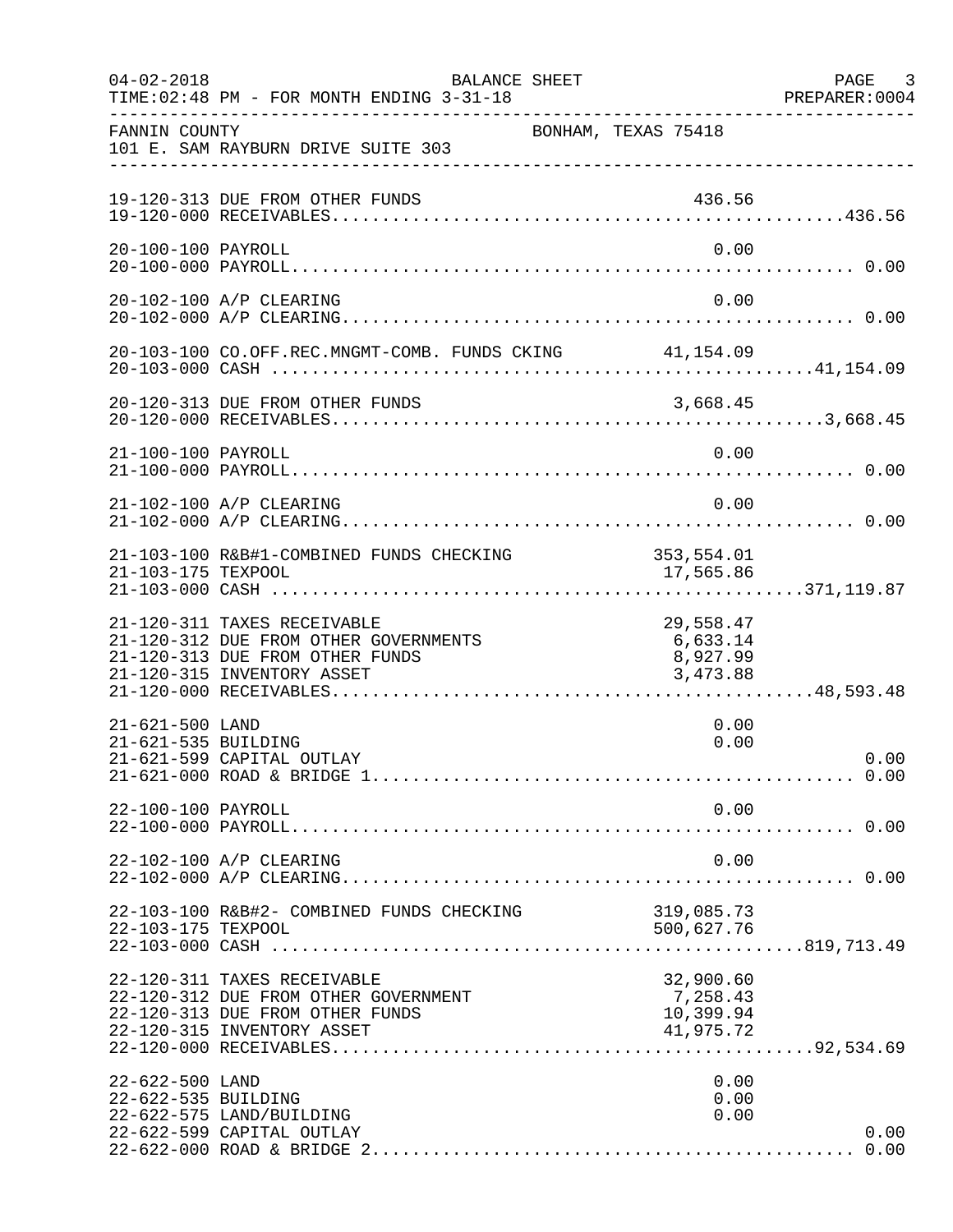| $04 - 02 - 2018$                       | BALANCE SHEET<br>TIME: 02:48 PM - FOR MONTH ENDING 3-31-18                                              |                                                  | PAGE<br>4<br>PREPARER: 0004 |
|----------------------------------------|---------------------------------------------------------------------------------------------------------|--------------------------------------------------|-----------------------------|
| FANNIN COUNTY                          | 101 E. SAM RAYBURN DRIVE SUITE 303                                                                      | BONHAM, TEXAS 75418                              |                             |
| 23-100-100 PAYROLL                     |                                                                                                         | 0.00                                             |                             |
|                                        | 23-102-100 A/P CLEARING                                                                                 | 0.00                                             |                             |
| 23-103-175 TEXPOOL                     | 23-103-100 R&B#3-COMBINED FUNDS CHECKING                                                                | 936,986.34<br>230,280.38                         |                             |
| 23-120-315 INVENTORY                   | 23-120-311 TAXES RECEIVABLE<br>23-120-312 DUE FROM OTHER GOVERNMENTS<br>23-120-313 DUE FROM OTHER FUNDS | 49,363.23<br>11,590.67<br>15,599.90<br>33,404.57 |                             |
| 23-623-500 LAND<br>23-623-535 BUILDING | 23-623-599 CAPITAL OUTLAY                                                                               | 0.00<br>0.00                                     | 0.00                        |
| 24-100-100 PAYROLL                     |                                                                                                         | 0.00                                             |                             |
|                                        | 24-102-100 A/P CLEARING                                                                                 | 0.00                                             |                             |
| 24-103-175 TEXPOOL                     | 24-103-100 R&B#4- COMBINED FUNDS CHECKING                                                               | 391,368.84<br>102,098.36                         |                             |
| 24-120-315 INVENTORY                   | 24-120-311 TAXES RECEIVABLE<br>24-120-312 DUE FROM OTHER GOVERNMENTS<br>24-120-313 DUE FROM OTHER FUNDS | 27,083.12<br>6,597.33<br>8,879.84<br>6,291.25    |                             |
| 24-624-500 LAND<br>24-624-535 BUILDING | 24-624-599 CAPITAL OUTLAY                                                                               | 0.00<br>0.00                                     | 0.00                        |
|                                        | 25-103-100 BEES-COMBINED FUNDS CHECKING                                                                 | 2,177.67                                         |                             |
|                                        | 26-102-100 A/P CLEARING                                                                                 | 0.00                                             |                             |
|                                        | 26-103-100 J.P.#1 JUST.CT.TECH-COMB.FUND CKING 45,713.66                                                |                                                  |                             |
|                                        | 26-120-313 DUE FROM OTHER FUNDS                                                                         | 487.74                                           |                             |
|                                        | 27-102-100 A/P CLEARING                                                                                 | 0.00                                             |                             |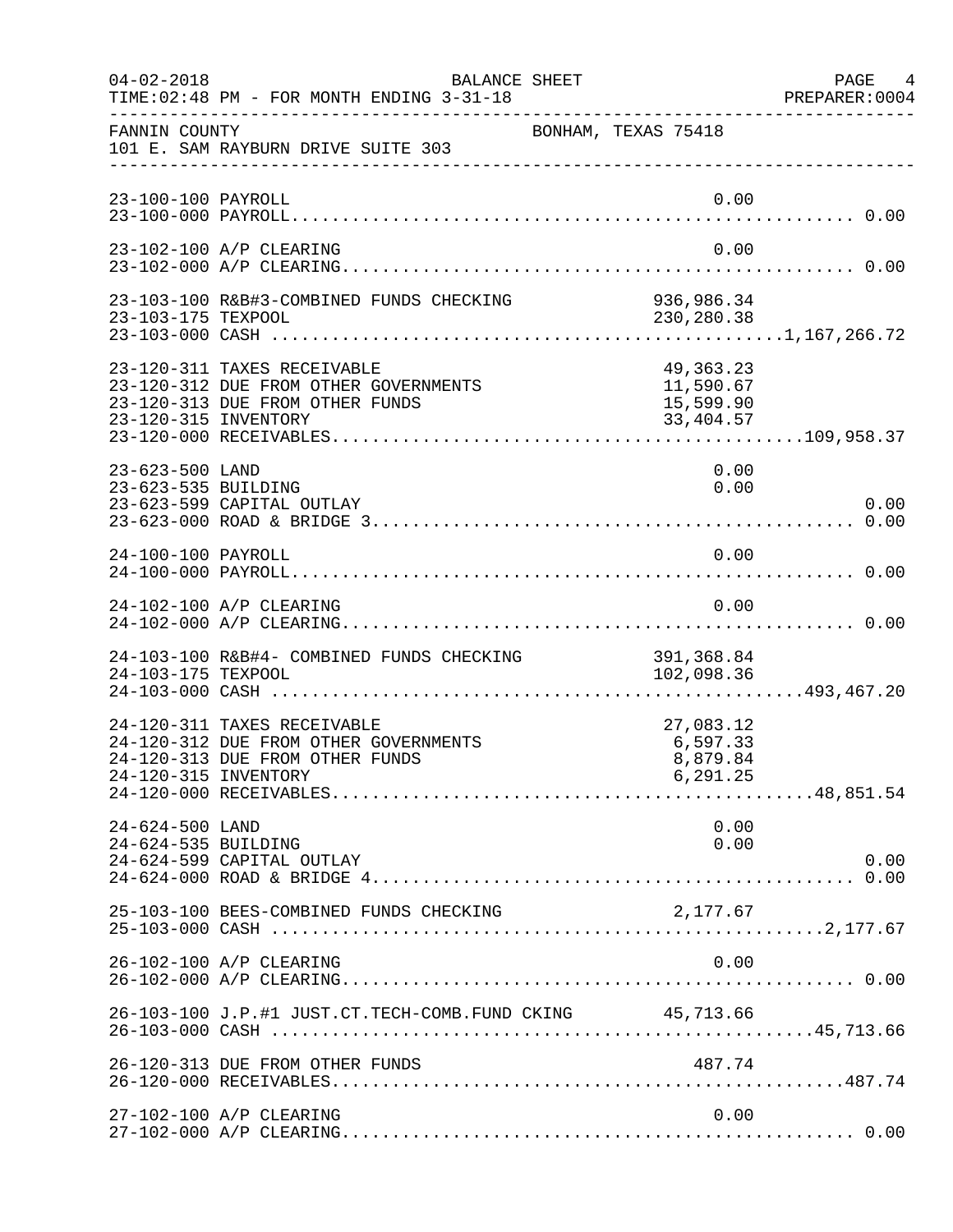| $04 - 02 - 2018$   | <b>BALANCE SHEET</b><br>TIME: 02:48 PM - FOR MONTH ENDING 3-31-18                                      |                       | 5<br>PAGE<br>PREPARER: 0004 |
|--------------------|--------------------------------------------------------------------------------------------------------|-----------------------|-----------------------------|
| FANNIN COUNTY      | BONHAM, TEXAS 75418<br>101 E. SAM RAYBURN DRIVE SUITE 303                                              |                       |                             |
|                    | 27-103-100 J.P.#2 JUST.CT.TECH-COMB.FUND CKING 10,203.53                                               |                       |                             |
|                    | 27-120-313 DUE FROM OTHER FUNDS                                                                        | 84.20                 |                             |
|                    | 28-102-100 A/P CLEARING                                                                                | 0.00                  |                             |
|                    | 28-103-100 J.P.#3 JUST.CT.TECH-COMB.FUND CKING 4,957.99                                                |                       |                             |
|                    | 28-120-313 DUE FROM OTHER FUNDS                                                                        | 156.60                |                             |
|                    | 30-103-100 SHERIFF WORK RELEASE-COMB FUND CKIN                                                         | 983.14                |                             |
| 31-103-175 TEXPOOL | 31-103-100 COURTHOUSE RESTORATION-COMB.FUND                                                            | 115.00<br>0.00        |                             |
|                    | 33-102-100 A/P CLEARING                                                                                | 0.00                  |                             |
|                    | 33-103-100 BAIL BONDSMAN APP.-COMB FUND CKING 8,596.74<br>33-103-000 BAIL BONDSMAN AP.FEE CASH8,596.74 |                       |                             |
| 34-100-100 PAYROLL |                                                                                                        | 0.00                  |                             |
|                    | 34-103-100 DISTRICT CT.REC.ARCHIVE COMB.FUND C 24,965.18                                               |                       |                             |
|                    | 34-120-313 DUE FROM OTHER FUNDS                                                                        |                       |                             |
|                    | 35-103-100 LAW LIBRARY-COMBINED FUND CHECKING 149,746.07                                               |                       |                             |
|                    | 35-120-313 DUE FROM OTHER FUNDS                                                                        | 4,553.07              |                             |
| 36-100-100 PAYROLL |                                                                                                        | 0.00                  |                             |
|                    | 36-102-100 A/P CLEARING                                                                                | 0.00                  |                             |
|                    | 36-103-136 D. A. FEE CASH ACCT.<br>36-103-236 D.A. FEE SEIZURE FUND                                    | 9,117.17<br>14,486.94 |                             |
|                    | 36-999-100 A/P CLEARING ACCOUNT                                                                        | 0.00                  |                             |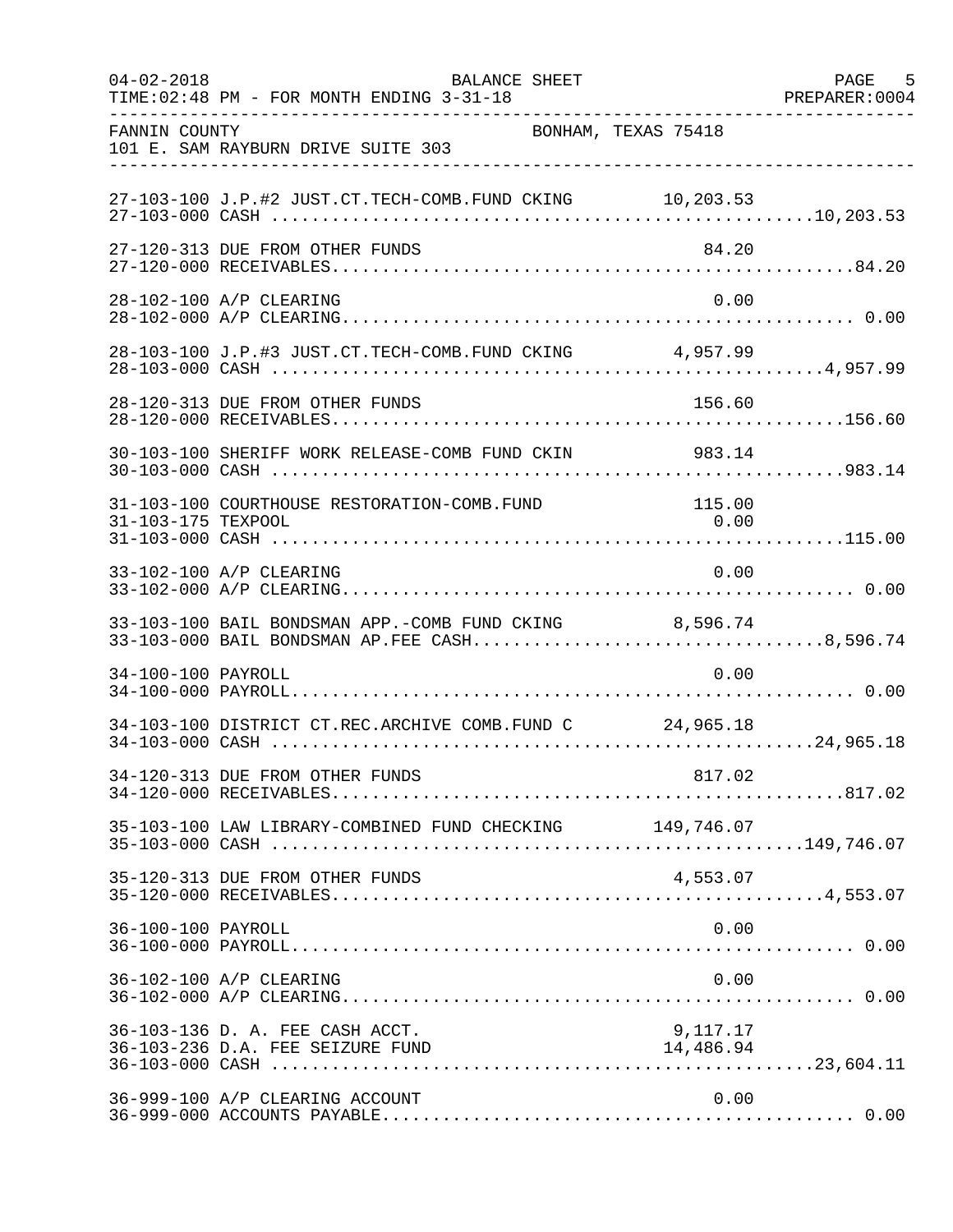| $04 - 02 - 2018$   | BALANCE SHEET<br>TIME: 02:48 PM - FOR MONTH ENDING 3-31-18                       |                     | PAGE 6 |
|--------------------|----------------------------------------------------------------------------------|---------------------|--------|
| FANNIN COUNTY      | BONHAM, TEXAS 75418<br>101 E. SAM RAYBURN DRIVE SUITE 303                        |                     |        |
|                    |                                                                                  |                     |        |
|                    | 38-102-100 A/P CLEARING                                                          | 0.00                |        |
|                    | 38-103-100 IHC CO-OP GIN-COMBINED FUND CKING<br>38-103-175 IHC CO-OP GIN TEXPOOL | 518.84<br>18,411.75 |        |
|                    | 39-102-100 A/P CLEARING                                                          | 0.00                |        |
|                    | 39-103-100 IHC B.R. COOPER-COMB. FUND CHECKING $13,148.63$                       |                     |        |
|                    |                                                                                  |                     |        |
|                    | 41-102-100 A/P CLEARING                                                          | 0.00                |        |
|                    | 41-103-100 CITIZEN CORPS(CERT)-COMB.FUND CKING<br>41-103-406 CERT DONATIONS      | 300.00<br>0.00      |        |
|                    | 41-120-312 DUE FROM OTHER GOVERNMENTS                                            | 0.00                |        |
|                    | 42-103-100 HAZARD MITIGATION-COMB.FUND CKING. 428.64-                            |                     |        |
|                    | 44-102-100 A/P CLEARING                                                          | 0.00                |        |
|                    | 44-103-100 HOMELAND SECURITY-COMB.FUND CHKING                                    | 0.00                |        |
|                    | 44-120-312 DUE FROM OTHER GOVERNMENT                                             | 0.00                |        |
| 45-100-100 PAYROLL |                                                                                  | 0.00                |        |
|                    | 45-103-100 CHAPTER 19-COMBINED FUNDS CHECKING                                    | 250.00-             |        |
|                    | 45-120-312 DUE FROM OTHER GOVERNMENT                                             | 0.00                |        |
|                    | 46-103-100 SAFE ROOM REIMB. PROG. - COMB. FUNDS 5,021.03                         |                     |        |
|                    | 46-120-312 DUE FROM OTHER GOVERNMENTS                                            | 0.00                |        |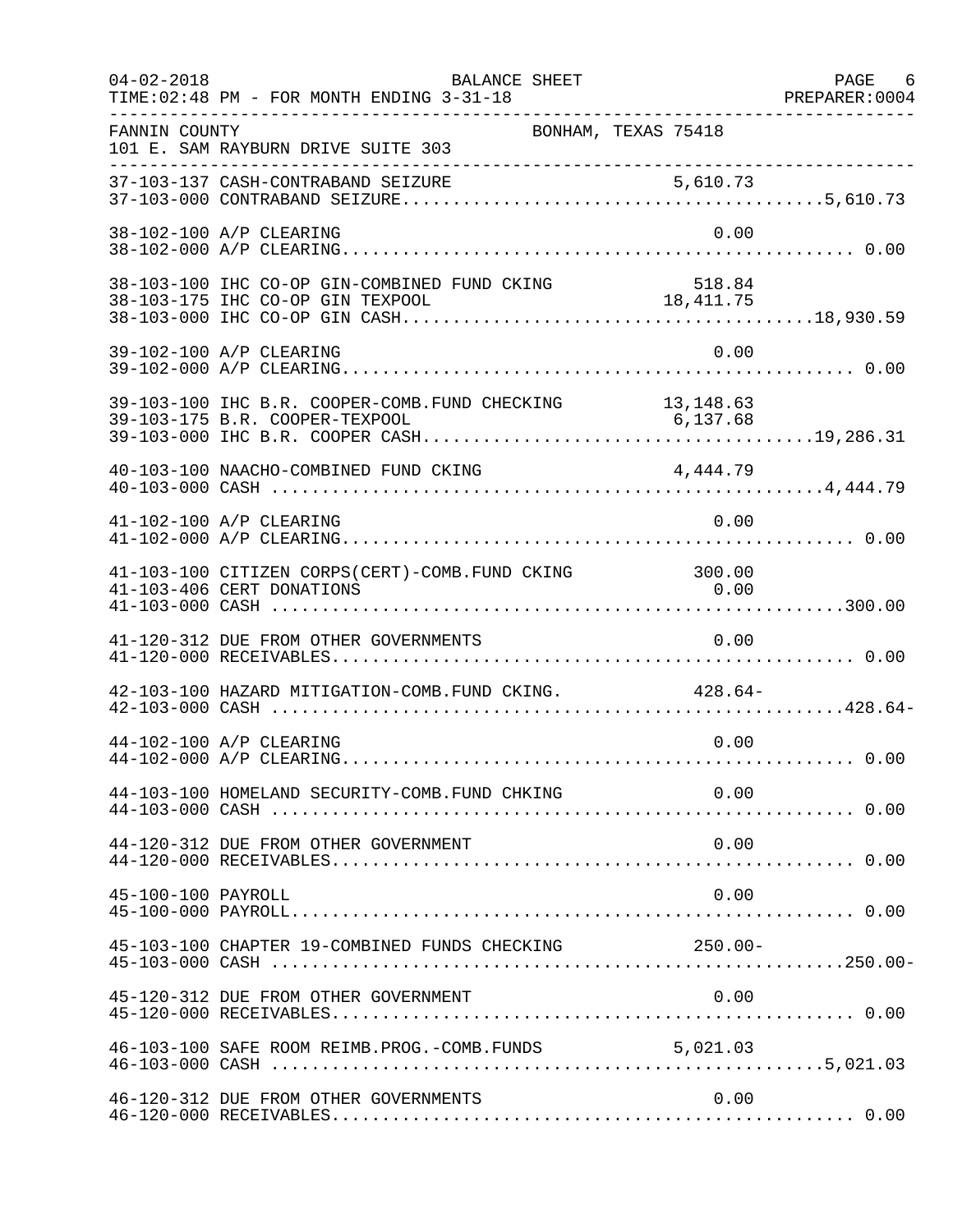| $04 - 02 - 2018$   | BALANCE SHEET<br>TIME: 02:48 PM - FOR MONTH ENDING 3-31-18                                        |           | PAGE 7<br>PREPARER: 0004 |
|--------------------|---------------------------------------------------------------------------------------------------|-----------|--------------------------|
| FANNIN COUNTY      | BONHAM, TEXAS 75418<br>101 E. SAM RAYBURN DRIVE SUITE 303                                         |           |                          |
|                    | 48-103-100 ELECTION EQUIP.FUND-COMBINED FUNDS 27,320.18                                           |           |                          |
| 49-100-100 PAYROLL |                                                                                                   | 0.00      |                          |
|                    | 49-103-100 INVESTIGATOR/LEOSE-COMB.FUNDS                                                          | 619.89    |                          |
|                    | 51-103-100 CO.CLK.CO.& DIST.CT.TECHNOLOGY-COMB 7,356.18                                           |           |                          |
|                    | 51-120-313 DUE FROM OTHER FUNDS                                                                   | 356.83    |                          |
|                    | 52-103-100 CO.CLK.COURT RECORDS PRESERVATION-C 12,855.67                                          |           |                          |
|                    | 52-120-313 DUE FROM OTHER FUNDS                                                                   | 900.00    |                          |
|                    | 53-103-100 CO.CLK.REC.ARCHIVE -COMB.FUNDS CKIN 295,013.30                                         |           |                          |
|                    |                                                                                                   |           |                          |
|                    | 55-102-100 A/P CLEARING                                                                           | 0.00      |                          |
|                    | 55-103-155 F.C. LAW ENFORCEMENT EDUCATION 2,088.45                                                |           |                          |
|                    | 55-999-100 A/P CLEARING ACCOUNT                                                                   | 0.00      |                          |
| 56-100-100 PAYROLL |                                                                                                   | 0.00      |                          |
|                    | 56-102-100 A/P CLEARING                                                                           | 0.00      |                          |
|                    | 56-103-156 CASH-F C SHERIFF FORFEITURE<br>56-103-159 CASH-FEDERAL FORFEITURE 2018 2018 226,667.99 | 49,895.15 |                          |
|                    | 56-999-100 A/P CLEARING ACCOUNT                                                                   | 0.00      |                          |
|                    | 57-103-100 SHERIFF K-9 UNIT-COMB.FUND CHECKING 595.29                                             |           |                          |
|                    | 59-103-100 DRUG COURT-COMBINED FUNDS                                                              | 33,615.60 |                          |
|                    | 59-120-313 DUE FROM OTHER FUNDS                                                                   | 1,650.01  |                          |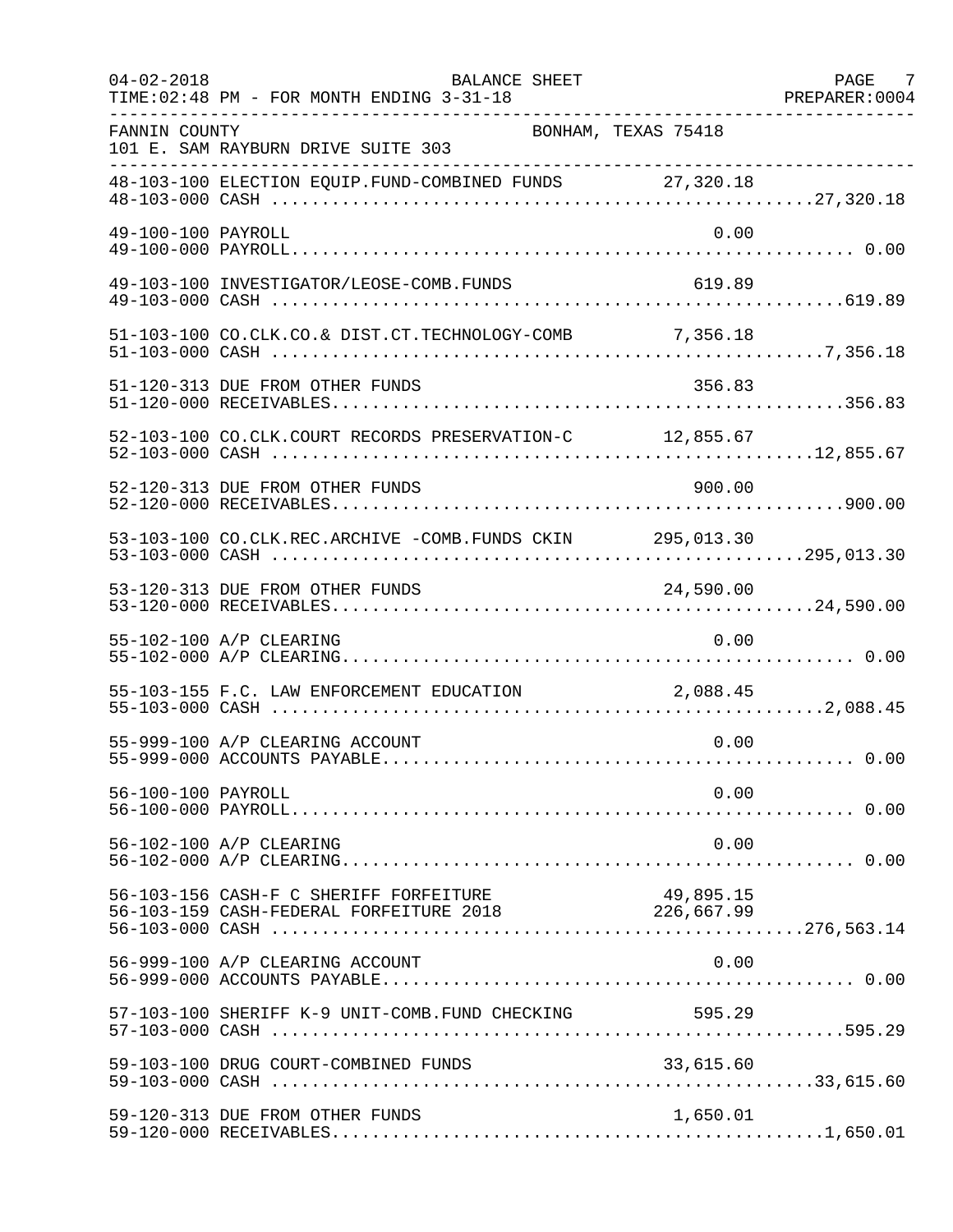| $04 - 02 - 2018$   | BALANCE SHEET<br>TIME: 02:48 PM - FOR MONTH ENDING 3-31-18                                                |                                    | PAGE 8<br>PREPARER:0004 |
|--------------------|-----------------------------------------------------------------------------------------------------------|------------------------------------|-------------------------|
| FANNIN COUNTY      | BONHAM, TEXAS 75418<br>101 E. SAM RAYBURN DRIVE SUITE 303                                                 |                                    |                         |
| 60-103-175 TEXPOOL | 60-103-100 SINKING-COMBINED FUND CHECKING<br>60-103-260 SINKING-CASH 1998<br>60-103-275 TEXPOOL-1998 JAIL | 166,931.44<br>0.00<br>0.00<br>0.00 |                         |
|                    | 60-120-311 TAXES RECEIVABLE<br>60-120-312 DUE FROM OTHER GOVERNMENT<br>60-120-313 DUE FROM OTHER FUNDS    | 0.00<br>0.00<br>0.00               |                         |
|                    | 61-103-100 DIST.CLK.CO.& DIST.CT.TECH.-COMBINE 2,528.46                                                   |                                    |                         |
|                    | 61-120-313 DUE FROM OTHER FUNDS                                                                           | 68.65                              |                         |
|                    | 62-103-100 DIST.CLK.COURT RECORDS PRESERVATION 28,509.52                                                  |                                    |                         |
|                    |                                                                                                           |                                    |                         |
|                    |                                                                                                           |                                    |                         |
|                    | 64-103-100 LEOSE CONST.#2-COMBINED FUNDS CHECK 678.48                                                     |                                    |                         |
|                    | 65-103-100 LEOSE CONST.#3-COMBINED FUNDS CHECK 2,010.11                                                   |                                    |                         |
| 66-103-175 TEXPOOL | 66-103-100 GO BONDS CONST.-COMBINED FUNDS CHEC 22,377.50-<br>66-103-166 ICS DEPOSIT 6,056,139.38          | 0.00                               |                         |
|                    | 67-103-100 ANNUAL PAYMENT-COMBINED FUND CKING 5,100.95-                                                   |                                    |                         |
|                    | 70-102-100 A/P CLEARING                                                                                   | 0.00                               |                         |
| 70-103-175 TEXPOOL | 70-103-100 RIGHT OF WAY-COMBINED FUND CHECKING<br>70-103-170 RIGHT OF WAY CASH ACCT.                      | 16,040.54<br>$81222$<br>0.00<br>81 |                         |
|                    | 70-133-010 ADVANCE TO GENERAL<br>70-133-021 ADVANCE TO R&B #1<br>70-133-022 ADVANCE TO R&B #2             | 0.00<br>0.00<br>0.00               |                         |
|                    | 70-999-100 A/P CLEARING ACCOUNT                                                                           | 0.00                               |                         |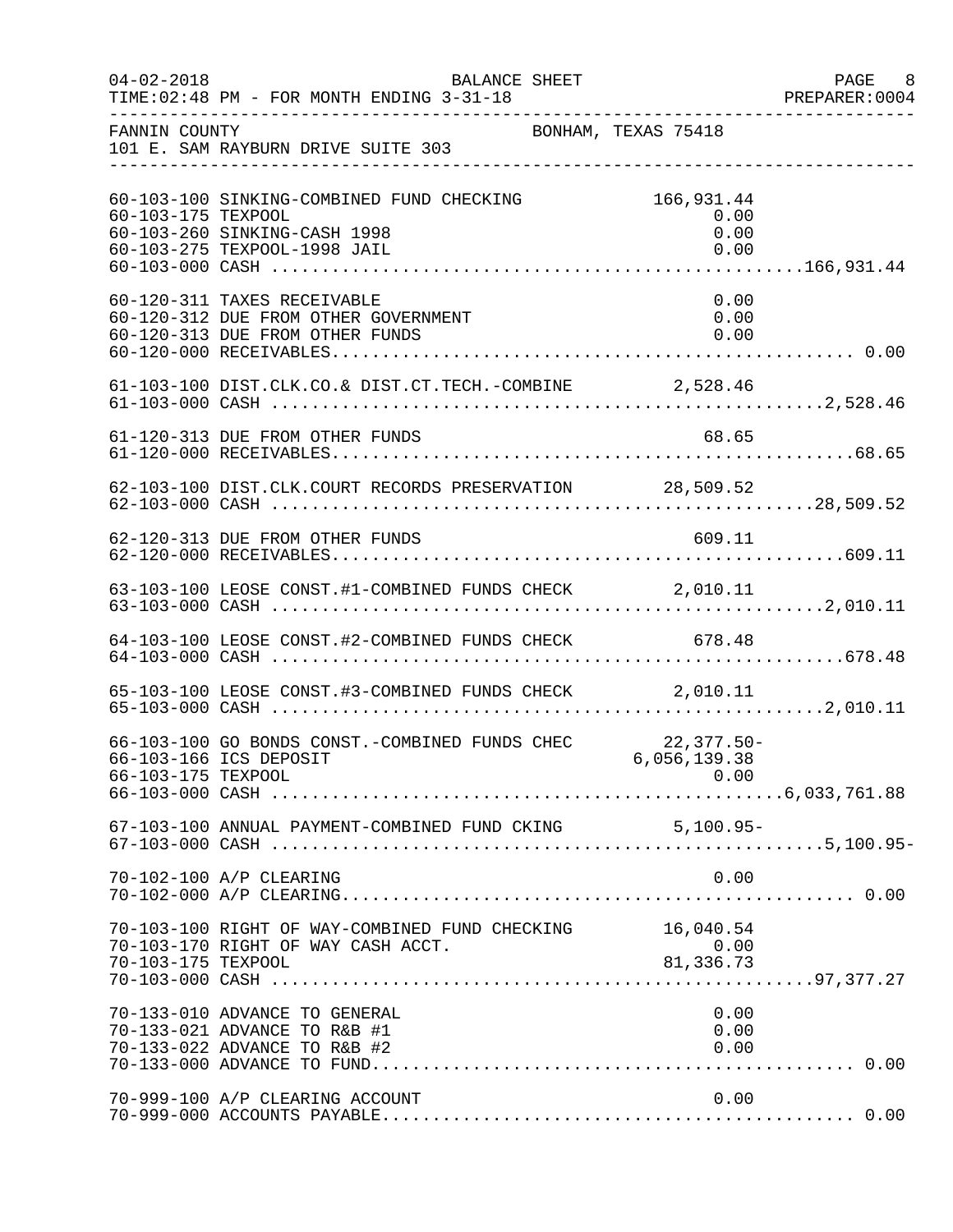| $04 - 02 - 2018$   | BALANCE SHEET<br>TIME: 02:48 PM - FOR MONTH ENDING 3-31-18<br>------------------                                                                                                                                                                                                                                                                                                                                                                                |                                                                                                   | PAGE 9<br>PREPARER: 0004 |
|--------------------|-----------------------------------------------------------------------------------------------------------------------------------------------------------------------------------------------------------------------------------------------------------------------------------------------------------------------------------------------------------------------------------------------------------------------------------------------------------------|---------------------------------------------------------------------------------------------------|--------------------------|
| FANNIN COUNTY      | 101 E. SAM RAYBURN DRIVE SUITE 303<br>--------------------------------                                                                                                                                                                                                                                                                                                                                                                                          | BONHAM, TEXAS 75418                                                                               |                          |
| 71-100-100 PAYROLL |                                                                                                                                                                                                                                                                                                                                                                                                                                                                 | 0.00                                                                                              |                          |
|                    | 71-103-100 INV. CRIMES AGAINST WOMEN-COMB. FUNDS 0.00                                                                                                                                                                                                                                                                                                                                                                                                           |                                                                                                   |                          |
|                    | 71-120-312 DUE FROM OTHER GOVERNMENTS                                                                                                                                                                                                                                                                                                                                                                                                                           | 0.00                                                                                              |                          |
| 72-100-100 PAYROLL |                                                                                                                                                                                                                                                                                                                                                                                                                                                                 | 0.00                                                                                              |                          |
|                    | 72-103-100 INV. CRIMES AGAINST CHILDREN-COMB. FU 9,694.20-                                                                                                                                                                                                                                                                                                                                                                                                      |                                                                                                   |                          |
|                    |                                                                                                                                                                                                                                                                                                                                                                                                                                                                 |                                                                                                   |                          |
|                    |                                                                                                                                                                                                                                                                                                                                                                                                                                                                 |                                                                                                   |                          |
|                    | 87-103-187 CASH-JUVENILE PROBATION 2,193.59                                                                                                                                                                                                                                                                                                                                                                                                                     |                                                                                                   |                          |
|                    | 88-103-100 IHC - COMBINED FUNDS CHECKING 6.00                                                                                                                                                                                                                                                                                                                                                                                                                   |                                                                                                   |                          |
| 89-100-100 PAYROLL |                                                                                                                                                                                                                                                                                                                                                                                                                                                                 | 0.00                                                                                              |                          |
|                    | 89-103-689 CASH-STRUCTURAL FAM.THER.GRANT OOG 12,500.00-<br>89-103-988 CASH-LOCAL FUNDS CARRIED FORWARD<br>89-103-992 CASH-INTEREST INCOME<br>89-103-993 CASH-BASIC PROBATION SUPERVISION<br>89-103-994 CASH-COMMUNITY PROGRAMS<br>89-103-995 CASH-LOCAL FUNDING FY 2018<br>89-103-996 CASH-PRE/POST ADJUDICATION<br>89-103-997 CASH-COMMITMENT DIVERSION<br>89-103-998 CASH-MENTAL HEALTH SERVICES<br>89-103-999 CASH-REGIONALS DIVERSIONS ALTERNATI 12,381.00 | 28,991.83<br>13,046.80<br>14,662.08<br>7, 200.54<br>91,140.32<br>1,081.18<br>1,081.18<br>2,568.79 |                          |
| 92-103-175 TEXPOOL | 92-103-100 STATZER-COMBINED FUNDS CHECKING                                                                                                                                                                                                                                                                                                                                                                                                                      | 3,982.30<br>39,673.84                                                                             |                          |
|                    | 92-999-100 A/P CLEARING ACCOUNT                                                                                                                                                                                                                                                                                                                                                                                                                                 | 0.00                                                                                              |                          |
|                    | 93-103-909 CASH- #713169 RANDOLPH                                                                                                                                                                                                                                                                                                                                                                                                                               | 100.00                                                                                            |                          |
|                    | 93-120-312 DUE FROM OTHER GOVERNMENT                                                                                                                                                                                                                                                                                                                                                                                                                            | 0.00                                                                                              |                          |
|                    | 95-100-100 PAYROLL CASH                                                                                                                                                                                                                                                                                                                                                                                                                                         | 24.36                                                                                             |                          |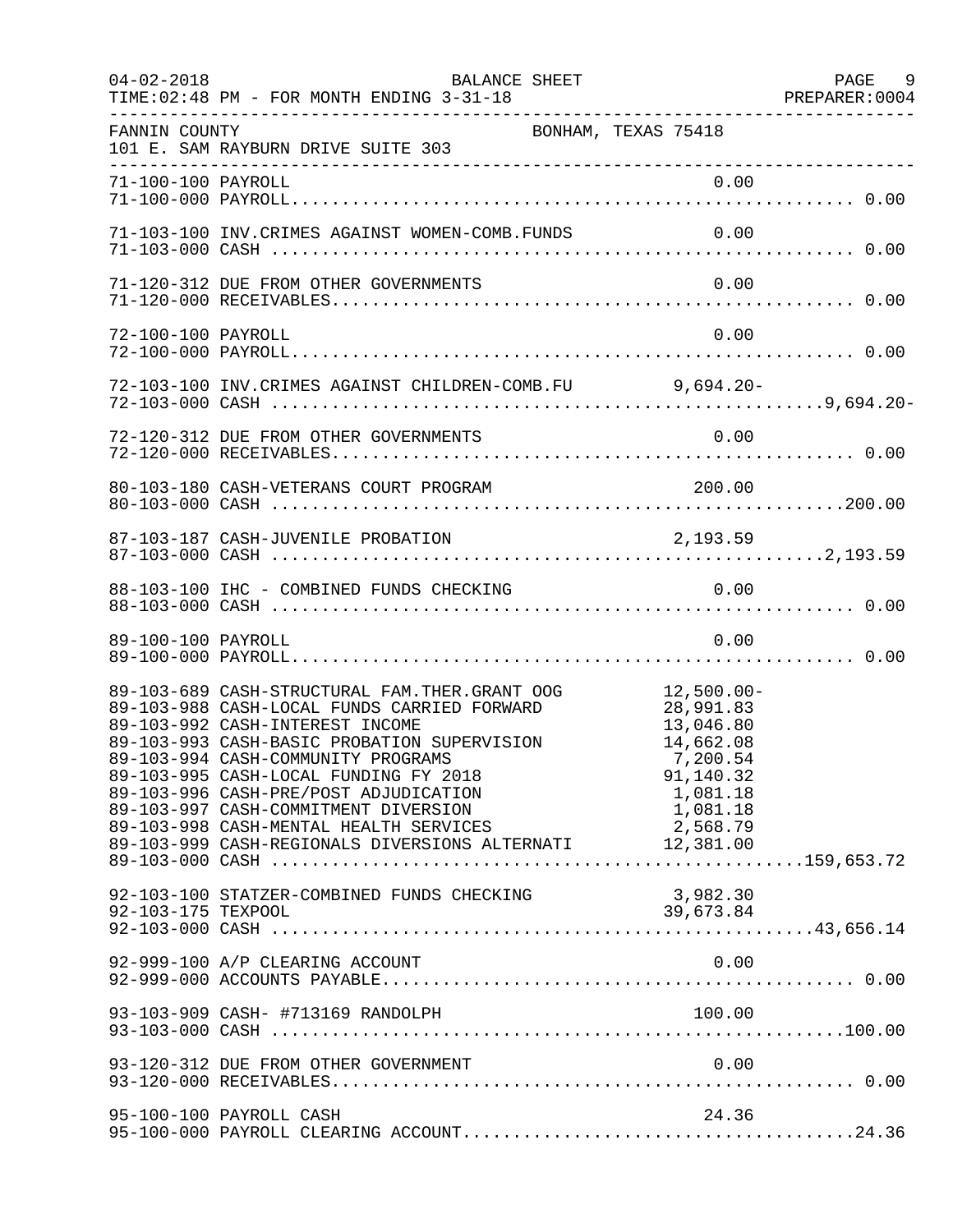| $04 - 02 - 2018$                                                                  | BALANCE SHEET<br>TIME: 02:48 PM - FOR MONTH ENDING 3-31-18                                                                                                                                                                                                                                                                                                                                                                                                                                                                                                                     |                                                                                                                                                              | PAGE 10<br>PREPARER: 0004 |
|-----------------------------------------------------------------------------------|--------------------------------------------------------------------------------------------------------------------------------------------------------------------------------------------------------------------------------------------------------------------------------------------------------------------------------------------------------------------------------------------------------------------------------------------------------------------------------------------------------------------------------------------------------------------------------|--------------------------------------------------------------------------------------------------------------------------------------------------------------|---------------------------|
|                                                                                   | FANNIN COUNTY<br>101 E. SAM RAYBURN DRIVE SUITE 303                                                                                                                                                                                                                                                                                                                                                                                                                                                                                                                            | BONHAM, TEXAS 75418                                                                                                                                          |                           |
| 98-160-100 LAND<br>98-160-200 BUILDINGS<br>98-160-230 ROADS<br>98-160-235 BRIDGES | 98-160-201 ACCUM.DEPRECIATION-BUILDINGS 3, 258, 911.08-<br>98-160-210 AUTOMOBILES AND TRUCKS<br>98-160-211 ACCUM.DEPR.AUTOS AND TRUCKS<br>98-160-216 COMPUTER EQUIPMENT<br>98-160-216 ACCUM.DEPR.-COMPUTER EQUIPMENT<br>98-160-220 OFFICE EQUIPMENT<br>99,653.24<br>98-160-221 ACCUM.DEPR.-OFFICE EQUIPMENT<br>99,653.24<br>98-160-225 RADIO EQUIPMENT<br>98-160-226 ACCUM.DEPR.-RADIO<br>98-160-228 ACCUM.DEP.-SECURITY EQUIPMENT<br>98-160-231 ACCUM. DEPRECIATION-ROADS<br>98-160-236 ACCUM. DEPRECIATION-BRIDGES<br>98-160-300 ROAD EOUIPMENT<br>98-160-300 ROAD EQUIPMENT | 341,561.30<br>4,737,000.00<br>1,836,648.71<br>1,280,042.46-<br>0.00<br>17,817,815.13<br>14, 263, 594. 24-<br>9,726,252.91<br>3,125,306.71-<br>3, 282, 441.12 |                           |
|                                                                                   |                                                                                                                                                                                                                                                                                                                                                                                                                                                                                                                                                                                |                                                                                                                                                              |                           |
|                                                                                   | 99-170-200 DEFERRED PENSION OUTFLOW 2,147,956.00<br>99-170-000 DEFERRED PENSION OUTFLOW2,147,956.00                                                                                                                                                                                                                                                                                                                                                                                                                                                                            |                                                                                                                                                              |                           |
|                                                                                   |                                                                                                                                                                                                                                                                                                                                                                                                                                                                                                                                                                                |                                                                                                                                                              |                           |
|                                                                                   | ***** LIABILITIES *****                                                                                                                                                                                                                                                                                                                                                                                                                                                                                                                                                        |                                                                                                                                                              |                           |
|                                                                                   | 10-200-097 DUE TO OTHER GOVERNMENTS-FINES 687,325.47<br>10-200-099 DUE TO OTHERS-FINES<br>10-200-150 ACCRUED SALARY PAYABLE<br>10-200-155 ACCRUED FRINGE BENEFITS<br>10-200-200 DEFERRED TAX REVENUE<br>10-200-205 DEFERRED FINE REVENUE<br>10-200-910 SYSTEM ADDED LIABILITY LINE-ITEM 406,316.03-                                                                                                                                                                                                                                                                            | 2,362,259.68<br>143,544.58<br>60,521.29<br>523,638.82<br>1,263,661.78                                                                                        |                           |
| 10-207-090 DUE TO CJD                                                             | 10-207-070 DUE TO R.O.W.<br>10-207-089 DUE TO T.J.P.C.<br>10-207-970 DUE TO OTHER GOVERNMENTS<br>10-207-990 DUE TO OTHERS                                                                                                                                                                                                                                                                                                                                                                                                                                                      | 0.00<br>0.00<br>1,794.00<br>0.00<br>344.79                                                                                                                   |                           |
|                                                                                   |                                                                                                                                                                                                                                                                                                                                                                                                                                                                                                                                                                                | 0.00                                                                                                                                                         |                           |
|                                                                                   | 10-271-200 EQUITY ACCOUNT                                                                                                                                                                                                                                                                                                                                                                                                                                                                                                                                                      | 5, 918, 398.02                                                                                                                                               |                           |
|                                                                                   | 11-200-910 SYSTEM ADDED LIABILITY LINE-ITEM<br>11-200-000 SYSTEM ADDED LIABILITY DEPARTMENT 0.00                                                                                                                                                                                                                                                                                                                                                                                                                                                                               | 0.00                                                                                                                                                         |                           |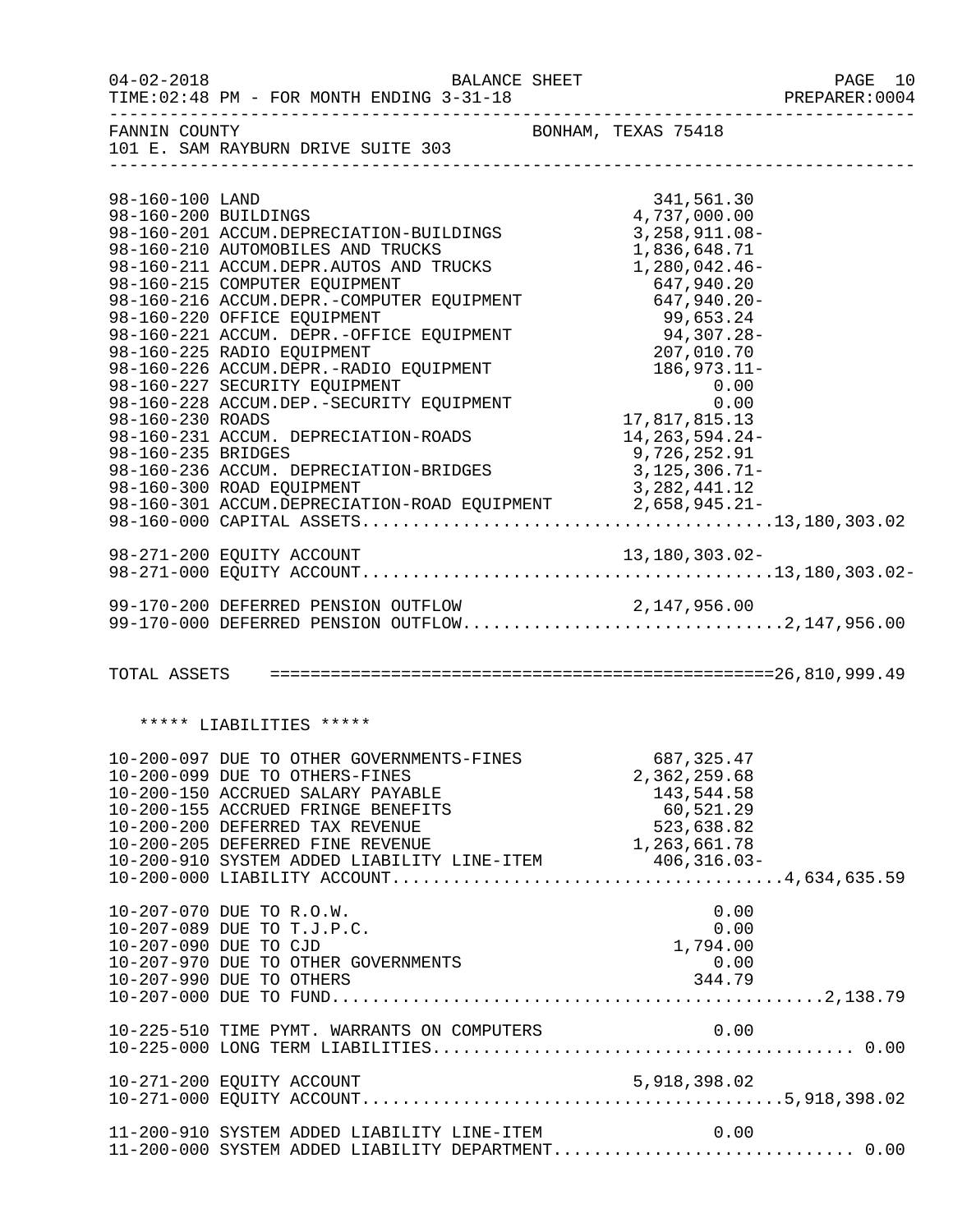| $04 - 02 - 2018$ | BALANCE SHEET<br>TIME: 02:48 PM - FOR MONTH ENDING 3-31-18                                                                                                                                                                                       | PAGE 11 |
|------------------|--------------------------------------------------------------------------------------------------------------------------------------------------------------------------------------------------------------------------------------------------|---------|
| FANNIN COUNTY    | BONHAM, TEXAS 75418<br>101 E. SAM RAYBURN DRIVE SUITE 303                                                                                                                                                                                        |         |
|                  | 11-271-200 EQUITY ACCOUNT<br>121,322.30                                                                                                                                                                                                          |         |
|                  | 12-200-910 SYSTEM ADDED LIABILITY LINE-ITEM<br>0.00                                                                                                                                                                                              |         |
|                  |                                                                                                                                                                                                                                                  |         |
|                  |                                                                                                                                                                                                                                                  |         |
|                  |                                                                                                                                                                                                                                                  |         |
|                  | 14-200-910 SYSTEM ADDED LIABILITY LINE-ITEM<br>0.00                                                                                                                                                                                              |         |
|                  | 16,296.52<br>14-271-200 EQUITY ACCOUNT                                                                                                                                                                                                           |         |
|                  | 16-200-910 SYSTEM ADDED LIABILITY LINE-ITEM 0.00<br>16-200-000 SYSTEM ADDED LIABILITY DEPARTMENT0.00                                                                                                                                             |         |
|                  |                                                                                                                                                                                                                                                  |         |
|                  | 17-271-200 EQUITY ACCOUNT<br>5,052.40                                                                                                                                                                                                            |         |
|                  | 18-200-150 ACCRUED SALARY PAYABLE<br>18-200-155 ACCRUED FRINGE BENEFITS<br>18-200-910 SYSTEM ADDED LIABILITY LINE-ITEM<br>18-200-000 SYSTEM ADDED LIABILITY DEPARTMENT191.84-                                                                    |         |
|                  | 18-271-200 EQUITY ACCOUNT<br>77,616.96                                                                                                                                                                                                           |         |
|                  | 19-200-150 ACCRUED SALARY PAYABLE<br>0.01<br>19-200-155 ACCRUED FRINGE BENEFITS<br>0.00<br>19-200-910 SYSTEM ADDED LIABILITY LINE-ITEM<br>0.00                                                                                                   |         |
|                  | 19-271-200 EQUITY ACCOUNT<br>8,892.95                                                                                                                                                                                                            |         |
|                  | 20-200-150 ACCRUED SALARY PAYABLE<br>283.09<br>20-200-155 ACCRUED FRINGE BENEFITS<br>52.13<br>20-200-155 ACCRUED FRINGE BENEFITS 52.13<br>20-200-910 SYSTEM ADDED LIABILITY LINE-ITEM 0.00<br>20-200-000 SYSTEM ADDED LIABILITY DEPARTMENT335.22 |         |
|                  | 20-271-200 EQUITY ACCOUNT<br>46,095.85                                                                                                                                                                                                           |         |
|                  | 21-200-150 ACCRUED SALARY PAYABLE<br>11,068.97<br>21-200-155 ACCRUED FRINGE BENEFITS<br>4,896.71                                                                                                                                                 |         |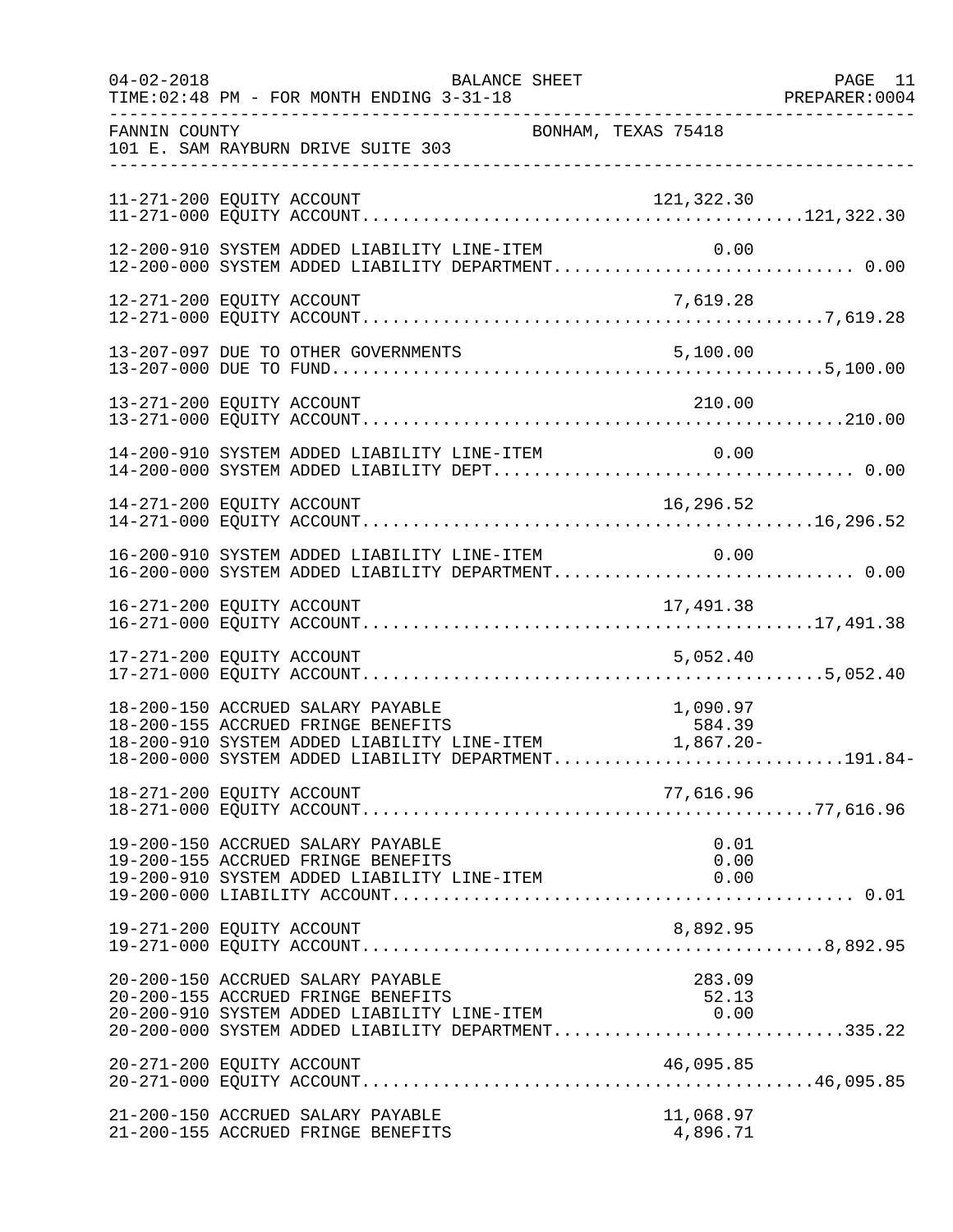| $04 - 02 - 2018$ | BALANCE SHEET<br>TIME: 02:48 PM - FOR MONTH ENDING 3-31-18                                                                                                           |                                    | PAGE 12<br>PREPARER:0004 |
|------------------|----------------------------------------------------------------------------------------------------------------------------------------------------------------------|------------------------------------|--------------------------|
| FANNIN COUNTY    | BONHAM, TEXAS 75418<br>101 E. SAM RAYBURN DRIVE SUITE 303                                                                                                            |                                    |                          |
|                  | 21-200-200 DEFERRED TAX REVENUE<br>21-200-200 DEFERRED TAA REVENUE<br>21-200-910 SYSTEM ADDED LIABILITY LINE-ITEM $12,796.59-$                                       | 27, 352.33                         |                          |
|                  | 21-207-070 DUE TO RIGHT OF WAY<br>21-207-131 DUE TO RD. DIST. 17A                                                                                                    | 0.00<br>0.00                       |                          |
|                  | 21-231-100 LOAN BSB EQUIPMENT                                                                                                                                        | 0.00                               |                          |
|                  | 21-271-200 EQUITY ACCOUNTY                                                                                                                                           |                                    |                          |
|                  | 22-200-150 ACCRUED SALARY PAYABLE<br>22-200-155 ACCRUED FRINGE BENEFITS<br>22-200-200 DEFERRED TAX REVENUE                                                           | 10,638.97<br>5,217.20<br>29,990.98 |                          |
|                  | 22-207-070 DUE TO RIGHT OF WAY                                                                                                                                       | 0.00                               |                          |
|                  | 22-271-200 EQUITY ACCOUNT                                                                                                                                            | 604,970.06                         |                          |
|                  | 23-200-150 ACCRUED SALARY PAYABLE<br>23-200-155 ACCRUED FRINGE BENEFITS                                                                                              | 12,205.75<br>5,919.66              |                          |
|                  | 23-231-571 LOAN OF CAPITAL EQUIP. PURCHASE                                                                                                                           | 0.00                               |                          |
|                  |                                                                                                                                                                      |                                    |                          |
|                  | 24-200-150 ACCRUED SALARY PAYABLE<br>24-200-155 ACCRUED FRINGE BENEFITS<br>24-200-200 DEFERRED TAX REVENUE<br>24-200-910 SYSTEM ADDED LIABILITY LINE-ITEM 10,901.61- | 10,235.35<br>5,173.21<br>24,598.77 |                          |
|                  | 24-271-200 EQUITY ACCOUNT                                                                                                                                            | 332,767.56                         |                          |
|                  | 25-271-200 EQUITY ACCOUNT                                                                                                                                            | 2,177.67                           |                          |
|                  | 26-200-910 SYSTEM ADDED LIABILITY LINE-ITEM $0.00$<br>26-200-000 SYSTEM ADDED LIABILITY DEPARTMENT0.00                                                               |                                    |                          |
|                  | 26-271-200 EQUITY ACCOUNT                                                                                                                                            | 46,936.97                          |                          |
|                  | 27-271-200 EQUITY ACCOUNT                                                                                                                                            | 11,108.44                          |                          |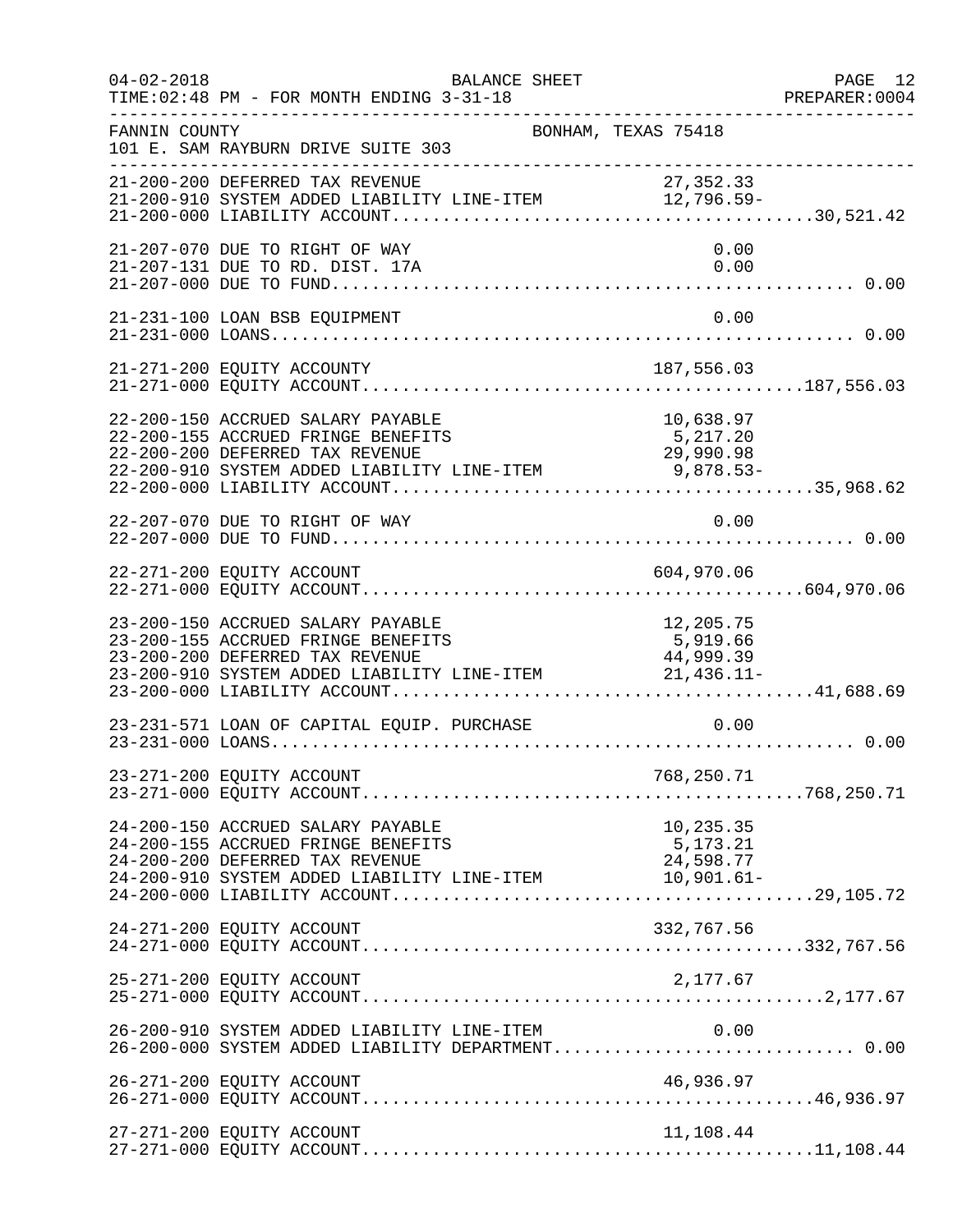| $04 - 02 - 2018$ | BALANCE SHEET<br>TIME: 02:48 PM - FOR MONTH ENDING 3-31-18                                                                                     | PAGE 13<br>PREPARER: 0004 |
|------------------|------------------------------------------------------------------------------------------------------------------------------------------------|---------------------------|
| FANNIN COUNTY    | BONHAM, TEXAS 75418<br>101 E. SAM RAYBURN DRIVE SUITE 303                                                                                      |                           |
|                  | 28-200-910 SYSTEM ADDED LIABILITY LINE-ITEM $0.00$<br>28-200-000 SYSTEM ADDED LIABILITY DEPARTMENT0.00                                         |                           |
|                  | 28-271-200 EQUITY ACCOUNT<br>4,719.24                                                                                                          |                           |
|                  | 30-271-200 EQUITY ACCOUNT<br>983.14                                                                                                            |                           |
|                  | 31-271-200 EQUITY ACCOUNT<br>115.00                                                                                                            |                           |
|                  | 33-271-200 EQUITY ACCOUNT<br>8,596.74                                                                                                          |                           |
|                  |                                                                                                                                                |                           |
|                  | 35-200-910 SYSTEM ADDED LIABILITY LI<br>0.00                                                                                                   |                           |
|                  | 148,183.56<br>35-271-200 EQUITY ACCOUNT                                                                                                        |                           |
|                  | 36-200-150 ACCRUED SALARY PAYABLE<br>0.00<br>36-200-155 ACCRUED FRINGE BENEFITS<br>0.01<br>36-200-910 SYSTEM ADDED LIABILITY LINE-ITEM<br>0.00 |                           |
|                  | 36-271-200 EQUITY ACCOUNT<br>22,840.34                                                                                                         |                           |
|                  | 0.00<br>37-200-910 SYSTEM ADDED LIABILITY LINE-ITEM                                                                                            |                           |
|                  | 37-207-099 HELD IN TRUST<br>3,209.46                                                                                                           |                           |
|                  | 2,401.00<br>37-271-200 EQUITY ACCOUNT                                                                                                          |                           |
|                  | 38-271-200 EQUITY ACCOUNT<br>18,825.59                                                                                                         |                           |
|                  | 39-271-200 EQUITY ACCOUNT<br>18,067.34                                                                                                         |                           |
|                  | 0.00<br>40-200-910 SYSTEM ADDED LIABILITY LINE-ITEM<br>40-200-000 SYSTEM ADDED LIABILITY DEPARTMENT 0.00                                       |                           |
|                  | 40-271-200 EQUITY ACCOUNT<br>4,672.73                                                                                                          |                           |
|                  | 41-200-910 SYSTEM ADDED LIABILITY LINE-ITEM<br>0.00<br>41-200-000 SYSTEM ADDED LIABILITY DEPARTMENT 0.00                                       |                           |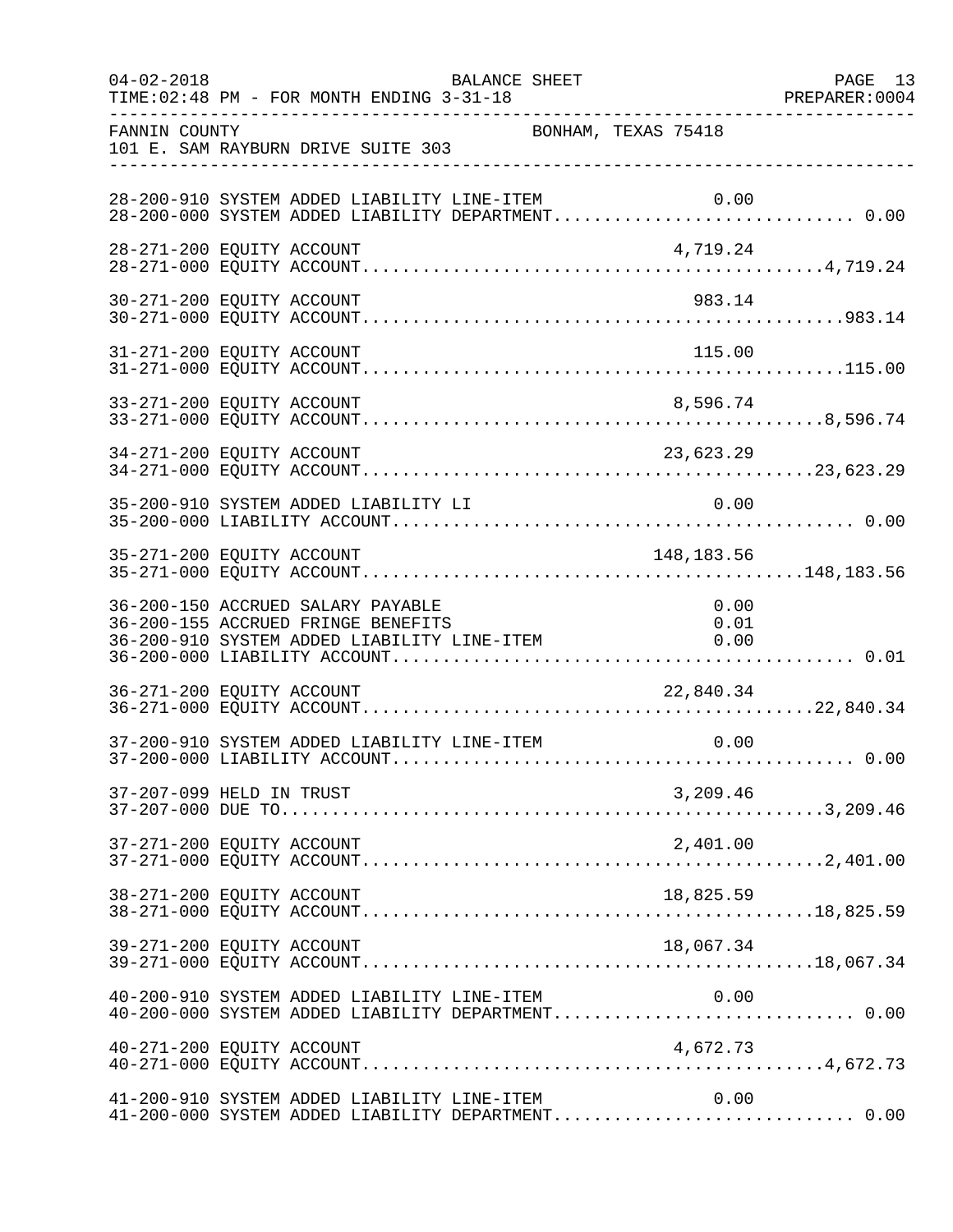| $04 - 02 - 2018$          | TIME: 02:48 PM - FOR MONTH ENDING 3-31-18<br>. _ _ _ _ _ _ _ _ _ _ _ _ _ _ | BALANCE SHEET                                                                                                                                                                                    |            | PAGE 14 |
|---------------------------|----------------------------------------------------------------------------|--------------------------------------------------------------------------------------------------------------------------------------------------------------------------------------------------|------------|---------|
| FANNIN COUNTY             | 101 E. SAM RAYBURN DRIVE SUITE 303<br>____________________________________ | BONHAM, TEXAS 75418                                                                                                                                                                              |            |         |
|                           |                                                                            |                                                                                                                                                                                                  |            |         |
| 41-271-200 EQUITY ACCOUNT |                                                                            |                                                                                                                                                                                                  | 0.00       |         |
|                           |                                                                            | 42-200-910 SYSTEM ADDED LIABILITY LINE-ITEM<br>42-200-000 SYSTEM ADDED LIABILITY DEPARTMENT 0.00                                                                                                 | 0.00       |         |
| 42-271-200 EQUITY ACCOUNT |                                                                            |                                                                                                                                                                                                  | $428.64-$  |         |
|                           |                                                                            | 44-200-910 SYSTEM ADDED LIABILITY LINE-ITEM 0.00<br>44-200-000 SYSTEM ADDED LIABILITY DEPARTMENT 0.00                                                                                            |            |         |
|                           | 44-207-095 DUE TO OTHER FUNDS                                              |                                                                                                                                                                                                  | 0.00       |         |
| 44-271-200 EQUITY ACCOUNT |                                                                            |                                                                                                                                                                                                  | 0.00       |         |
|                           | 45-200-150 ACCRUED SALARY PAYABLE                                          | $45-200-150$ ACCRUED SALARY PAYABLE<br>45-200-155 ACCRUED FRINGE BENEFITS 0.00<br>45-200-910 SYSTEM ADDED LIABILITY LINE-ITEM 3,975.00-<br>45-200-000 SYSTEM ADDED LIABILITY DEPARTMENT3,673.00- | 302.00     |         |
|                           | 45-207-095 DUE TO OTHER FUNDS                                              |                                                                                                                                                                                                  | 0.00       |         |
| 45-271-200 EQUITY ACCOUNT |                                                                            |                                                                                                                                                                                                  | $302.00 -$ |         |
|                           |                                                                            | 46-200-910 SYSTEM ADDED LIABILITY LINE-ITEM<br>46-200-000 SYSTEM ADDED LIABILITY DEPARTMENT634.95-                                                                                               | 634.95-    |         |
| 46-271-200 EQUITY ACCOUNT |                                                                            |                                                                                                                                                                                                  | 5,574.20   |         |
|                           |                                                                            | 48-200-910 SYSTEM ADDED LIABILITY LINE-ITEM 392.75-<br>48-200-000 SYSTEM ADDED LIABILITY DEPARTMENT392.75-                                                                                       |            |         |
| 48-271-200 EQUITY ACCOUNT |                                                                            |                                                                                                                                                                                                  | 35, 128.73 |         |
| 49-271-200 EQUITY ACCOUNT |                                                                            |                                                                                                                                                                                                  | 682.59     |         |
| 51-271-200 EQUITY ACCOUNT |                                                                            |                                                                                                                                                                                                  | 7,332.75   |         |
| 52-271-200 EQUITY ACCOUNT |                                                                            |                                                                                                                                                                                                  | 13,001.07  |         |
|                           |                                                                            | 53-200-910 SYSTEM ADDED LIABILITY LINE-ITEM                                                                                                                                                      | 0.00       |         |
| 53-271-200 EQUITY ACCOUNT |                                                                            |                                                                                                                                                                                                  | 282,603.30 |         |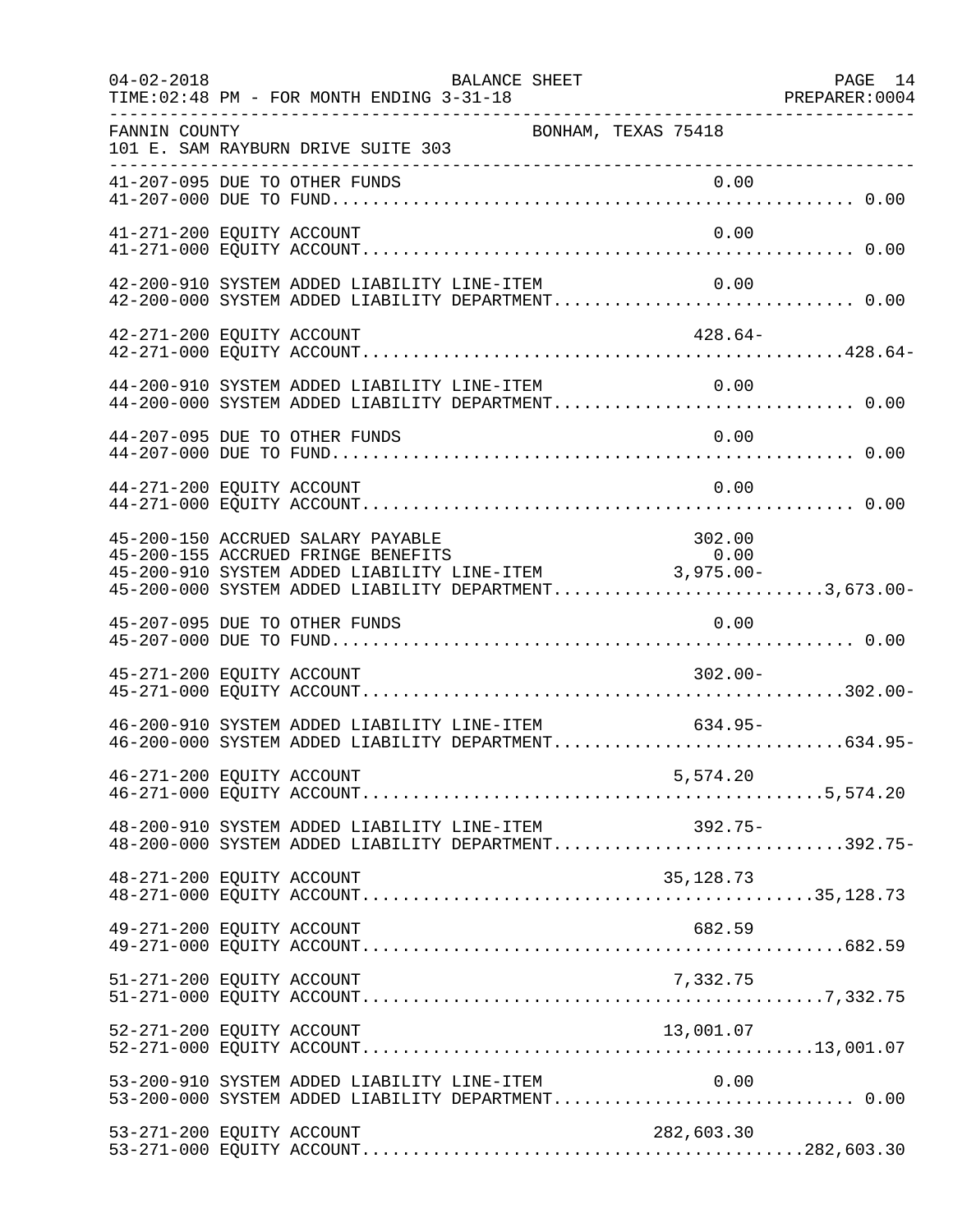| $04 - 02 - 2018$ | BALANCE SHEET<br>TIME: 02:48 PM - FOR MONTH ENDING 3-31-18                                                     |           | PAGE 15 |
|------------------|----------------------------------------------------------------------------------------------------------------|-----------|---------|
| FANNIN COUNTY    | BONHAM, TEXAS 75418<br>101 E. SAM RAYBURN DRIVE SUITE 303                                                      |           |         |
|                  | 55-200-910 SYSTEM ADDED LIABILITY LINE-ITEM                                                                    |           |         |
|                  | 55-271-200 EQUITY ACCOUNT                                                                                      | 246.50    |         |
|                  | 56-200-910 SYSTEM ADDED LIABILITY LINE-ITEM                                                                    | 0.00      |         |
|                  | 56-271-200 EQUITY ACCOUNT                                                                                      | 17,860.19 |         |
|                  | 57-200-910 SYSTEM ADDED LIABILITY LINE-ITEM 0.00<br>57-200-000 SYSTEM ADDED LIABILITY DEPARTMENT 0.00          |           |         |
|                  | 57-271-200 EQUITY ACCOUNT                                                                                      | 595.29    |         |
|                  | 59-200-910 SYSTEM ADDED LIABILITY LINE-ITEM 1,350.00-<br>59-200-000 SYSTEM ADDED LIABILITY DEPARTMENT1,350.00- |           |         |
|                  | 59-271-200 EQUITY ACCOUNT                                                                                      | 36,079.67 |         |
|                  | 60-200-200 DEFERRED REVENUE<br>$60-200-910$ SYSTEM ADDED LIABILITY LINE-ITEM $0.000$                           | 0.00      |         |
|                  | 60-271-200 EQUITY ACCOUNT                                                                                      | 26,909.38 |         |
|                  | 61-271-200 EQUITY ACCOUNT                                                                                      | 3,194.36  |         |
|                  | 62-271-200 EQUITY ACCOUNT                                                                                      | 27,517.43 |         |
|                  |                                                                                                                |           |         |
|                  | 63-271-200 EQUITY ACCOUNT                                                                                      | 1,331.81  |         |
|                  | 64-200-910 SYSTEM ADDED LIABILITY LINE ITEM                                                                    | 0.00      |         |
|                  | 64-271-200 EQUITY ACCOUNT                                                                                      | 0.00      |         |
|                  |                                                                                                                |           |         |
|                  | 65-271-200 EQUITY ACCOUNT                                                                                      | 1,331.81  |         |
|                  | 66-200-910 SYSTEM ADDED LIABILITY LINE-ITEM                                                                    | 0.00      |         |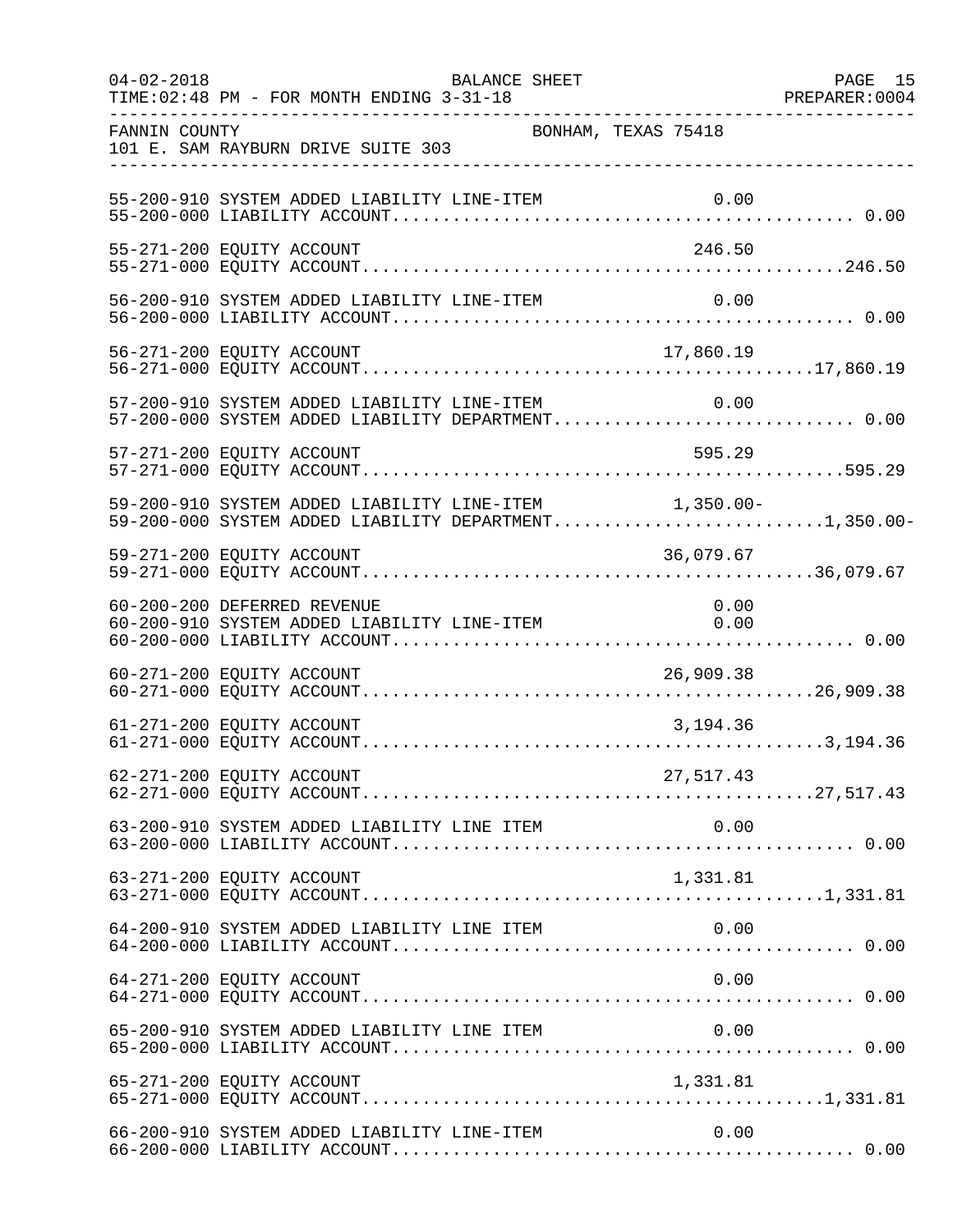| $04 - 02 - 2018$ | BALANCE SHEET<br>TIME: 02:48 PM - FOR MONTH ENDING 3-31-18                                            |                     | PAGE 16<br>PREPARER: 0004 |
|------------------|-------------------------------------------------------------------------------------------------------|---------------------|---------------------------|
| FANNIN COUNTY    | 101 E. SAM RAYBURN DRIVE SUITE 303                                                                    | BONHAM, TEXAS 75418 |                           |
|                  |                                                                                                       |                     |                           |
|                  | 66-271-200 EQUITY ACCOUNT                                                                             | 0.00                |                           |
|                  | 67-200-910 SYSTEM ADDED LIABILITY LINE-ITEM<br>67-200-000 SYSTEM ADDED LIABILITY DEPARTMENT 0.00      | 0.00                |                           |
|                  | 67-271-200 EQUITY ACCOUNT                                                                             | 0.00                |                           |
|                  | 70-200-910 SYSTEM ADDED LIABILITY LINE-ITEM                                                           | 0.00                |                           |
|                  | 70-271-200 EQUITY ACCOUNT                                                                             | 96,908.56           |                           |
|                  | 71-200-910 SYSTEM ADDED LIABILITY LINE-ITEM<br>71-200-000 SYSTEM ADDED LIABILITY DEPARTMENT 0.00      | 0.00                |                           |
|                  | 71-271-200 EQUITY ACCOUNT                                                                             | 0.00                |                           |
|                  | 72-200-910 SYSTEM ADDEND LIABILITY LINE-ITEM                                                          | 0.00                |                           |
|                  | 72-271-200 EQUITY ACCOUNT                                                                             | 0.00                |                           |
|                  | 80-200-910 SYSTEM ADDED LIABILITY LINE-ITEM                                                           | 0.00                |                           |
|                  | 80-271-200 EQUITY ACCOUNT                                                                             | 0.00                |                           |
|                  | 87-200-910 SYSTEM ADDED LIABILITY LINE-ITEM 0.00<br>87-200-000 SYSTEM ADDED LIABILITY DEPARTMENT 0.00 |                     |                           |
|                  | 87-202-319 A/P RESTITUTION-JUVENILE PROBATION                                                         | 0.00                |                           |
|                  | 87-271-200 EQUITY ACCOUNT                                                                             | 1,849.21            |                           |
|                  | 88-271-200 EQUITY ACCOUNT                                                                             | 0.00                |                           |
|                  | 89-220-189 DEFERRED REVENUE                                                                           | 0.00                |                           |
|                  | 89-271-200 EQUITY ACCOUNT                                                                             | 45,922.93           |                           |
|                  | 92-200-910 SYSTEM ADDED LIABILITY LINE-ITEM<br>92-200-000 SYSTEM ADDED LIABILITY DEPARTMENT 0.00      | 0.00                |                           |